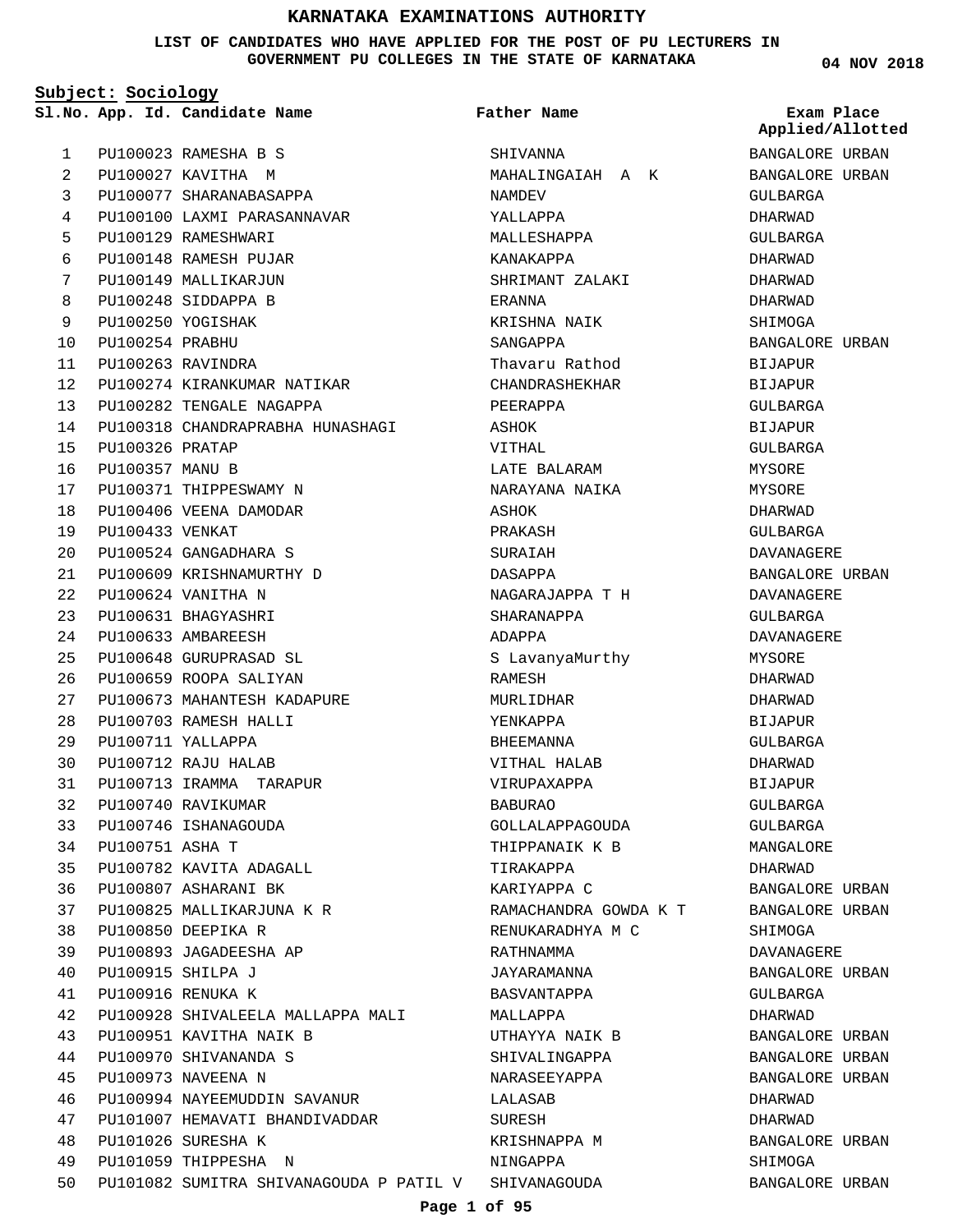**LIST OF CANDIDATES WHO HAVE APPLIED FOR THE POST OF PU LECTURERS IN GOVERNMENT PU COLLEGES IN THE STATE OF KARNATAKA**

**Subject: Sociology**

51

**Father Name**

PU101103 SHANTHAKUMARI P 52 PU101110 UMA K R PU101142 ANIL KUMAR M 53 PU101146 ERANNA D M PU101248 SRIDEVI SUTTAKOTI PU101256 SURESH PU101276 NARAYANA PU101280 DINESHA B PU101286 SUMATHI L S PU101303 VASANTHAKUMARA B N PU101333 SHASHIKANTHA RAO PU101352 NAGARAJA C PU101376 KASHINATHA PU101391 LAVEENA DIMPLE NAZARETH PU101482 RENITA SHERIN PU101500 DHARMEGOWDA B K PU101509 VIJAYAKUMAR MANE PU101537 JYOTHI SAGAR G S PU101583 SHOBHA M PU101598 APPASAHEB RATHOD PU101631 YALAGURESH BELLAD PU101654 SHRIKANT PU101657 ANAND AWATI PU101677 PUSHPALATA PU101686 SOWMYA B S PU101705 AKKANAGAMMA P PU101825 RAMADEVI PU101851 SUNDRESH K C PU101854 SIDDARAJANAYAKA S PU101871 AKSHAY BANAJ PU101873 GIRIYAPPA HUBBALLI PU101886 CHETAN ARAKERI PU101904 MAHANTESH NAIK PU101918 LAXMIBAI PATIL PU101923 RAMYA B K PU101941 SANJAY CHAVAN PU101949 ARUNAKUMARI K PU101968 YALLAPPA SANNALAGMANNAVAR PU101972 SUDHA PATIL PU101984 SIDDHALINGAPPA KAKKALAMELI PU101986 YOGEESHA S C PU102012 DINESH KUMAR C L PU102089 BHARATHI MUGERA PU102094 VENKATESH H PU102114 MOHAMMAD ISMAIL MUDDEBIHAL PU102142 DEVARAYAPPA PU102156 MANJANNA J PU102197 AXATA DENAKANAVAR PU102214 BHARATH KUMAR T A PU102240 AFREEN HIREKUMBI 100 BALU DADU ISMAIL

**App. Id. Candidate Name Sl.No. Exam Place** PUTTANNA P RAMACHANDREGOWDA K MANJAPPA R MUNIYAPPA GANGADHARAPPA MANIKRAO MULE MALLESHA HANUMANTHAPPA B SHIVANNAGOWDA L D NAGARAJAPPA UGRAPPA B CHICKAGANGAPPA SOMASHEKAR LAWRENCE NAZARETH FRANKLEEN MANOHAR JATHANNA MANGALORE KESHAVAMURTHE GOWDA GURUMURTHY T MAHANTHESH SHEENU RATHOD SHIVAPUTRAPPA NITYANATH SHARANAPPA MAHARUDRA SURESH BABU P BASAVARAJA Shantappa CHIKKAHANUMEGOWDA SHIVANNANAYAKA KAREPPA GUNDAPPA IRANNA ARAKERI SHANKAR NAIK MALLAPPA PATIL KRISHNA MURTHY B R LACHHII LATE CHANIYAPPA NAIK BASAPPA BASANAGOUDA NINGONDAPPA KAKKALAMELI CHANDRAPPA S N LAKKEGOWDA HANUMANTHAPPA RAJESAB AMARAPPA JAYANNA L LALAPPA ANANTHARAMU

**04 NOV 2018**

**Applied/Allotted**

MYSORE MYSORE BANGALORE URBAN BANGALORE URBAN DHARWAD GULBARGA MYSORE DAVANAGERE BANGALORE URBAN BANGALORE URBAN BANGALORE URBAN BANGALORE URBAN GULBARGA MANGALORE SHIMOGA BIJAPUR DAVANAGERE BANGALORE URBAN BIJAPUR DHARWAD GULBARGA BIJAPUR BANGALORE URBAN BANGALORE URBAN GULBARGA  $CITIRARGA$ MYSORE MYSORE DHARWAD DHARWAD BIJAPUR DAVANAGERE BIJAPUR BANGALORE URBAN BIJAPUR MANGALORE DHARWAD DHARWAD BIJAPUR BANGALORE URBAN SHIMOGA MANGALORE DAVANAGERE BIJAPUR GULBARGA DAVANAGERE BIJAPUR BANGALORE URBAN DHARWAD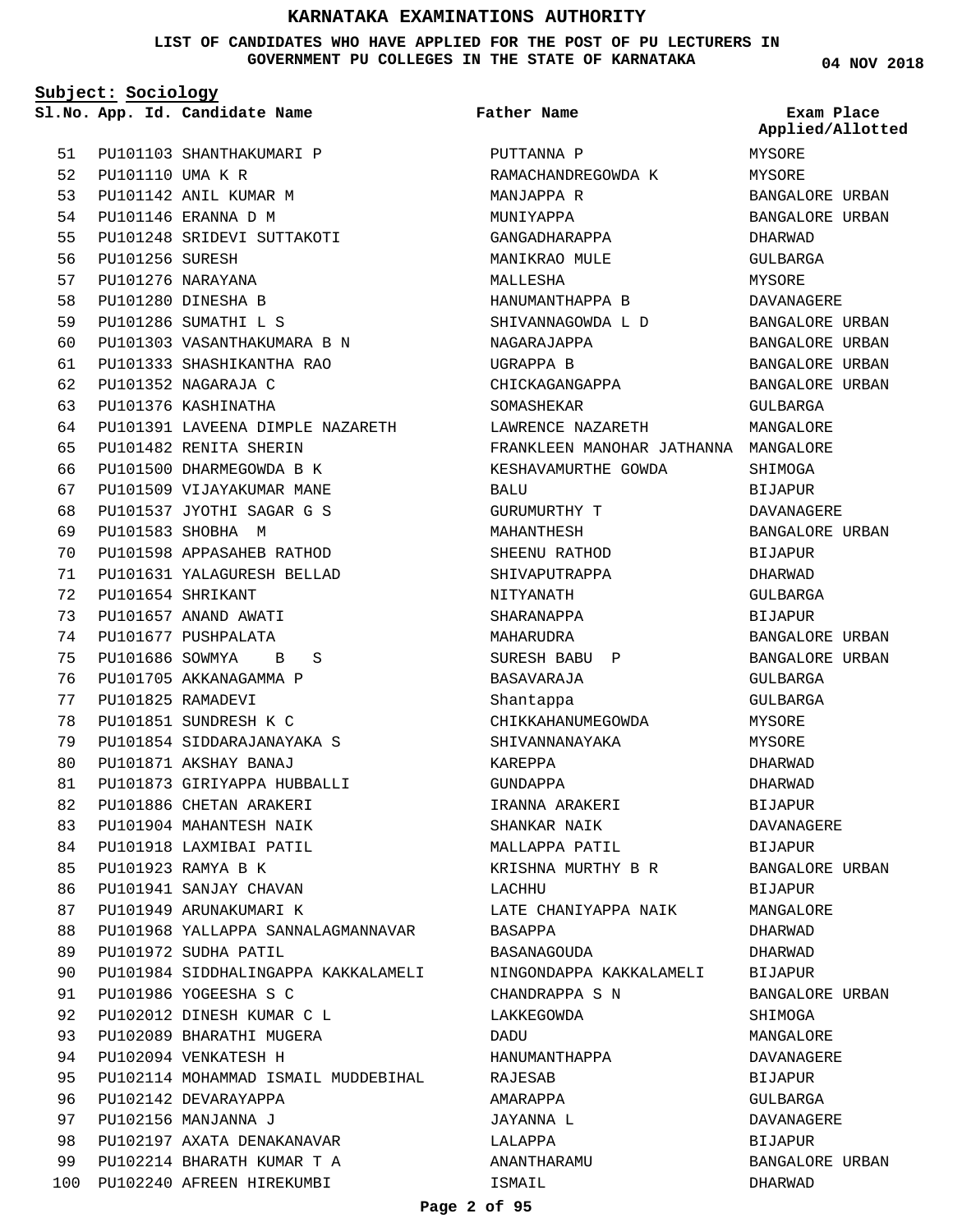**LIST OF CANDIDATES WHO HAVE APPLIED FOR THE POST OF PU LECTURERS IN GOVERNMENT PU COLLEGES IN THE STATE OF KARNATAKA**

**Subject: Sociology**

**App. Id. Candidate Name Sl.No. Exam Place**

PU102247 RAVI KAMBLE 101 PU102261 BHAGYASHREE 102 PU102268 HANUMANTHA K 103 PU102299 JAYASHRI BHOVI 104

PU102301 LAXMIBAI 105

PU102315 NAGESHA B 107 108 PU102336 MALLIKARJUN PU102342 ANUPAMA 109 PU102367 P SAPNA 110

112 PU102379 ABBISAB PU102426 PRAKASH G 113 114 PU102440 NETRAVATI R G PU102464 RAVIKUMARA E 115 PU102469 LEELAMANI K S 116 PU102493 RAGHAVENDRA 117 118 PU102551 RAMYA R

PU102304 RANGASWAMI H N 106

111 PU102372 BHADRACHARI S U

PU102568 SOMASHEKHARA B N 119 PU102595 BHIMAPPA G PUJARI 120 PU102619 MAHADEVI PUJARI 121 PU102683 AKKAMAHADEVI 122 PU102720 NAGARATHNA S 123 PU102722 SHAILAJA 124

PU102725 RAMAMOHAN M N 125

PU102795 SANGAVVA TELI 128 PU102818 RAJAKUMAR 129 PU102829 RENUKA TELI 130

PU102847 GURUBASAPPA MALAGI 131

PU102899 TEJESHWARI KOREGOL 134

PU102935 BIRADAR ANNASAB ALAGOND 137 138 PU102951 SHRIDEVI SHERAKHANE PU103009 NARASIMHAMURTHY M 139

PU102729 ERAPPA C 126 PU102747 SHALAN 127

PU102859 MANJULA M 132 PU102892 RENUKA 133

PU102918 MANJULA K M 135 PU102926 NARASAPPA 136

PU103029 MANJUNATH 140 141 PU103057 MANJUNATHA

PU103088 SUNITA MUKI 143 144 PU103101 HANUMANTHAPPA N 145 PU103119 AYUB BAGAWAN PU103124 KAVYA SHREE M N K 146

147 PU103132 RAGHAVENDRA 148 PU103157 LAXMIKANT MANE PU103172 BALASWAMY NAIK K 149 150 PU103198 VENKATESHA B

PU103064 NAGARAJ GOJANOOR 142

**Father Name**

**SADASHIV** BHEEMARAYA MAGI HULUGAPPA K PARASHURAM VENKANNA CHAVAN NAGARAJU BASAPPA SHIVASHARANAPPA PATIL RAMCHANDRA SIDDARAMAYYA UMAPATHI P MABUSAB GANGAIAH RAMAPPA GANIGER ERAPPA SIDDEGOWDA A T HANMANTRAYA RANGAPPA M V NARAYANAPPA GANGAPPA RAMAYYA Adevappa SHEKHARAPPA DASHARATH RAO NARASHIMAREDDY Y CHITHAPPA VITHAL GUDAGENNAVAR LAXMAN SANGAPPA LAXMAN TELI NAGAPPA MUNIYAPPA SHARANAPPA SHIVAYOGEPPA MADDANAPPA NARASIMHAMURTHY ALAGOND **BABU** MUNIYAPPA BHIMAPPA YAMANOORAPPA VALIKAR BASAPPA G hanamanth NAGARAJAPPA H NISAR KRISHNA MURTHY M N VENKOBA PUNDALIK KRISHNA NAIKA BASAPPA

**04 NOV 2018**

**Applied/Allotted**

BIJAPUR BIJAPUR

# DAVANAGERE BIJAPUR DHARWAD MYSORE MANGALORE GULBARGA GULBARGA DHARWAD DAVANAGERE GULBARGA BANGALORE URBAN DHARWAD BANGALORE URBAN BANGALORE URBAN DHARWAD DAVANAGERE BANGALORE URBAN BIJAPUR DHARWAD GULBARGA SHIMOGA GULBARGA BANGALORE URBAN DAVANAGERE BIJAPUR BIJAPUR GULBARGA BIJAPUR DHARWAD BANGALORE URBAN GULBARGA BIJAPUR DAVANAGERE BANGALORE URBAN BIJAPUR BIJAPUR BANGALORE URBAN GULBARGA DAVANAGERE DHARWAD BIJAPUR DAVANAGERE BIJAPUR SHIMOGA GULBARGA BIJAPUR BANGALORE URBAN SHIMOGA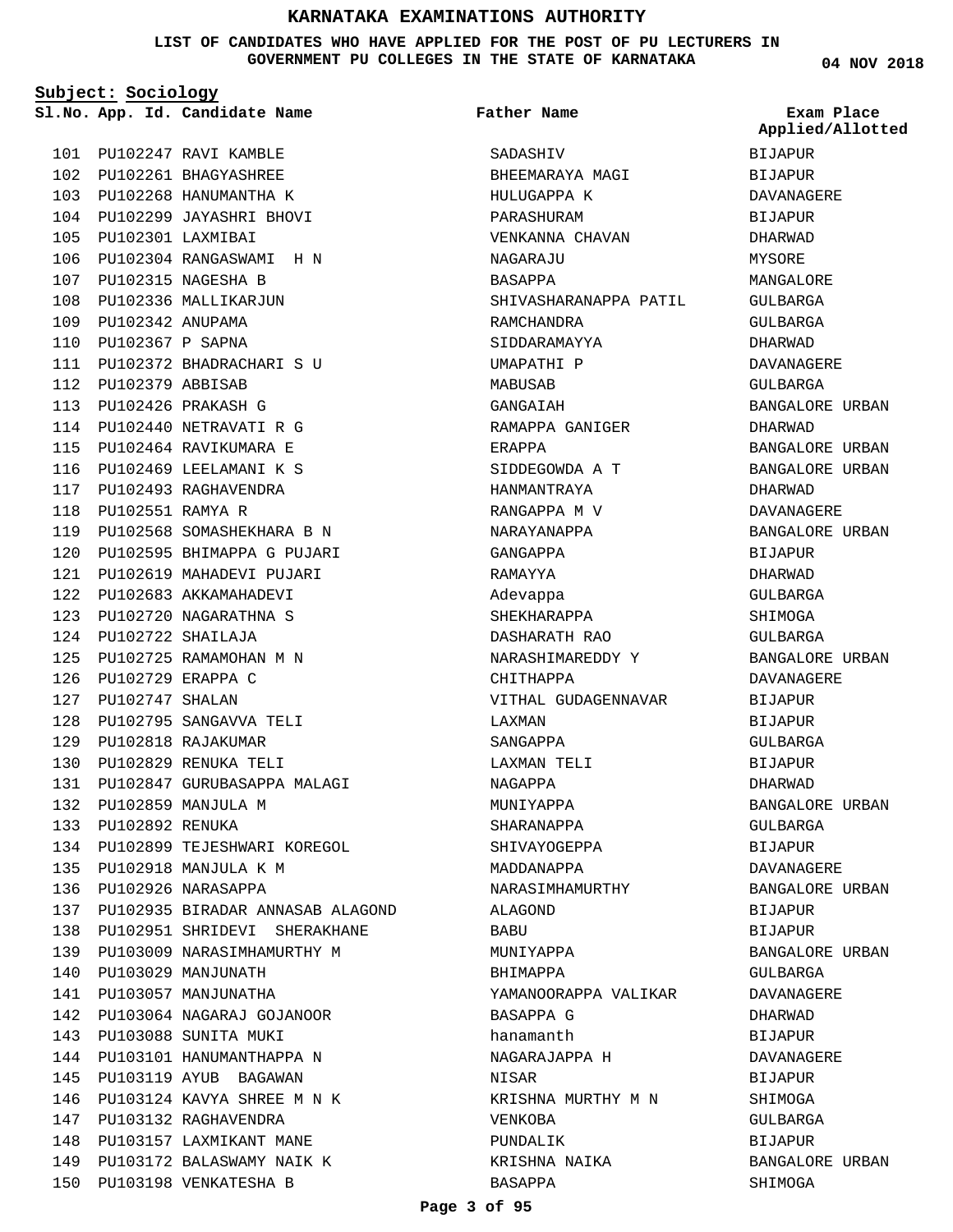**LIST OF CANDIDATES WHO HAVE APPLIED FOR THE POST OF PU LECTURERS IN GOVERNMENT PU COLLEGES IN THE STATE OF KARNATAKA**

**Subject: Sociology**

PU103218 NIRMALA HONAKERI 151 PU103229 VINAYAKA R SHET 152 PU103233 SIDDAPPA BAJANTRI 153 154 PU103257 THIMMARAJA S N PU103258 SRINIVASA G R 155 PU103260 THAYANNA G 156 PU103263 NAGESHA B 157

PU103273 VIRUPAKSHI ANGADI 158

162 PU103325 HEMAVATI YALIGAR 163 PU103351 MANJULA NAYAK

PU103439 MADIVALARA MANJUNATHA 169

PU103471 MAHANTESH MELLIGATTI 173 PU103495 LAKSHMI DEVI G H 174

PU103274 PRAKASH G D 159

PU103360 LAKSHMI S V 165 166 PU103375 SANGEETA 167 PU103385 PADMANABHA V PU103393 G JADEPPA 168

170 PU103442 ASHARANI D N PU103443 SANGEETA 171 PU103445 DEVANAND 172

175 PU103501 VEENA R 176 PU103540 HEMAVATHI M 177 PU103541 GIRIJAMMA B PU103586 BALARAMA NAIK K 178

179 PU103597 MAMATHA R PU103604 NAGARAJA G 180 PU103622 SRINIVASA 181

182 PU103627 MANJUNATHA T PU103669 SURESHA R 183

PU103739 NAGARATHNA T R 190

194 PU103820 VENKATARAMAPPA G PU103839 SHASHI KUMARA TS 195

196 PU103857 PUTTASWAMY 197 PU103884 AJAY KUMAR K PU103898 BUDHABHARAT 198 PU103907 VEERESH INDI 199

PU103690 ASHWINI R 185

PU103708 ASHWINI 187 PU103710 RAJESH V R 188 PU103724 ASHA G R 189

191 PU103749 GEETA 192 PU103755 SUREKHA 193 PU103774 BASAVAKUMAR

PU103687 MAHESH SHIVASHANKARAPPA KURI 184

186 PU103696 SHARANAPPA BHAJANTRI

160 PU103284 MAHESH PU103289 MUNIRAJU 161

164 PU103354 SUJATA

**App. Id. Candidate Name Sl.No. Exam Place** RAYAPPA YAMANAPPA NARAYANAPPA RAMAPPA DODDAPPA G **Father Name**

RAMACHANDRA N SHET BABANNA K SHIVABASAPPA DODDAPPAIAH SHANKRAPPA SUNAG CHIKKAPPAIAH NARAYAN SHANKREPPA BHEEMASHA VENKATAIAH SHANTVEER VENKATARAJAPPA G Malleshappa BISETAPPA M NARASIMHAPPA SUBHASH GOPALAPPA RAMANNA Gudappa Hosahalli Late V Rajagopal MALLANNA BANGARAPPA A D KRISHNA NAIK R RUDRAPPA S GANGADHARAPPA SANNA HULUGAPPA BELLARY VADRA THIMMEGOWDA RAMAKRISHNAPPA SHIVASHANKARAPPA KURI RAMAPPA S HANAMANTAPPA BHAJANTRI VITTALA MASTRY P RAMAMURTHY RAMACHANDRAPPA D RAMAIAH NEELAKHANTAYYA SHIVABASAPPA PARAVINAIKAR GURUMURTHY HIREMATH GUJJARAPPA SHIVA KUMAR T M NINGAIAH KARIYAPPA SHANKARRAO MANOHAR

**04 NOV 2018**

BIJAPUR DHARWAD GULBARGA BANGALORE URBAN BANGALORE URBAN DAVANAGERE BANGALORE URBAN GULBARGA BANGALORE URBAN DHARWAD BANGALORE URBAN DAVANAGERE DAVANAGERE GULBARGA SHIMOGA GULBARGA BANGALORE URBAN DHARWAD DHARWAD BANGALORE URBAN GULBARGA GULBARGA DHARWAD BANGALORE URBAN MYSORE MYSORE DAVANAGERE BANGALORE URBAN DAVANAGERE BANGALORE URBAN DHARWAD BANGALORE URBAN BANGALORE URBAN DHARWAD DAVANAGERE BIJAPUR MANGALORE BANGALORE URBAN BANGALORE URBAN BANGALORE URBAN GULBARGA BANGALORE URBAN GULBARGA DAVANAGERE BANGALORE URBAN BANGALORE URBAN SHIMOGA GULBARGA BIJAPUR **Applied/Allotted**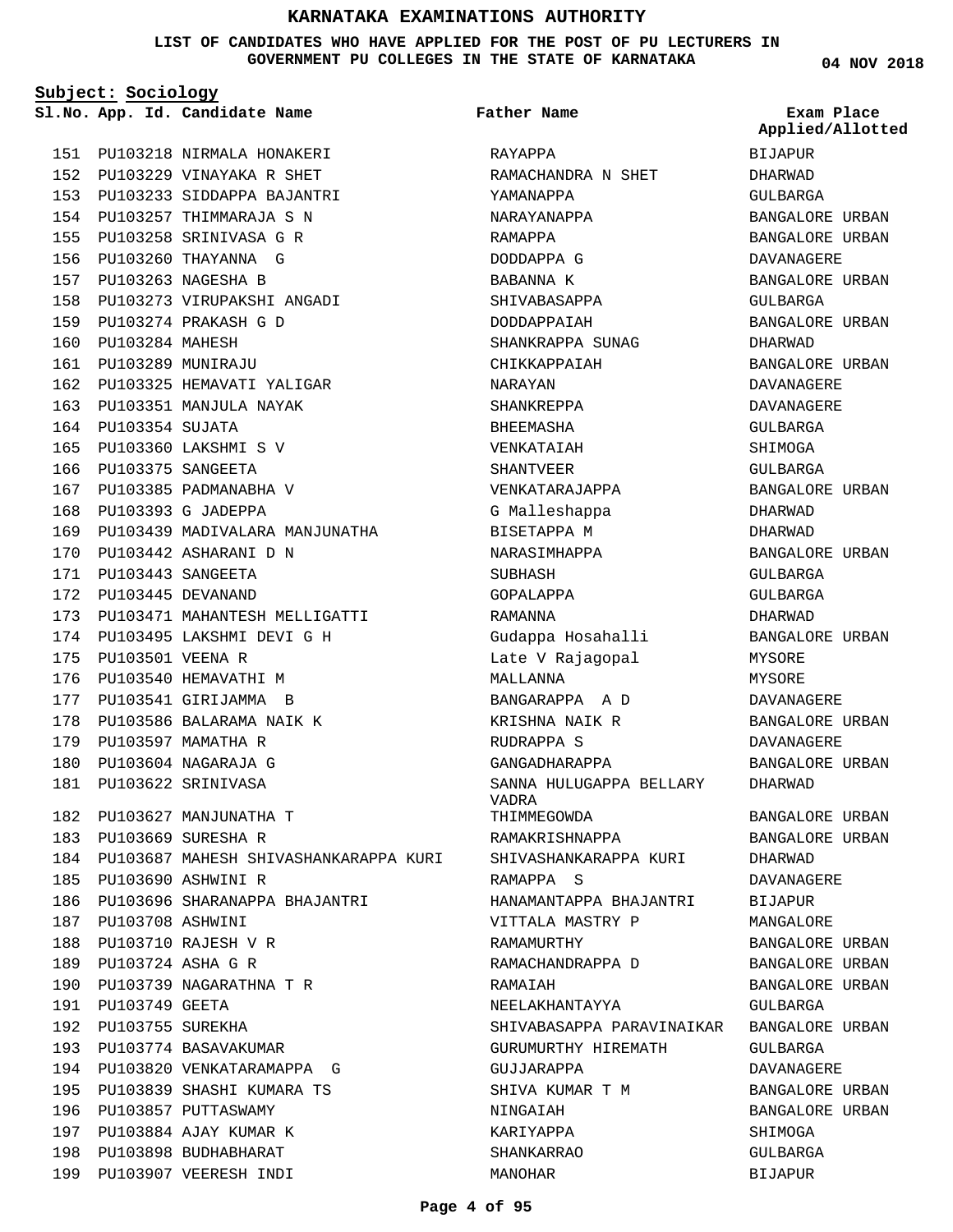**LIST OF CANDIDATES WHO HAVE APPLIED FOR THE POST OF PU LECTURERS IN GOVERNMENT PU COLLEGES IN THE STATE OF KARNATAKA**

**Subject: Sociology**

**App. Id. Candidate Name Sl.No. Exam Place**

PU103916 VALIBHASHA 200

PU103917 SUMA G N 201 PU103931 SHIDLINGESH SUSANGI 202 PU103974 OBANNA P 203 PU103979 BHOJARAJA S 204 PU104001 SWETHA K S 205 PU104003 RAJESHWARI 206 PU104007 SHARANABASAPPA 207 PU104026 VANITHA KUMARI H D 208 PU104027 PREETISH 209 PU104040 ROOPASHREE 210 PU104048 RENUKAMMA 211 PU104052 RAGHU N 212 PU104073 MALLAPPA GANIGER 213 214 PU104076 SHIVALINGAYYA PU104086 SAMPAIAH S 215 PU104119 SANTOSH 216 217 PU104131 MANJUNATH HS 218 PU104146 PARASHURAMAPPA PU104162 RAJAPPA K M 219 PU104168 MAHANTESH 220 PU104171 MALLIKARJUNA M 221 PU104185 MANJULA R 222 PU104186 AYISHA TARANUM 223 PU104187 JYOTI NAGARAJ DIVATE 224 PU104198 NAMRATHA Y 225 PU104245 LATHA M 226 PU104249 HALESH TADAKANAHALLI 227 PU104271 NAGAMMA 228 PU104290 SABU DODAMANI 229 PU104343 RAJU S 230 PU104347 PRAKASHA D 231 PU104363 ARUNA HU 232 PU104367 THANUJA TG 233 PU104380 SUKANYA V 234 PU104428 SULEMAN NADAF 235 PU104484 H B RAJANEESH URS 236 PU104491 NAGARAJU S P 237 PU104529 CHANDRIKA M R 238 239 PU104537 SHEKHARAPPA M PU104544 SANJEEV KUMAR 240 PU104580 SANDHYA R 241 PU104587 VENKATARATHNAMMA S R 242 PU104619 SHAKEELABANU 243 PU104628 MODINI S 244 245 PU104633 ANUSUYA BALAVANTANAVAR 246 PU104636 SUDHARSHAN KUMAR PU104653 RAVINDRA KAMBLE 247 PU104697 SHEELA K 248 PU104700 BASAVARAJ AMMANNAVAR 249

MEHABOOB SAB NANJUNDEGOWDA G D VEERAPPA PALAPPA SIDDANAYAKA SHAMBULINGE GOWDA YAMUNAPPA BASAWARAJ DEVAR AJII ISHWAR VITTAL NAYAK KUMARAPPA NAGARAJA NAIK SIDDAPPA RACHAYYA BEERANNA KALINGARAO HONNAD SIDDAIAH HS BHARAMAPPA MATTUR MARIYAPPA ANNAPPA HUGAR ADIVEPPA MATTUR RANGAPPA M SYED AHAMED NAGARAJ YADUKUMAR G B MARINAYAKA K J SHEKHARAPPA GURULINGAPPA CHIDANANDA SHIVANANDAPPA H DODDANNA UMAPATHI HK GOVINDEGOWDA VENKATAPPA KAREEMSAB BASAVARAJU URS H K PUTTEGOWDA RANGANATH M MAKARANNA GUNDAPPA KUDRI RAMANNA RAMAPPA MARDANASAB KOTAWAL SANNATHAMMEGOWDA A YANKAPPA BATTYAPPA GATTY YAMANAPPA KEMPE GOWDA **Father Name**

**04 NOV 2018**

DHARWAD BANGALORE URBAN DHARWAD BANGALORE URBAN BANGALORE URBAN SHIMOGA DAVANAGERE GULBARGA SHIMOGA GULBARGA MANGALORE GULBARGA SHIMOGA DHARWAD GULBARGA BANGALORE URBAN BIJAPUR **SHIMOGA** DHARWAD **SHIMOGA** BIJAPUR DHARWAD SHIMOGA BANGALORE URBAN BIJAPUR BANGALORE URBAN MYSORE **SHIMOGA** GULBARGA BIJAPUR DAVANAGERE BANGALORE URBAN BANGALORE URBAN BANGALORE URBAN MYSORE DHARWAD MYSORE BANGALORE URBAN BANGALORE URBAN DAVANAGERE GULBARGA BANGALORE URBAN BANGALORE URBAN DHARWAD MYSORE GULBARGA MANGALORE DHARWAD MYSORE BIJAPUR **Applied/Allotted**

HANAMAPPA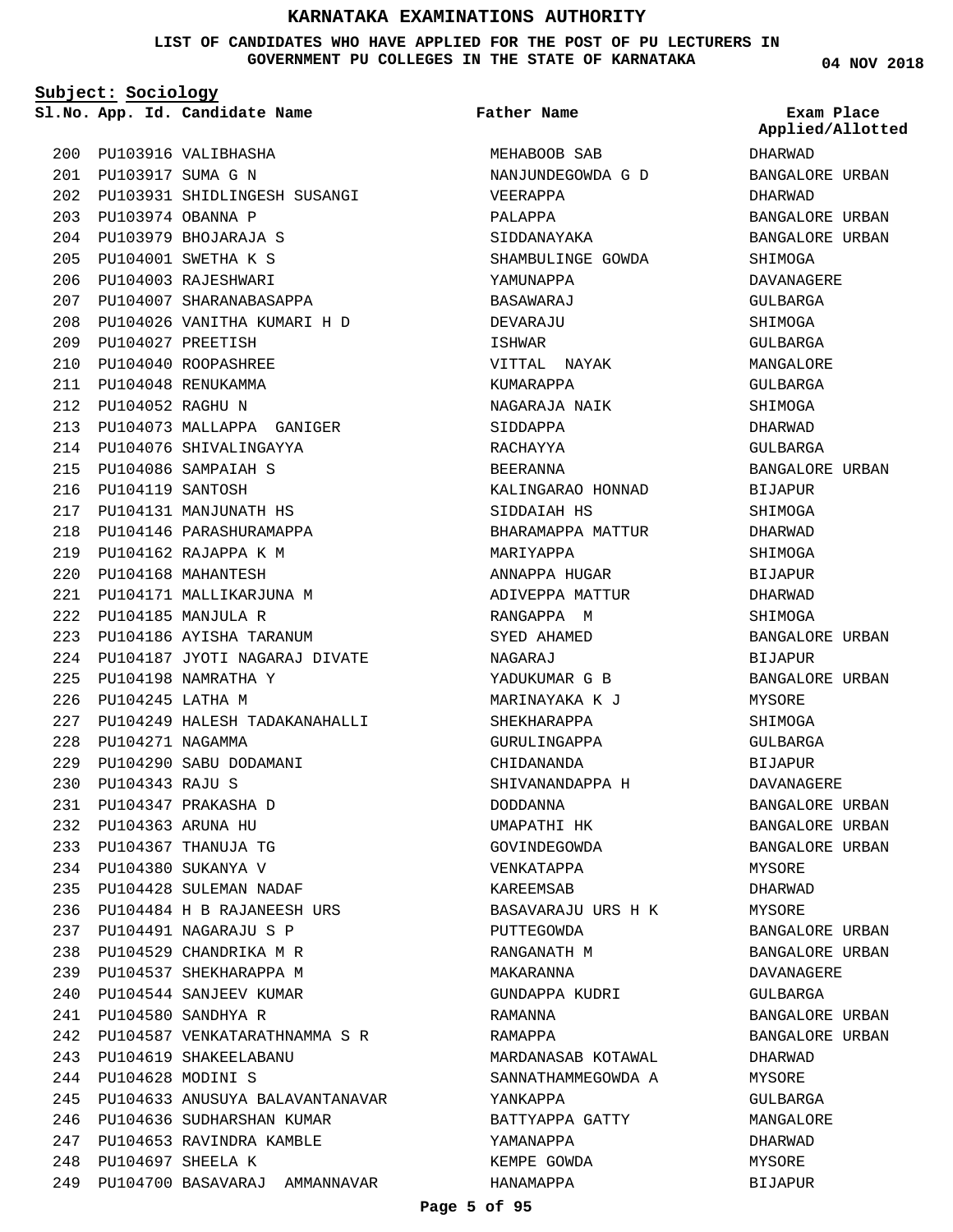#### **LIST OF CANDIDATES WHO HAVE APPLIED FOR THE POST OF PU LECTURERS IN GOVERNMENT PU COLLEGES IN THE STATE OF KARNATAKA**

**Subject: Sociology**

PU104716 KUMARASWAMY GB 250 PU104717 NAGARAJA P B 251 PU104740 PRASANNAKUMARA S M 252 PU104790 SANDEEP 253 PU104802 ARUN KUMAR 254 PU104810 PANKAJA P 255 PU104822 BASAVARAJ HOSAGOUDRA AKKI 256 PU104824 MUDAKAPPA 257 PU104830 HEMAVATHI S E 258 PU104835 JYOTHI 259 PU104853 SANTOSH 260 261 PU104862 GEETA PU104870 SHIVAPPA R 262 PU104879 VARALAKSHMI N 263 264 PU104888 SUVARANAPPA PU104919 VENKATESH 265 266 PU104935 KRISHNAMURHTY PU104943 LAKSHMI K M 267 PU104947 VAISHALI 268 PU104961 SHILPARANI 269 PU104970 RATNAVVA BHOVI 270 PU105011 GEETABAI 271 PU105045 OMPRAKASH 272 PU105072 THAMMANNA B 273 274 PU105116 SUMITRA PU105135 VINAY K U 275 PU105144 RAMESHA BABU B N 276 277 PU105181 MANJUNATH NEELANNAVAR 278 PU105183 SHIVAPPA M PU105222 SUDERSHENREDDY 279 PU105225 GAYATHRI BAI B S 280 PU105234 MANGALA H K 281 PU105266 PUSHPALATHA R 282 283 PU105310 MALLIKARJUNA 284 PU105315 RENUKA PU105317 SAPNA S BANGERA 285 PU105333 HANUMANTHA 286 PU105354 ASAPAK BORAMANI 287 288 PU105374 GOPAL PATTAR PU105378 HANUMESHA P C 289 PU105382 VEERAMMA KARIKATTI 290 PU105387 GEETHANJALI B G 291 PU105398 SUNITA BHAJANTRI 292 PU105404 JAYAKUMARA C N 293 PU105424 RAJANI YADRAVI 294 PU105443 SAROJA 295 PU105479 GANGAMMA P 296 297 PU105515 SOWMYA K PU105516 MALATESH BETAGERI 298 PU105523 VIJAYALAKSHMI P D 299

**App. Id. Candidate Name Sl.No. Exam Place** BASAVANAYAKA PATEL BHIMAPPA MALLAPPA S K BASAVARAJ GUNDURAO Puttarangaiah SANGANNA VEERAPPA EREAIAH SHANKARA PATALI BABURAO LAXMAN RAO RAMACHANDRAPPA NANJAIAH YAMANAPPA LAXMAN PAWAR BORAIAH MANI K VENKANA GOUDA **BASAWARAJ** GOPAL IRAPPA BELLUNDAGI LAXMANRAO BASAVAIAH SHIVANAGOUD BIRADAR UMESH V LATE NARAYANAPPA SHIVAPUTRAPPA MALLAIAH PENTAREDDY Siddoji Rao SURESH H K RAMACHANDRA REDDY V G MARTANDAPPA MALLIKARJUN SHAM BANGERA MUDUKAPPA SIKANDAR BORAMANI RAMACHANDRA CHIKKAPPAIAH FAKEERAPPA GANGADHARAIAH G YALLAPPA NARASIMHANNA BALAPPA DEVAPPA CHANNABASAPPA P KRUSHNOJI RAO M PARAPPA DURUGANNA P L **Father Name** BANGALORE URBAN BANGALORE URBAN DHARWAD DAVANAGERE DHARWAD DAVANAGERE

**04 NOV 2018** DAVANAGERE SHIMOGA SHIMOGA GULBARGA GULBARGA MYSORE DHARWAD GULBARGA SHIMOGA MANGALORE GULBARGA GULBARGA BANGALORE URBAN MYSORE GULBARGA GULBARGA MYSORE BANGALORE URBAN GULBARGA GULBARGA DHARWAD BIJAPUR GULBARGA MYSORE BIJAPUR SHIMOGA BANGALORE URBAN DHARWAD MYSORE GULBARGA BANGALORE URBAN SHIMOGA BANGALORE URBAN GULBARGA **Applied/Allotted**

GULBARGA MANGALORE GULBARGA BIJAPUR DHARWAD

DHARWAD

DHARWAD

BIJAPUR

BANGALORE URBAN

BANGALORE URBAN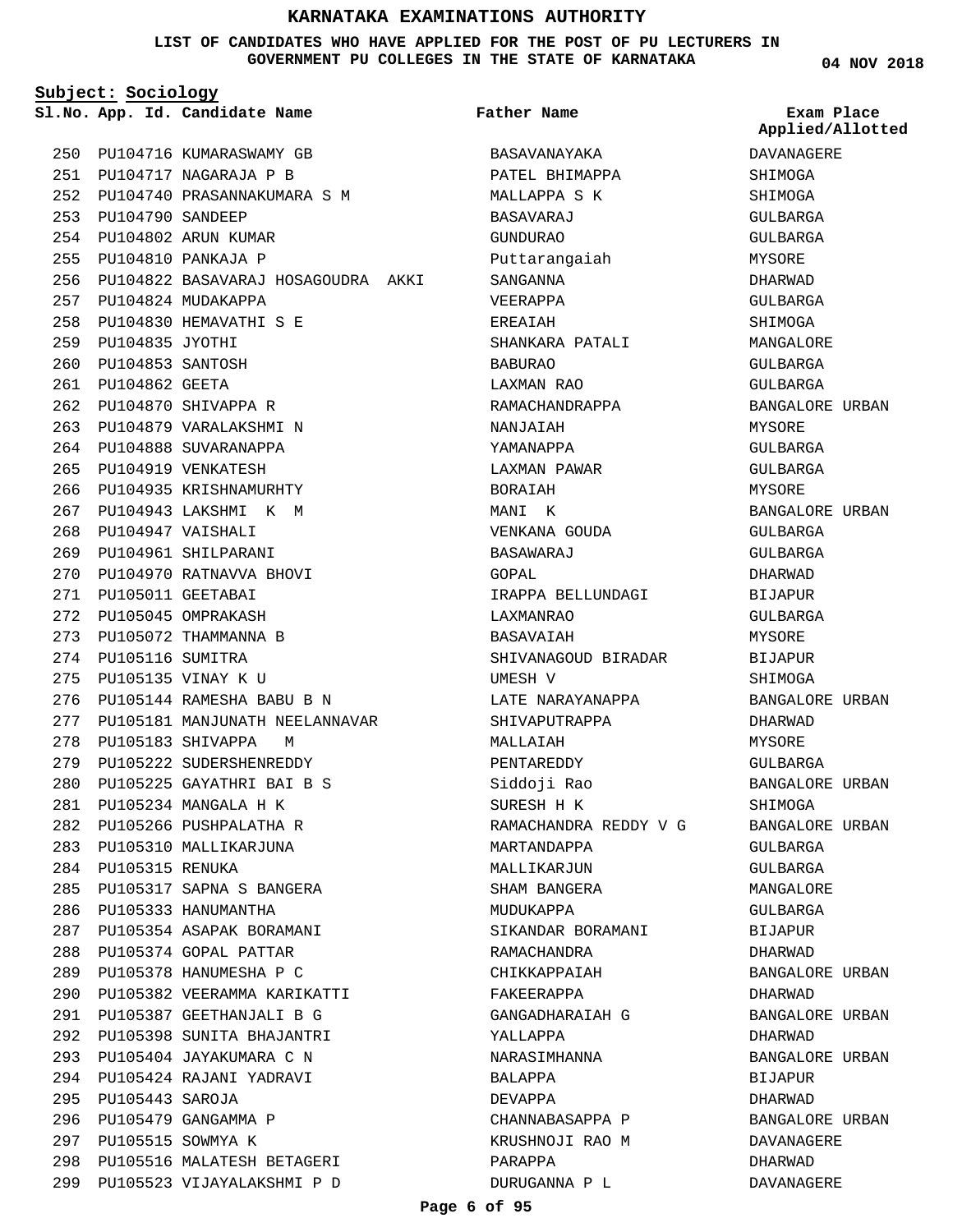**LIST OF CANDIDATES WHO HAVE APPLIED FOR THE POST OF PU LECTURERS IN GOVERNMENT PU COLLEGES IN THE STATE OF KARNATAKA**

**Subject: Sociology**

**App. Id. Candidate Name Sl.No. Exam Place**

PU105597 NANDINI C 301 PU105598 SUPREETHA P 302

PU105580 RAMIZA BI MULLA 300

PU105607 SHIREEN 303 PU105610 PRABHUSWAMY K 304 PU105614 MANJU M 305 PU105634 NAGARAJA SUNKADAKALLU 306 307 PU105637 M S RAMANANDA CARIYAPPA PU105660 ALAVANDI FAKKEERAPPA 308 PU105664 JAYANNA T G 309 PU105687 ELENAGAPPA 310 311 PU105703 MANJUNATHA V PU105739 KUMAR SHANKAR K 312 313 PU105753 GOVINDA NAIK 314 PU105837 SHIVAKUMAR PU105838 HANUMANTHARAYA D 315 316 PU105857 MAHADEVI KOPPAL 317 PU105871 MUTTAMMA PU105873 EKANTHA RAJU T H 318 PU105881 RAVI SARIKAR 319 PU105909 NIKHESHA K V 320 PU105920 RAJNIKANT 321 PU105921 SAVITHA 322 PU105933 JAGADEESH KOLAKUR 323 PU105944 DASHARATH 324 PU105963 SUMANGALA AYATTI 325 PU105973 SHILPA H 326 PU105977 SWAMY D C 327 PU105997 SEEMA KASHINATH RAO 328 PU106008 MADHU S 329 PU106013 SAHEBGOUDA BIRADAR 330 PU106016 SAVITA JALIBENCHI 331 PU106052 RAVICHANDRA M N 332 PU106058 MAHADEVA K M 333 PU106060 GURUSIDDAIAH D 334 PU106066 MANJAVVA MUDABAGIL 335 PU106080 JAGADEESHA A 336 337 PU106090 MURALIDHARA M PU106154 ISMAIL K B 338 PU106200 VEERESH RATHOD 339 PU106260 PRAKASH NATEKAR 340 PU106271 SANTOSH PARIT 341 PU106282 RAMESH JALAPUR 342 PU106315 BASAVARAJESHWARI BIRADAR 343 PU106331 VEERESH H E 344 PU106337 SHUBHA V NAIK 345 PU106340 SHIVAPPA N 346 PU106345 MEENAKSHI G R 347 348 PU106373 AMBIKA 349 PU106393 VISHNUVARDHAN MADAMAGERI

# MOHMED HUSAIN CHANDREGOWDA K G P BHOJA SHETTY **Father Name**

DADA PATEK KRISHNAIAH MAHESWARAGOWDA M BOMMANNA S M B SADANANDA SHIVAPPA GURAPPA P T KALINGAPPA K VEERANNA H KALYANI MYLARA NAIK DEVINDRAPPA GANGANNA GUNDAPPA REVANASIDDAPPA HANUMANTHAPPA N SHANTARAT RAGHAVAN K V CHANDRAPPA MAHADEVEGOWDA HOLEPPA HANAMANTA FAKIRGOUDA HANUMANTHA NAIK CHIKKANEGOWDA D M KASHINATH RAO SOMASHEKARA MALLAREDDEPPA GOUDA BIRADAR GULBARGA SIDDARAMAIH NARAYANAPPA B Madegowda DYAMANNA RAMAPPA ANJANAIAH NARAYANAMMA BUDAIN SAB K SOMASING RATHOD GIREPPA MARUTI PARIT DHARMANNA SHANTAGOUD ERANNA Vittal Naik NARAYANAPPA RAMACHANDRAPPA G S MANIKRAO MAHADEVAPPA

**04 NOV 2018**

**Applied/Allotted**

# DAVANAGERE BANGALORE URBAN MANGALORE GULBARGA BANGALORE URBAN DAVANAGERE DAVANAGERE MYSORE DAVANAGERE DAVANAGERE DAVANAGERE BANGALORE URBAN GULBARGA BANGALORE URBAN GULBARGA BANGALORE URBAN GULBARGA GULBARGA BANGALORE URBAN BIJAPUR SHIMOGA GULBARGA MYSORE BIJAPUR GULBARGA BANGALORE URBAN **SHIMOGA** MYSORE GULBARGA MYSORE. BIJAPUR BANGALORE URBAN BANGALORE URBAN BANGALORE URBAN BANGALORE URBAN BANGALORE URBAN MYSORE DAVANAGERE GULBARGA BIJAPUR DHARWAD BIJAPUR **BIJAPUR** BANGALORE URBAN MANGALORE BANGALORE URBAN DAVANAGERE GULBARGA DHARWAD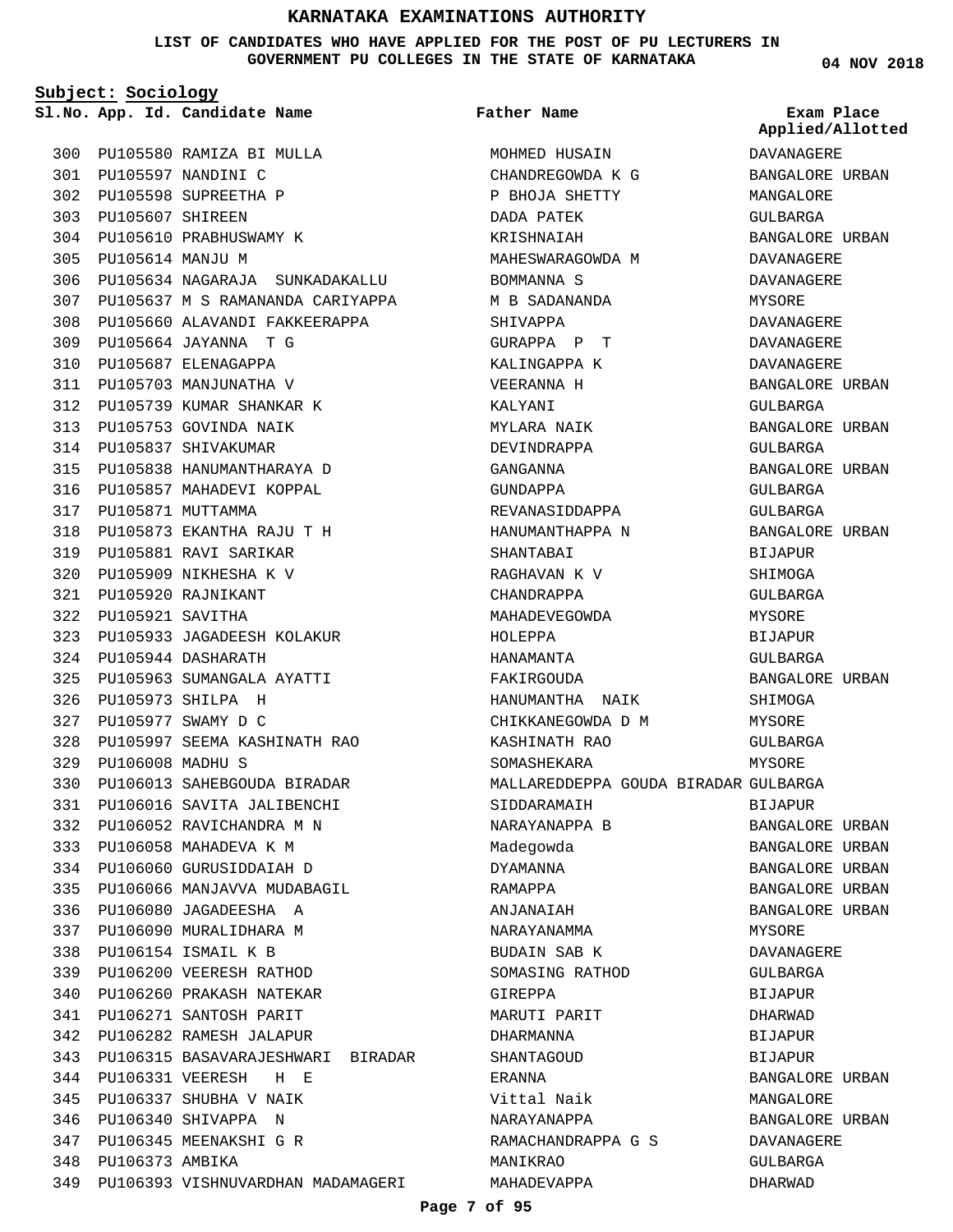**LIST OF CANDIDATES WHO HAVE APPLIED FOR THE POST OF PU LECTURERS IN GOVERNMENT PU COLLEGES IN THE STATE OF KARNATAKA**

**Subject: Sociology**

**App. Id. Candidate Name Sl.No. Exam Place**

PU106397 KAVITHA M S 350

PU106406 THIPPERUDRAPPA M T 351 PU106407 SUBRAMANYAM T 352 PU106410 SARITHA K 353 PU106427 NAGALING BADIGER 354 PU106430 VIJAYA KUMAR K 355 PU106456 LOKESHWARA RAO Y 356 PU106460 PRADEEPKUMAR K L 357 PU106474 MUDLANNA D 358 PU106477 JAGADISH ANGADI 359 360 PU106492 DHARAMENDRA PU106498 SUJATHA K C 361 PU106521 HANAMAVVA DASAR 362 PU106575 SUDHA R 363 364 PU106597 PRAVEENA S M PU106618 MADHUSUDHANA N 365 366 PU106620 PRABHAVATHI PU106622 PRADEEP KUMAR G T 367 PU106661 LALITA AKKI 368 369 PU106663 RUBIA FARHAT PU106667 DEVARAJU P R 370 PU106711 PADMAVATHI S 371 PU106712 USHA D M 372 PU106715 SHRINATH BHANGYAGOL 373 PU106752 SHAKERA NOUSHEEN 374 375 PU106772 HEMA B PU106783 VEDA T P 376 377 PU106784 NINGAPPA PU106787 VIJAYA S 378 PU106796 SEEMA G 379 PU106816 PUSPAVATHI D P 380 PU106832 PADMAVATHI G P 381 PU106847 MANJUNATH MARUTI KALAPATRI 382 PU106849 CHANDRASHEKHAR YALAGI 383 PU106854 GIRIJA 384 385 PU106865 ARATI PU106891 NARASIMHAMURTHY A 386 PU106893 SRINIVAS 387 PU106896 SHAMBHULINGA S 388 PU106898 RAGHAVENDRA 389 PU106936 SHEETAL 390 PU106943 ALAVANDI FAKKEERAPPA 391 PU106971 JAYASHRE 392 PU106994 SULAKSHANA RUDRAYYA HIREMATH 393 394 PU107025 AMRUTA PU107036 DAYANAND KAMBLE 395 PU107069 RAMESHA T 396 PU107070 DIVAKARA S 397 PU107099 POORVIKA G P 398

399 PU107126 SHIVARAM C N

SHIVALINGAIAH THIPPESWAMY M THIMMAPPA KARIGOWDA Demappa KOLANDAPPA YASHAVANTHA RAO LAKSHMINARASAIAH DASAPPA KARIYAPPA Tukaram CHANDRAPPA SAGAREPPA RANGAPPA H MAHALINGAPPA S E NANJUNDAPPA V G BHEEMAYYA PATEL THIPPESWAMY MALLAPPA MD MUNEER AHMED RAJENDRA P S SANJEEVAPPA MAHESHWARAPPA D B SADASHIV NAZEERUDDIN BABAIAH PARMESHWARAPPA HONNAPPA SHEKHARAPPA M GANAPATHI K MESTA PUTTEGOWDA PUTTANNA G S MARIITT TAMMANNAPPA YALAGI BASAVARAJ BASAVARAJ APPANNA SHANKAR RAO SHREESHAILAPPA G GANAPATI BASAWARAJ SHIVAPPA REVANASIDDAPPA RUDRAYYA HIREMATH RAGHAVENDRA RAO BHARAMA THIMMARAYAPPA SRIRAMAPPA PURUSHOTTAMA NAGARAJEGOWDA **Father Name**

**04 NOV 2018**

MYSORE DAVANAGERE BANGALORE URBAN MYSORE DHARWAD BANGALORE URBAN BANGALORE URBAN BANGALORE URBAN BANGALORE URBAN DHARWAD GULBARGA SHIMOGA BIJAPUR DHARWAD SHIMOGA BANGALORE URBAN GULBARGA DAVANAGERE DHARWAD GULBARGA BANGALORE URBAN BANGALORE URBAN SHIMOGA DHARWAD GULBARGA DAVANAGERE DAVANAGERE DHARWAD SHIMOGA DHARWAD MYSORE SHIMOGA DHARWAD BIJAPUR GULBARGA GULBARGA MYSORE GULBARGA DHARWAD BIJAPUR GULBARGA DAVANAGERE GULBARGA BANGALORE URBAN GULBARGA DHARWAD BANGALORE URBAN BANGALORE URBAN SHIMOGA MYSORE **Applied/Allotted**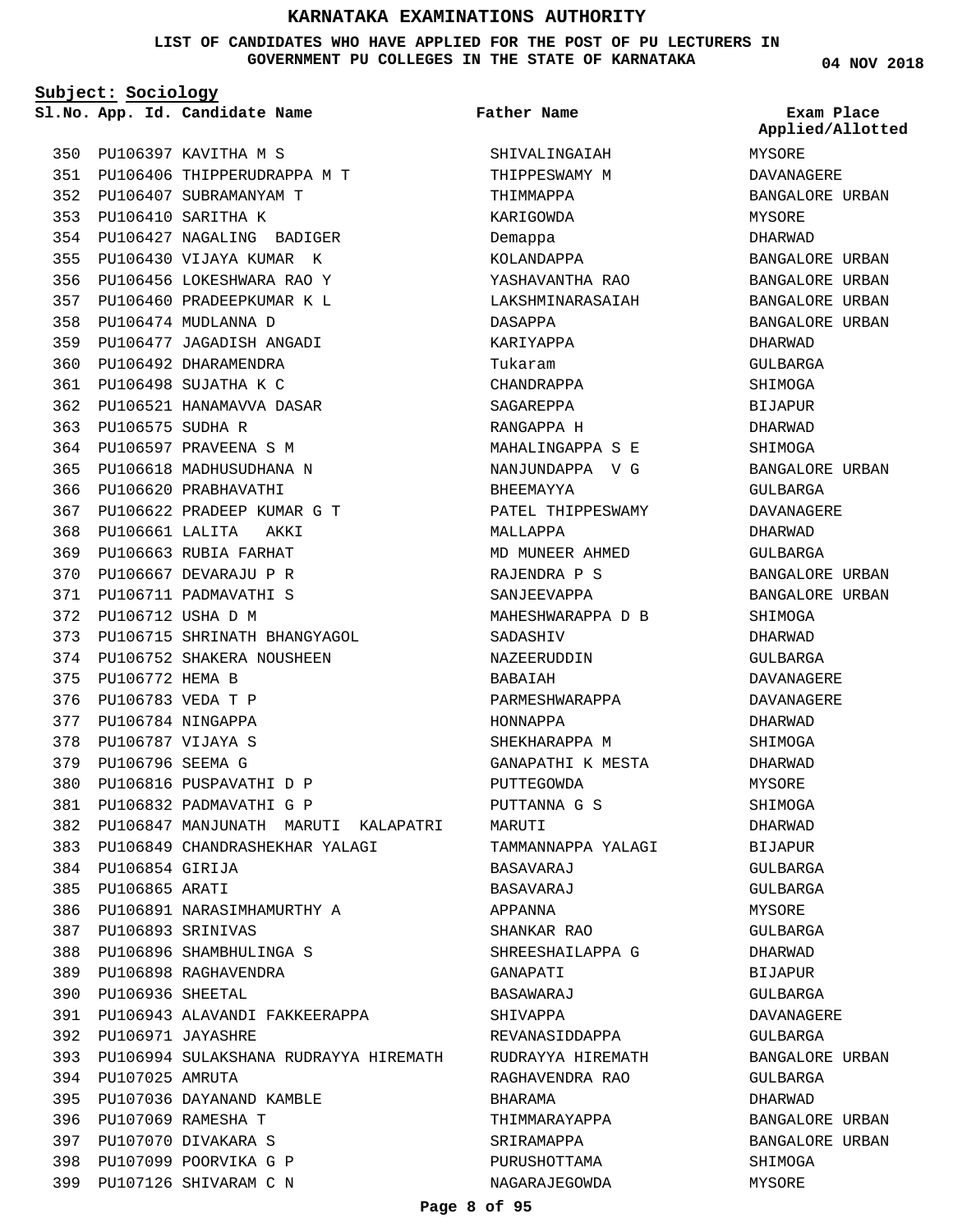**LIST OF CANDIDATES WHO HAVE APPLIED FOR THE POST OF PU LECTURERS IN GOVERNMENT PU COLLEGES IN THE STATE OF KARNATAKA**

**Subject: Sociology**

PU107138 SANTOSH BADIGER 400 PU107166 DEVARAJ 401 PU107173 ANASUYA K SANDIMANI 402 PU107194 REKHA N 403 PU107196 KAVITA 404 PU107227 PUSHPA BAI N 405 PU107233 NAGARAJAPPA V C 406 PU107244 MALLAYYA J 407 PU107265 GANAPATHI G K 408 PU107269 RAGHAVENDRA R 409 PU107284 SURESH 410 PU107294 RAMANJANEYA V 411 PU107300 RAMESH BETASUR 412 PU107307 PRASHANT UKKUNDA 413 PU107341 CHANDRA KALA T 414 PU107350 MOHAN KUMARA B E 415 416 PU107356 GEETA SALMANI 417 PU107373 SAVITA KANTAYYA KAMBI PU107401 LOKESHA 418 PU107423 MOHITHA N 419 PU107448 EROBALAIAH 420 PU107452 SAVITHA V 421 PU107506 SUDHA M 422 PU107516 HANUMAKKA 423 PU107528 SHABANA ULFATH 424 PU107567 DANANNAVAR DEVARAJ 425 426 PU107594 POTHALAPPA K PU107599 SHRUTHI B S 427 PU107606 ROHITH G S 428 PU107642 ANANDAMMA 429 PU107651 BASAVARAJ HUGAR 430 PU107667 PRASHANTHAKUMARA B M 431 PU107688 PARASHURAMA B L 432 PU107689 DHANASHREE U L 433 PU107724 OBALA REDDY P N 434 PU107729 RATIDEVI BISANAL 435 436 PU107730 NAZMEEN PU107746 PRALHADA 437 PU107757 DASAPRAKASH R K 438 PU107758 PRABHANNA 439 440 PU107770 HAMEED KHAN K PU107796 SIDDALING 441 PU107809 BHUMIKA S 442 PU107824 HEGGAPPA N 443 PU107840 VIJAYALAXMI DHUPAD 444 PU107889 LOKESH HURAKADLI 445 PU107920 MANJUNATHA K S 446 PU107924 TENGALE SIDDHARAM VIRUPAKSHAPPA VIRUPAKSHAPPA 447 PU107925 RAJESHWARI 448 PU107926 PRASHANT CHIKKEGOUDAR 449

**App. Id. Candidate Name Sl.No. Exam Place** SHREEMANT VEERABHADRAPPA PATTAR KALLAPPA NILAPPA Nagappa NARAYANA NAYAKA CHIKKADAREPPA MALLAYYA KERIYAPPA G RUDRAMUNI P IRANNA VENKATARAYAPPA BASAVANNEPPA NAGAPPA THIPPESWAMY P ESHWARAPPA BASAVARAJ KANTAYYA KAMBI HANUMAIAH narayana k OBALAIAH VITTALA CHENNAYYA POOJARI HANUMANTHAPPA HUGAR MOHAMMED JAVEED HUSSAIN KALAPPA KRISHNAPPA SIDDAIAH GOPAL MANAPPA N SOOGAPPA HUGAR MALLIKARJUNAPPA GOWDA BELLUDI LAKSHMANA LINGAPPA U A NARAYANA REDDY P GURUPAD BISANAL AZIZODDIN VASUDEVA PATTAR KALAIAH DODDA RAMANAGOWDA KHADAR PASHA VISHWANATH SHIVAKUMARA T H NEELAPPA NINGAPPA DHUPAD CHANABASAPPA HURAKADLI K SIDDEGOWDA YENKANNA **Father Name**

**04 NOV 2018**

DHARWAD DHARWAD BIJAPUR DAVANAGERE GULBARGA BANGALORE URBAN BANGALORE URBAN BIJAPUR BANGALORE URBAN **DAVANAGERE** DHARWAD BANGALORE URBAN DHARWAD DHARWAD DAVANAGERE SHIMOGA DHARWAD DHARWAD MYSORE **MANGALORE** BANGALORE URBAN SHIMOGA MANGALORE DHARWAD BANGALORE URBAN DHARWAD BANGALORE URBAN MYSORE MANGALORE GULBARGA GULBARGA SHIMOGA BANGALORE URBAN MYSORE BANGALORE URBAN BIJAPUR GULBARGA BANGALORE URBAN MYSORE BANGALORE URBAN BANGALORE URBAN GULBARGA BANGALORE URBAN DAVANAGERE BIJAPUR BIJAPUR MYSORE GULBARGA GULBARGA DHARWAD **Applied/Allotted**

HONNAPPA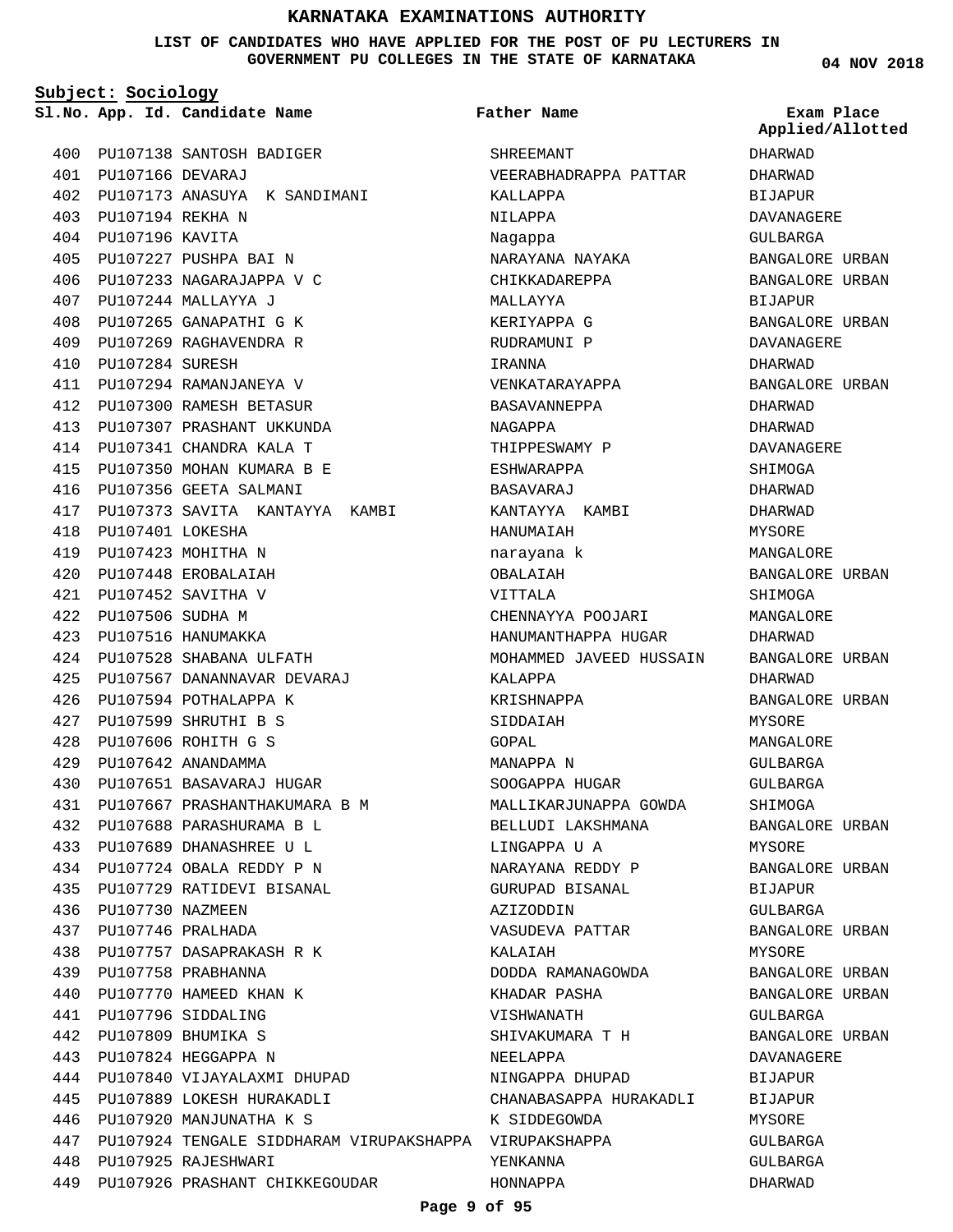**LIST OF CANDIDATES WHO HAVE APPLIED FOR THE POST OF PU LECTURERS IN GOVERNMENT PU COLLEGES IN THE STATE OF KARNATAKA**

**Subject: Sociology**

450 PU107966 RAVIKANTA METI PU107975 SANGEETA 451 PU107986 SUMALATHA S G 452 454 PU108114 NAGABHUSHANA M PU108134 NIRANJAN V 455

PU108037 MEHARUNNISA HULLUR 453 PU108163 SRINIVASA M N 456 PU108172 SHEKAPPA AJAGONNAVAR 457 PU108191 SHIVANAND BASAPRABHU 458 459 PU108193 YASMIN LATHORI PU108222 IMRAN RAHI B S 460 PU108227 VANDHAXI 461 PU108246 NANDKUMAR 462 PU108254 ANUSHA K 463 464 PU108281 PATTAN RAKESH PU108292 RADHIKA MARIA DIAS 465 PU108300 RAGHURAM T P 466 PU108304 HEBBALAPPA MADAR 467 PU108310 ARAVIND TONASHAL 468 PU108315 RAJESWARI 469 PU108333 HEMA P G 470 PU108382 RAVI CHAVAN 471 PU108386 SHIVANAND HUDDAR 472 PU108399 ASHOK AJUR 473 474 PU108401 GOURAMMA SHIDLINGAPPA KOLKAR 475 PU108492 GEETA PU108500 RAMANNA 476 PU108530 RAMANAIK J 477 478 PU108604 SANJEEV KUMAR PU108641 HAREESHA G 479 PU108654 NAGAPPA 480 PU108655 NIVEDITA 481 PU108663 JAGADEESH GOROBAL 482 PU108673 ANILKUMAR 483 PU108676 DHANAPAL NAIK B 484 PU108677 LAKKAPPA SIDDAPPA HOSATTI 485 PU108686 NAGAVVA KUSUGAL 486 PU108691 VIJAYAKUMARA S L 487 PU108749 RAVIKUMAR SHIVASHARAN 488 PU108816 RAVIKUMARA K B 489 PU108820 RAJANNA T 490 PU108823 ANASUYA 491 PU108834 SHILPA 492 PU108855 MAHANTESH 493 PU108865 SUNEETA CHALAWADI 494 PU108884 SOMASHEKARA H J 495 PU108912 SHIVARAJA P K 496 497 PU108926 SHAKEELABANU KAGADAGAR 498 PU108935 AKHILA DASAR 499 PU108959 SHARANAGOUDA HIREGOUDA

**App. Id. Candidate Name Sl.No. Exam Place** Hanamappa BALBHIMRAO Narasimhappa S G HUSSEINSAB NANJUNDAPPA A VASU RAO G M NARAYANAPPA RAMAPPA MALAKAJAPPA MAMMADASAB LATHORI SHAFIKHAN B MANIKRAO SOPAN KATHALAGERI KOTRAPPA SIVABASAPPA P FRANCIS PUTTARANGAIAH DURGAPPA LACHCHAPPA SIVASARANAPPA GURUVA P K SOMALU MUDAKAPPA HUDDAR SHRISHAIL SHIDLINGAPPA KOLKAR HANMANTHREDDY GOLAMPALLE GULBARGA HANUMANTHA JAMBLANAIK MASTANAPPA GANGAIAH ERANNA Basavaraj SANGAPPA VITHALRAO LATE KRISHNA NAIK SIDDAPPA HOSATTI HANAMAPPA LAKKANNA KRISHNAPPA SHIVASHARAN BHEEMANNA K T THIPPESWAMY BALAJI LAKKAIAH DEVENDRAPPA GEDIGERI SHIVABASAPPA JAVARAIAH KRISHNAPPA BASHASAB KAGADAGAR LATE CHANDRAPPA SUBHASHAGOUDA **Father Name**

**04 NOV 2018**

BIJAPUR GULBARGA BANGALORE URBAN DHARWAD DAVANAGERE BANGALORE URBAN BANGALORE URBAN DHARWAD **BIJAPUR** BIJAPUR DAVANAGERE GULBARGA GULBARGA DAVANAGERE GULBARGA DHARWAD MYSORE DHARWAD BIJAPUR GULBARGA MYSORE. BIJAPUR DHARWAD **BIJAPUR** DHARWAD GULBARGA BANGALORE URBAN GULBARGA BANGALORE URBAN GULBARGA GULBARGA DHARWAD GULBARGA BANGALORE URBAN DHARWAD DHARWAD BANGALORE URBAN BIJAPUR DAVANAGERE MANGALORE BIJAPUR MYSORE **BIJAPUR** BIJAPUR SHIMOGA BANGALORE URBAN DHARWAD DHARWAD GULBARGA **Applied/Allotted**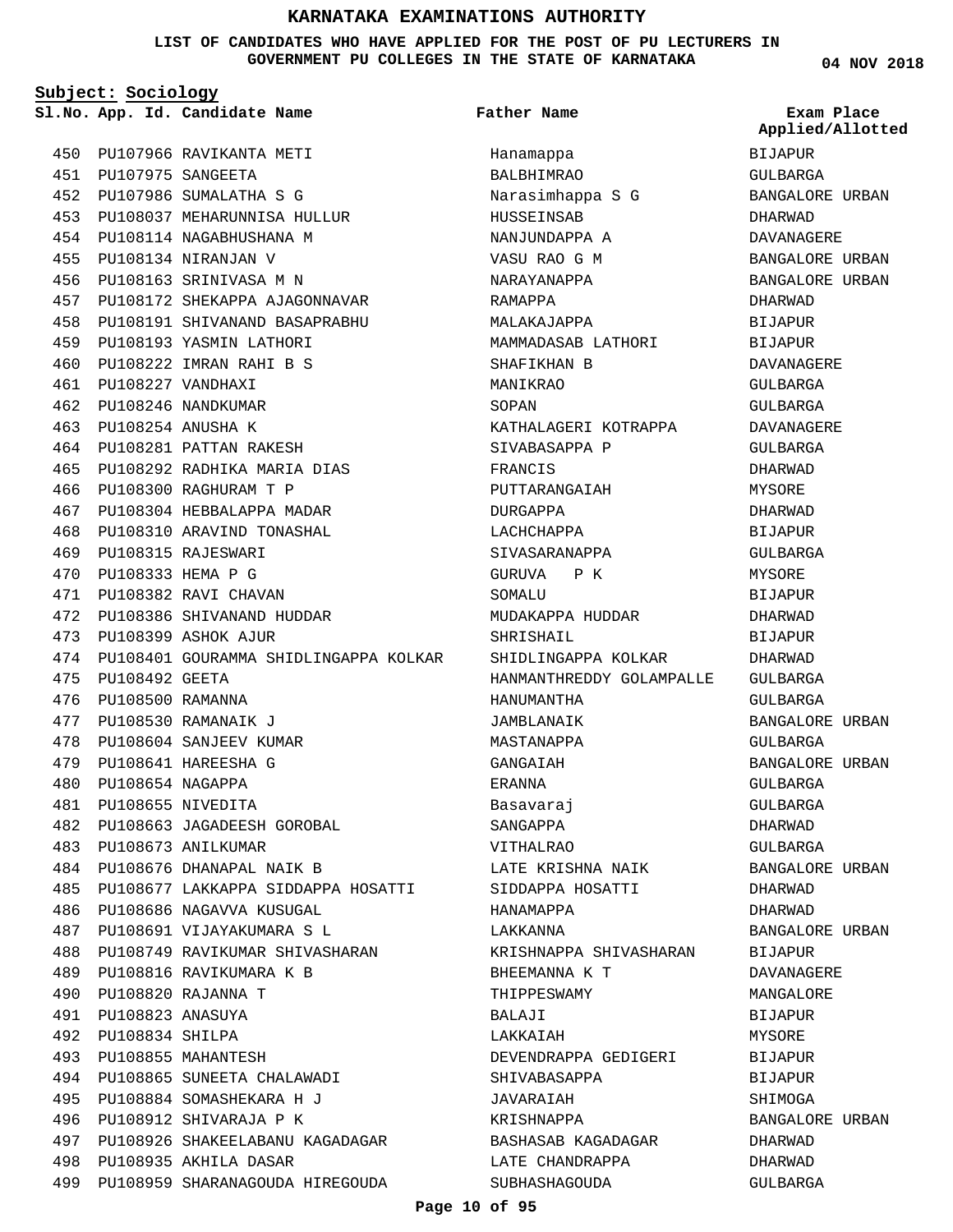#### **LIST OF CANDIDATES WHO HAVE APPLIED FOR THE POST OF PU LECTURERS IN GOVERNMENT PU COLLEGES IN THE STATE OF KARNATAKA**

**Subject: Sociology**

**App. Id. Candidate Name Sl.No. Exam Place**

**Father Name**

500 PU108971 MANJUNATH REVADAKUNDI 501 PU108996 POORNIMA D N 502 PU109007 YALLAPPA PUJARI PU109026 SHANKAR BABU N 503 504 PU109041 MANJUNATH PATIL 505 PU109061 PAVITRA ANTARAVALLI 506 PU109104 MALLAMMA PU109106 PRAMODINI K S 507 508 PU109110 GEETA M PU109130 RESHMA PISE 509 510 PU109158 NARAYANA KUMBALAVATI 511 PU109245 GOVINDANAIK S 512 PU109258 MANGAMMA 513 PU109284 SIDDANAIKA 514 PU109299 UMESHA K N 515 PU109305 SHIVALINGAPPA NYAMAGOUD 516 PU109329 KALPANA M R 517 PU109354 NAGAMMA BANDEKAR 518 PU109360 KAVITABAI PU109361 SUMALATHA S 519 PU109363 SHANTAPPA 520 PU109364 THIMMARAJU B P 521 PU109366 MAMATHA D S 522 523 PU109367 FATIMA FIRDOSE PU109371 EKANTHARAJU T H 524 PU109374 NADLAKERI NAGARAJA 525 526 PU109412 PRAKASHA C N 527 PU109414 SUMALATHA M T 528 PU109439 TANGIGUNDAPPA PU109458 MONISHA G E 529 PU109467 MANJUNATH KHADE 530 PU109482 CHANDRIKA D R 531 532 PU109490 FAIROOZ KHAN B PU109495 SHALINI 533 534 PU109502 HANUMAPPA 535 PU109511 SRIKANTHA PU109523 GNANESHWARA P H 536 537 PU109535 NANDEESHA M T 538 PU109568 JAYASHRI PATIL 539 PU109608 MOHAMMED M 540 PU109626 SHRIDEVI GUMMAGOL PU109631 MUNIRAJU B 541 542 PU109649 GANGADHARA N 543 PU109675 JYOTHI G R PU109682 JAYASHREE 544 545 PU109690 PAMPANAGOWDA KA 546 PU109702 PRASANNA SHETTY 547 PU109703 BASAVARAJU S C 548 PU109719 SUMITRA KOUJALAGI PU109723 GEETHA M J 549

UMESHCHANDRA NINGEGOWDA KALLAPPA PUJARI NARSINGAPPA H SHANKRAVVA MAHESHAPPA MALLAPPA BALAGANOOR SURESH K RAMESH M NAGARAJA ALLAPPA SEVYANAIK HONNAPPA BETTANAIKA NAGAPPA SHIVAPPA RANGEGOWDA BALACHANDRA MALAYYA SWAMY SURAPPA BHAGAPPA PUTTATHIMMAIAH SUBBIREDDY MOHAMMED SALHAUDDIN HANUMANTHAPPA N NADLAKERI SIDDAIAH NANJAPPA THIPPESWAMY MARIYAPPA ERESHA G T BHARAMU KHADE RAMESH D V BABULAL ANNU SHETTY MALLAPPA KADADALLI VENKATESHAPPA HALASIDDAPPA P THAMMAIAH MALLAPPA MOHAMMED GHOUSE RACHAPPA BYRAPPA NINGAPPA RAJASHEKARAPPA CHAKRAPANI AMBANNA M SHANKARA SHETTY CHANDRASHEKARAIAH S N BANGALORE URBAN VITHAL JAYADEVAMURTHY M C

**04 NOV 2018**

**Applied/Allotted**

BIJAPUR MYSORE MYSORE GULBARGA DHARWAD DAVANAGERE GULBARGA BIJAPUR GULBARGA DAVANAGERE **BIJAPUR** DAVANAGERE GULBARGA MYSORE SHIMOGA BIJAPUR SHIMOGA DHARWAD GULBARGA DAVANAGERE GULBARGA BANGALORE URBAN BANGALORE URBAN GULBARGA BANGALORE URBAN DAVANAGERE BANGALORE URBAN DAVANAGERE DAVANAGERE MYSORE BIJAPUR BANGALORE URBAN DAVANAGERE MANGALORE BIJAPUR BANGALORE URBAN BANGALORE URBAN MYSORE BANGALORE URBAN GULBARGA DHARWAD BANGALORE URBAN BANGALORE URBAN SHIMOGA CIILBARGA DAVANAGERE MANGALORE DHARWAD DAVANAGERE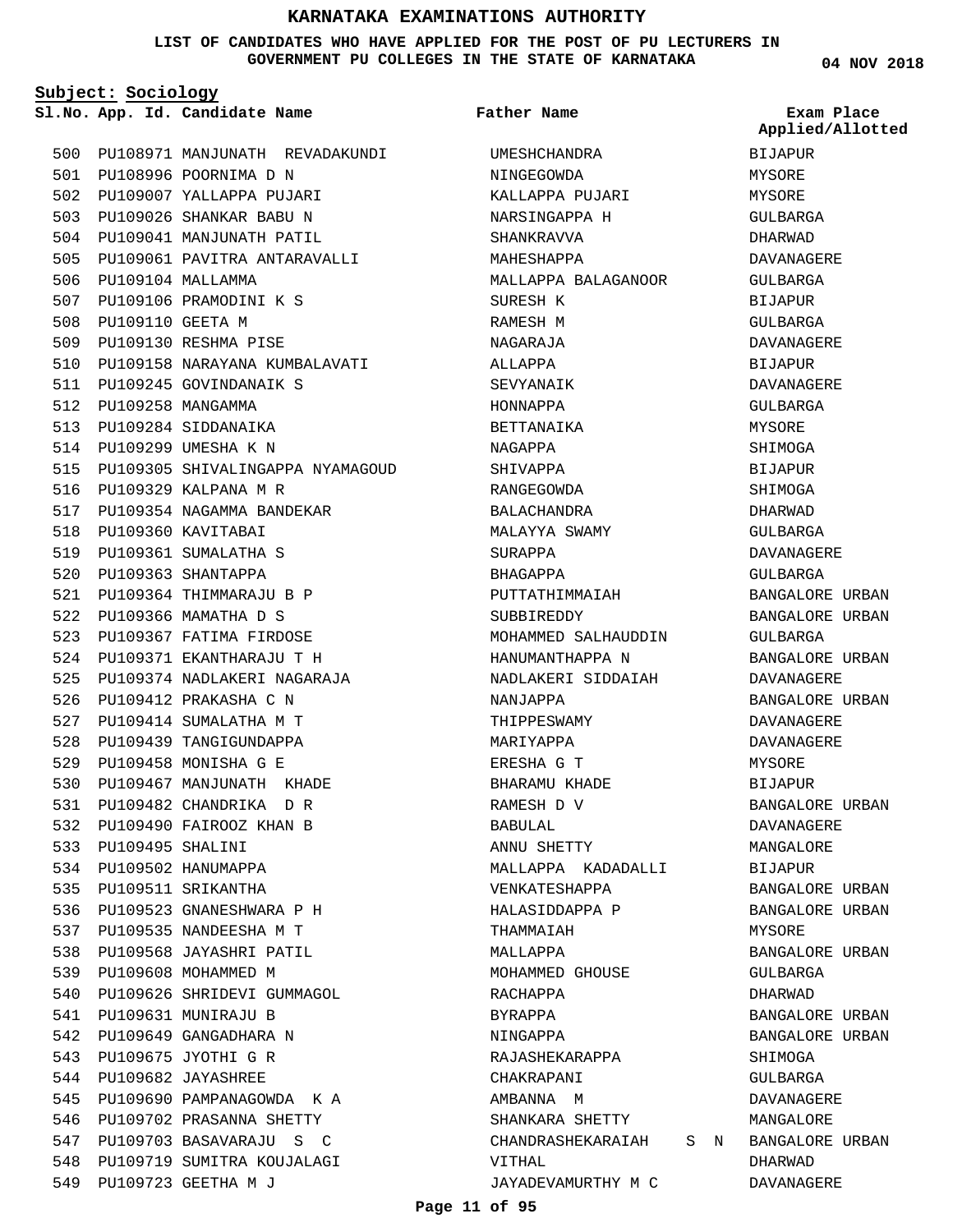**LIST OF CANDIDATES WHO HAVE APPLIED FOR THE POST OF PU LECTURERS IN GOVERNMENT PU COLLEGES IN THE STATE OF KARNATAKA**

**Subject: Sociology**

**App. Id. Candidate Name Sl.No. Exam Place**

**Father Name**

550 PU109725 PRATIBHA M PU109749 GIRIJA M 551 552 PU109809 UMESH HOSAMANI 553 PU109816 RENUKA TAYAMMANAVAR PU109833 MAHESH HOSAMANI 554 PU109936 RENUKA N 555 556 PU109961 SHIVANNA J M 557 PU109973 MOHANAND 558 PU109986 THARA K 559 PU110007 SANJEEVKUMAR ARJUN TALAWAR 560 PU110013 SHASHIDHAR 561 PU110020 RAVI K PU110036 RANJEETA 562 563 PU110040 SIDDAPPA KUMBAR 564 PU110041 ANAND PU110074 BASAVARAJ 565 566 PU110081 JAGADEESH PU110096 SUDHAKAR ARASINAGI 567 568 PU110107 SINDHU ANGADI PU110114 PUSHPAVATHI T H 569 570 PU110118 MAHENDRA N PU110120 PRAVEEN KUMAR P N 571 572 PU110125 LALSAB 573 PU110129 BINGI SANTOSH 574 PU110140 MALLIKARJUN 575 PU110149 RENUKA 576 PU110156 BHARATI 577 PU110160 SAHIRBANU KOLHAR 578 PU110176 SHANTESH PU110195 QADEER HUSSAIN S 579 PU110198 SHRIDEVI 580 581 PU110226 MANJUNATHA N P 582 PU110269 GURUDEVA P 583 PU110287 SHARANAMMA 584 PU110305 RAJENDRA M H 585 PU110336 RAMESH PU110344 BASAVARAJ 586 PU110349 MAHADEV SHEGUNASI 587 588 PU110350 SHARADADEVI 589 PU110351 PREKSHA K N 590 PU110357 YALLAMMA K PU110368 BALAJI C K 591 592 PU110386 MAHANTESH 593 PU110388 SUDHIR KUMAR 594 PU110399 MAHETAB SANADI 595 PU110407 PARASHURAM 596 PU110432 SWETA PATIL 597 PU110440 BIJUKUMAR 598 PU110455 ADAVEESH S N PU110462 KIRAN S N 599

PANCHAPPA A M MATRAPPARA HUCHAPPA SHANTAPPA BASAVANNEPPA SANTAPPA HOSAMANI NAGARAJU MALLANNA DASHARATH KARIYAPPA ARJUN OMKAR SIDDAPPA K LAKKAPPA CHINCHOLI MALLAPPA CHANDRAPPA SANGAPPA HUGAR HANAMANT ADIVAPPA PRABHAKARA A HANUMANTHA RAO NARAYANASWAMY P M NANJEGOWDA IMAMSAB MALLAPPA MALLANNA narasappa MALLIKARJUN ALLABHAKSHA KOLHAR VEEREBHADRAPPA ANGADI SALEEM S A Pundlikarao PUTTANARASAIAH PUTTASHETTY SIDDALINGAPPA HAMPARAGUNDI GULBARGA HOMBALAIAH SHANKAR MAREGOUDA CHANNAPPA LINGAPPA NARAYANA GOWDA K P MAHAVEER KRISHNAMURTHY C DEVARAYA RAMACHANDRA MAHAMADHANIF RANNAPPA SIDDAGOUDA LAXMANSING RAJAPUT NAGARAJU S R NAGARAJU L

**04 NOV 2018**

**Applied/Allotted**

DAVANAGERE DAVANAGERE

DHARWAD DHARWAD BIJAPUR BANGALORE URBAN BANGALORE URBAN GULBARGA SHIMOGA DHARWAD GULBARGA DAVANAGERE GULBARGA DHARWAD BANGALORE URBAN BIJAPUR BANGALORE URBAN **BIJAPUR** DHARWAD DAVANAGERE MYSORE MYSORE GULBARGA DHARWAD GULBARGA GULBARGA GULBARGA BIJAPUR DAVANAGERE GULBARGA GULBARGA BANGALORE URBAN BANGALORE URBAN MYSORE GULBARGA GULBARGA DHARWAD GULBARGA MANGALORE DHARWAD DAVANAGERE GULBARGA MANGALORE DHARWAD GULBARGA DHARWAD GULBARGA BANGALORE URBAN MYSORE

#### **Page 12 of 95**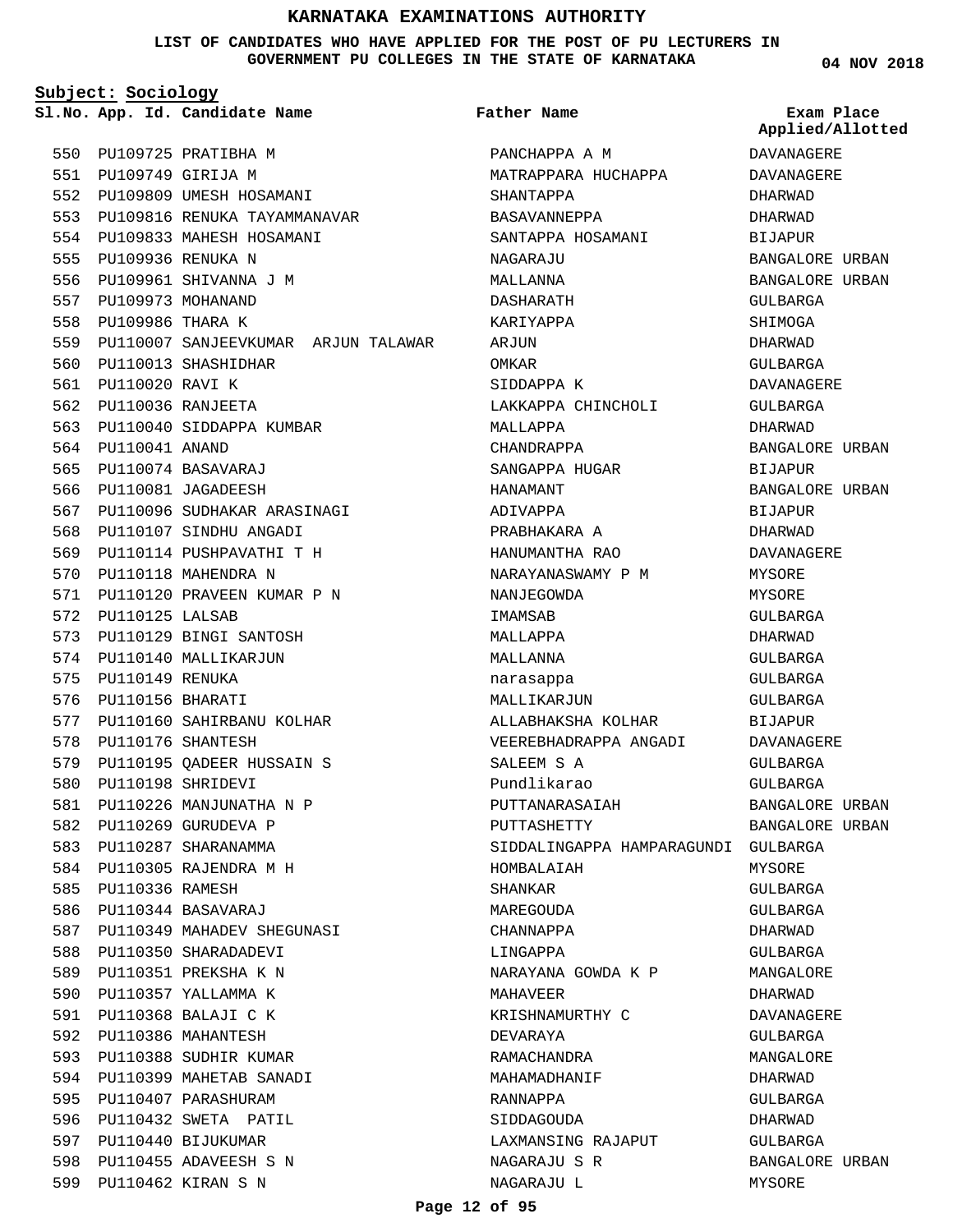**LIST OF CANDIDATES WHO HAVE APPLIED FOR THE POST OF PU LECTURERS IN GOVERNMENT PU COLLEGES IN THE STATE OF KARNATAKA**

**Subject: Sociology**

**App. Id. Candidate Name Sl.No. Exam Place**

**Father Name**

PU110472 BABY HIREMATH 600 PU110516 LAKSHMIKANTH 601 602 PU110524 SUMAN TORAVI PU110540 ASHOKA B T 603 PU110548 SRINATHA V 604 605 PU110556 PADMAVATI DEVALAPUR 606 PU110562 DEVAYANI NAIK 607 PU110565 HAGALURAPPA 608 PU110579 RENUKA PU110665 LATHASHREE 609 PU110741 SATYAPPA HOOVABALLI 610 PU110763 REVAMMA S 611 PU110777 BHARATI AVERI 612 PU110819 NAGARATHNA T S 613 614 PU110852 SUPRIYA PU110862 ASHWINI 615 616 PU110877 TULAJARAM MANDOLI PU110882 MAHANTHESHA M T 617 PU110894 VENKATESHA D T 618 PU110897 TARANATHA H G 619 620 PU110908 VENKATESHA PU110914 RAMYA A S 621 PU110940 M J HEMALATHA 622 623 PU110962 MURALIDHARA G 624 PU110963 MAHAMMADARAFI GADAGOLI PU111014 BHANUPRAKASH 625 626 PU111016 BASAVARAJA S PU111030 SUNILA 627 PU111038 VISHWANATH BELLAD 628 PU111041 PRALHAD BANDAGAR 629 630 PU111068 SHOBHA PU111087 SUBHAS GHASTI 631 632 PU111103 KOTRESHA H PU111138 LAXMESH PARASAPPA KARIYAPPAGOL 633 PU111144 JAYASHEELA R 634 PU111184 RAVI H R 635 636 PU111195 DIVYASHREE T P 637 PU111198 VENKATESHA K 638 PU111214 RADHA 639 PU111223 KAVITA 640 PU111258 SUNANDA PATAT PU111261 SANGAPPA KUMBAR 641 642 PU111263 NAGAVENI S K 643 PU111273 PUSPAWATI 644 PU111288 BHARATH 645 PU111295 KAMALAKSHI Y 646 PU111307 MANJUNATH PU111321 RAJAKUMAR 647 648 PU111327 RAJESH 649 PU111331 CHANDAPPA KARADI

VEERABHADRAYYA RAMACHANDRAPPA SHANKARLING THIMMAPPA B VENKATESHAPPA K V GANGAPPA VENKATRAMAN DURUGAPPA N JINDAPPA LAKANNA ISHWAR SHIVASHARANAPPA MUDDANNA AVERI SHIVEGOWDA BHIMAPPA CHANDRAKANTH KUPINDRA THIPPESWAMY B THIPPESWAMY D GANGAPPA GANGAPPA SREEKANTAIAH T JAYANNA MARAPPA G H KASHIMASAB ANANTHA RAJ S G SIDDAPPA RAMANNA TIPPANNA BELLAD ARJUNA MARIMADAIAH RAMAPPA GHASTI SHARANAPPA H PARASAPPA RAJU K C RAMALINGAPPA T PEEKYA NAIK KANNAIAH R RACHANNA SIDRAMREDDY MALLAPPA PATAT NINGAPPA KRISHNAPPA N SHIVARAY ANSARWADE SHIVARAJ YALLAPPA B NEELAPPA MANGALORE MANIKAPPA RAMESH ALMELKAR HANAMAPPA KARADI

**04 NOV 2018**

DAVANAGERE BANGALORE URBAN BIJAPUR DAVANAGERE BANGALORE URBAN DHARWAD MANGALORE DHARWAD GULBARGA BANGALORE URBAN DHARWAD DAVANAGERE BIJAPUR BANGALORE URBAN BANGALORE URBAN BIJAPUR BIJAPUR **SHIMOGA** DAVANAGERE **SHIMOGA BIJAPUR** MYSORE SHIMOGA DAVANAGERE DHARWAD SHIMOGA DAVANAGERE GULBARGA GULBARGA DHARWAD MYSORE DHARWAD DAVANAGERE BIJAPUR MYSORE **SHIMOGA** DAVANAGERE DAVANAGERE BIJAPUR GULBARGA DHARWAD DHARWAD BANGALORE URBAN GULBARGA DHARWAD SHIMOGA DHARWAD GULBARGA GULBARGA BIJAPUR **Applied/Allotted**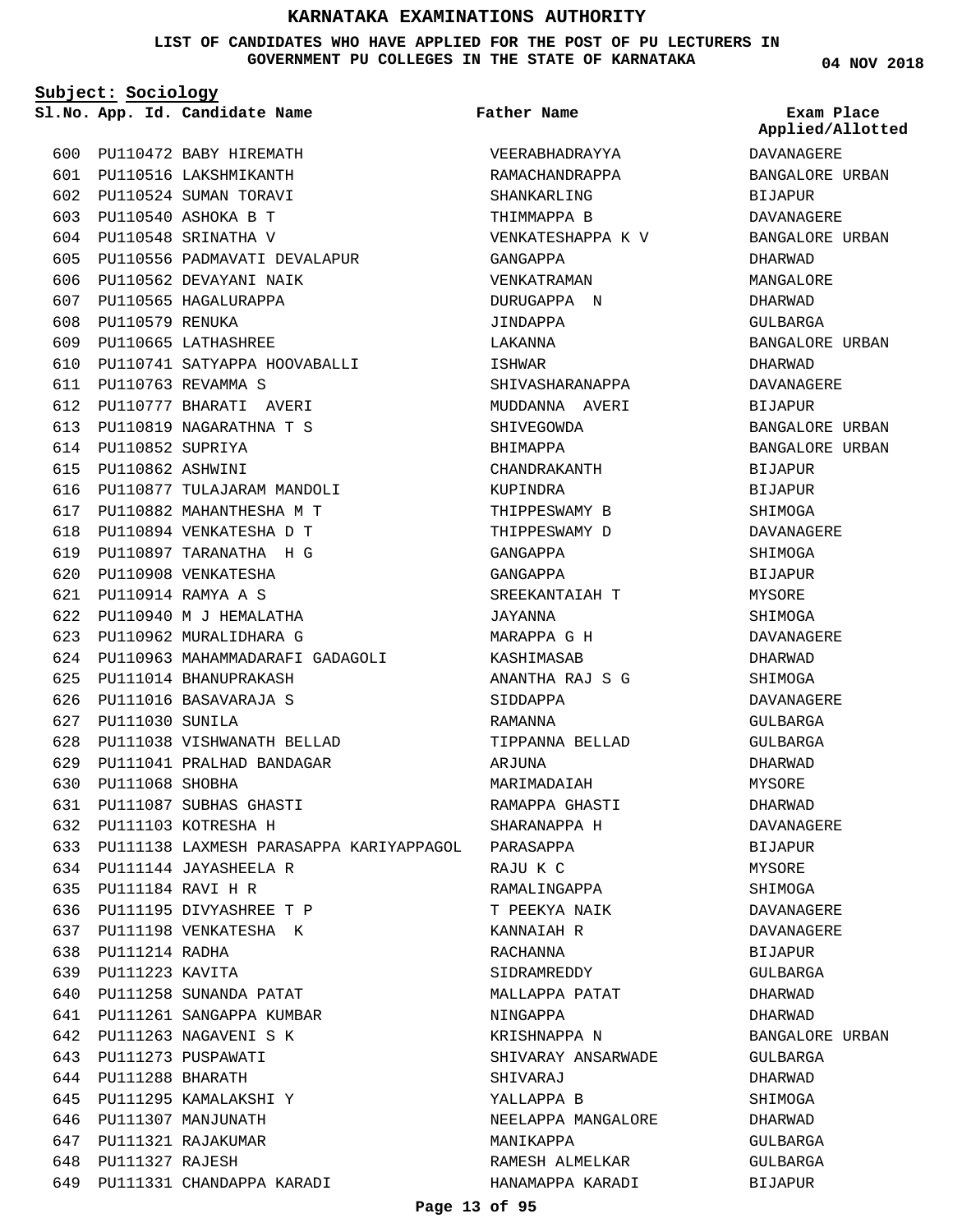**LIST OF CANDIDATES WHO HAVE APPLIED FOR THE POST OF PU LECTURERS IN GOVERNMENT PU COLLEGES IN THE STATE OF KARNATAKA**

**Subject: Sociology**

**App. Id. Candidate Name Sl.No. Exam Place**

**Father Name**

650 PU111338 REENA KAMBLE PU111367 SHASHIKALA JOLAD 651 652 PU111380 SHEELA HOTTEPPANAVAR PU111388 KASHIBAI KATTIMANI 653 PU111409 HEMANTHA KUMAR K P 654 PU111427 SHAILA HADAGALIMATH 655 656 PU111430 CHANDRASHEKARA C PU111445 BASAVARAJ SHARANAPPA 657 PU111496 PUJARI SHASHIDHAR 658 PU111509 BAHUBALI VANAKUDARI 659 660 PU111525 MANJUNATH H PATIL PU111529 RAJASHREE SONAKAMBLE 661 662 PU111572 RAJKUMAR PU111590 DHANANJAYA D R 663 664 PU111665 GOWRAMMA B PU111670 MANJUNATH TIGADI 666 PU111709 NAVEEN M N 667 PU111711 JAYASHRI PATIL 668 PU111728 HARISHA PU111734 RAGHU G Y 669 670 PU111740 TIRUKAPPA BATI PU111743 JAGADISH KANAMADI 671 PU111784 PREETHI K P 672 673 PU111815 HANUMAPPA SHIROOR 674 PU111816 SATEESH JYOTI 675 PU111852 MANJU R 676 PU111877 RAGHAVENDRA BAJANTRI 677 PU111932 BASANAGOUDA SHIDRAMANNAVAR 678 PU111939 HEMAPPA PU111941 VINUTHA B C 679 680 PU111952 VINODA M PU111958 JAGADEESHA T G 681 682 PU111963 MANJUNATHA S 683 PU111964 UMESHA N 684 PU111975 SURYAKANTH PU112019 RESHMA PERVEEN S A 685 686 PU112021 SHANKARA MURTHY P PU112074 SAHANA K C 687 688 PU112106 DIVYANANDAN G R PU112127 SHILPA RANI 689 PU112134 BASALINGAMMA HIREMATH PU112154 SHILPASHREE 691 PU112168 NARESHA H R 692 693 PU112170 HARISHKUMAR C B 694 PU112190 SHOBHA PATIL PU112192 TULASI O G 695 PU112215 HARISHA H E 696 PU112227 SAVITRI HIREMATH 697 698 PU112252 MANJUNATHA M K 699 PU112256 RAMAKRISHNA R 665 690

LAXMAN SHREESHAILAPPA VIRUPAXAPPA HANUMANTHA KATTIMANI PATHANNA N MALLAYYA CHOWDAIAH H SHARANAPPA TIIKARAM **SUBHAS** HANUMANTH LAXMANA MALLIKARJUN REVANASIDDAPPA D R BASAVARAJA MALLAPPA NINGAPPA SHIDDANAGOUDA PATIL ANNAPURNA YAMANARI KANNAPPA SANGAPPA PRASANNA K J BASAPPA SHIROOR VEERABHADRAPPA RAJU RAMACHANDRA VITTALAPPA RUDRAPPA GOGERI CHIKKASIDDAIAH B P MUNINARAYANAPPA GURUSWAMY A H SUBBARAO NARAYAN RAJAPPA ANWAR PASHA PRABHANANNA H S CHANNARASEGOWDA RAMACHANDRA JOHN MALLAYYA BASAVARAJAPPA SANGANAL RAMAIAH C N BOREGOWDA GOUDAPPA GOUDA GANAPATHI O W ERAIAH KALLAYYA KRISHNAMURTHY B RAMAIAH

**04 NOV 2018**

GULBARGA BIJAPUR GULBARGA GULBARGA BANGALORE URBAN DHARWAD BANGALORE URBAN GULBARGA **BIJAPUR** GULBARGA DHARWAD GULBARGA GULBARGA DAVANAGERE DAVANAGERE DHARWAD MYSORE DHARWAD MYSORE BANGALORE URBAN BIJAPUR BIJAPUR MYSORE DHARWAD DAVANAGERE BANGALORE URBAN **BIJAPUR** DHARWAD DHARWAD MYSORE BANGALORE URBAN BANGALORE URBAN SHIMOGA BANGALORE URBAN GULBARGA BANGALORE URBAN DAVANAGERE MYSORE MYSORE GULBARGA DHARWAD BIJAPUR BANGALORE URBAN MYSORE BIJAPUR MYSORE. MYSORE DHARWAD BANGALORE URBAN BANGALORE URBAN **Applied/Allotted**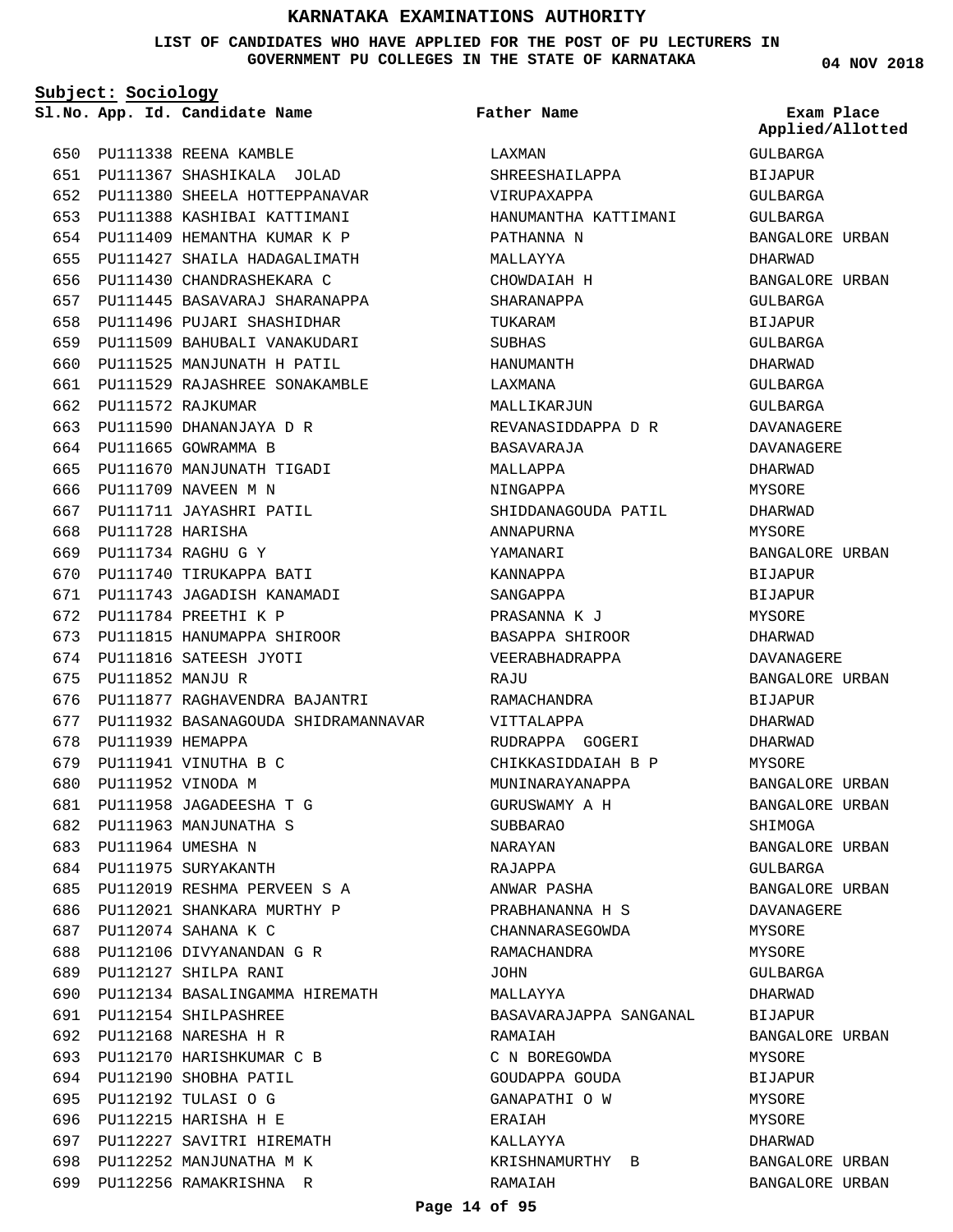**LIST OF CANDIDATES WHO HAVE APPLIED FOR THE POST OF PU LECTURERS IN GOVERNMENT PU COLLEGES IN THE STATE OF KARNATAKA**

**Subject: Sociology**

**App. Id. Candidate Name Sl.No. Exam Place**

PU112271 LOKESHA S E 700 PU112276 NAJAMUNNISA BEGUM 701 PU112288 GEETHALASKHSMI K S 702 PU112323 USHA A G 703 704 PU112348 KUMAR KAMBLE 705 PU112358 MAHANTESH KOLAR 706 PU112393 RADHALAKSHMI T PU112413 SRISAILA N DESAI 707 708 PU112430 MAHABOOBA PARVEEN PU112480 ASHWINI H O 709 710 PU112567 RAJASHEKHAR PU112590 MANJUNATHA S G 711 PU112599 VASANTHA KUMAR M K 712 PU112625 CHANDRAKALA Y H 713 PU112630 SHIVARAJ 714 PU112637 SANDYA RANI N 715 PU112686 SUVARNA G 716 PU112737 MANJULA H K 717 718 PU112783 FAREENA TABASSUM 719 PU112796 SAVAKKA GADDI PU112815 SUMITHRA 720 PU112854 JYOTIRLING 721 PU112858 PRADIPA KUMAR P 722 PU112864 VENKAT 723 PU112880 VITHAL 724 PU112890 MUKUNDA K 725 PU112919 SHRIDEVI 726 PU112926 VISWANATH REDDY 727 PU112951 NAGARAJA C R 728 729 PU112974 PARAVATEVVA GOUDAR 730 PU112995 TEJASHWINI HIREMATH PU113015 PUNDALIK SAKARAM DEVAMANE 731 PU113044 SPOORTHI M 732 733 PU113067 KUMARANAIK K PU113077 SUBRAMANYA K N 734 PU113085 ANITA BAI 735 PU113090 ANAND MANE 736 PU113101 MURTHY NAIK T 737 738 PU113120 SUDHAMANI S PU113129 VEERAYYA 739 PU113134 ARUNAKUMAR N S 740 PU113137 SANDEEPA NAIK B 741 742 PU113145 KITTAPPA JAKANUR PU113149 KARIYAPPA R DANAD 743 PU113184 DEVIKALA M B 744 PU113189 CHINNAMMA 745 PU113198 PANKAJA G K 746 PU113203 SHOBHA C M 747 PU113223 PALLAVI M R 748 749 PU113231 SHARANAPPA

**Father Name**

ERAIAH Shamsheer saheb SHANMUKHAPPA H K GURUMALLAPPA LALITA RAMANNA KOLAR THIMANNA DESAI N H LATE KHALEELUR RAHMAN ONKARAPPA H A MALLAPPA GANGAHANUMAIAH MARUTHI K NIRUPADAYYA BHEEMAPPA NARAYANASWAMY M GOVINDAPPA T KUMAR H B LATE ALTAF KHAN VEERANNA GADDI CHANDU REVANAYYA PHALAKSHI MARITTT LAXUMAN KUMBARAPPA BASAPPA AMBANNAVAR N PRATAP REDDY RANGAREDDY P NAGANAGOUDA GOUDAR MALLIKARJUNAYYA HIREMATH GULBARGA SAKARAM DEVAMANE Chennakeshava M KALA NAIK NAGESH K G KASHINATH  $T.A T.TT$ THOLACHA NAIK SHIVANANJAPPA BASAWARAJ SHATTOJIRAO LATEBHEEMA NAIK TAMMANNEPPA RUDRAPPA LATE DEVIDASA M B SHANKEREPPA KRISHNAREDDY G Manjappa C M RUDRESH B M NAGANNA

**04 NOV 2018**

**Applied/Allotted**

BANGALORE URBAN MYSORE DAVANAGERE MYSORE DHARWAD DHARWAD BANGALORE URBAN MYSORE DAVANAGERE BANGALORE URBAN GULBARGA BANGALORE URBAN SHIMOGA GULBARGA DHARWAD BANGALORE URBAN BANGALORE URBAN BANGALORE URBAN MYSORE DHARWAD MANGALORE GULBARGA DAVANAGERE GULBARGA GULBARGA BANGALORE URBAN GULBARGA GULBARGA BANGALORE URBAN GULBARGA DHARWAD BANGALORE URBAN SHIMOGA SHIMOGA GULBARGA DHARWAD SHIMOGA BANGALORE URBAN GULBARGA BANGALORE URBAN DAVANAGERE BIJAPUR DHARWAD MANGALORE GULBARGA BANGALORE URBAN DAVANAGERE DAVANAGERE

GULBARGA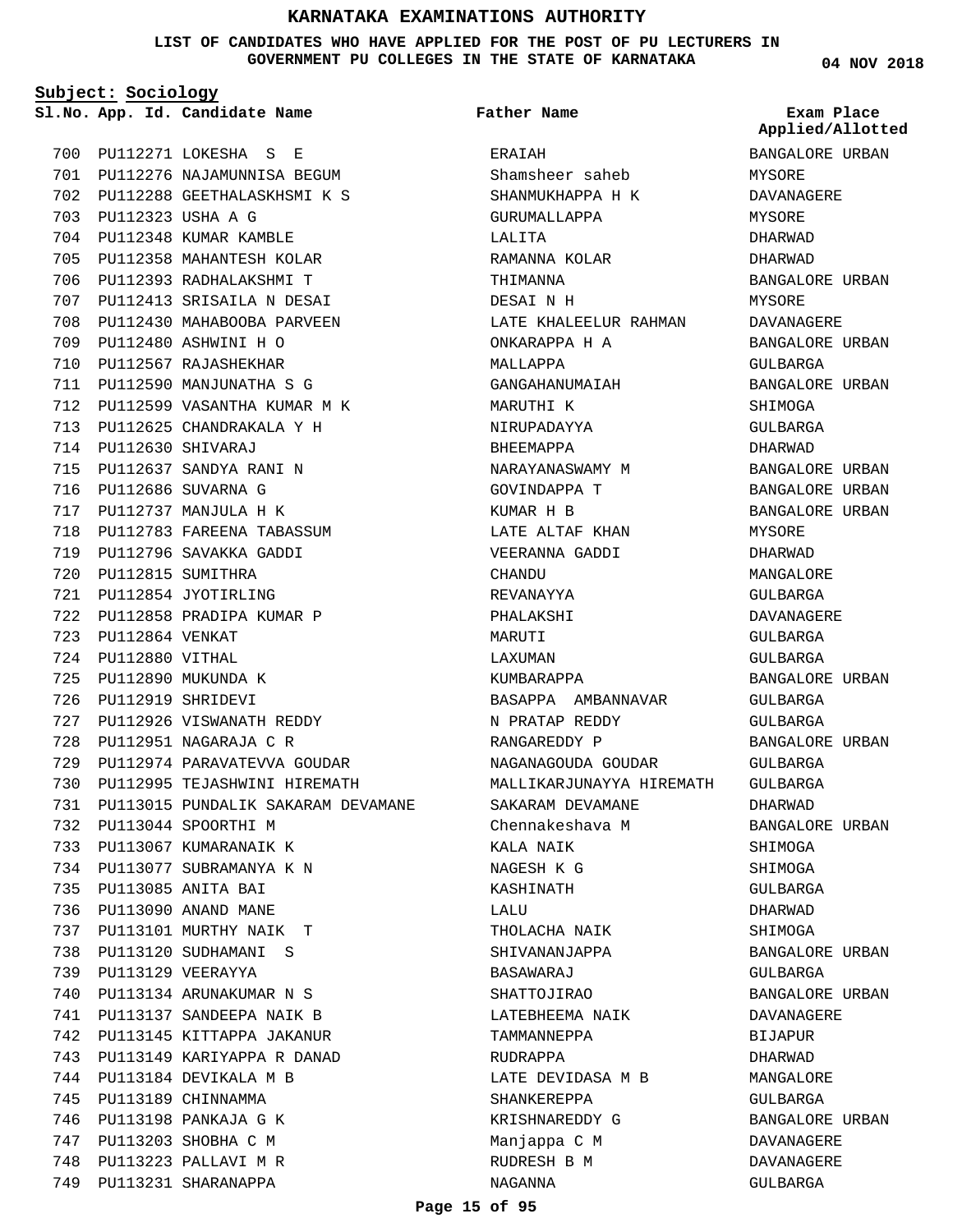#### **LIST OF CANDIDATES WHO HAVE APPLIED FOR THE POST OF PU LECTURERS IN GOVERNMENT PU COLLEGES IN THE STATE OF KARNATAKA**

**Subject: Sociology**

**04 NOV 2018**

| 750 |                        | PU113243 NAGYANAIK               |
|-----|------------------------|----------------------------------|
| 751 |                        | PU113256 MAITRA KOODAGI          |
| 752 |                        | PU113267 RENUKA YALLAPPA AMBIGER |
| 753 | PU113271               | SRINIVAS B T                     |
| 754 | PU113275               | MANJUNATH SHIRAGUPPI             |
| 755 | PU113294               | KUMAR GOUDA                      |
| 756 | PU113298               | KESHAVAMURTHY P                  |
| 757 | PU113313               | PRASANNAKUMAR B R                |
| 758 |                        | PU113317 SHASHIKALA C<br>K       |
| 759 | PU113344               | THIMMAIAH T                      |
| 760 | PU113356               | UMESHA H B                       |
| 761 | PU113361               | GAYATRI                          |
| 762 | PU113371               | NARAYANASWAMY<br>Α               |
| 763 | PU113376               | NARASAMMA N M                    |
| 764 | PU113403               | MUMTAZ BEGUM                     |
| 765 | PU113436               | RAVI RATHOD                      |
| 766 |                        | PU113448 SHWETHA D B             |
| 767 | PU113456               | SIDDAPPA                         |
| 768 | PU113474               | LATA GALEMMANAVAR                |
| 769 | PU113476               | NAGARAJU                         |
| 770 |                        | PU113484 GANGAPPA WALI           |
| 771 | PU113485               | SUKANYA P                        |
| 772 | PU113486               | DATHATHREYA D<br>Н               |
| 773 | PU113488               | RUPA<br>N                        |
| 774 |                        | PU113491 SUBRAMANYAM M V         |
| 775 | PU113499               | HANUMANTHA                       |
| 776 | PU113516               | BHIMADEV KOPPAD                  |
| 777 | PU113520               | SADHANANDHA                      |
| 778 | PU113524               | NUTAN NAIK                       |
| 779 |                        | PU113541 SANTHOSHANAIK<br>L      |
| 780 |                        | PU113554 SUKHANT SADALAGE        |
| 781 | PU113563               | MANJULA BHAVIKATTI               |
| 782 | PU113578 VANI          |                                  |
| 783 |                        | PU113598 VINUTHA P               |
| 784 |                        | PU113600 RAMLING APPAJI BABAR    |
| 785 |                        | PU113601 HEMANAIK M R            |
| 786 |                        | PU113611 MAHESHA S J             |
| 787 |                        | PU113631 GANGAMMA                |
| 788 |                        | PU113649 KUMARA G K              |
| 789 | PU113664 LAXUMAN       |                                  |
| 790 |                        | PU113694 SHRUTHI C L             |
| 791 |                        | PU113699 RACHAPPA                |
| 792 |                        | PU113701 GANGADHAR CHOBARI       |
| 793 | <b>PU113703 RAVI S</b> |                                  |
| 794 |                        | PU113741 PARASAPPA D HARIJAN     |
| 795 |                        | PU113744 JAGANNATH SAJJAN        |
| 796 |                        | PU113747 VIJAYAKUMARI N G        |
| 797 |                        | PU113757 SHASHIKALA T            |
| 798 | PU113783 SUMA K        |                                  |
| 799 |                        | PU113785 BASAPPA SHIRAHATTI      |
|     |                        |                                  |

|     |                        | Sl.No. App. Id. Candidate Name   | Father Name            | Exam Place<br>Applied/Allotted |
|-----|------------------------|----------------------------------|------------------------|--------------------------------|
| 750 |                        | PU113243 NAGYANAIK               | SHEKHARANAIK           | SHIMOGA                        |
| 751 |                        | PU113256 MAITRA KOODAGI          | VITHAL                 | DHARWAD                        |
| 752 |                        | PU113267 RENUKA YALLAPPA AMBIGER | YALLAPPA               | DHARWAD                        |
| 753 |                        | PU113271 SRINIVAS B T            | THIMME GOWDA B S       | SHIMOGA                        |
| 754 |                        | PU113275 MANJUNATH SHIRAGUPPI    | MAHADEVAPPA SHIRAGUPPI | DHARWAD                        |
| 755 |                        | PU113294 KUMAR GOUDA             | ANNARAYA GOUDA         | <b>BIJAPUR</b>                 |
| 756 |                        | PU113298 KESHAVAMURTHY P         | PAPANNA                | MYSORE                         |
| 757 |                        | PU113313 PRASANNAKUMAR B R       | B RAJANNA              | BANGALORE URBAN                |
| 758 |                        | PU113317 SHASHIKALA<br>с к       | KRISHNA NAIK           | MANGALORE                      |
| 759 |                        | PU113344 THIMMAIAH T             | THIMMAIAH              | MYSORE                         |
| 760 |                        | PU113356 UMESHA H B              | BOJAIAH                | BANGALORE URBAN                |
| 761 | PU113361 GAYATRI       |                                  | SIDRAMAPPA             | GULBARGA                       |
| 762 |                        | PU113371 NARAYANASWAMY A         | ADINARAYANAPPA         | BANGALORE URBAN                |
| 763 |                        | PU113376 NARASAMMA N M           | MUDALAGIRIYAPPA        | BANGALORE URBAN                |
| 764 |                        | PU113403 MUMTAZ BEGUM            | BASHEER AHMED          | GULBARGA                       |
| 765 |                        | PU113436 RAVI RATHOD             | MANGALU                | BANGALORE URBAN                |
| 766 |                        | PU113448 SHWETHA D B             | BYRAPPA                | BANGALORE URBAN                |
| 767 |                        | PU113456 SIDDAPPA                | ANNAPPA                | GULBARGA                       |
| 768 |                        | PU113474 LATA GALEMMANAVAR       | MALLIKARJUN            | DHARWAD                        |
| 769 |                        | PU113476 NAGARAJU                | NARAYANA SHETTY        | MYSORE                         |
| 770 |                        | PU113484 GANGAPPA WALI           | RUDRAPPA               | DHARWAD                        |
| 771 |                        | PU113485 SUKANYA P               | PUTTASWAMYGOWDA K N    | MYSORE                         |
| 772 |                        | PU113486 DATHATHREYA D H         | HUCHAPPA D R           | BANGALORE URBAN                |
| 773 | <b>PU113488 RUPA N</b> |                                  | NAGARAJAPPA N R        | DAVANAGERE                     |
| 774 |                        | PU113491 SUBRAMANYAM M V         | VENKATESHAPPA G        | BANGALORE URBAN                |
| 775 |                        | PU113499 HANUMANTHA              | SIDDAMMA               | <b>BIJAPUR</b>                 |
| 776 |                        | PU113516 BHIMADEV KOPPAD         | VENKAPPA               | DHARWAD                        |
| 777 |                        | PU113520 SADHANANDHA             | VENKATARAMU            | MYSORE                         |
| 778 |                        | PU113524 NUTAN NAIK              | VENKU                  | DHARWAD                        |
| 779 |                        | PU113541 SANTHOSHANAIK L         | LACHMANAIK             | SHIMOGA                        |
| 780 |                        | PU113554 SUKHANT SADALAGE        | SUBHASH                | DHARWAD                        |
|     |                        | 781 PU113563 MANJULA BHAVIKATTI  | MAHADEVAPPA BHAVIKATTI | <b>BIJAPUR</b>                 |
|     | 782 PU113578 VANI      |                                  | DODDANNA SALIAN        | MANGALORE                      |
| 783 |                        | PU113598 VINUTHA P               | PREEMANATH             | DAVANAGERE                     |
| 784 |                        | PU113600 RAMLING APPAJI BABAR    | APPAJI                 | DHARWAD                        |
| 785 |                        | PU113601 HEMANAIK M R            | RAMJI NAIK             | DAVANAGERE                     |
| 786 |                        | PU113611 MAHESHA S J             | JAVARAIAH              | SHIMOGA                        |
| 787 |                        | PU113631 GANGAMMA                | MALLESHAPPA            | GULBARGA                       |
| 788 |                        | PU113649 KUMARA G K              | KARIGOWDA              | MYSORE                         |
|     | 789 PU113664 LAXUMAN   |                                  | YALAPPA                | GULBARGA                       |
| 790 |                        | PU113694 SHRUTHI C L             | LINGEGOWDA C G         | BANGALORE URBAN                |
| 791 |                        | PU113699 RACHAPPA                | MANIKRAO               | GULBARGA                       |
| 792 |                        | PU113701 GANGADHAR CHOBARI       | MALLAPPA               | DHARWAD                        |
| 793 | <b>PU113703 RAVI S</b> |                                  | SRIRAMAPPA             | BANGALORE URBAN                |
| 794 |                        | PU113741 PARASAPPA D HARIJAN     | DURUGAPPA              | DHARWAD                        |
| 795 |                        | PU113744 JAGANNATH SAJJAN        | BASAPPA                | BIJAPUR                        |
| 796 |                        | PU113747 VIJAYAKUMARI N G        | GANGANNA D             | DAVANAGERE                     |
| 797 |                        | PU113757 SHASHIKALA T            | THIPPESWAMY            | DAVANAGERE                     |
| 798 | PU113783 SUMA K        |                                  | TIPPANNA K             | GULBARGA                       |
| 799 |                        | PU113785 BASAPPA SHIRAHATTI      | HANAMAPPA              | DHARWAD                        |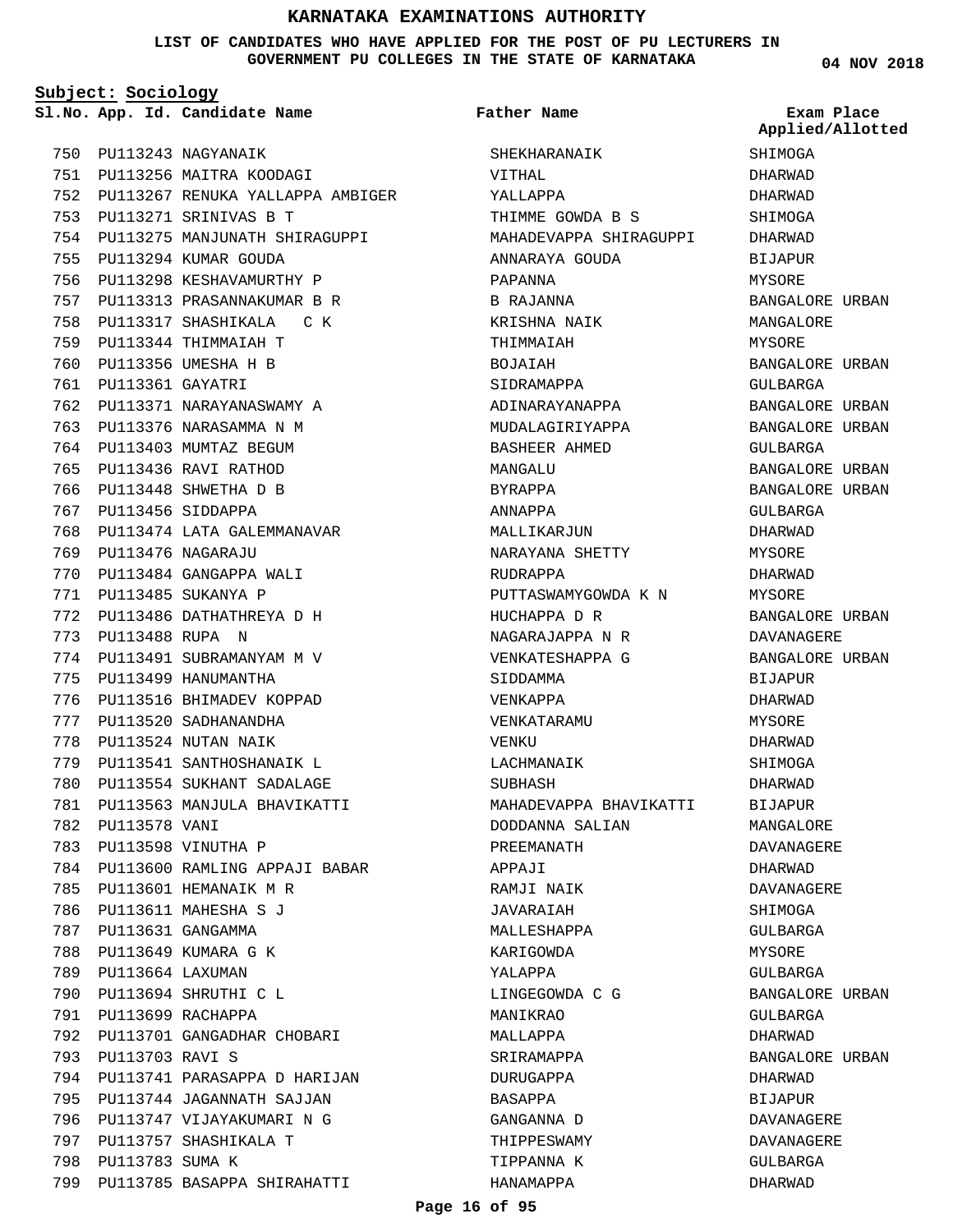**LIST OF CANDIDATES WHO HAVE APPLIED FOR THE POST OF PU LECTURERS IN GOVERNMENT PU COLLEGES IN THE STATE OF KARNATAKA**

**Subject: Sociology**

**App. Id. Candidate Name Sl.No. Exam Place**

804 PU113855 KEMPARAJAMMA K PU113867 PRASANNA K 805 PU113879 PRABHU S B 806 807 PU113887 VIJAYALAXMI

PU113894 SURYAKANT ASHTAGE 808 PU113899 SHIVAKUMARA SWAMY G R 809 810 PU113916 MALLIKARJUN JUBRE

813 PU113962 BASAVANNEPPA KODLI 814 PU113963 GADIGEPPA KARADI PU113975 NAGESH GADIWADDAR 815

817 PU113995 SHAMSHAHA BEGAM NADAF

PU114013 BASAVARAJ BANDIVADDAR 819

812 PU113932 SUNIL MADHALE

PU113994 SHYLA S E 816

PU113998 SRUTHI B S 818

PU114022 SHALINI N 820 PU114033 SOWMYA R 821

823 PU114078 HEMALATA

PU114132 PRIYA K S 825

PU114309 NIRMALA S 830

827 PU114264 KENCHAPPA G PU114278 JAYASHREE 828

PU114053 SAVEETA HALALLI 822

PU114121 MALLESHAIAH H M 824

826 PU114169 MADHUMATI ADENNI

PU114358 NETHRAVATHI T R 831 832 PU114391 CHIDANANDAPPA R 833 PU114429 KANTHARAJU C K PU114431 NAYANA K K 834

PU114433 SHIVANGOUD BIRADAR 835

847 PU114710 SHARANAPPA NAGANOOR

848 PU114731 YOGENDRA N 849 PU114749 YALLAVVA NAIK

836 PU114504 MANJAPPA H B PU114514 BASAVARAJU T M 837 838 PU114531 MANJUNATHA H R PU114604 SAVITHA B R 839 PU114610 HALESHA H C 840 PU114647 SHIVANANDA S K 841 842 PU114652 PRABHAVATI PU114667 RAMESHA B 843 PU114688 YALAPPA S V 844 845 PU114695 RAVEENDRA 846 PU114696 PAVITHRA K S

PU114297 APPAJI A CHANNABASAVANNANAVARU 829

800 PU113791 KEMPARAJA PU113803 SHAMANNA 801 PU113834 SHUBHA 802 PU113847 KASTURI 803

811 PU113920 ANAND

**Father Name**

SIDDAIAH SABANNA NINGAPPA MUDAKAREDDY VENKATAPUR KARININGAIAH KENCHE GOWDA BASAPPA S SOMASHEKAR PATTAR **BHOJARAJ** RAJUSWAMY M GANGARAM JURRE SHANAMUKHAPPA JAYAPRAKASH BASAPPA MALLAPPA LAXMAN ERANNA HUSENI NADAF SANNE GOWDA HULUGAPPA ERAIAH RAJAPPA R GURUPAD BASAVARAJ KATTIMANI MALLAIAH H M SHANKARAPPA GOWDA K **RAUTAPPA** GANGANNA linganna ANJANEYA C LATE H SUBBARAYAPPA RAMAKRISHNAIAH T R RANGAPPA KARUNAIAH KRISHNE GOWDA SHANKARGOUD BOMMAPPA MAHALINGAIAH RAMACHARI RAMASHETTY CHANNAPPA H KRISHNAPPA TULSIRAM BETTANAIKA VENKATARAMANAPPA BASANNA SHIVANNA SANGANNA NANJEGOWDA LAGAMAPPA

**04 NOV 2018**

**Applied/Allotted**

BANGALORE URBAN

GULBARGA

# BIJAPUR DHARWAD MYSORE SHIMOGA DAVANAGERE GULBARGA GULBARGA **MYSORE** GULBARGA GULBARGA DHARWAD DHARWAD DHARWAD DHARWAD BANGALORE URBAN **BIJAPUR** MYSORE DHARWAD BANGALORE URBAN SHIMOGA BIJAPUR DAVANAGERE SHIMOGA SHIMOGA BIJAPUR BANGALORE URBAN GULBARGA DAVANAGERE BANGALORE URBAN BANGALORE URBAN DAVANAGERE BANGALORE URBAN BANGALORE URBAN BIJAPUR DAVANAGERE BANGALORE URBAN SHIMOGA BANGALORE URBAN SHIMOGA BANGALORE URBAN GULBARGA MYSORE BANGALORE URBAN GULBARGA BANGALORE URBAN GULBARGA MYSORE DHARWAD

#### **Page 17 of 95**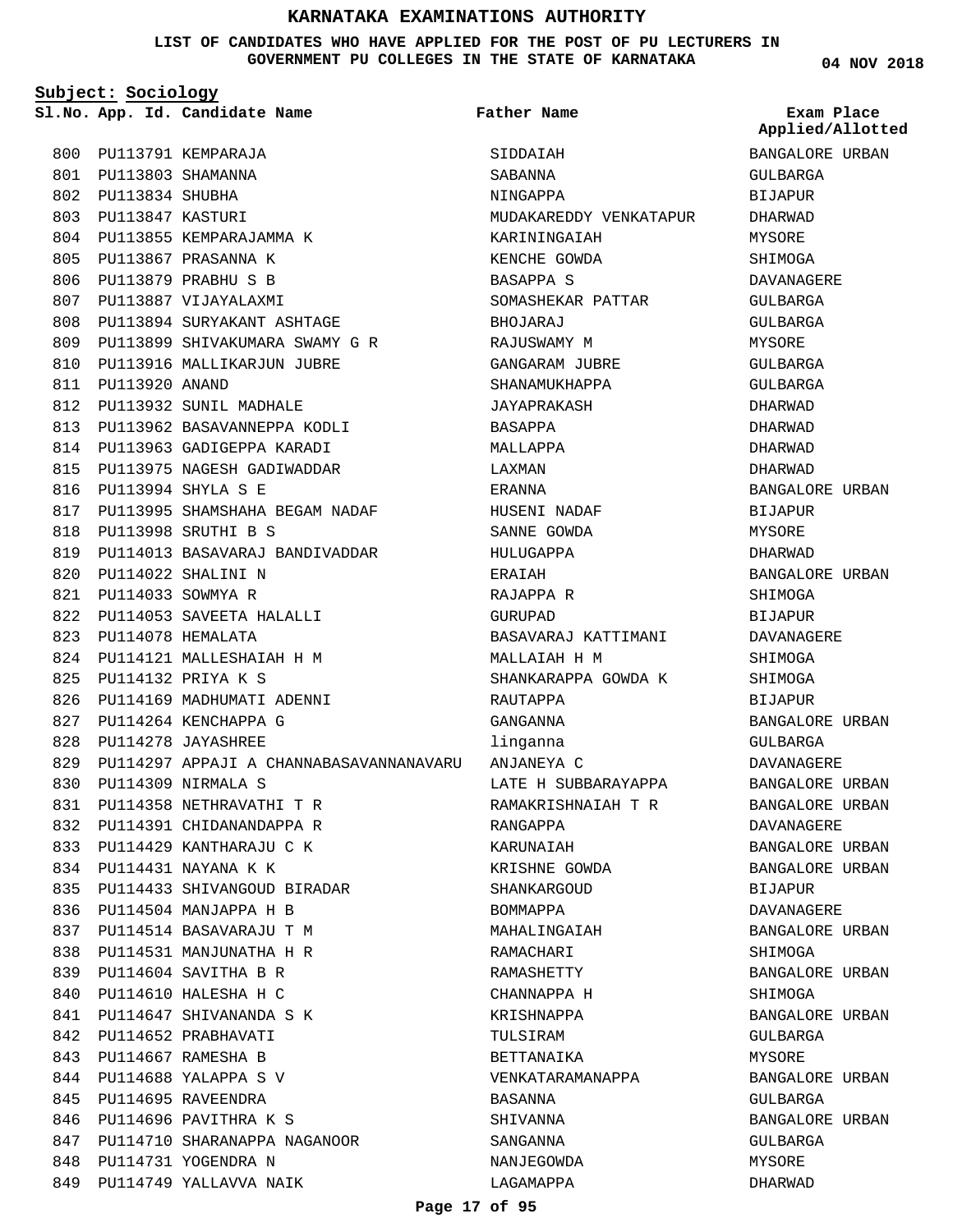#### **LIST OF CANDIDATES WHO HAVE APPLIED FOR THE POST OF PU LECTURERS IN GOVERNMENT PU COLLEGES IN THE STATE OF KARNATAKA**

**Subject: Sociology**

865

PU115710 NAGARAJA R 898

**Father Name**

850 PU114762 BHARATI NAIK PU114773 CHITRA B 851 852 PU114779 BAYYAREDDY B 853 PU114799 SHARANABASAPPA 854 PU114838 VIJAYALAXMI 855 PU114865 DHARMENDRA 856 PU114871 NAGARAJU R 857 PU114882 JYOTI 858 PU114900 THIMMAPPA U 859 PU114968 PARMESHWAR 860 PU114970 PRAVEENA G 861 PU114980 NANDEESHA R 862 PU115010 ERALINGANNA K M 863 PU115016 LALITA GOUDA 864 PU115045 LAKSHMIKANTHAIAH D R PU115051 SHARANAPPA KADARAMANDALAGI 866 PU115069 SHEELA 867 PU115099 CHOWDAPPA H A 868 PU115111 GANGADHARA L 869 PU115136 SARITHA BAI 870 PU115150 SUNILAKUMAR PU115156 MAMATHA B 871 872 PU115168 VINODKUMAR K 873 PU115178 SAROJA 874 PU115182 RESHMA CHIKKANNAVAR PU115189 SHWETHA M G 875 876 PU115215 RAJEEV NARAYANA MULUMUTTAL 877 PU115222 DEVARAJU K 878 PU115233 KORI RAMESHA K 879 PU115259 SUJATA B R 880 PU115266 SAVITA JADHAV PU115281 PRAKASH BHIMARAYAPPA KANGOORI 881 PU115336 GUTHYAPPA R 882 PU115363 SHAILAJA G 883 884 PU115369 SUJATA 885 PU115380 RAVIKUMAR 886 PU115390 PARVATIBAI 887 PU115431 KUMARA K 888 PU115485 CHANDRASHEKARA B PU115489 NANDEESHA K S 889 890 PU115504 ASHOKAKUMAR JOSHI 891 PU115536 PRAVEENKUMAR SANSUDDI 892 PU115563 NANDINI 893 PU115575 JAYAMALA NAGARAHALLI PU115606 SHIVANAND 894 895 PU115624 MAREYYA 896 PU115633 NAGESH 897 PU115639 MAHESHA KAUJALAGI

**App. Id. Candidate Name Sl.No. Exam Place** KHEMASING BHOOPATHI BYYAPPA VENKATESHAPPA DHANAPUR MALLANNA SUBHASHRAO RAMAPPA THIMMANNA RAMIDII II VAIJINATH GURUSIDDAPPA S REDDAPPA MUDDAPPA SOMAYYA RAMAIAH BASAPPA Mannmath ASWATHAPPA LAKSHMANAIK ROOPLANAIK DATTUGOUD BYRAPPA KRISHNAREDDY C BASALINGAPPA CHINIVAR MARABASAPPA GANESH HD Narayana KRISHNAIAH KORI GURUSIDDAPPA K BHEEMARAYA HANUMANTAPPA BHIMARAYAPPA KALAPPA KANGOORI HUNASEMARAD RAMAPPA GOVINDARAJU SIDDAPPA SHIVASHARANAPPA REVANSIDDAPPA KRISHNAPPA BHEEMANNA G SIDDALINGAIAH K P TIPPANNA HALASIDDAPPA SHIVSHARNAPPA NEELAPPA SURYAKANT SHREERAMANNA BASAWARAJ CHANDRASHEKHAR Ramakrishna Reddy

**04 NOV 2018**

BIJAPUR SHIMOGA BANGALORE URBAN DHARWAD GULBARGA GULBARGA BANGALORE URBAN GULBARGA DHARWAD GULBARGA DAVANAGERE BANGALORE URBAN DAVANAGERE DHARWAD BANGALORE URBAN DHARWAD GULBARGA BANGALORE URBAN DAVANAGERE **SHIMOGA** GULBARGA BANGALORE URBAN BANGALORE URBAN BIJAPUR DHARWAD MYSORE BANGALORE URBAN BANGALORE URBAN DAVANAGERE GULBARGA DHARWAD DAVANAGERE SHIMOGA DAVANAGERE GULBARGA GULBARGA GULBARGA BANGALORE URBAN BANGALORE URBAN MYSORE DHARWAD DHARWAD GULBARGA BANGALORE URBAN GULBARGA GULBARGA GULBARGA DHARWAD BANGALORE URBAN **Applied/Allotted**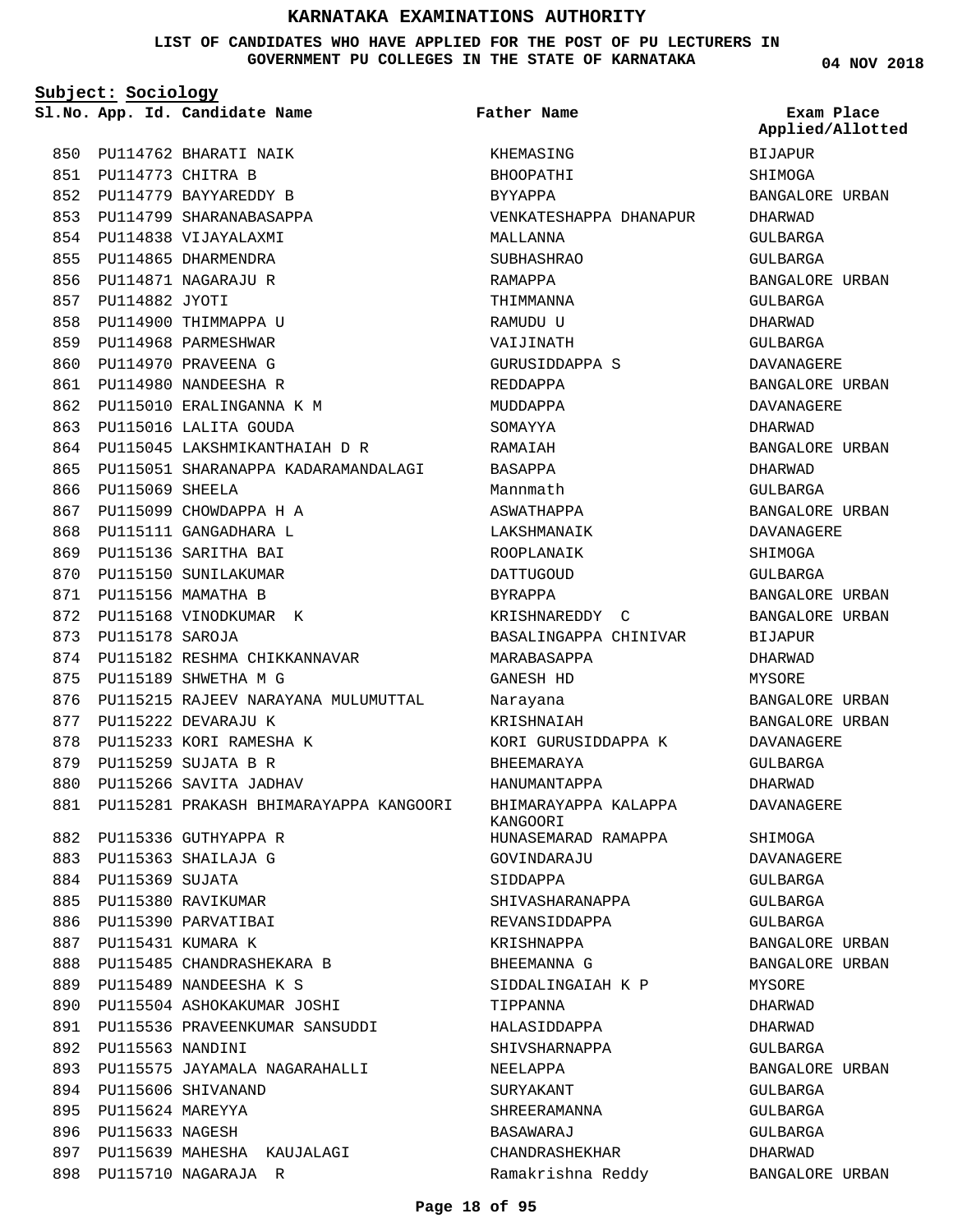#### **LIST OF CANDIDATES WHO HAVE APPLIED FOR THE POST OF PU LECTURERS IN GOVERNMENT PU COLLEGES IN THE STATE OF KARNATAKA**

**Subject: Sociology**

**04 NOV 2018**

|     |                      | Sl.No. App. Id. Candidate Name       | Father Name          | Exam Place<br>Applied/Allotted |
|-----|----------------------|--------------------------------------|----------------------|--------------------------------|
| 899 |                      | PU115711 VIJAYAKUMAR S P             | PUTTASWAMY           | MYSORE                         |
| 900 |                      | PU115737 GOURAKKA JAKATHI            | CHANDARAM            | <b>BIJAPUR</b>                 |
| 901 |                      | PU115739 SEETHARAM                   | SHARANAPPA           | GULBARGA                       |
| 902 |                      | PU115751 NAMITHA C H                 | BABU C H             | MANGALORE                      |
| 903 |                      | PU115814 SHILPA A                    | ANJINAPPA            | BANGALORE URBAN                |
| 904 |                      | PU115843 SATHEESHA B R               | RAMA NAIK H P        | SHIMOGA                        |
| 905 |                      | PU115850 HANAMANT YALLATTI           | MARUTI               | <b>DHARWAD</b>                 |
| 906 | PU116021 ABBASALI    |                                      | ENUSALI              | DHARWAD                        |
| 907 |                      | PU116030 GOURAMBIKA GUJANATTI        | RUDRAPPA             | DHARWAD                        |
| 908 |                      | PU116032 PUSHPA K                    | KRISHNAPPA           | BANGALORE URBAN                |
| 909 | PU116038 MAREPPA     |                                      | IRAPPA               | GULBARGA                       |
| 910 |                      | PU116065 SHIVARAJ                    | MUDUKAPPA            | GULBARGA                       |
| 911 |                      | PU116087 SHIVARAJ                    | MUDUKAPPA            | GULBARGA                       |
| 912 |                      | PU116098 BHOJANNA                    | CHINNAPPA            |                                |
| 913 |                      |                                      |                      | BANGALORE URBAN                |
|     |                      | PU116115 DAYANANDA SWAMY             | MALLAYYA             | GULBARGA                       |
| 914 |                      | PU116127 GANGAMMA K G                | GANGAPPA             | BANGALORE URBAN                |
| 915 | PU116146 EARAMMA     |                                      | RUDRAPPA             | GULBARGA                       |
| 916 |                      | PU116166 LOHITH KUMAR D R            | RAJAPPA D M          | <b>DAVANAGERE</b>              |
| 917 | PU116169 VANDANA     |                                      | SUBHASH              | GULBARGA                       |
| 918 |                      | PU116188 MAHANTESH                   | DEVENDRAPPA GEDIGERI | DHARWAD                        |
| 919 |                      | PU116210 SHRINIVAS S                 | SHIVAPPA B           | DAVANAGERE                     |
| 920 |                      | PU116239 SURESHA M V                 | VENKATESHAIAH        | BANGALORE URBAN                |
| 921 |                      | PU116242 SAVITHA B H                 | HANUMANTHAPPA A K    | DAVANAGERE                     |
| 922 |                      | PU116255 CHAITRA G S                 | SIDDARAMAPPA G       | DAVANAGERE                     |
| 923 |                      | PU116256 PRADEEPA                    | KOOSA NAIK           | MANGALORE                      |
| 924 |                      | PU116259 KIRAN RAMAPPA NAYAK         | RAMAPPA              | <b>BIJAPUR</b>                 |
| 925 |                      | PU116263 GIRISH NAIK D S             | SHANKARA NAIK D A    | BANGALORE URBAN                |
| 926 |                      | PU116278 ANITA ANAGOUDAR             | PARAPPA              | DHARWAD                        |
| 927 |                      | PU116301 RAVINDRA S                  | SANJEEVAIAH          | BANGALORE URBAN                |
| 928 |                      | PU116378 SAVITHA K M                 | MANJAPPA             | SHIMOGA                        |
| 929 |                      | PU116400 VIJAYALAXMI GANACHARI       | KALLAPPA             | DHARWAD                        |
|     |                      | 930 PU116418 RAHAMATH UNNISA         | LATE AMEERJAN T      | DAVANAGERE                     |
|     |                      | 931 PU116447 MANJUNATHAIAH D         | DODDANAGAPPA         | BANGALORE URBAN                |
|     |                      | 932 PU116456 SAMPATH T S             | SOMEGOWDA            | SHIMOGA                        |
|     |                      | 933 PU116464 DATTARAJ PUJERI         | SOMANNA PUJERI       | GULBARGA                       |
|     |                      | 934 PU116497 SANGEETA                | SUBHASHCHANDRA       | GULBARGA                       |
| 935 |                      | PU116510 KAVYASHRI K                 | KRISHNA CHARY        | DAVANAGERE                     |
|     |                      | 936 PU116514 NEELAKANTHRAY NATIKAR   | BASANNA NATIKAR      | BANGALORE URBAN                |
|     |                      | 937 PU116547 SATHISHA K M            | MAHADEVAPPA K N      | SHIMOGA                        |
|     | 938 PU116562 RANJANA |                                      | PRAKASH ALMELKAR     | GULBARGA                       |
|     |                      | 939 PU116574 PRADEEP KUMAR V         | VENKATESHAPPA S      | BANGALORE URBAN                |
|     |                      | 940 PU116575 JAGADISH J              | JAYARAM V            | BANGALORE URBAN                |
| 941 |                      | PU116593 JYOTHI LINGAPPA MAHARUDRESH | LINGAPPA             | DAVANAGERE                     |
|     |                      | 942 PU116613 LAXMIDEVI G V           | G B VEERESHAPPA      | MYSORE                         |
|     |                      | 943 PU116636 NAGARAJ KOTAGAR         | MALLAPPA             | DHARWAD                        |
|     |                      | 944 PU116644 CHIDANAND HARAGAPURE    | APPASAB              | DHARWAD                        |
|     |                      | 945 PU116647 MAHESH BALANAGOUDAR     | RUDRAGOUDA           | DHARWAD                        |
|     |                      | 946 PU116655 MAHENDRA A K            | KENCHEGOWDA A M      | MYSORE                         |
|     | 947 PU116662 SHAFIYA |                                      | RAHIMATHBEE          | BANGALORE URBAN                |
|     |                      | 948 PU116677 HARISHA V G             | GANGADHARAPPA V M    | MANGALORE                      |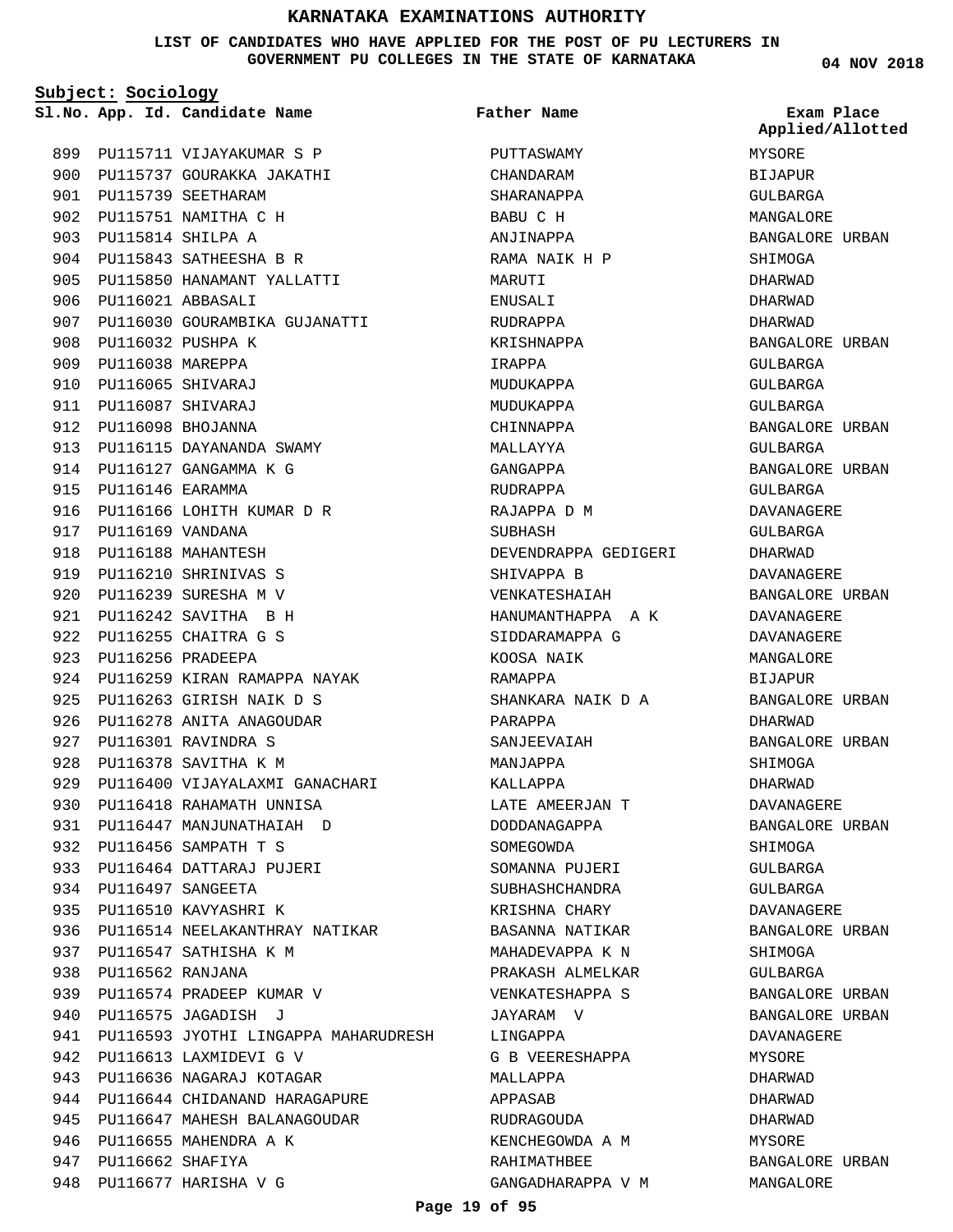**LIST OF CANDIDATES WHO HAVE APPLIED FOR THE POST OF PU LECTURERS IN GOVERNMENT PU COLLEGES IN THE STATE OF KARNATAKA**

**Subject: Sociology**

**App. Id. Candidate Name Sl.No. Exam Place**

949 PU116682 KUMARAIAH T S 950 PU116692 NAVEEN KUMARA KA 951 PU116714 NAVYASHREE H R 952 PU116726 GIRISH KURAVATTI 953 PU116729 BASAVARAJA 954 PU116766 RADHIKA K N 955 PU116803 PRASHANT 956 PU116807 GURUDATTA PU116820 JYOTHI D 957 958 PU116867 RAMESH 959 PU116873 MANJUNATH C TAMMANNAVAR 960 PU116875 ALAVANDI FAKKEERAPPA 961 PU116900 SATI SAVITRI 962 PU116904 SHARANABASAV ANNIGERI 963 PU116958 RAGHAVENDRA KATTIMANI 964 PU116976 NAGARATHNA M 965 PU116979 SUBHASACHANDRA GOUNDI 966 PU116985 MALLIKARJUNAPPA M 967 PU116993 ASHA B 968 PU116998 SANTOSH MANE 969 PU117009 VEERANNA MATHAPATI 970 PU117075 VANI 971 PU117083 VENKATESHA M PU117092 JYOTHI S S 972 973 PU117093 SANGEETA 974 PU117147 ASHOKA K B 975 PU117154 NAGARAJA S M 976 PU117157 DAYANANDA GOWDA N P 977 PU117169 SANGAPPA KATTI 978 PU117173 MALLAPPA NALATAWAD 979 PU117182 SUSHMA JAMBAGI 980 PU117192 NANJUNDASWAMY C PU117243 BASAVARAJU I S 981 982 PU117278 BHIMARAY HADAPAD PU117281 ABDUL JALEEL RAHAMATH H R 983 PU117296 PUNITH P R 984 985 PU117313 PRUTHVI C M 986 PU117337 NAGARAJA M 987 PU117363 MOHAMMED NABI 988 PU117374 MALIGI KARIBASAMMA 989 PU117378 NAGARAJ SHEELAVANTH 990 PU117411 KARNIK KORE 991 PU117414 ISHAPPA BUDIHAL 992 PU117434 MAHANTESH MAISHALE 993 PU117446 SHAMSHAD A 994 PU117450 MANSOOR AHMED G 995 PU117527 PRASHANT 996 PU117530 MOHAN KUMARA T M 997 PU117534 SUVARNA 998 PU117608 LAXMI HALASAGI

SANNAOBALAIAH ANNEGOWDA L RAMESH H Y HANUMANTAPPA SANGAPPA THARIVALA NAGARAJA SHETTY K R MANIK MANIK HALU DEVAIAH Ashappa CHANAVEERAPPA SHIVAPPA Bhimanna BASAVARAJ Tukaramappa MANJUNATHCHAR MADIVALAPPA SHEKARAPPA M Pakeera Patali KRISHNAPPA MALLIKARJUN HUCHAPPA SANJEEVAPPA M SHEKARAPPA T C MARIAPPA BALASUBRAHMANYA K N NATARAJA SHARMA S M PANDURANGAPPA N R SHANKREPPA NAGAPPA PRABHAKAR LATE CHANNAIAH SOMAIAH BASAPPA RAHAMATH ULLA H RAGHUNATH P B MALLESHGOWDA C N Muniyappa S Hussain sab OBALAPPA M MALLIKARJUN VITHAL IRAPPA MALLAPPA ABDUL SUBAN GHOUSE MOHINUDDIN SHRIRANG MURIGAPPA G T JAIDRATH BASAVARAJ **Father Name**

**04 NOV 2018**

**Applied/Allotted**

BANGALORE URBAN SHIMOGA SHIMOGA DAVANAGERE GULBARGA DAVANAGERE GULBARGA GULBARGA MYSORE GULBARGA DHARWAD DAVANAGERE GULBARGA DHARWAD DHARWAD MYSORE BIJAPUR **SHIMOGA** BANGALORE URBAN DHARWAD DHARWAD BANGALORE URBAN DAVANAGERE DAVANAGERE GULBARGA SHIMOGA DAVANAGERE BANGALORE URBAN BIJAPUR BIJAPUR DHARWAD BANGALORE URBAN BANGALORE URBAN BIJAPUR DAVANAGERE BANGALORE URBAN SHIMOGA BANGALORE URBAN DHARWAD DAVANAGERE GULBARGA GULBARGA DAVANAGERE DHARWAD BANGALORE URBAN GULBARGA GULBARGA DAVANAGERE GULBARGA

BIJAPUR

**Page 20 of 95**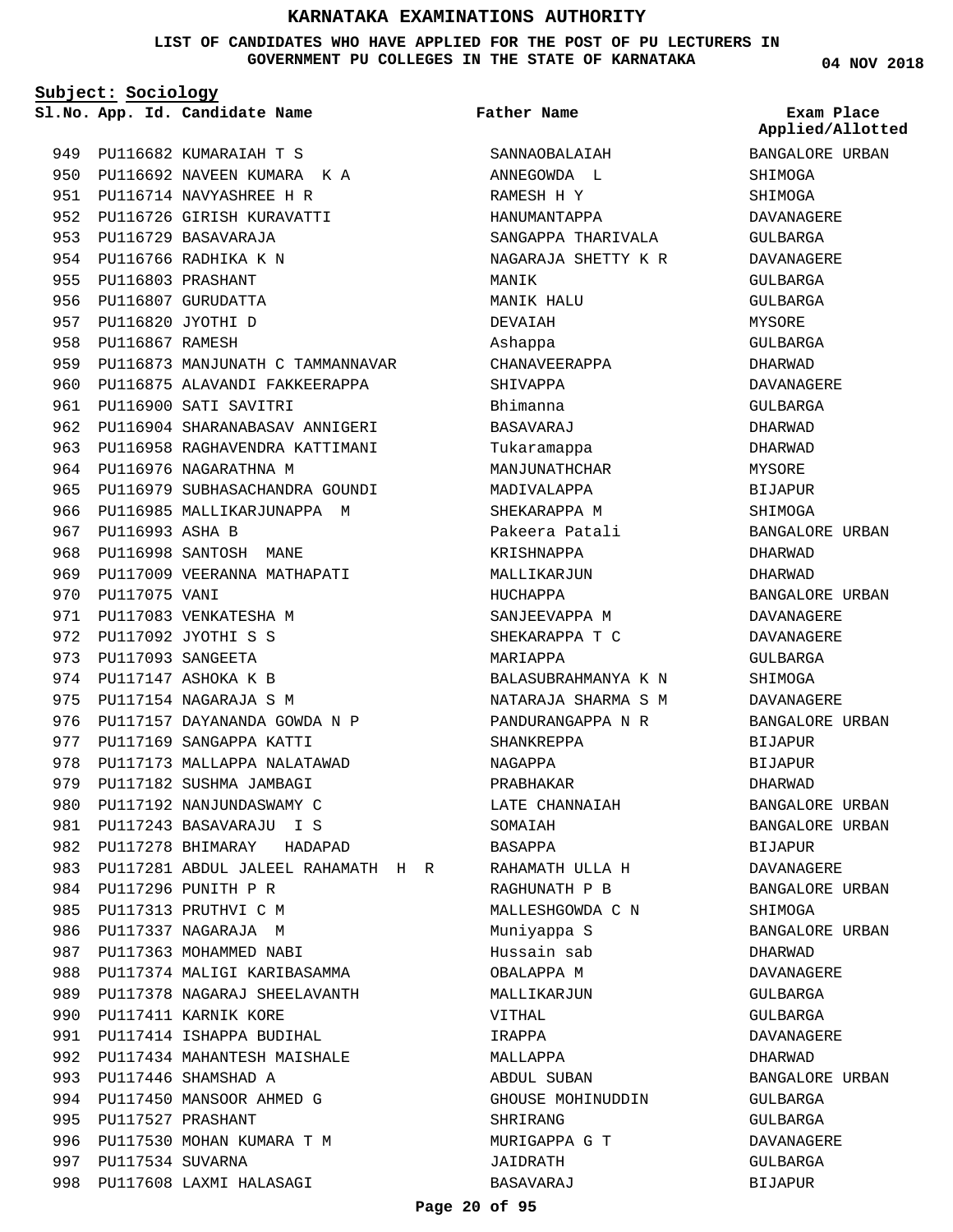#### **LIST OF CANDIDATES WHO HAVE APPLIED FOR THE POST OF PU LECTURERS IN GOVERNMENT PU COLLEGES IN THE STATE OF KARNATAKA**

**Subject: Sociology**

**App. Id. Candidate Name Sl.No. Exam Place**

**Father Name**

999 PU117627 PREMALATA 1000 PU117673 GUDADAPPA ADAPATTI 1001 PU117718 SHWETHARANI K L 1002 PU117775 SRINIVASA REDDY K V 1003 PU117783 SUMITARA H V 1004 PU117793 PUSHPA HUNASHYAL 1005 PU117795 VISHWANATH JATTI 1006 PU117806 RAMESH 1007 PU117819 NEELAPPA DASHARATH KOTI PU117889 ANAND M R 1008 1009 PU117895 BHAVANI REVANKAR 1010 PU117901 YUVARAJ RAMENAHALLI 1011 PU117911 SANJUKUMAR 1012 PU117914 SHIVASHARANAPPA 1013 PU117918 KOODLAIAH S M 1014 PU117924 NAGARAJAPPA G 1015 PU117937 RAMZAN 1016 PU117938 ANITHA 1017 PU117950 CHOLAPPA H 1018 PU117954 FAKKIRESH ANGADI 1019 PU117964 REKHA 1020 PU117972 NAGARATNA LAXMAN HONNEGUNDI PU117996 MAYILA K 1021 PU117999 GOPALAKRISHNA B J 1022 PU118010 DEVARAJA S D 1023 1024 PU118040 RANGANATHA K B PU118058 BASAVARAJ 1025 PU118072 REKHA K S 1026 1027 PU118073 MALINI REVANKAR PU118095 PRAMEELA 1028 1029 PU118098 SOMAPPA NINGANOOR 1030 PU118117 JYOTHI B C PU118129 MAMATHA H 1031 PU118181 RUKMINI K S 1032 1033 PU118183 SUBHALAXMI 1034 PU118237 SHRISHAIL SOLONI PU118282 RAVIVARMA H 1035 1036 PU118290 JYOTI KANNUR PU118293 RAMESHA L 1037 1038 PU118295 VASANTHA BIDARI 1039 PU118311 HAMPAMMA 1040 PU118319 NAVEENKUMAR M PU118334 REKHA L 1041 1042 PU118347 JAYARAMA K M 1043 PU118353 PARVATAMMA KARMUDI 1044 PU118399 SANDEEPA S 1045 PU118415 PRASANNA KUMARI G 1046 PU118426 KUMARA D B 1047 PU118435 KUMARASWAMY 1048 PU118440 YOGESHA U N LAXMANRAO YAMANAPPA LAKSHMANASWAMY VENKATASHYAMY VENKATESH H T MAHADEV MEGAPPA JATTI BASVARAJ DASHARATH RAMAKRISHNA M ANAND REVANKAR DHARMARAJ SHIVARAJ YAMANAPPA HARIJAN SANGANABASAIAH S M GARAGAPPA HUSSAINBASHA SIDDAPPA HANUMANTHAPPA **SUBESH** HUSANAPPA LAXMAN PAKEERA MERA JOGAIAH DYAVAIAH BASAVARAJU K R LINGAPPA GADDI SHIVANNA ANAND REVANKAR MANDI GOWDA LAKSHMAN CHANNABASAPPA B HALESHAPPA SWAMYGOWDA K T GADDEPPA SANGOGI DHARMAJI HALAPPA H BASAPPA LACHA NAIK RAMAPPA BIDARI HULIGEPPA MUNIYAPPA LAKSHMINARAYANAREDDY MONAPPA K M BASAVARADDEPPA SURESHAPPA M GOPALA REDDY DODDABASAIAH MANGAIAH NINGARAJU URS

GULBARGA DHARWAD BANGALORE URBAN BANGALORE URBAN MYSORE BIJAPUR DHARWAD BIJAPUR BIJAPUR MYSORE DHARWAD DHARWAD GULBARGA BIJAPUR BIJAPUR BANGALORE URBAN DHARWAD BANGALORE URBAN BANGALORE URBAN SHIMOGA GULBARGA SHIMOGA MANGALORE BANGALORE URBAN SHIMOGA BANGALORE URBAN DHARWAD BANGALORE URBAN DHARWAD SHIMOGA DHARWAD DAVANAGERE SHIMOGA MYSORE BIJAPUR DHARWAD DAVANAGERE BIJAPUR MYSORE DAVANAGERE GULBARGA BANGALORE URBAN BANGALORE URBAN MANGALORE BIJAPUR SHIMOGA BANGALORE URBAN BANGALORE URBAN MYSORE MYSORE

**Applied/Allotted**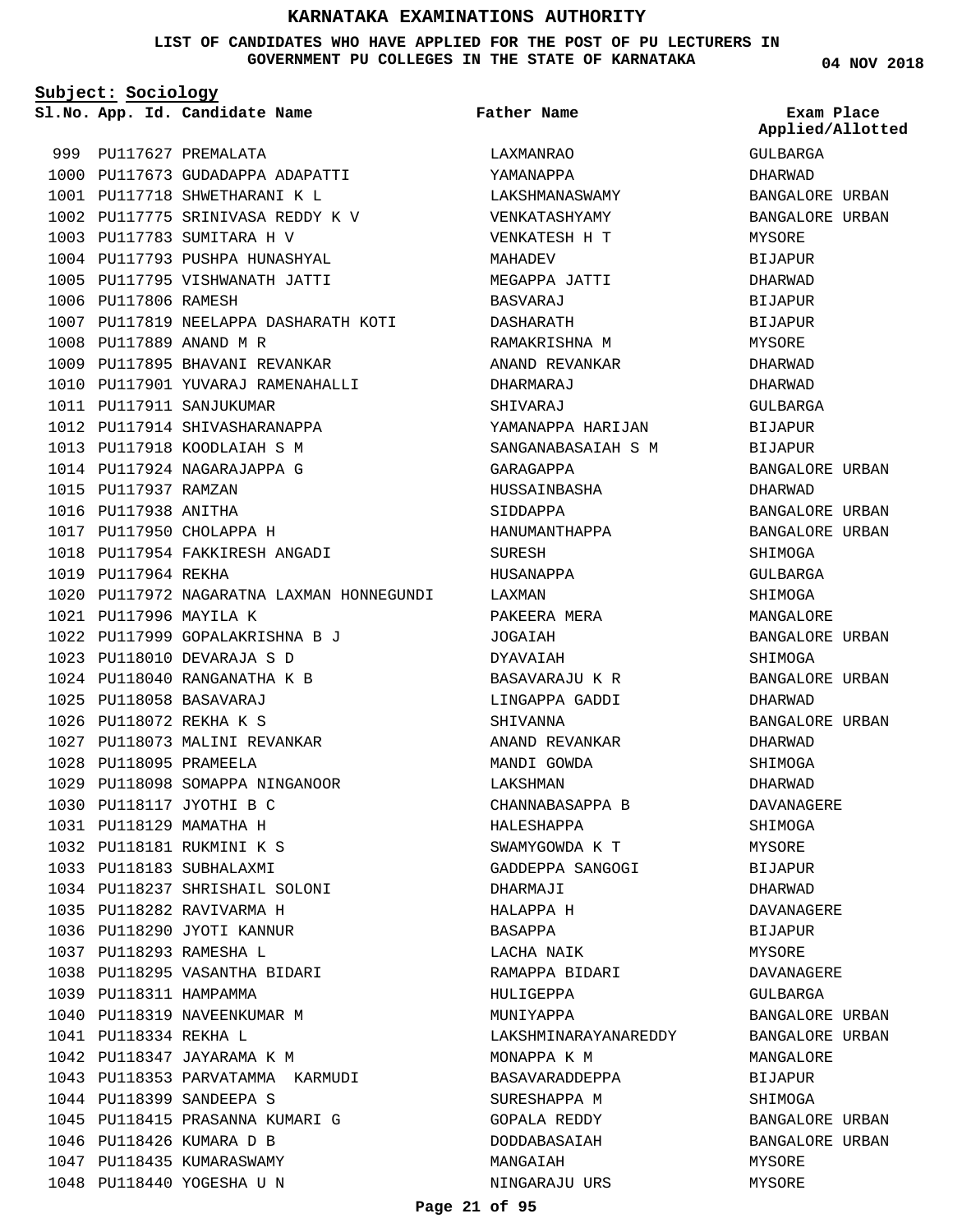#### **LIST OF CANDIDATES WHO HAVE APPLIED FOR THE POST OF PU LECTURERS IN GOVERNMENT PU COLLEGES IN THE STATE OF KARNATAKA**

**Subject: Sociology**

**App. Id. Candidate Name Sl.No. Exam Place**

**Father Name**

**04 NOV 2018**

|                        |                                     |                                  | Applied/Allotted |
|------------------------|-------------------------------------|----------------------------------|------------------|
|                        | 1049 PU118450 GOVINDARAJU N         | NARASIYAPPA                      | BANGALORE URBAN  |
|                        | 1050 PU118453 PALLAVI S             | SANNEGOWDA                       | MYSORE           |
|                        | 1051 PU118472 SANTOSH LIMBIKAI      | NINGAPPA                         | DHARWAD          |
|                        | 1052 PU118501 VIDYA PATIL           | BHEEMAPPA                        | DHARWAD          |
| 1053 PU118509 SUMA     |                                     | DHULAPPA PUJARI                  | BIJAPUR          |
|                        | 1054 PU118517 MAHADEV AGASAR        | REVAPPA                          | GULBARGA         |
|                        | 1055 PU118531 BASAWARAJ             | MALLAPPA                         | GULBARGA         |
|                        | 1056 PU118540 RATHNA G M            | MARIGOWDA                        | MYSORE           |
|                        | 1057 PU118548 SHIVAKANTAMMA         | SHOMASHEKHARAYYA                 | GULBARGA         |
|                        | 1058 PU118565 VIJAYA S B            | BASAVARAJU S                     | SHIMOGA          |
|                        | 1059 PU118569 REKHA K M             | MANJUNATHA K B                   | BIJAPUR          |
|                        | 1060 PU118570 MANJULA B K           | KRISHNAMURTHY A D                | DAVANAGERE       |
| 1061 PU118573 ROOPA    |                                     | SHRIKANT JOGALEKAR               | BIJAPUR          |
|                        | 1062 PU118599 VEENA M S             | SATHYANAIK                       | SHIMOGA          |
|                        |                                     |                                  | BIJAPUR          |
|                        | 1064 PU118608 PAVITA PATIL          | MALLIKARJUN                      | BIJAPUR          |
| 1065 PU118622 USHA U S |                                     | SHIVALINGAPPA U C                | MYSORE           |
|                        | 1066 PU118628 SHANKARAYYA MATHAPATI | BASAYYA                          | DHARWAD          |
|                        | 1067 PU118629 PARASHURAM            | LACHCHAPPA                       | <b>BIJAPUR</b>   |
|                        | 1068 PU118638 SHOBA RUDRAGOUDAR     | IRANAGOUDA RUDRAGOUDAR BIJAPUR   |                  |
|                        | 1069 PU118655 BHAGAVATI K           | SATHYANARAYANA MOORTHY K DHARWAD |                  |
| 1070 PU118691 SOMA M   |                                     | MARIYAIAH                        | MYSORE           |
|                        | 1071 PU118718 ASWATHANARAYANA Y H   | HANUMANTHARAYAPPA                | BANGALORE URBAN  |
|                        | 1072 PU118731 SURESH MUSTIGERI      | NAGAPPA                          | BIJAPUR          |
|                        | 1073 PU118737 BHASKAR BASAPUR       | YALLAPPA                         | DHARWAD          |
| 1074 PU118768 SACHIN   |                                     | SHANKAR                          | GULBARGA         |
| 1075 PU118787 JYOTHI   |                                     | SIDDAPPA                         | GULBARGA         |
|                        | 1076 PU118799 KUSUMA BAI            | SEVYA NAIK                       | BANGALORE URBAN  |
|                        | 1077 PU118823 SHIVAKUMAR K S        | SEENAPPA                         | BANGALORE URBAN  |
|                        | 1078 PU118831 SHRUTHI H M           | MADEGOWDA K                      | MYSORE           |
|                        | 1079 PU118834 MALLANAGOUDA R PATIL  | RUDRAGOUDA                       | DAVANAGERE       |
|                        | 1080 PU118837 MAHADEVI KAKANUR      | RUDRAYYA KAKANUR                 | DHARWAD          |
| 1081 PU118840 GURURAJ  |                                     | SANGANNA                         | BIJAPUR          |
|                        | 1082 PU118864 VIJAY BADIGER         | ARJUN                            | MYSORE           |
| 1083 PU118896 ANITHA R |                                     | RAMACHANDRAPPA G                 | SHIMOGA          |
|                        | 1084 PU118905 CHANDRAKALA H P       | PARVATHE GOWDA                   | BANGALORE URBAN  |
|                        | 1085 PU118918 BHARAMAPPA            | BASAPPA CHAKRASALI               | GULBARGA         |
|                        | 1086 PU118966 JAYASHREE             | PANCHAKSHARI                     | BIJAPUR          |
|                        | 1087 PU119023 GANGADHARA T          | THAYAPPA M                       | BANGALORE URBAN  |
|                        | 1088 PU119053 MALLIKARJUN           | KALASAPPA                        | GULBARGA         |
|                        | 1089 PU119102 SIDDAPPA KUGOOR       | GADIGEPPA KUGOOR                 | DAVANAGERE       |
| 1090 PU119137 JATTEPPA |                                     | CHANDAPPA                        | GULBARGA         |
|                        | 1091 PU119142 CHANNABASAVA          | AMARAPPA                         | GULBARGA         |
|                        | 1092 PU119148 SARASWATI             | VEERABHADRAPPA                   | DHARWAD          |
|                        | 1093 PU119156 RAJKUMAR DYAMAGOND    | BHEEMARAY                        | BIJAPUR          |
| 1094 PU119168 JATTEPPA |                                     | CHANDAPPA                        | GULBARGA         |
|                        | 1095 PU119173 LOKESHA E             | ERAPPA                           | BANGALORE URBAN  |
| 1096 PU119191 JATTEPPA |                                     | CHANDAPPA                        | GULBARGA         |
|                        | 1097 PU119196 PRIYA JAGGAL          | BASAVARAJ                        | BIJAPUR          |
|                        | 1098 PU119214 VANISHREE MATALADINNI | GURUPADAPPA                      | BIJAPUR          |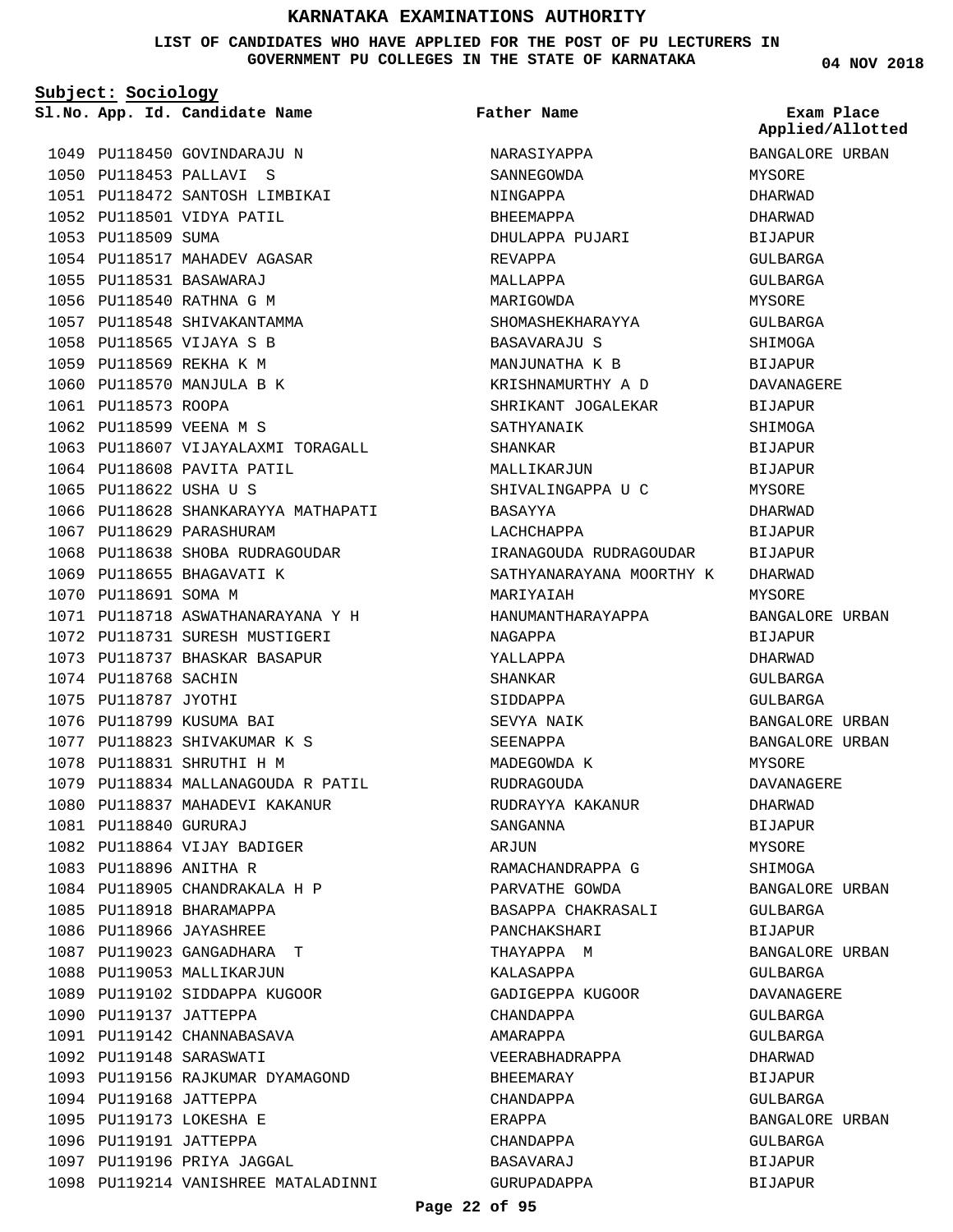**LIST OF CANDIDATES WHO HAVE APPLIED FOR THE POST OF PU LECTURERS IN GOVERNMENT PU COLLEGES IN THE STATE OF KARNATAKA**

**Subject: Sociology**

**Father Name**

**04 NOV 2018**

|                        | Sl.No. App. Id. Candidate Name          | Father Name             | Exam Place<br>Applied/Allotted |
|------------------------|-----------------------------------------|-------------------------|--------------------------------|
| 1099 PU119225 JATTEPPA |                                         | CHANDAPPA               | GULBARGA                       |
|                        | 1100 PU119230 RAGHAVENDRA B G           | GOVINDAIAH B T          | MYSORE                         |
| 1101 PU119242 MAITRI   |                                         | PANDURANG               | GULBARGA                       |
|                        | 1102 PU119247 VASUNDRA B C              | Chandrashekar C B       | SHIMOGA                        |
|                        | 1103 PU119248 SOWBHAGYA N               | RAMACHANDRAPPA N        | DAVANAGERE                     |
|                        | 1104 PU119352 BHARATI PATIL             | PAMPANAGOUDA            | DHARWAD                        |
|                        | 1105 PU119420 SHARANAPPA RAMATHAL       | SHIVAPPA                | BIJAPUR                        |
|                        | 1106 PU119460 ANAND PUJAR               | BASAVARAJ               | DHARWAD                        |
|                        | 1107 PU119470 NAGARAJA B S              | SAMPANGEPPA             | BANGALORE URBAN                |
| 1108 PU119474 ASHA U M |                                         | MAHABALACHARI           | SHIMOGA                        |
|                        | 1109 PU119490 IRFANKHAN A               | AJAMAL KHAN             | DAVANAGERE                     |
|                        | 1110 PU119497 KARIBASAVANAGOUDA D       | KAREGOUDA D             | DAVANAGERE                     |
|                        | 1111 PU119499 GANGAPPA BANDIWADDAR      | GADIGEPPA               | <b>BIJAPUR</b>                 |
|                        | 1112 PU119505 VITTAL SHINGI             | PARAPPA                 | <b>BIJAPUR</b>                 |
| 1113 PU119523 SUJATA   |                                         | EESHAPPA HAKKANDI       | BIJAPUR                        |
| 1114 PU119565 DEVAMMA  |                                         | DEVAPPA                 | GULBARGA                       |
| 1115 PU119573 SUMA M D |                                         | DANAPPA T               | <b>BIJAPUR</b>                 |
|                        | 1116 PU119580 UMA PATIL                 | VEERABHDRA GOUDA        | DHARWAD                        |
|                        | 1117 PU119596 SANGANAGOUDA              | SHIVASHARANAPPA         | <b>BIJAPUR</b>                 |
|                        | 1118 PU119604 SEEMA Y N                 | NAGENDRAPPA K           | MYSORE                         |
|                        | 1119 PU119632 LOKESH M B                | BASAVARAJU M            | MYSORE                         |
|                        | 1120 PU119663 YASUBAY I LAMANI          | MANGALAPPA              | BANGALORE URBAN                |
|                        | 1121 PU119665 MALLIKARJUN BAGI          | BALACHANDRA             | DHARWAD                        |
|                        | 1122 PU119690 APSARA A B                | BABU A                  | BANGALORE URBAN                |
|                        | 1123 PU119695 SAVITA HIREMATH           | CHANDRASHEKHAR HIREMATH | <b>BIJAPUR</b>                 |
|                        | 1124 PU119718 NELAPP MADIWALKAR         | LAXMAN MADIWALKAR       | BIJAPUR                        |
|                        | 1125 PU119806 VENKATESHA M              | MARAPPA                 | DAVANAGERE                     |
|                        | 1126 PU119872 SOWMYA T J                | JAYAPPA T S             | SHIMOGA                        |
|                        | 1127 PU119875 GEETA ANKALAGI            | SHANMUKHAPPA            | <b>BIJAPUR</b>                 |
|                        | 1128 PU119902 RAVI Y N                  | NAJUNDEGOWDA            | MYSORE                         |
|                        | 1129 PU119903 AMBIKA KR                 | RANGAPPA KP             | BANGALORE URBAN                |
|                        | 1130 PU119909 IRANNA PUNDALEEK BADIGER  | PUNDALEEK               | DHARWAD                        |
|                        | 1131 PU119951 BASAPPA S BAVANNAVAR      | SHIVALINGAPPA           | DHARWAD                        |
|                        | 1132 PU119963 MABOOB BASHA              | SHAIKSHA VALI           | DHARWAD                        |
|                        | 1133 PU119969 JAGADEESHA M              | MALLESHARADHYA          | BANGALORE URBAN                |
| 1134 PU120010 NIRMALA  |                                         | BHIRMAY                 | GULBARGA                       |
|                        | 1135 PU120038 VINAYAK MAYANNAVAR        | PARASARAM               | DHARWAD                        |
|                        | 1136 PU120055 RAJESHA N                 | NARASIMHAIAH            | MYSORE                         |
|                        | 1137 PU120076 MADESHA A                 | ALLALLAPPA              | BANGALORE URBAN                |
|                        | 1138 PU120098 INDIRAGANDHI KONDAGULIKAR | ADIVEPPA                | BIJAPUR                        |
|                        | 1139 PU120168 HANAMANTARAYA TUMBAGI     | IRANNA                  | BIJAPUR                        |
|                        | 1140 PU120173 SHILPA SOMAPPA HATTI      | SOMAPPA                 | DHARWAD                        |
|                        | 1141 PU120189 ASHOK METRI               | DYAMAGOND               | BIJAPUR                        |
|                        | 1142 PU120198 MARAKATTI VANISHREE       | KRISHNAPPA              | GULBARGA                       |
|                        | 1143 PU120211 SHEKHAPPA RATHOD          | REVAPPA RATHOD          | DHARWAD                        |
| 1144 PU120217 GEETHA S |                                         | SATHYAPPA               | DAVANAGERE                     |
|                        | 1145 PU120223 DHANYA K V                | VENKAPPA GOWDA K        | MANGALORE                      |
|                        | 1146 PU120237 SHWETHA G RAO             | GANESH RAO              | DAVANAGERE                     |
| 1147 PU120241 ANWAR    |                                         | MAHIBOOBSAB             | GULBARGA                       |
|                        | 1148 PU120256 VINUTHA P                 | PADMANABHA SHETTY B L   | DAVANAGERE                     |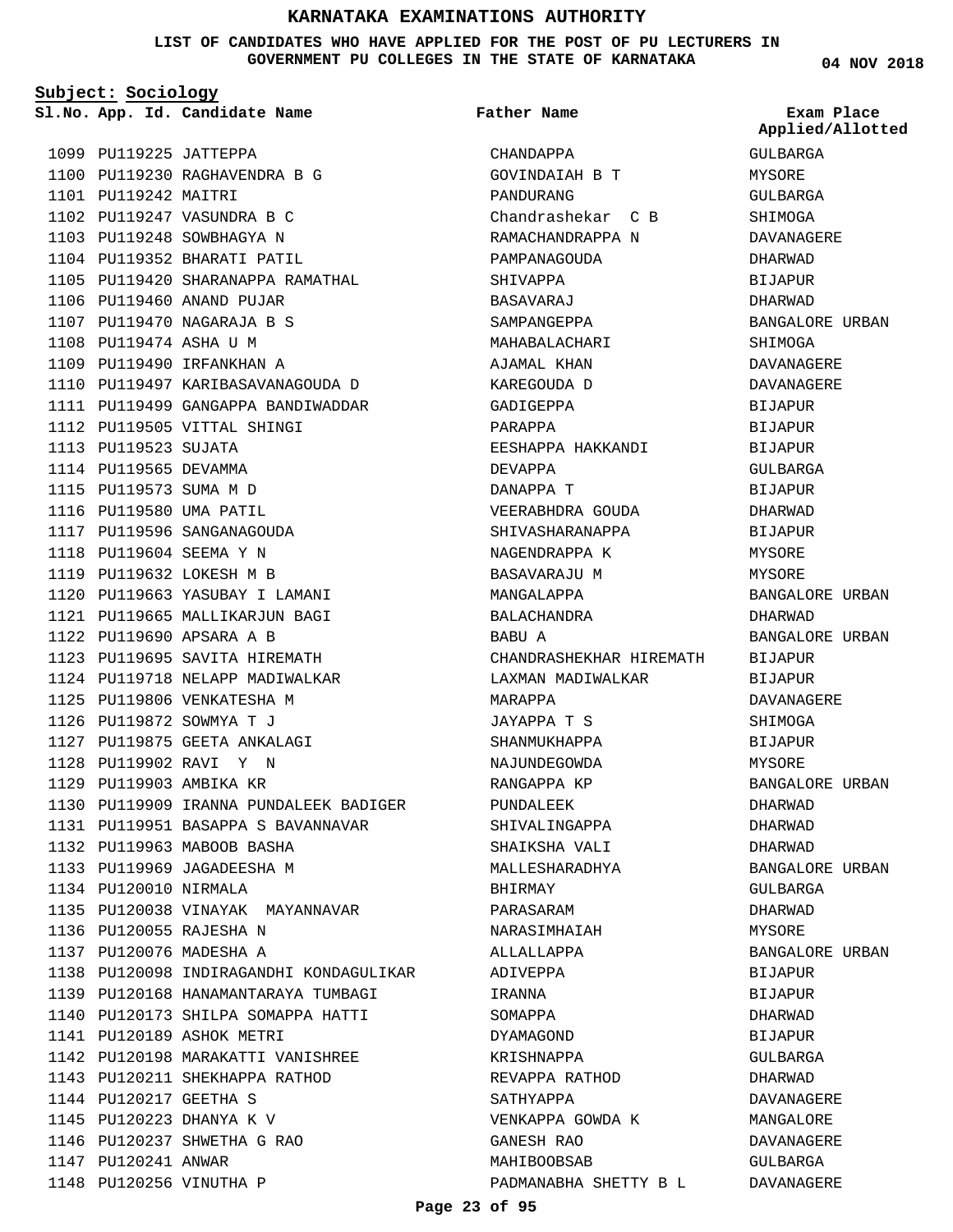#### **LIST OF CANDIDATES WHO HAVE APPLIED FOR THE POST OF PU LECTURERS IN GOVERNMENT PU COLLEGES IN THE STATE OF KARNATAKA**

**Subject: Sociology**

PU120260 CHAITRA H S 1149 PU120278 REKHA GANIHAR 1150 1151 PU120297 VENKATESHA 1152 PU120300 NEELAKANTAPPA AMBIGER 1153 PU120316 JYOTI 1154 PU120413 MAKTUMSAB NAIKAR 1155 PU120431 RAJESAB ALLABAKSHA PINJAR 1156 PU120434 SHIVAKUMARA S K PU120452 ROJA K M 1157 1158 PU120455 LALITHAMMA V 1159 PU120507 POORNIMA 1160 PU120513 REKHA 1161 PU120528 SATHISHA B 1162 PU120529 MANJUNATHA D V 1163 PU120537 MAHALINGAPPA GANJIHAL 1164 PU120581 SANDEEP MADDI 1165 PU120609 KIRAN KUMARI C S 1166 PU120619 SURESH DEVARADDI 1167 PU120636 MARUTHI E 1168 PU120638 YALLAPPA 1169 PU120645 SAVITHRI 1170 PU120658 FAHEEM SULTANA PU120664 SHREEKANTHA G 1171 PU120678 SANDEEP NAYAK 1172 PU120810 DASTAGEER 1173 1174 PU120814 MAMITHA S 1175 PU120815 VAJRAKUMAR B 1176 PU120828 PALLAVI PU120850 ANILKUMAR S 1177 PU120854 ANURADHA A S 1178 1179 PU120858 PARIMALA KAMBALE 1180 PU120907 MANUJA A P 1181 PU120920 LEELAVATHI B V 1182 PU120930 MADHU T G 1183 PU120932 ARUNA K C PU120986 LAXMIBAI BAJANTRI 1184 1185 PU121013 HAJIALIBABU 1186 PU121017 SHANKRAVVA GHATNATTI 1187 PU121043 FATIMA JAMAKHANDI 1188 PU121049 RUPA PATIL PU121070 SHAILAJA 1189 1190 PU121072 MAHANANDA AMMAJIGOL PU121074 NAMADEV BHAJANTRI 1191 1192 PU121102 NAGARATNA BENDIGERI 1193 PU121113 SHASHIKANT 1194 PU121115 HANUMANTAPPA 1195 PU121122 LACHAMAREDDY 1196 PU121128 SHRIDHAR 1197 PU121154 MALLESH K S 1198 PU121164 NETHRA T G

**App. Id. Candidate Name Sl.No. Exam Place** SREEDHARAMURTHY J V BHASKARAPPA SANGAPPA SHARANAPPA GOPANNA RAJESAB ALLABAKSHA PINJAR KALAIAH MUNIYAPPA VENKATESHAPPA B K SUBHASHCHANDRA DEVANAGAON GULBARGA KANTEPPA BORAIAH VENKATESHAPPA SHIVALINGAPPA BASAVARAJ SADASHIVAIAH C R VENKAPPA ESWARAPPA SHIVAPUTRA VENKATAIAH K Shaik Hameed Ahmed GANGAPPA G GOPAL AMINSAB NADAF CHANDRASHEKARA SHETTY S SHEENAPPA POOJARY SIDDAIAH SWAMY A N SRINIVAS MAHADEV PAPANNA VIJAY KUMAR B GANAPATHI SIDDAPPA K CHANDA PATALI SADASHIVA JANGLISAB SANGAPPA MOHAMMEDHUSEN CHANAMALLAGOUDA SHARANAPPA SHIVARADDI GURUPADAPPA HULIGEPPA MADIWALAPPA SHANKAR SINGE SANNA NAGAPPA HANAMATHAPPA TIPPANNA CHIKKATHAYAMMA GANGADHARAIAH K **Father Name** DAVANAGERE BIJAPUR DHARWAD BIJAPUR GULBARGA BANGALORE URBAN DHARWAD MYSORE BANGALORE URBAN DAVANAGERE GULBARGA MYSORE BANGALORE URBAN GULBARGA DHARWAD BANGALORE URBAN DHARWAD DAVANAGERE GULBARGA BIJAPUR GULBARGA BANGALORE URBAN DHARWAD BIJAPUR MANGALORE MANGALOR**E** MYSORE MYSORE MYSORE BIJAPUR MYSORE DAVANAGERE DAVANAGERE MANGALORE BIJAPUR GULBARGA BIJAPUR BIJAPUR BIJAPUR **BIJAPUR** DHARWAD DHARWAD DHARWAD GULBARGA GULBARGA GULBARGA GULBARGA MYSORE GULBARGA

**04 NOV 2018**

**Applied/Allotted**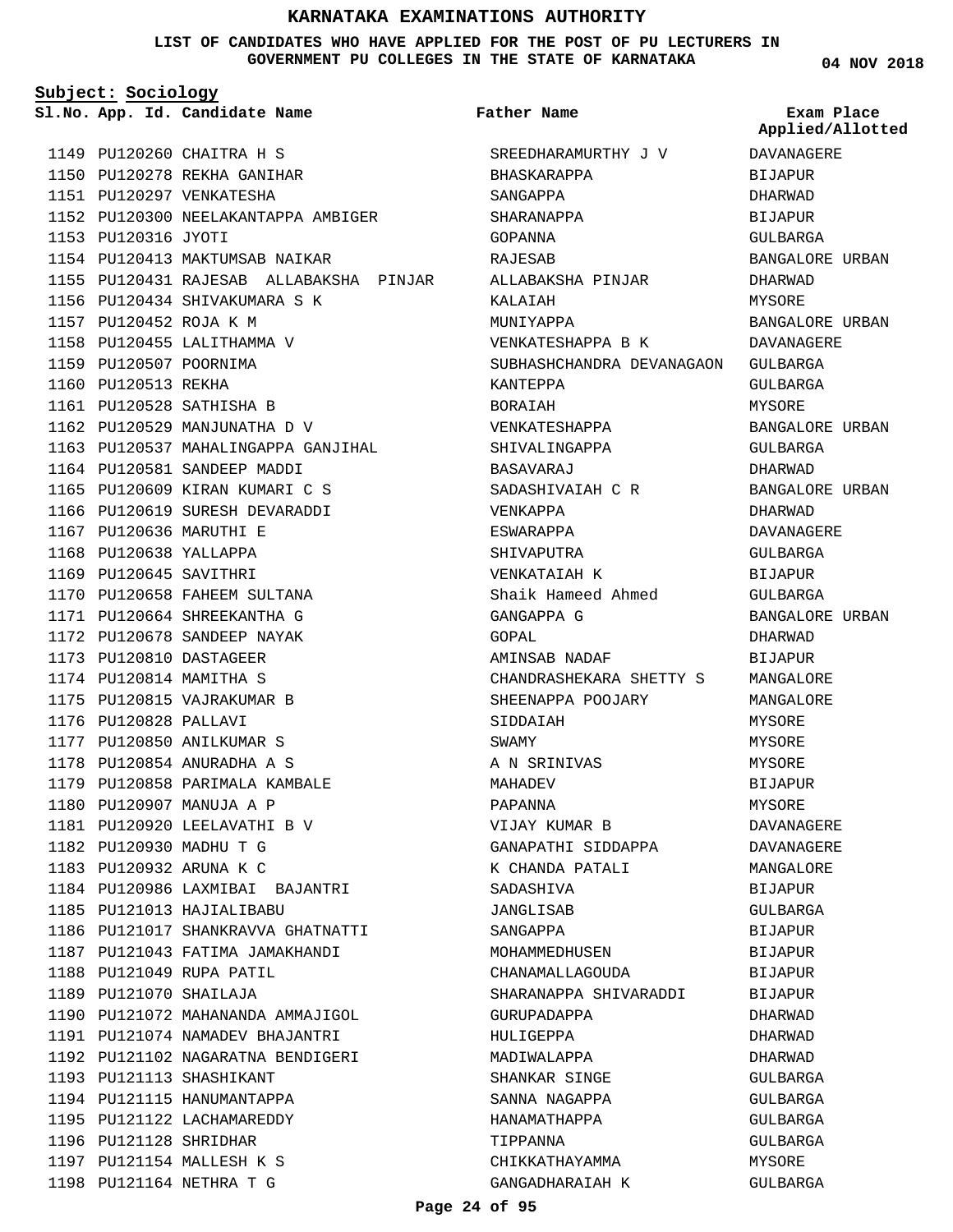#### **LIST OF CANDIDATES WHO HAVE APPLIED FOR THE POST OF PU LECTURERS IN GOVERNMENT PU COLLEGES IN THE STATE OF KARNATAKA**

**Subject: Sociology**

**Father Name**

**04 NOV 2018**

|                        | Sl.No. App. Id. Candidate Name             | Father Name             | Exam Place<br>Applied/Allotted |
|------------------------|--------------------------------------------|-------------------------|--------------------------------|
| 1199 PU121187 AMBANNA  |                                            | TIMMAYYA                | GULBARGA                       |
| 1200 PU121188 NAVEEN P |                                            | PUTTARAJU               | MYSORE                         |
|                        | 1201 PU121193 LAXMANA B                    | MAREPPA                 | GULBARGA                       |
| 1202 PU121196 SUSHEELA |                                            | RAJAPPA                 | GULBARGA                       |
| 1203 PU121199 RASHMI   |                                            | GURURAJ VANSHAKRUTHMATH | BIJAPUR                        |
|                        | 1204 PU121204 LAXMAVVA GANIGER             | PARAPPA                 | DHARWAD                        |
|                        | 1205 PU121209 MANJUNATH R                  | BASAPPA                 | DHARWAD                        |
|                        | 1206 PU121237 REEHANABEGUM WALLIBHAI       | HUSAINSAB               | BIJAPUR                        |
|                        | 1207 PU121253 DIVYA K P                    | Puttegowda              | BANGALORE URBAN                |
|                        | 1208 PU121266 BASAVARAJA                   | AYYANNA NAYAKODE        | GULBARGA                       |
|                        | 1209 PU121283 GANGADHARAIAH N              | CHIKKANARASIMHAPPA      | BANGALORE URBAN                |
|                        | 1210 PU121291 BHAVYA NAYAK                 | GANAPATI                | DHARWAD                        |
|                        | 1211 PU121402 RACHANA K                    | DHANANJAYA GOWDA        | MANGALORE                      |
|                        | 1212 PU121421 CHANNAPPA A K                | POOJARI PALAPPA         | DAVANAGERE                     |
|                        | 1213 PU121423 SHIVANANJAIAH B R            | LATE REVANNA            | BANGALORE URBAN                |
|                        | 1214 PU121441 SWARNA GOWRI N               | NAGAPPA                 | BANGALORE URBAN                |
|                        | 1215 PU121450 MOHAMED ABDUL STTAR          | MOHAMED IBRAHEM SAB     | GULBARGA                       |
|                        | 1216 PU121466 RAMYA N K                    | KADAIAH                 | MYSORE                         |
|                        | 1217 PU121499 RAGHAVENDRA L                | LAXMANA ACHARI          | MANGALORE                      |
|                        | 1218 PU121508 BHASKAR B                    | VANDRAPPA B             | DHARWAD                        |
|                        | 1219 PU121590 RENUKA C PATIL               | CHANDRAGOUDA            | DHARWAD                        |
| 1220 PU121657 GEETA    |                                            | KARBASAPPA              | GULBARGA                       |
|                        | 1221 PU121689 SANJEEVKUMAR B               | BASAVARAJ               | GULBARGA                       |
|                        | 1222 PU121692 SABIRA BEGUM                 | IBRAHIMSAB              | DHARWAD                        |
|                        | 1223 PU121698 POORNIMA S D                 | DODDA BOREGOWDA S B     | MYSORE                         |
|                        | 1224 PU121717 P JAIPRAKASHA                | T PARAMESHWARAPPA       | DAVANAGERE                     |
|                        | 1225 PU121738 PARISHWANATH DASTENAVAR      | GOMMATESHAPPA           | DHARWAD                        |
|                        | 1226 PU121755 SURESHA RATHODA              | RAMACHANDRA             | BIJAPUR                        |
| 1227 PU121772 UMA A    |                                            | ABBAIAPPA               | BANGALORE URBAN                |
|                        | 1228 PU121783 CHANDRASHEKHARA              | NAGAPPA ULLIKYAL        | DHARWAD                        |
|                        | 1229 PU121806 PAPANNA A                    | YALAKKAIAH              | <b>MYSORE</b>                  |
|                        | 1230 PU121815 HARISH Y                     | YOGESHWARAPPA P         | SHIMOGA                        |
|                        | 1231 PU121822 CHANDRAKALA S H              | HANUMANTHAPPA S         | DAVANAGERE                     |
|                        | 1232 PU121838 PREEYADARSHINI INDIRABATAWAL | SHIVAKUMAR              | GULBARGA                       |
|                        | 1233 PU121847 NAGARAJ CHANNAPPAGOUDAR      | GURUSHANTAGOUDA         | DHARWAD                        |
|                        | 1234 PU121891 SHASHIKALA                   | SUBHASH                 | GULBARGA                       |
| 1235 PU121893 SUNITA   |                                            | MALLIKARJUN KODEKAL     | GULBARGA                       |
|                        | 1236 PU121918 SHIVAKUMAR R                 | RACHAIAH                | MYSORE                         |
|                        | 1237 PU121926 SURESH T S                   | SHEKHARAPPA T           | SHIMOGA                        |
|                        | 1238 PU121937 SAROJA BENAKANNAVAR          | BASAVANNEPPA            | DHARWAD                        |
|                        | 1239 PU121943 KALA V P                     | VENKATARAMAIAH R        | BANGALORE URBAN                |
| 1240 PU121994 SWATI    |                                            | ANNARAO                 | GULBARGA                       |
|                        | 1241 PU121996 VEERESHA B                   | BADANAGAPPA R           | DAVANAGERE                     |
| 1242 PU121998 SHAMALA  |                                            | RAMULU                  | GULBARGA                       |
|                        | 1243 PU122018 PRIYADARSHINI M MARIHAL      | MAHABALESHWAR           | DHARWAD                        |
|                        | 1244 PU122050 SHRUTHI B                    | BORAIAH                 | MYSORE                         |
|                        | 1245 PU122060 SANTOSH LULLI                | TIPPANNA                | DHARWAD                        |
|                        | 1246 PU122091 MOHAN KUMAR S V              | C N VENKATARAMA         | BANGALORE URBAN                |
| 1247 PU122148 SUJATA   |                                            | SHIVAPUTRAPPA           | DHARWAD                        |
|                        | 1248 PU122167 SARASWATI WAGMORE            | SHANKAR                 | BIJAPUR                        |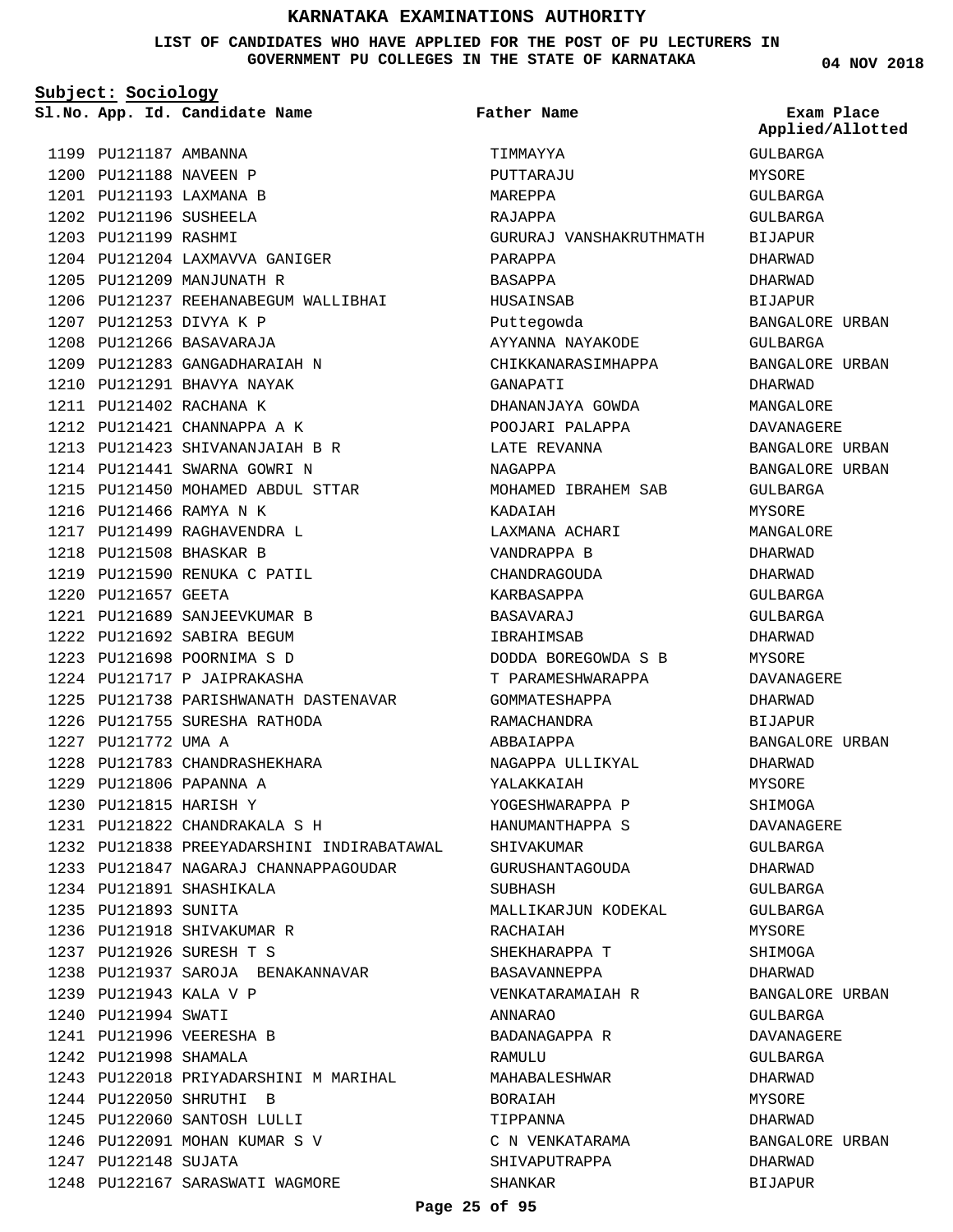#### **LIST OF CANDIDATES WHO HAVE APPLIED FOR THE POST OF PU LECTURERS IN GOVERNMENT PU COLLEGES IN THE STATE OF KARNATAKA**

**Subject: Sociology**

**App. Id. Candidate Name Sl.No. Exam Place**

PU122168 SHARMILA SAMBHAJI 1249 PU122203 VASANTHAKUMARI H D 1250 PU122228 SHALINI N 1251 1252 PU122241 HANUMANTHARAYA R 1253 PU122242 SUGUNA 1254 PU122299 SURESH 1255 PU122304 NEELAKANTA 1256 PU122316 SUMAN BASAYYA KAMBI 1257 PU122330 BASAVARAJAPPA N B 1258 PU122338 GUNNAIAH 1259 PU122346 VIJAYAKUMARA NAIK G 1260 PU122360 ANJALI BHOVI 1261 PU122363 MANJUNATHA G N 1262 PU122371 SHIVASHANKAR 1263 PU122389 SANDHYA S J 1264 PU122413 BASAPPA YAKKARANAL 1265 PU122430 RAVI NAIK B K 1266 PU122461 DEVEERAMMA D 1267 PU122505 SEEMA 1268 PU122535 PRAVEEN G V 1269 PU122546 BANAKAR PRAKASH 1270 PU122565 RAJESHWARI FAKIRAPUR 1271 PU122593 JYOTI RAYKAR PU122604 SHIVA RAJKUMAR G R 1272 1273 PU122652 RAJESHWARI 1274 PU122656 RAJESH P 1275 PU122657 MARIGOUDA B CHOBARI 1276 PU122659 MAMATHA H M 1277 PU122681 ANDANAVVA SANKANUR PU122695 NANDA A E 1278 1279 PU122716 DEEPU K 1280 PU122720 CHELUVAMBA P PU122724 KOWSHALYA S 1281 1282 PU122745 PRAVEEN V 1283 PU122746 SUMITA 1284 PU122752 PAVITRA 1285 PU122756 SHIVAKUMARA B H 1286 PU122765 SHAMEEM GOUR 1287 PU122770 SHIVAKUMARA J R 1288 PU122805 RAMESH KALLAPPA KUSUGAL 1289 PU122831 NAVEENA K R PU122836 USHA RANI 1290 1291 PU122864 BASAVANTAPPA 1292 PU122952 HALLEPPA MADARA 1293 PU122987 JATTEPPA 1294 PU123042 MAKTUMSAB MALIKSAB PAPANNAVAR PU123068 RAMESH B R 1295 1296 PU123126 DEEPA G 1297 PU123127 RUMANA 1298 PU123128 DURADUNDI SANKAPPAGOL

BHIMRAO DEVARAJU NANJUNDASWAMY G R RAMANNA SUNDARA K BHEEMSHA CHIKKANNA BASAYYA KAMBI BEEMAPPA N GUNNAIAH GANIYA NAIK KESHAVA NANJUNDAREDDY TIPPAREDDY JAYANNA S A MAHANTAPPA KRISHNA NAIK DODDAIAH BASAWARAJ VENKATASIDDAIAH SHARANAPPA B DEVENDRAPPA MOHANA RUDREGOWDA G MALLAPPA PUTTASHETTY Basappa Chobari MAHESHWARAPPA H BANDEPPA EARAPPA KANTHARAJ H M PUTTAMADAIAH SHANKARAPPA K KRISHNAMURTHY Y RAMACHANDRA RAMANNA HUCHARANGAIAH HUJURAMHAD GOUR RAJASEKHARAPPA J S KALLAPPA RANGAIAH RAMAKRISHNAPPA HANAMAPPA M PEERAPPA MADARA CHANDAPPA MALIKSAR CHIKKA RANGAPPA JAYAKUMAR G S MUKTARAMAN SHRIKANT **Father Name**

**04 NOV 2018**

DHARWAD SHIMOGA BANGALORE URBAN BANGALORE URBAN MANGALORE GULBARGA BANGALORE URBAN DHARWAD DAVANAGERE BANGALORE URBAN DAVANAGERE DHARWAD BANGALORE URBAN GULBARGA DAVANAGERE DHARWAD SHIMOGA BANGALORE URBAN GULBARGA BANGALORE URBAN BIJAPUR BIJAPUR DHARWAD SHIMOGA BANGALORE URBAN MYSORE DHARWAD DAVANAGERE DHARWAD MYSORE SHIMOGA MYSORE BANGALORE URBAN GULBARGA GULBARGA GULBARGA BANGALORE URBAN GULBARGA DAVANAGERE DHARWAD MYSORE BANGALORE URBAN DHARWAD **BIJAPUR** GULBARGA SHIMOGA BANGALORE URBAN DAVANAGERE MYSORE DHARWAD **Applied/Allotted**

#### **Page 26 of 95**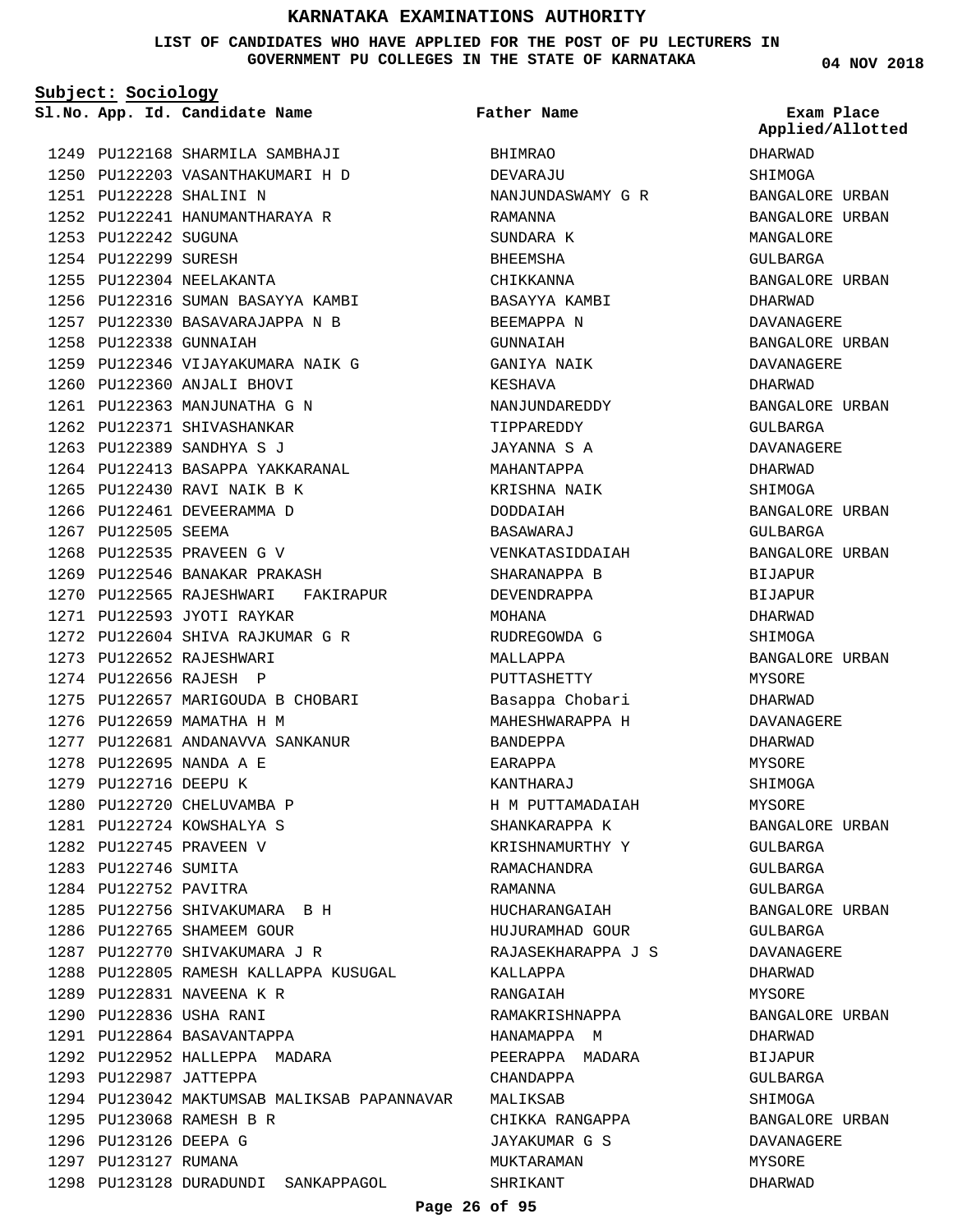#### **LIST OF CANDIDATES WHO HAVE APPLIED FOR THE POST OF PU LECTURERS IN GOVERNMENT PU COLLEGES IN THE STATE OF KARNATAKA**

**Subject: Sociology**

**App. Id. Candidate Name Sl.No. Exam Place**

| 1299 | PU123130               | PEERSAB MAKANDAR                                          |
|------|------------------------|-----------------------------------------------------------|
| 1300 |                        | PU123168 HANUMANTH VANANJAKAR                             |
| 1301 | PU123190 ASHOK         |                                                           |
| 1302 | PU123200 VEERAMMA      |                                                           |
| 1303 |                        | PU123201 PAVITHRA M                                       |
| 1304 |                        | PU123205 VIJAYAKUMAR                                      |
| 1305 | PU123209               | MANJUNATHA P B                                            |
| 1306 | PU123225               | ASAMEENABHI MUNAVALLI                                     |
| 1307 | PU123232               | ANNAIAH C M                                               |
| 1308 | PU123233               | DEVIDAS                                                   |
| 1309 | PU123257               | SHREESHAIL MALED                                          |
| 1310 | PU123262               | RAJAPPA C                                                 |
| 1311 | PU123287               | CHANDRANAYAKA H C                                         |
| 1312 |                        | PU123381 VIJAYKUMAR                                       |
|      | 1313 PU123387          | FAKARUDDIN VALLIBAI                                       |
|      | 1314 PU123414          | NETRAVATHI S                                              |
| 1315 | PU123446               | RAJASHEKHAR HALANNAVAR                                    |
|      | 1316 PU123570          | RAJASHEKHARA R                                            |
|      | 1317 PU123626          | RAVIKUMAR                                                 |
| 1318 | PU123651               | NAGESHA M                                                 |
| 1319 | PU123656               | BHARATI RATHOD                                            |
|      | 1320 PU123659          | SHIVAKUMARA S                                             |
| 1321 | PU123660               | SHIVAKUMAR N                                              |
| 1322 | PU123678               | HEMALATHA K                                               |
| 1323 | PU123690               | SANTOSHAKUMAR                                             |
| 1324 | PU123698               | SHELOMITH                                                 |
| 1325 | PU123704               |                                                           |
| 1326 | PU123731               | SANGEETA                                                  |
| 1327 |                        | SHREEKANTHA S P<br>SOMAPPA DUNDIGERI                      |
|      | PU123732               | MACHENDRA                                                 |
| 1328 | PU123798               |                                                           |
|      | 1329 PU123810          | DEVANNA MADAR                                             |
|      | 1330 PU123823          | JAMIRAHMAD KHAJI                                          |
|      |                        | 1331 PU123832 MAHARUDRAPPA G K<br>1332 PU123834 AJJAYYA M |
|      |                        |                                                           |
|      |                        | 1333 PU123843 SOUBHAGYAMMA K H                            |
|      | 1334 PU123860 RAMESH   |                                                           |
|      |                        | 1335 PU123864 PARASHARAM BASARGI                          |
|      |                        | 1336 PU123878 PRABHAKAR KAMBLE                            |
|      |                        | 1337 PU123884 TRIVENI G                                   |
|      |                        | 1338 PU123888 AMARAVATHI V                                |
|      |                        | 1339 PU123907 MANJUNATHA N V                              |
|      |                        | 1340 PU123924 ASHWINI A L                                 |
|      | 1341 PU123953 RAMANNA  |                                                           |
|      | 1342 PU123964          | MUDAKAPPA TUMBAGI                                         |
|      | 1343 PU123979 SWETHA M |                                                           |
|      |                        | 1344 PU123995 PUSHPALATHA R                               |
|      |                        | 1345 PU123996 AMIRUNNISA SHAIKH                           |
|      | 1346 PU124047          | HANUMANTHA                                                |
|      |                        | 1347 PU124053 BHAVYA SR                                   |
|      |                        | 1348 PU124063 RUKMINI S                                   |

RAJAKSAB SANTAPPA PRAKASHAPPA GOTUR VEERANA GOUDA PATIL MAHALINGAIAH SHIVASHARANAPPA BASAVANTHAPPA ABDULASAB MARIYAPPA C A KASHINATH SIDDAPPA CHANDRAPPA CHANNANAYAKA RANAPPA HASANSAB SIDDAPPA SIDDAPPA RAJANNA BASAVARAJ BHEEMAPPA M NAMADEV SHIVALINGAPPA NARASIMHAMURTHY Krishna J GURUPADAPPA JOSEPH K S DEVIDAS PAKKIRAPPA S N SADAPPA TIPPANNA SHIVABASAVVA MAHAMADMUSTAF KATAPPA G MURTHY NAIK HANUMANTHAPPA BASAWARAJ NARAYAN MANOHAR GANGADHARAPPA VENKATAREDDY VENKATASWAMY LAKSHMAN K M SHIVANNA MALAKAJAPPA MANJUNATHA B RANGAIAH S AZIZUR REHMAN KARIYAPPA SHANKAR SANNAIAH **Father Name**

**04 NOV 2018**

DHARWAD DHARWAD BIJAPUR DHARWAD BANGALORE URBAN GULBARGA SHIMOGA DHARWAD **MYSORE** GULBARGA BIJAPUR SHIMOGA MYSORE GULBARGA BIJAPUR DAVANAGERE DHARWAD BANGALORE URBAN GULBARGA DAVANAGERE BIJAPUR DAVANAGERE DAVANAGERE BANGALORE URBAN GULBARGA GULBARGA GULBARGA SHIMOGA BANGALORE URBAN GULBARGA BIJAPUR BIJAPUR DAVANAGERE DAVANAGERE BANGALORE URBAN GULBARGA DHARWAD DHARWAD BANGALORE URBAN BANGALORE URBAN BANGALORE URBAN MYSORE GULBARGA BIJAPUR DAVANAGERE BANGALORE URBAN DHARWAD GULBARGA BANGALORE URBAN SHIMOGA **Applied/Allotted**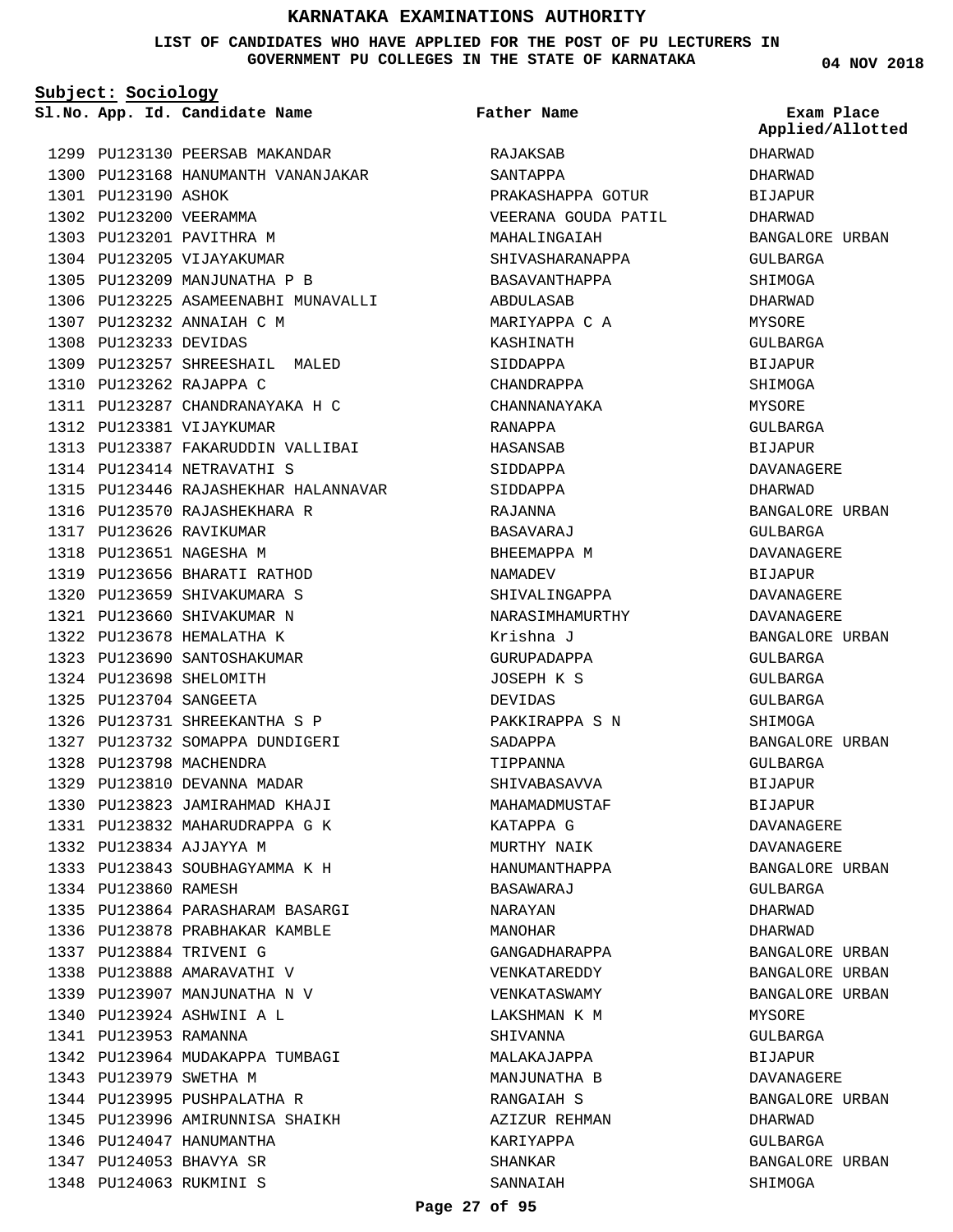**LIST OF CANDIDATES WHO HAVE APPLIED FOR THE POST OF PU LECTURERS IN GOVERNMENT PU COLLEGES IN THE STATE OF KARNATAKA**

**Subject: Sociology**

**App. Id. Candidate Name Sl.No. Exam Place**

PU124129 NAGARATNA B S 1350 1351 PU124146 MUTTAPPA KORI PU124152 JAYANTHI G N 1352

1357 PU124264 SHIVAKUMAR V G

1359 PU124307 YALPI MANJUNATHA

1353 PU124156 BASAVANNEVVA SANKANAGOUDRA

1365 PU124399 SARASWATHI CHURCHIHALAMATH

1349 PU124106 NEELAMMA

1354 PU124181 MOHAMED P 1355 PU124183 RAMESH 1356 PU124219 SUBASH

1358 PU124290 VITHAL

1360 PU124319 RIZWAN

1366 PU124405 NAGARAJ

1371 PU124490 ARUNA V 1372 PU124495 SHERALI B PU124511 DINESH T 1373

1367 PU124412 PRAVEEN KUMAR 1368 PU124413 KANTHESHA S 1369 PU124416 YANKANA GOWDA 1370 PU124418 SURESH HANCHINAL

1374 PU124517 CHANDREGOWDA G T

1379 PU124571 KAMALAVVA SULIBHAVI 1380 PU124579 LAXMAN NAGALAPUR PU124586 RENUKA BAJIRAHUT 1381

1375 PU124559 PARAMESHA M

1377 PU124564 SURESH PATIL PU124569 PADMA T H 1378

1382 PU124596 ARUNKUMAR 1383 PU124598 ANITHA 1384 PU124615 USHA B S PU124616 MADHU N S 1385

1387 PU124632 ROOPA P 1388 PU124664 SAVITHA PU124673 SHRIKANTH 1389 1390 PU124687 SARSWATI

1395 PU124766 UMESHA N 1396 PU124772 REKHA K J 1397 PU124779 LATHA S

1398 PU124782 SHASHIKALA N

1386 PU124629 ARJUN CHALAWADI

1391 PU124717 MANJULA KARADI PU124745 KYALAKONDA SARITA 1392 1393 PU124761 SUHASINI ANAND

PU124763 SANNEERAPPA B DALAWAYI 1394

1361 PU124333 GOPINATHA T PU124349 RAMARAJULU H 1362 1363 PU124366 MANOJ KUMAR B S 1364 PU124380 RAJSHEKARA H M

**Father Name**

1376 PU124560 VEENA RAMAPPA SANJEEVAPPANAVAR RAMAPPA BASALINGAPPA SUBHASH CHANAVEERAPPA NANJEGOWGA T HALANAGOUDA PEER AHAMED CHANNAPPA KOTARKI ANANDARAYA GUNDAPPA KISHAN RAO YALPI LINGAPPA MEER MOHAMMED GOUS THIPPESWAMY HANUMANTHAPPA LATE SHRIDHARA B MARIMADAIAH RAJENDRA KALAKAPPA TALAWAR SOMASHEKAR LINGASHETTY SEVYA NAIK AMAREGOWDA POLICE PATIL BASAPPA VENKATASWAMY M R BHASHA SAB THIMMAIAH THIMEGOWDA Late MARISWAMY APPASAB PATIL HANUMANTHARAYAPPA T BASAPPA SULIBHAVI SANGAPPA SHANMUKH VITHAL RAO LATE RAMASHETTY B SHARADHISHAYANA SIDDEGOWDA SHIVAVVA PALAIAH BHASKARA ACHARYA SHIVARAJ NIJGUNAYYA SHIVANAND KALLAPPA BHEEMAPPA BASAVANTAPPA DALAWAYI NARAYANASWAMAPPA V JAVARAPPA K R SHIVAPPA T C NARAYANASWAMY

**04 NOV 2018**

**Applied/Allotted**

GULBARGA GULBARGA

DHARWAD SHIMOGA DHARWAD DAVANAGERE GULBARGA GULBARGA BANGALORE URBAN GULBARGA DHARWAD MANGALORE DAVANAGERE DAVANAGERE MANGALORE MYSORE DAVANAGERE DHARWAD GULBARGA DAVANAGERE GULBARGA BIJAPUR BANGALORE URBAN DAVANAGERE BANGALORE URBAN SHIMOGA BANGALORE URBAN DHARWAD GULBARGA DAVANAGERE BIJAPUR DHARWAD DHARWAD GULBARGA BANGALORE URBAN BANGALORE URBAN SHIMOGA DHARWAD DAVANAGERE MANGALORE GULBARGA GULBARGA BIJAPUR DHARWAD BIJAPUR SHIMOGA BANGALORE URBAN BANGALORE URBAN DAVANAGERE BANGALORE URBAN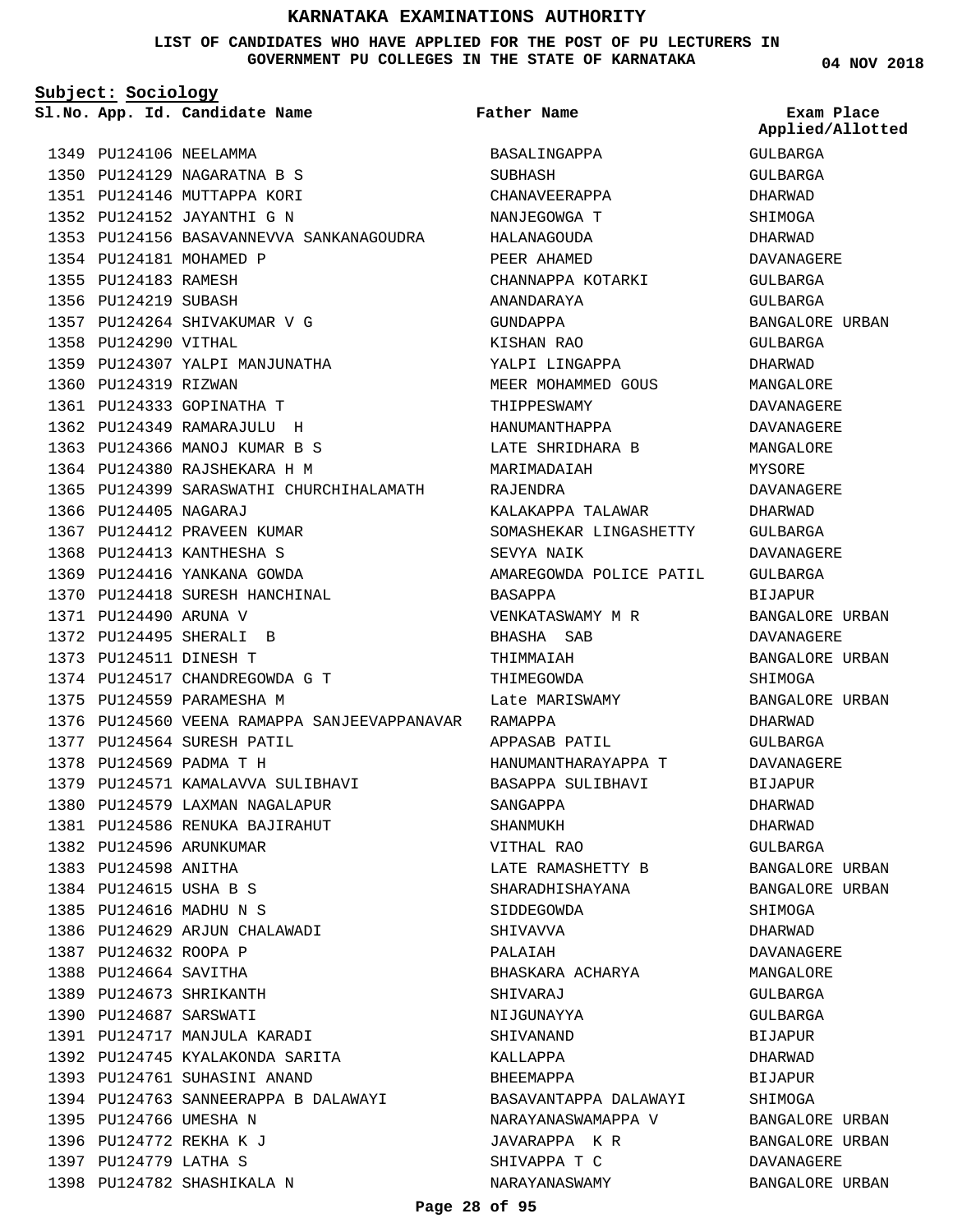**LIST OF CANDIDATES WHO HAVE APPLIED FOR THE POST OF PU LECTURERS IN GOVERNMENT PU COLLEGES IN THE STATE OF KARNATAKA**

**Subject: Sociology**

PU124803 SUMALATHA T S 1399 1400 PU124814 PRABHAVATHI H R 1401 PU124815 MANJUNATHA D 1402 PU124821 LOKESHA R

1403 PU124852 HANUMANTHA NAIK K J

1404 PU124863 NAGESH RATHOD 1405 PU124879 RENUKA 1406 PU124904 UMESHA M 1407 PU124907 RAVIKUMARA P 1408 PU124915 GEETA JADAR 1409 PU124931 NIRMALA B 1410 PU124944 MOHAMMED YASEEN A KALYANI 1411 PU124974 BURLATTI BASAVRAJ SHIVAGOND 1412 PU124978 SANJEEVKUMAR 1413 PU124993 RIZVANBEGAM CHOUDHARI 1414 PU124995 TARA DEVADIG 1415 PU125006 KSHEMALINGA 1416 PU125009 SURESH BADIGER 1417 PU125020 SRINIVASA M 1418 PU125039 DUNDAPPA PATIL 1419 PU125040 SAVITA MUNAVALLI 1420 PU125056 BHANUMATHY D C 1421 PU125059 DODDAGOPALANAIKA 1422 PU125071 SHARANABASU KODABAGI 1423 PU125079 TAJUDDEENKHAN 1424 PU125103 KAVYA V 1425 PU125119 MALLIKARJUN ANGADI 1426 PU125125 SADANANDA D 1427 PU125133 SHRIDEVI 1428 PU125203 VIMALAMMA N PU125207 SHRIDEVI 1429 1430 PU125224 KUMAR H PU125234 ANITA 1431 1432 PU125258 JAGADEVI ZALAKI PU125264 VIDYA TANDEL 1433 1434 PU125280 SURESH MADAR 1435 PU125311 ANANTHA KUMAR H T 1436 PU125313 SANJEEVA 1437 PU125331 SREELALITHA S 1438 PU125345 KANTHARAJA S 1439 PU125348 DEVINDRAPPA 1440 PU125363 VIDYAVATI BANDI 1441 PU125366 PRASHANTH KUMAR K M 1442 PU125380 RANGANATHA 1443 PU125381 JAGADEVAPPA 1444 PU125391 SHOBHA SOMANAKATTI 1445 PU125407 PUSHPA G K 1446 PU125429 VENUKANTH M C 1447 PU125448 VIJAYA RAJ H L 1448 PU125460 JAGADISHAPPA MADIWALAR

**App. Id. Candidate Name Sl.No. Exam Place** SANKAPPA T E RAJE GOWDA NINGAPPA D RANGANATHA B JAYANAIK TOPU HUSENAPPA MUNIRAJAPPA PARASAPPA DANAPPA BASAVARAJAPPA ABDUL HAMEED SHIVAGOND MANOHAR IMAMASAB HANUMANTH SHARANAPPA BHASKAR MAHALINGAPPA MALLAPPA SHIVANAGOUDA NINGAPPA CHIKKASHAMBUGOWDA GOPALANAIKA MANOHAR MAHABOOB ALI KHAN R N VENKATESH PATREPPA DASAPPA KARBASAPPA NARAYANASWAMY KARBASAPPA VENKOBA BALIRAM MAHADEVAPPA MAHADEV TANDEL BASAPPA THIMMAIAH HARISHCHANDRA SHIVANNA SHIVAPPA MAHADEVAPPA HANAMANTAPPA GANGADHARAIAH BASSAPPA CHANDRAKANT SHARANAPPA KANAKARAJU A H LATE CHIKKAIAH LINGARAJU H G SHEKHARAPPA **Father Name**

**04 NOV 2018**

**SHIMOGA** BANGALORE URBAN DAVANAGERE DAVANAGERE SHIMOGA BIJAPUR BIJAPUR BANGALORE URBAN DAVANAGERE DAVANAGERE BANGALORE URBAN BIJAPUR BIJAPUR GULBARGA BIJAPUR MANGALORE GULBARGA BIJAPUR BANGALORE URBAN BIJAPUR BANGALORE URBAN MYSORE MYSORE BIJAPUR BANGALORE URBAN DAVANAGERE DHARWAD BANGALORE URBAN GULBARGA BANGALORE URBAN GULBARGA DAVANAGERE GULBARGA BIJAPUR DHARWAD BIJAPUR MYSORE GULBARGA DAVANAGERE SHIMOGA GULBARGA BIJAPUR DAVANAGERE GULBARGA GULBARGA DHARWAD MYSORE MYSORE MYSORE DHARWAD **Applied/Allotted**

#### **Page 29 of 95**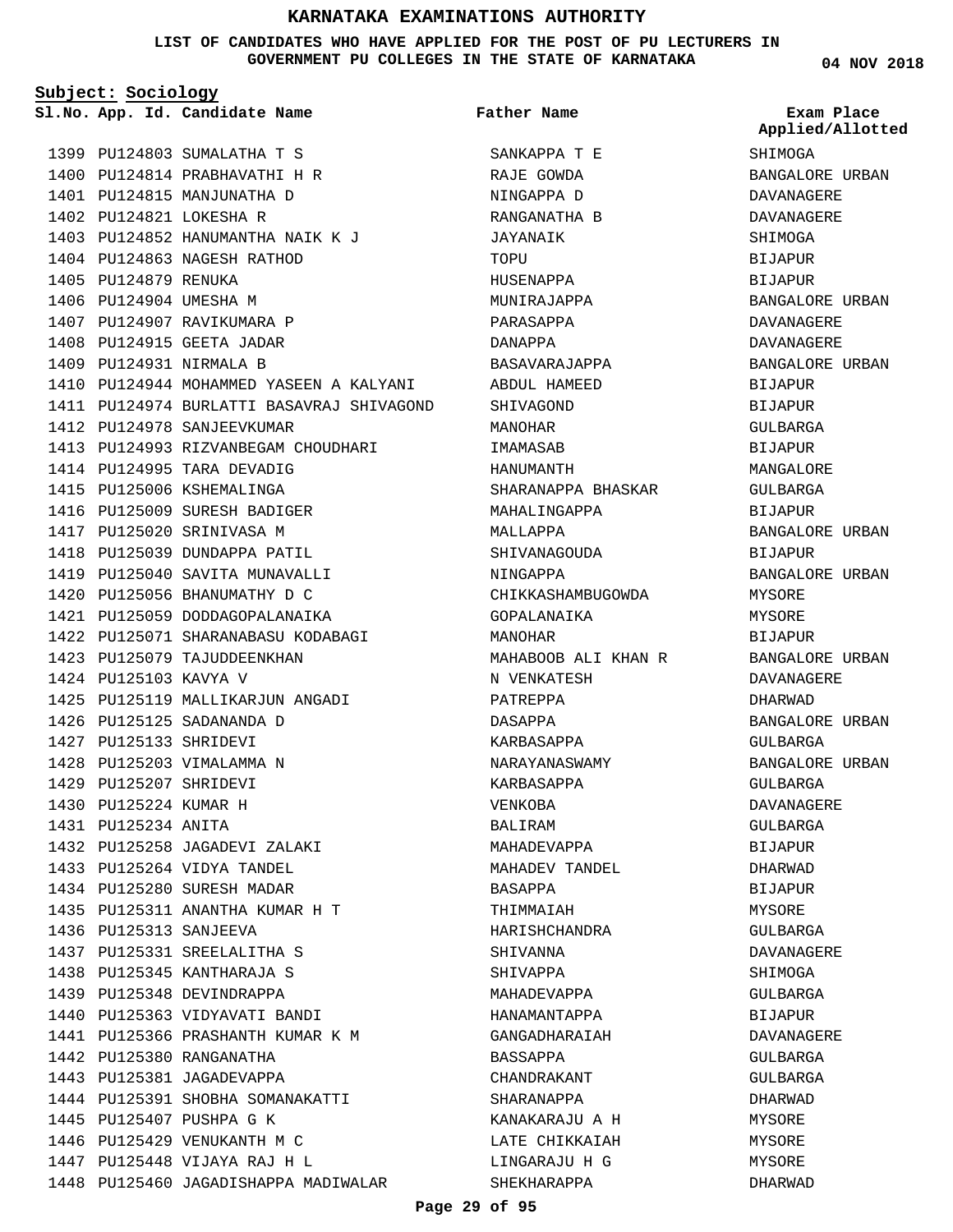**LIST OF CANDIDATES WHO HAVE APPLIED FOR THE POST OF PU LECTURERS IN GOVERNMENT PU COLLEGES IN THE STATE OF KARNATAKA**

**Subject: Sociology**

1449 PU125470 MANJULA K V 1450 PU125508 BASAMMA

1451 PU125521 JYOTI G PU125540 ANANDA H 1452 1453 PU125542 SUSHMITHA H P 1454 PU125553 SHREEDEVI 1455 PU125648 ALTAF 1456 PU125665 MAHADEVI 1457 PU125694 THIPPESWAMY 1458 PU125698 SIDDAPPA K G 1459 PU125699 VEERABHADRAYYA 1460 PU125738 PRAKASH R S 1461 PU125783 PRAMILA 1462 PU125793 VIJAYALAXMI DODAMANI 1463 PU125809 SUNANDA V 1464 PU125816 KURUDAGADDI RAMAPPA 1465 PU125835 MUNIRAJA T Y 1466 PU125842 SANDEEPA D R 1467 PU125855 JAGANNATHA K 1468 PU125861 VINOD INCHAL 1469 PU125862 VISHALAPPA BHAJENTRI 1470 PU125876 NEELAVATHI 1471 PU125904 SHIVASHANKAR 1472 PU125914 NINGAMMA PANDAPPA BAGADE 1473 PU125931 SABAHATH NAZIMA KHANUM 1474 PU125958 NIRUPAD GUDIMANI 1475 PU126022 ADINARAYANA M 1476 PU126044 GEETA SAGAR 1477 PU126082 MALAKAJAPPA TALLALLI 1478 PU126113 RATNA SUNAGAD 1479 PU126120 SHADAAB AHAMED 1480 PU126158 NETHRAVATHI H B PU126206 SOWMYA V S 1481 1482 PU126216 NAGARAJ 1483 PU126287 DADAPEERSAB MOMINOOR 1484 PU126288 DADAPEER MOMIN 1485 PU126294 GEETHA S M 1486 PU126297 JAYANT MOGER 1487 PU126317 SHIVAPPA C 1488 PU126332 MAHMADARAFIK GOGI 1489 PU126356 RANGANATHA B 1490 PU126375 T S JYOTHI 1491 PU126390 SUNITHA C S 1492 PU126404 SHIVANAND HANCHINAL 1493 PU126407 MANJUNATHA L 1494 PU126415 FIRDOUS DAKHANI 1495 PU126429 BASAVARAJ MALLI 1496 PU126455 VELINA MIRANDA 1497 PU126456 DAVALASA KARADI 1498 PU126459 VIJAYAKUMAR D A

# **App. Id. Candidate Name Sl.No. Exam Place** RAMANNA K BASAWANAPPA DANGE G G HANUMANTHARAYAPPA PARAMESHWARA SIDDAYYA MAHEBOOB MIRDE JAIWANTH VEERESHA ESHAPPA K G AMARAYYA SHIVANNA SHANKAR DURAGAPPA VENKATASWAMY KURUDAGADDI NAGAPPA YARAPPA RAMACHANDRA P R KARIYANNA PARSWANATH HANAMANTAPPA ANNAIAH BASWANTHRAO TIPPAVVA MUJEEB KHAN LACHCHAVVA MINEPPA TATYASAB GUDDAPPA SABANNA NISAR AHAMED BASAVARAJAPPA SREEKANTAMURTHY V K Ayyappa ISAK ISAK MOODLY S T MALLA LATE CHOWDAPPA MUSTAFALI BOMMAIAH SANJEEVAIAH M SIDDAIAH GURUSIDDA LAKSHMANAREDDY MAHEMOOD SAHEBAGOUD JUJE FHEERASA ARASASETTY **Father Name**

**04 NOV 2018**

DHARWAD GULBARGA GULBARGA BANGALORE URBAN BANGALORE URBAN GULBARGA BIJAPUR GULBARGA BANGALORE URBAN DAVANAGERE GULBARGA MYSORE GULBARGA BIJAPUR BANGALORE URBAN DHARWAD BANGALORE URBAN MYSORE BANGALORE URBAN DHARWAD DHARWAD BANGALORE URBAN GULBARGA DHARWAD DAVANAGERE BIJAPUR BANGALORE URBAN DHARWAD DHARWAD BIJAPUR DAVANAGERE SHIMOGA BANGALORE URBAN GULBARGA DHARWAD DHARWAD MYSORE MANGALORE BANGALORE URBAN BIJAPUR BANGALORE URBAN MYSORE MYSORE DHARWAD BANGALORE URBAN DHARWAD GULBARGA DHARWAD BIJAPUR MYSORE **Applied/Allotted**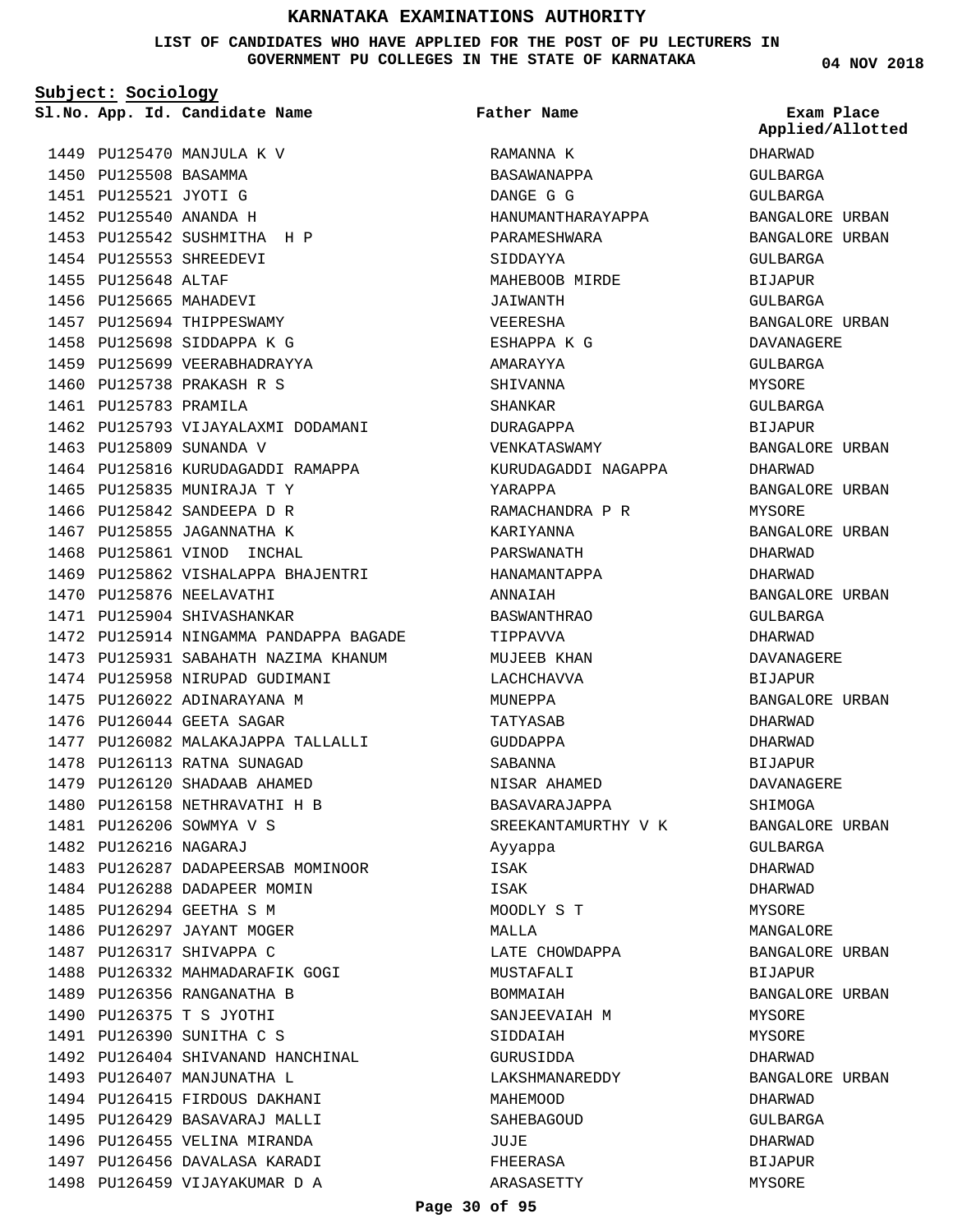**LIST OF CANDIDATES WHO HAVE APPLIED FOR THE POST OF PU LECTURERS IN GOVERNMENT PU COLLEGES IN THE STATE OF KARNATAKA**

**Subject: Sociology**

1499 PU126491 NAGARAJ PATIL 1500 PU126509 GURUMURTHY M G PU126528 SAVITREVVA HATTI 1501 1502 PU126529 THIPPESHA A L 1503 PU126571 DEVENDRA YALLAPPA MANNAPUR 1504 PU126591 PALLAVI 1505 PU126600 AMBAREESHA N 1506 PU126634 BETADAPPA MALEKOPPA 1507 PU126641 BASAVANAGOUDA M 1508 PU126655 SANGANABASAV HANCHINAL 1509 PU126672 THANUJA M 1510 PU126677 JAYASHREE NANDAGANV 1511 PU126685 SHIVAKUMARASWAMI 1512 PU126698 SHIVANAND DANDIN PU126710 KAVYASHREE H R 1513 1514 PU126720 RAJANI M P 1515 PU126734 KHASIMBEE 1516 PU126768 DRAKSHAYANI BAI S 1517 PU126786 SHREEDEVI MUNDAGANUR 1518 PU126799 ANUPAMA GOTHE 1519 PU126801 VITHAL JADHAV 1520 PU126803 MANJUNATH PU126821 ARUN MANJAPPA NAIK 1521 PU126849 SHASHIREKHA B S 1522 1523 PU126852 KUMAR PU126867 JYOTHI D S 1524 1525 PU126873 MALLIKA N 1526 PU126881 RACHAWWA VEERAKAR 1527 PU126909 JYOTI MOLEKAR 1528 PU126914 SUKHADEV MANNAPPAGOL 1529 PU126932 SUBHADRADEVI 1530 PU126940 SHRISAILA GOUDA 1531 PU126958 SUMA S 1532 PU126967 MONAPPA 1533 PU126996 NIRMALA 1534 PU127000 MANJUNATHA S G PU127012 PRAMEELA G S 1535 1536 PU127035 PRATIBHA GOUDA 1537 PU127036 PANCHAKSHARACHARI K G 1538 PU127073 SWOBHAGYA G 1539 PU127089 SHIVANAND 1540 PU127105 VANI B S 1541 PU127153 MYALESHI GEETA SHIVAKUMAR 1542 PU127182 NAVEEN KUMAR K B 1543 PU127188 SHIVANAND ULLIGERI 1544 PU127219 SHRIDEVI BIRADAR 1545 PU127253 NAGRATNAMMA 1546 PU127283 LAKSHMI 1547 PU127285 JAYASHRI GOROSHI 1548 PU127294 PARISHAPPA

**App. Id. Candidate Name Sl.No. Exam Place** KEMPANNA GANAPATHI M B VENKAPPA HATTI LOKESHWARAPPA M YALLAPPA MANNAPUR SURYABHAN NARAYANA REDDY MUDAKAPPA MALEKOPPA JAGADEESHWARAGOUDA M SHARANAPPA HANCHINAL MADAIAH MAHADEV KARABASAYYA VIRAKTAMATH DURGAPPA RAMAIAH PARAMESWARAPPA M T ISMAIL SAB SATHYANAIK MALLAPPA LAXMESH NETAJI KRISHNAYYA MANJAPPA NAIK SHANTHARAJ B A RAMADAS B Siddappa NAGARAJ M MANOHAR MADAGOUDA SHANKR MANNAPPAGOL SIDDAPPAHUBBALLI SHARANAPPAGOUDA PATIL SOORAIAH P LAXMAN SANGANNA GOVINDAPPA SHIVALINGAPPA G N VENKATRAMAN GOUDA GANESHACHAR K R GANGANNA K V MANIKAPPA SHEKHARAPPA B O SHIVAKUMAR BASAVARAJA K B SANGAPPA CHANAGONDAPPA SHARNAPPA MURLIDHAR RAO KEMPANNA HULIGEPPA JALDAR **Father Name** DHARWAD SHIMOGA DHARWAD DAVANAGERE DHARWAD GULBARGA MYSORE DHARWAD **BIJAPUR** BANGALORE URBAN BANGALORE URBAN BIJAPUR DHARWAD BIJAPUR MYSORE DAVANAGERE GULBARGA DHARWAD **BIJAPUR** DAVANAGERE DHARWAD GULBARGA DHARWAD SHIMOGA MYSORE SHIMOGA **SHIMOGA** GULBARGA BIJAPUR BIJAPUR GULBARGA BIJAPUR DAVANAGERE GULBARGA GULBARGA BANGALORE URBAN MYSORE DHARWAD BANGALORE URBAN DAVANAGERE GULBARGA SHIMOGA BIJAPUR DAVANAGERE DHARWAD GULBARGA GULBARGA GULBARGA DHARWAD GULBARGA **Applied/Allotted**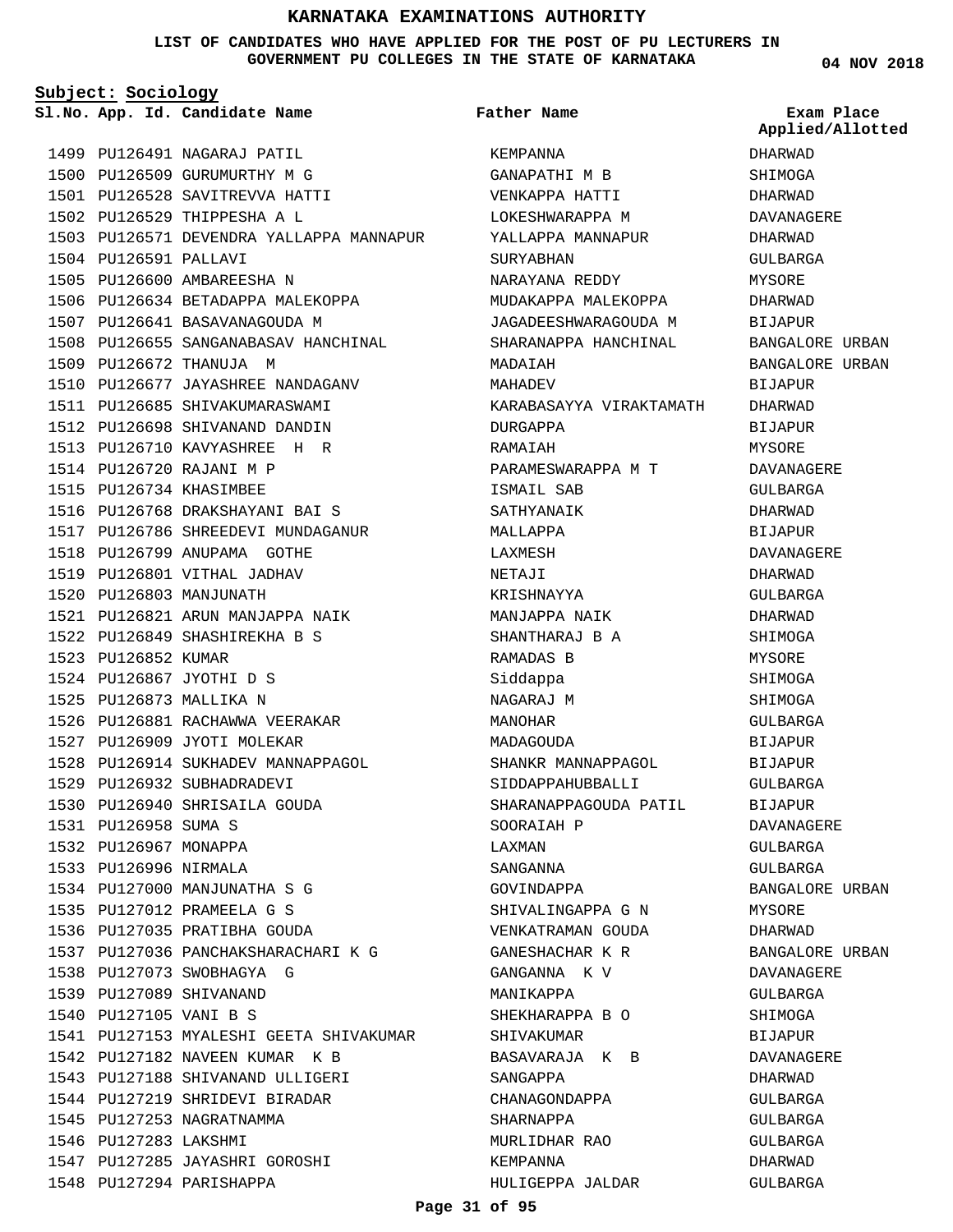**LIST OF CANDIDATES WHO HAVE APPLIED FOR THE POST OF PU LECTURERS IN GOVERNMENT PU COLLEGES IN THE STATE OF KARNATAKA**

**Subject: Sociology**

1549 PU127295 VIJAYASHREE G 1550 PU127302 PARVATHAMMA O 1551 PU127306 MEENAXI PU127315 NANDISHA B S 1552 PU127318 ASHA G M 1553 1554 PU127320 K G SURESH PU127323 SUNITHA S 1555 1556 PU127353 PAVITHRA K S 1557 PU127359 KAVITA NAIK 1558 PU127424 MALATHI C 1559 PU127432 GADDEMMA 1560 PU127439 RAGHAVENDRA TERADAL 1561 PU127444 DEVARAJA B 1562 PU127451 ALANKAR ANIL R 1563 PU127472 SHRINIVAS 1564 PU127490 SANKAMMA RITTI 1565 PU127496 MAROTHI 1566 PU127502 NISHANT SHIVARAM NAIK 1567 PU127520 BASAVARAJ NADLUMANI 1568 PU127532 SOWBHAGYAVATHI S 1569 PU127564 ASHA K T 1570 PU127572 SULOCHANA 1571 PU127600 BASAVARAJA 1572 PU127613 SAVITHA H C PU127643 PRIYADARSHINI M N 1573 1574 PU127647 BANUPRIYA N 1575 PU127717 SANGEETA 1576 PU127735 BASAVANNEPPA MIDAKANATTI PU127761 FARHANAZ 1577 1578 PU127770 SANJEEVAKUMAR 1579 PU127803 MANJAPPA P 1580 PU127822 PARAMESH PU127836 NAGAMANI A D 1581 1582 PU127838 SWAPNA SURAPUR 1583 PU127865 AKKAMMA NAIK PU127882 DIVYA B S 1584 1585 PU127895 SHARANAMMA 1586 PU127927 SAVITHRI V G 1587 PU127940 KAVITA IRANNA MUGALI 1588 PU127947 MANJULA 1589 PU127981 RAJESHWARI TONDINNAVAR 1590 PU127986 JEEVITA BHANDARI PU127997 MANJULA B 1591 1592 PU127998 KALLOLEPPA HAGED 1593 PU128003 PADMAVATHI N G

1594 PU128014 SMITA MANKALU NELLUR

1595 PU128055 NAGARAJU H M 1596 PU128071 BHARATI S POL 1597 PU128108 RAJAKUMARA ARKAL PU128127 RENUKA YALLAMMA E 1598

**App. Id. Candidate Name Sl.No. Exam Place** T RAMASWAMY GATTU OBANAYAKA NAGAYYA SHIVANNA MANJUNATHA G T GANGAPPA SOMANNA SHIVANANJAPPA K N TIMMANNA NAIK CHANDRASHEKARA BASANNA KESHAV Basappa REVANSIDDAPPA HEMANNA CHITRAGAR MALAKAPPA DEVAPPA SHIVARAM KRISHNAPPA NAIK AMARESHGOUDA Sriramareddy THIMMAPPA GOWDA K MALLESHAPPA LACHUMANAYAKA CHOWDAIAH NAGARAJU M P NINGAPPA S DHIII.APPA ISHWAR HAFEEZ MOHAMED KHAN CHANDRAPPA PUTTAPPA SUBHASH GANDHI DYAVAIAH SURYAKANTH SURAPUR DOODAPPA B C SUDHAMA SUBHASH GANGAIAH K G iranna narayana BHHIMANNA RAMESH BASAPPA HANAMANTAPPA HAGED GOVINDARAJU MANKALU NELLUR MALERANGAPPA SUMANT POL JADEPPA ARKAL EEDIGARA LINGAPPA **Father Name**

**04 NOV 2018**

GULBARGA DAVANAGERE GULBARGA BANGALORE URBAN DAVANAGERE BANGALORE URBAN MYSORE BANGALORE URBAN DHARWAD SHIMOGA GULBARGA BIJAPUR BANGALORE URBAN GULBARGA BIJAPUR DAVANAGERE GULBARGA DHARWAD SHIMOGA BANGALORE URBAN MANGALORE GULBARGA MYSORE MYSORE BANGALORE URBAN SHIMOGA  $CITIRARCA$ DHARWAD **MYSORE** GULBARGA SHIMOGA GULBARGA SHIMOGA SHIMOGA BIJAPUR BANGALORE URBAN GULBARGA BANGALORE URBAN DHARWAD MANGALORE BIJAPUR DHARWAD SHIMOGA DHARWAD MYSORE **MYSORE** BANGALORE URBAN DHARWAD DHARWAD DAVANAGERE **Applied/Allotted**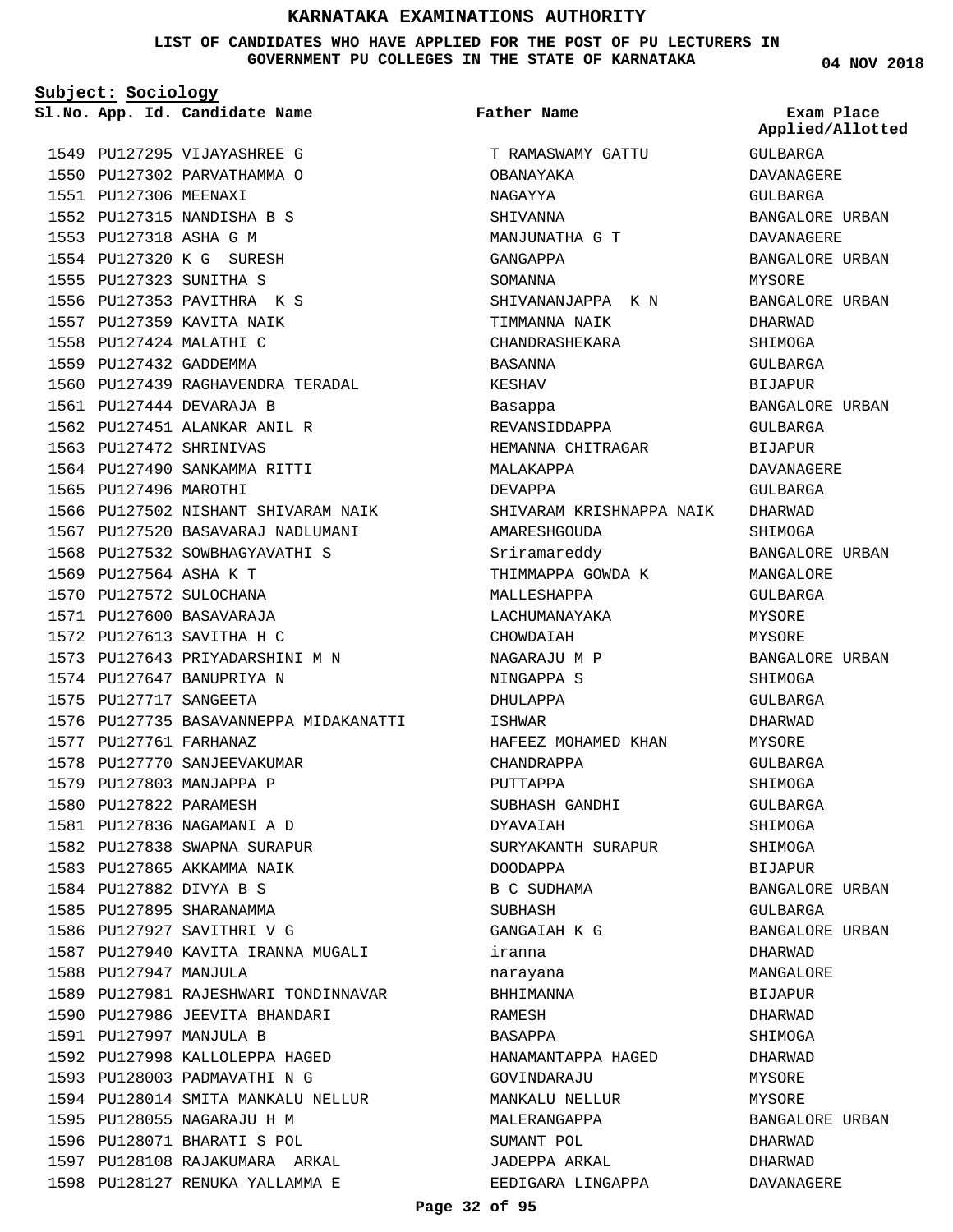#### **LIST OF CANDIDATES WHO HAVE APPLIED FOR THE POST OF PU LECTURERS IN GOVERNMENT PU COLLEGES IN THE STATE OF KARNATAKA**

**Subject: Sociology**

1599 PU128145 THRIVENI A 1600 PU128147 MAHADEVAPPA KURABATALLI PU128161 RAGHAVENDRA SALAVE 1601 1602 PU128162 PRIYADARSHAN S 1603 PU128169 PUNEETHA K 1604 PU128188 BHARATHI N 1605 PU128204 ROOPA AKKI 1606 PU128225 VIVEKANAND NADONI 1607 PU128263 SANNAKESHAVA 1608 PU128273 MADHAVI ALIAS GAYATRI VAIDYA 1609 PU128285 VIMALAKSHI B 1610 PU128315 DAMODARA 1611 PU128326 VEERESHA HARIJANA 1612 PU128363 GIRISHA NAIKA S 1613 PU128366 SHWETHASHREE B V 1614 PU128387 VEERABHADRAYYA 1615 PU128411 MANGALAMMA R 1616 PU128421 GOWRAMMA T PU128442 SHIVARAJ 1617 1618 PU128448 VIJAYALAKSHMI 1619 PU128455 MALLIKARJUNA G P 1620 PU128507 MALLIKA M PU128520 BANDAMMA 1621 1622 PU128521 KENCHAPPA R 1623 PU128537 MADEV SOLLAPURE 1624 PU128547 SHARANAPPA 1625 PU128579 ARATHI K 1626 PU128602 CHANNABASAPPA 1627 PU128627 VISHVANATH PATIL 1628 PU128649 MALLIKARJUN SHINGE 1629 PU128652 NAGABHUSHANA SWAMY 1630 PU128675 SAVITREVVA 1631 PU128706 ANITA HONAWAD PU128784 SANTHOSH KUMAR D V 1632 1633 PU128798 VARALAKSHMI S 1634 PU128821 KUSUMA 1635 PU128833 PREMA 1636 PU128838 SHRIDEVI KOPPAL 1637 PU128843 DUNDAPPA HUGGI 1638 PU128867 HARISHA H C PU128889 MALLIKARJUN SHINGE 1639 1640 PU128909 SHILPA NAIK 1641 PU128926 SREENIVASA L R 1642 PU128927 ASHARANI 1643 PU128933 MANJULA K V PU128946 PADMA SHREE H N 1644 1645 PU128997 ROOPADEVI P M 1646 PU129000 GANGADHARA NAYAKA K 1647 PU129010 SUBHANALLA SANTU 1648 PU129013 DEEPIKA R D

**App. Id. Candidate Name Sl.No. Exam Place** KRISHNA KHARVI SIDRAMAPPA PEERAJI N PRAKASH SHETTY KARIGOWDA NARAYANASWAMY VEERANNA KALLAPPA SANNAERANNA A GAJANANA VAIDYA BORAIAH KANTHAPPA MADIVALA THIPPANNA HARIJANA SYNA NAIK VENKATESH RAO B M AMARAYYA RAJANNA THIPPESWAMY BHEEMAPPA NIJAGUNAYYA MATHAD PRAKASH H O MUNIREDDY VEERANNA RAJENDRAPPA R KEDAREPPA HANUMAPPA MADHAVA SARALAYA A ANNARAO APPASAHEB PATIL MAHADEVAPPA SHEKHARAYYA SWAMY SHIVARUDRAYYA KEMBHAVIMATH DHARWAD BALACHANDRA VASUDEVA SIDDAGANGAIAH K V **KASHIRAT** SHANTKUMAR WADI HEMADRI SHANKAREPPA CHALUVAIAH MAHADEVAPPA CHETAN RAMAKRISHNAPPA SAMIJEL. VEERABADRAIAH NANJUNDE GOWDA GURUBASAIAH P M LAKSHMANA K KHAJAHUSEN DYAVANNA **Father Name**

**04 NOV 2018**

MANGALORE GULBARGA BIJAPUR MANGALORE MYSORE BANGALORE URBAN DHARWAD DHARWAD DHARWAD DHARWAD DAVANAGERE MANGALORE DAVANAGERE SHIMOGA DAVANAGERE GULBARGA DAVANAGERE DAVANAGERE GULBARGA GULBARGA DAVANAGERE BANGALORE URBAN GULBARGA DAVANAGERE DHARWAD GULBARGA **MANGALORE** GULBARGA BIJAPUR BIJAPUR GULBARGA BIJAPUR MYSORE BANGALORE URBAN DHARWAD GULBARGA BIJAPUR DHARWAD MYSORE BIJAPUR BIJAPUR BANGALORE URBAN GULBARGA MYSORE BANGALORE URBAN DAVANAGERE DAVANAGERE DHARWAD BANGALORE URBAN **Applied/Allotted**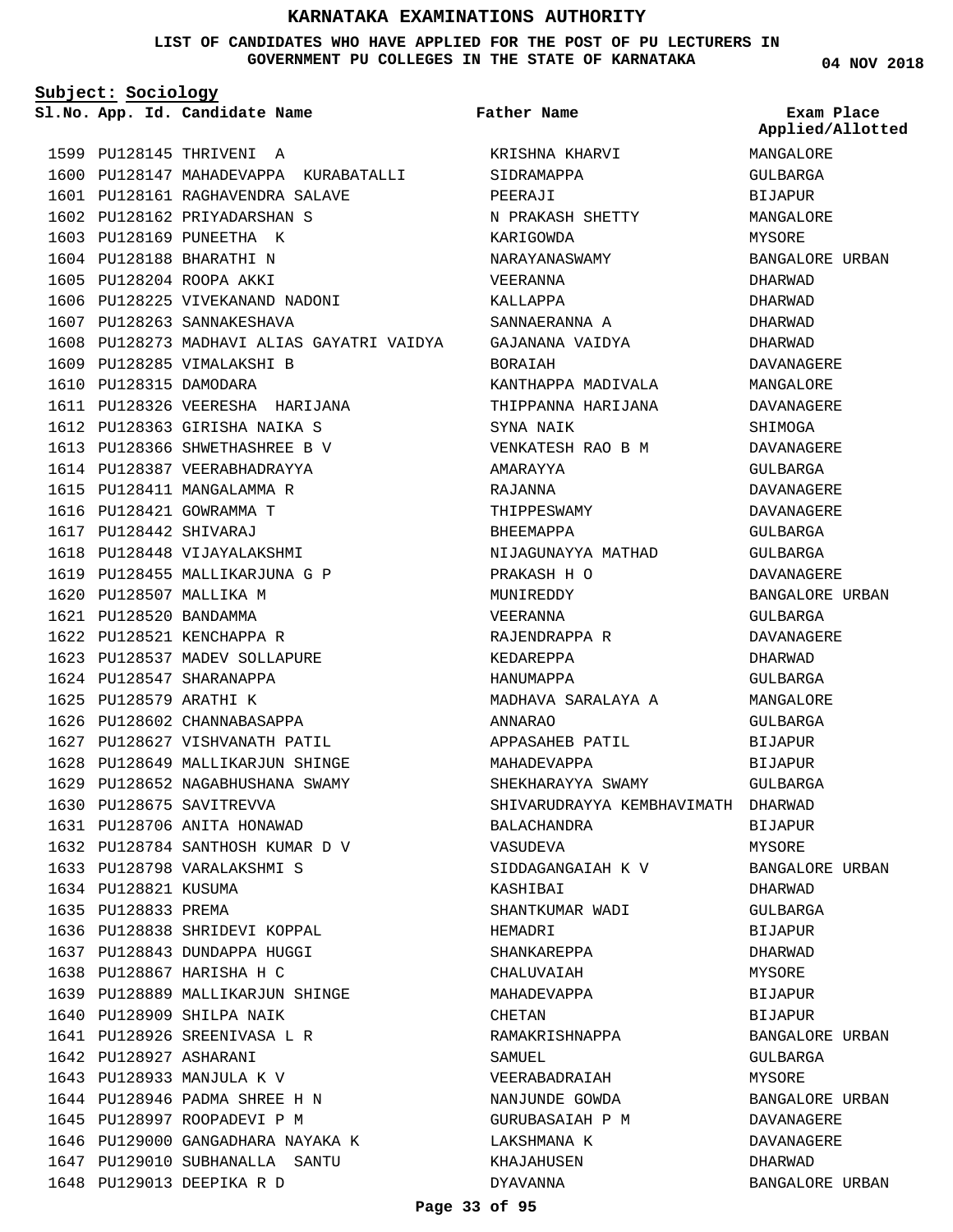**LIST OF CANDIDATES WHO HAVE APPLIED FOR THE POST OF PU LECTURERS IN GOVERNMENT PU COLLEGES IN THE STATE OF KARNATAKA**

**Subject: Sociology**

1650 PU129031 ANANT SHAYAN PU129034 SHARAVATHI E 1651

1652 PU129074 SHRIDEVI BUNADIPATIL

1654 PU129100 SHEKHAR BAGEVADI 1655 PU129125 GANGABAI HIREMATH 1656 PU129159 CHANDRAMOHAN KANAMADI

1658 PU129201 SUNANDA SEGUNSI

1664 PU129265 PRABUGOUDA BIRADAR 1665 PU129311 PRAKASH JADIYAVAR

1668 PU129393 AKSHAYA KUMAR N 1669 PU129395 SHANTAVVA DALAWAI

1671 PU129418 BHIMANNA NAGARAL 1672 PU129470 PRATIBA HANGARAGI

1674 PU129476 DHANARAJA NAIK CH

1677 PU129521 VAISHALI POOJAR

1685 PU129691 ROOPA R VERNEKAR 1686 PU129696 ASHWINI PATIL 1687 PU129713 LAKSHMANA C 1688 PU129714 SHIVAPPA 1689 PU129746 KAMALAKSHI 1690 PU129751 LAKSHMIDEVI S

1694 PU129799 SHIVARAJAKUMARA L PU129806 MANJUNATH HIREMATH 1695

1696 PU129821 LAXMANACHARYA

1698 PU129838 SHANTHI D

1678 PU129524 SHIRAGUPPI SHARADAMANI

1680 PU129546 THIPPAVVANAVAR VIVEKANANDA

1684 PU129690 SAVITA HANAMAPPA GOUNDI

1666 PU129366 VIJAYALAKSHMI HOONALLI

1660 PU129222 UMAPATHI B S 1661 PU129239 JAGADEVI 1662 PU129251 SHAILAJA 1663 PU129258 GURULINGAYYA

1649 PU129030 NAGARAJ

1653 PU129093 VEENA

1657 PU129163 PADMA K

1667 PU129386 RAMESH M

1670 PU129405 GAYITHRI CG

1673 PU129474 VIJAYALAXMI

1675 PU129484 HARISHA N 1676 PU129501 C KISHOR

1679 PU129540 AMBIKA R

1683 PU129621 RAVINDRA

1691 PU129761 MERI 1692 PU129762 ROOPA N 1693 PU129782 SHIVAPPA

1697 PU129829 SHEKU

1681 PU129560 CHETHANA G 1682 PU129605 DHANARAJA K C

1659 PU129220 BAPU

**Father Name**

**App. Id. Candidate Name Sl.No. Exam Place** ERANNA BADIGER SURESHA BABU ESHWARA NAYKA K P RAMANAGOUDA RAMAKANT BELAGUMPA BALAPPA VEERAYYA Sudhakar KRISHNEGOWDA KRISHNAPPA R SHEGUNASI NIMBAPPA GOJANOOR SHANKRAPPA B SHANKAR SAIBANNA BASAYYA SWAMI MADIVALAPPAGOUDA BIRADAR CHANNAPPA JADIYAVAR ASHOK LATE MUNIYAPPA LATE NANJUNDAPPA SIDDAPPA GOPALAPPA SHIVANNA NAGARAL MALKAJAPPA BHOJAPPAGOUDA HEMALANAIK NARASAPPA SHIKHAMANI C RAMACHANDRA RAVASAHEB RAJASEKHARAPPA PAKKIRAPPA T GOPALA GOWDA CHIKKAPPAGOWDA NAGAPPA HANAMAPPA RAMESH MALLANAGOUDA VENKATESHA C MALLANNA ANNAPPA SRIRAMAPPA MARK SHARMA NAGARAJU MALLANNA LAKSHMAIAH SANGAYYA GIRIDHARACHARYA AGNIHOTRI BIJAPUR MANIK DODDABASAPPA LATE GULBARGA GULBARGA MYSORE BIJAPUR

**04 NOV 2018**

**Applied/Allotted**

# GULBARGA DHARWAD DAVANAGERE BIJAPUR **SHIMOGA** BIJAPUR DHARWAD DAVANAGERE GULBARGA GULBARGA GULBARGA BIJAPUR DAVANAGERE BIJAPUR BANGALORE URBAN BANGALORE URBAN DHARWAD BANGALORE URBAN BIJAPUR BIJAPUR GULBARGA SHIMOGA BANGALORE URBAN DHARWAD MYSORE DHARWAD DAVANAGERE DAVANAGERE SHIMOGA MYSORE GULBARGA DHARWAD DHARWAD BIJAPUR DHARWAD BANGALORE URBAN SHIMOGA BANGALORE URBAN DHARWAD BANGALORE URBAN BIJAPUR BANGALORE URBAN DHARWAD GULBARGA DAVANAGERE

#### **Page 34 of 95**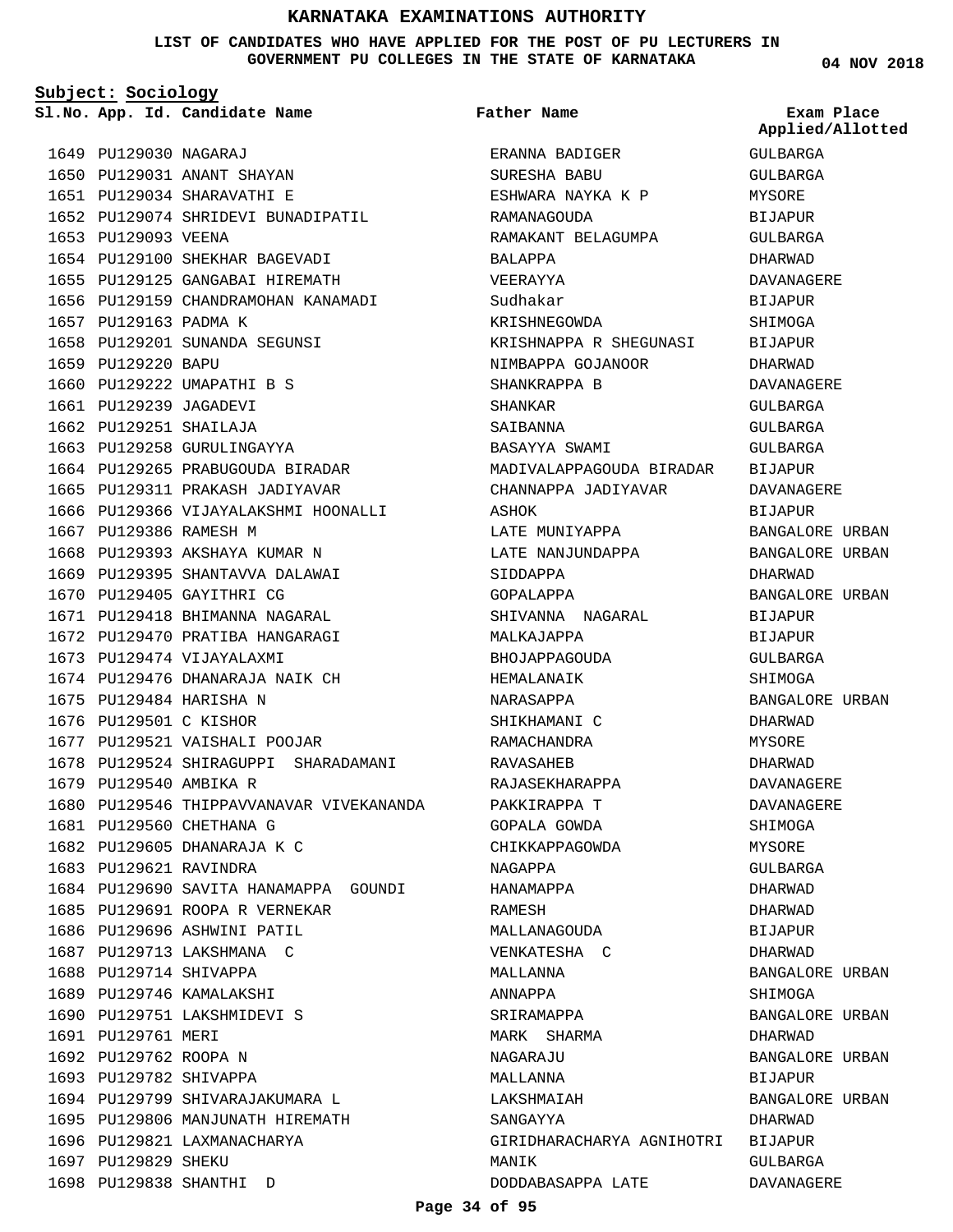**LIST OF CANDIDATES WHO HAVE APPLIED FOR THE POST OF PU LECTURERS IN GOVERNMENT PU COLLEGES IN THE STATE OF KARNATAKA**

**Subject: Sociology**

1699 PU129848 JAYAMALA Y D 1700 PU129854 BHAGYAMMA N 1701 PU129866 NAVEENA V 1702 PU129929 SHILPA 1703 PU129954 PRABHAVATHI KM 1704 PU129993 DHANAMMA 1705 PU130017 CHETAN C 1706 PU130019 VISHNU KOBADATTI 1707 PU130031 SHEKHARAPPA 1708 PU130037 YASHODHA 1709 PU130047 KRISHNA MURTHY D 1710 PU130075 PAVITHRA D V PU130091 MATHAPATI SHIVALILA SHEKHARAYYA SHEKHARAYYA 1711 1712 PU130094 SHARANABASAPPA TIMMAPUR 1713 PU130112 SHILPA P B 1714 PU130115 VIKRAMRAJ SARKAR 1715 PU130128 SARITHA H M 1716 PU130133 PARVATHI R 1717 PU130161 VEENA K C 1718 PU130176 JAGADEESH S G 1719 PU130180 CHANDRAPRABHA 1720 PU130203 SANTHOSH KUMAR C PU130209 RAGHAVENDRA K P 1721 1722 PU130257 SHRIKANT PATIL 1723 PU130271 MANJULA BHANDI PU130281 RASHMI S 1724 1725 PU130302 SANTOSH GUNDAPPANAVAR 1726 PU130354 K S MAHADEVASWAMY 1727 PU130368 JAGADEESH 1728 PU130371 JYOTI PU130372 SYNTHIA SILVIA FERNANDES 1729 PU130375 GANGADHARA D 1730 PU130384 LOKESH N 1731 1732 PU130395 DEVAMMA 1733 PU130426 REWANAPPA KARAKANCHI 1734 PU130518 MAHANTESH KHOT 1735 PU130520 SUJATA 1736 PU130585 BORAIAH R PU130602 PRAVEEN KUMAR S 1737 1738 PU130635 CHANDRAKANT 1739 PU130645 MALATESHA LEKKIKONI 1740 PU130656 MALLESHWARAYYA 1741 PU130661 BHEEMANNA 1742 PU130676 DATTATREYA PATIL 1743 PU130678 MALLIKARJUNA J K 1744 PU130687 ASHWINI NAYIK 1745 PU130694 AMBARISH C M 1746 PU130705 MANGALAGOWRAMMA P 1747 PU130775 AKSHATHA K G **App. Id. Candidate Name Sl.No. Exam Place**

1748 PU130813 ANANTHANAG K N

DODDSWAMY NAGAPPA H VIRUPAKSHAPPA BAKKAPPA MUNISHAMAPPA SHANTAPPA CHANNAPPA H HANAMANTAPPA HANUMAPPA DODDMANI MALLAYYA KALLURA DAYANANDA MURTHY B K VENKATACHALAGOWDA ANDAPPA BRAHMAAIAH SADANAND MADAIAH RAMASWAMY CHIKKAMANCHAIAH GANGAPPA GIRIMALLAPPA VEERANNA CHINIVALA PARASHURAMAPPA MUDAGOUD PATIL GURUNATH CHALUVE GOWDA JAYAPAL B SHIVAIAH NARASAPPA BABURAO APPLU FERNANDES RAMAPPA D NAGAPPA K RAMALINGAPPA PARABHANNA **MAHADEV** SRIMANTH RANGAPPA P SHIVANNA DHOOLAPPA CHANABASAPPA PRABHURAYA K HANUMANTHA ARUNKUMAR PATIL KRUSHNANAIK J VITHAL MUNIRAJAPPA PUTTASWAMY GOVINDE GOWDA K T K B NAGARAJU **Father Name**

**04 NOV 2018**

MYSORE DAVANAGERE DAVANAGERE GULBARGA BANGALORE URBAN BIJAPUR SHIMOGA DHARWAD DHARWAD DHARWAD DAVANAGERE BANGALORE URBAN BIJAPUR DHARWAD BANGALORE URBAN BIJAPUR MYSORE BANGALORE URBAN BANGALORE URBAN DAVANAGERE GULBARGA DAVANAGERE SHIMOGA DHARWAD DHARWAD SHIMOGA DHARWAD MYSORE GULBARGA GULBARGA MANGALORE DAVANAGERE DAVANAGERE GULBARGA GULBARGA DHARWAD GULBARGA DAVANAGERE MYSORE GULBARGA DHARWAD GULBARGA GULBARGA GULBARGA DAVANAGERE DHARWAD BANGALORE URBAN MYSORE BANGALORE URBAN MYSORE **Applied/Allotted**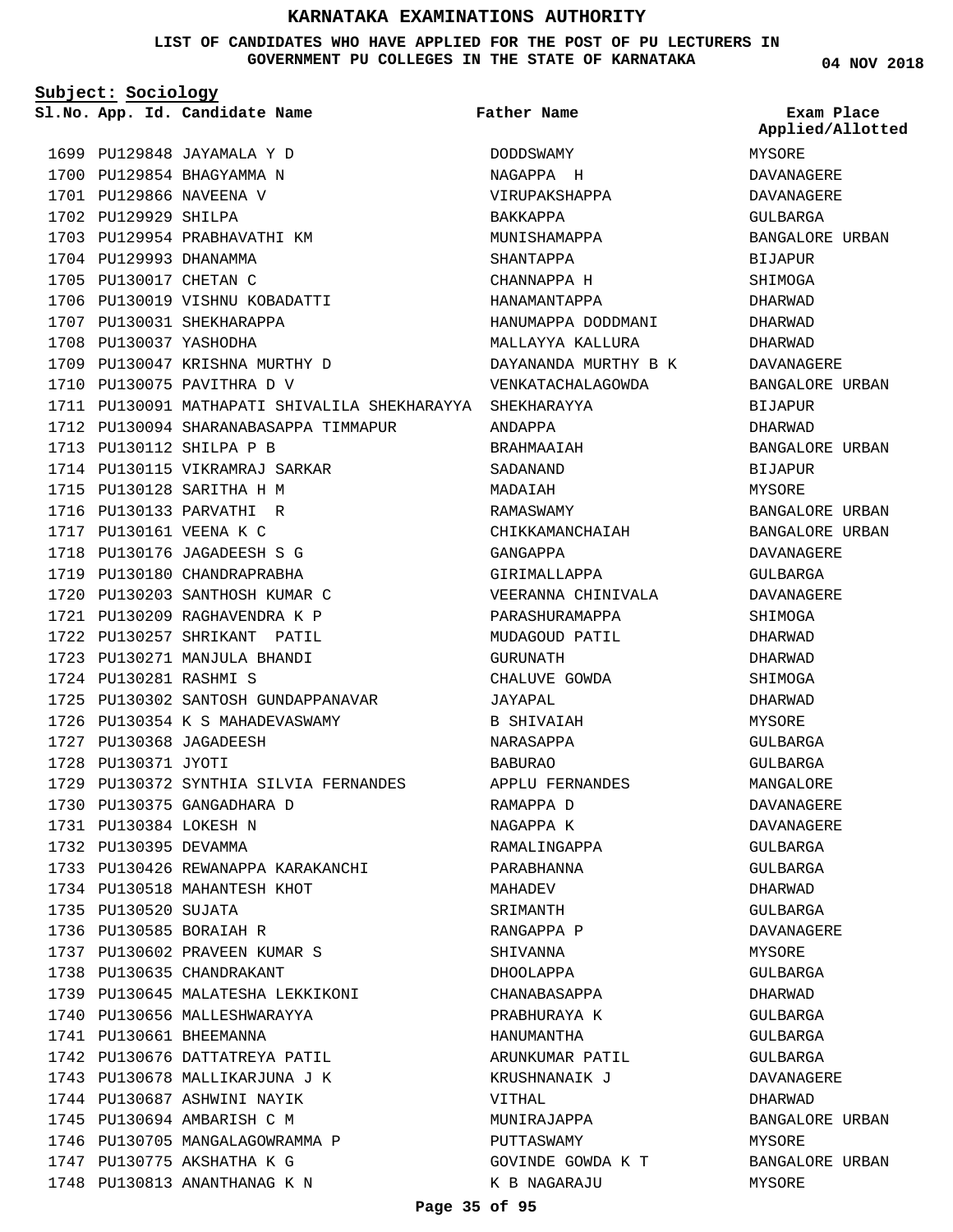**LIST OF CANDIDATES WHO HAVE APPLIED FOR THE POST OF PU LECTURERS IN GOVERNMENT PU COLLEGES IN THE STATE OF KARNATAKA**

**Subject: Sociology**

**App. Id. Candidate Name Sl.No. Exam Place**

1749 PU130836 JAGADEESHA Y PU130877 RAJAPPA S V 1750 PU130878 THEJESH KUMAR A L 1751 1752 PU130922 VANITHA N 1753 PU130966 RAJAKUMAR GUDLANURU 1754 PU130992 ASHOK HANAMANT NAVALAGI 1755 PU130997 HAYYALAPPA 1756 PU131005 RAVI J 1757 PU131016 SARITA SHIVANAND ACHARI 1758 PU131049 SHEKHAR B 1759 PU131091 BHAGYAJYOTHI G B 1760 PU131148 KUMARA H S 1761 PU131168 SWAPNA M 1762 PU131169 SUNITHA M 1763 PU131172 MANJUNATHA D 1764 PU131176 MURALIDHARA B 1765 PU131198 SIDRAMAPPA 1766 PU131199 RAJAKUMAR DODAMANI 1767 PU131200 SARASWATIBAI 1768 PU131201 GEETA LANGUTI 1769 PU131236 INDRAJEET 1770 PU131270 A C SMITHA 1771 PU131271 SHARADA BADIGER 1772 PU131287 VEERESWAR PATIL 1773 PU131338 NIRMALA BAI 1774 PU131343 VENKATESHA M 1775 PU131354 RANJANI M V 1776 PU131360 THEJAKUMAR A T 1777 PU131444 NAGESH HIREMATH 1778 PU131446 RENUKA HANGANALLI 1779 PU131450 LALITA BHANTANUR 1780 PU131452 SIDDHARUDHA TALAWAR 1781 PU131477 MAHALAKSHMI C P 1782 PU131514 SHREESHAIL MALAKAJANAVAR 1783 PU131517 SHAKILA BEGUM 1784 PU131518 PADMAVATHI 1785 PU131548 RAVIKUMARA M 1786 PU131553 SHARRANAPPA 1787 PU131558 SARASWATHI K 1788 PU131576 KISHAN 1789 PU131583 RAFHIK SAHEB G 1790 PU131608 SATISH 1791 PU131624 DIVYASHREE M R 1792 PU131637 GURUPRASAD C R 1793 PU131686 LINGARAJ MELINAMANI 1794 PU131710 SAVITHA N 1795 PU131751 BHUMESHWARA A S 1796 PU131754 SHARADAMMA 1797 PU131759 RANI K N 1798 PU131766 GEETA PUJAR

YALLAPPA VENKATARAMANAPPA LINGARAJU NARAYANAPPA C BASAPPA G HANAMANT BALAPPA JAYANNA SHIVANAND ACHARI BHEEMANAIK BASAVARAJAPPA G SWAMYSHETTY MALINGA T MAHADEVA SETTY DODDA THAMMAIAH BHEEMAIAH B R **Father Name**

> BASAPPA VARMA HONNAPPA DODAMANI

N CHANDRAPPA DYAMAPPA

VIRUPAKSHAGOUDA

VENKATA RAMANA M S

SHANKARAYYA HIREMATH

YALLAPPA CHALAWADI GANAPATHI BHAT

KHADAR SAHEB G

RAMAKRISHNA YALLAPPA

NAGARAJA N B SHARANAPPA A V Hussainappa NAGARAJU RAMALINGAYYA

BASANNA RAMAPPA BABU

MOTHILAL MUNISWAMY

THIMMAIAH

SHIVAPPA PEERAPPA YAMANAPPA PAMPAPATHI C MALLIKARJUN RAJAK KHAN VENKANTAIH MAHADEVA

BHIKKU

SANGRAM RAVI R

DAVANAGERE BANGALORE URBAN MYSORE BANGALORE URBAN DAVANAGERE BIJAPUR GULBARGA SHIMOGA DHARWAD DAVANAGERE SHIMOGA MYSORE MYSORE MYSORE BANGALORE URBAN BANGALORE URBAN GULBARGA GULBARGA GULBARGA DHARWAD GULBARGA SHIMOGA BANGALORE URBAN DHARWAD GULBARGA BANGALORE URBAN **MYSORE** MYSORE BIJAPUR BANGALORE URBAN GULBARGA MYSORE BANGALORE URBAN DHARWAD GULBARGA GULBARGA MYSORE DHARWAD MANGALORE GULBARGA DAVANAGERE GULBARGA MYSORE **MYSORE** BIJAPUR BANGALORE URBAN DAVANAGERE GULBARGA MYSORE DHARWAD

**Applied/Allotted**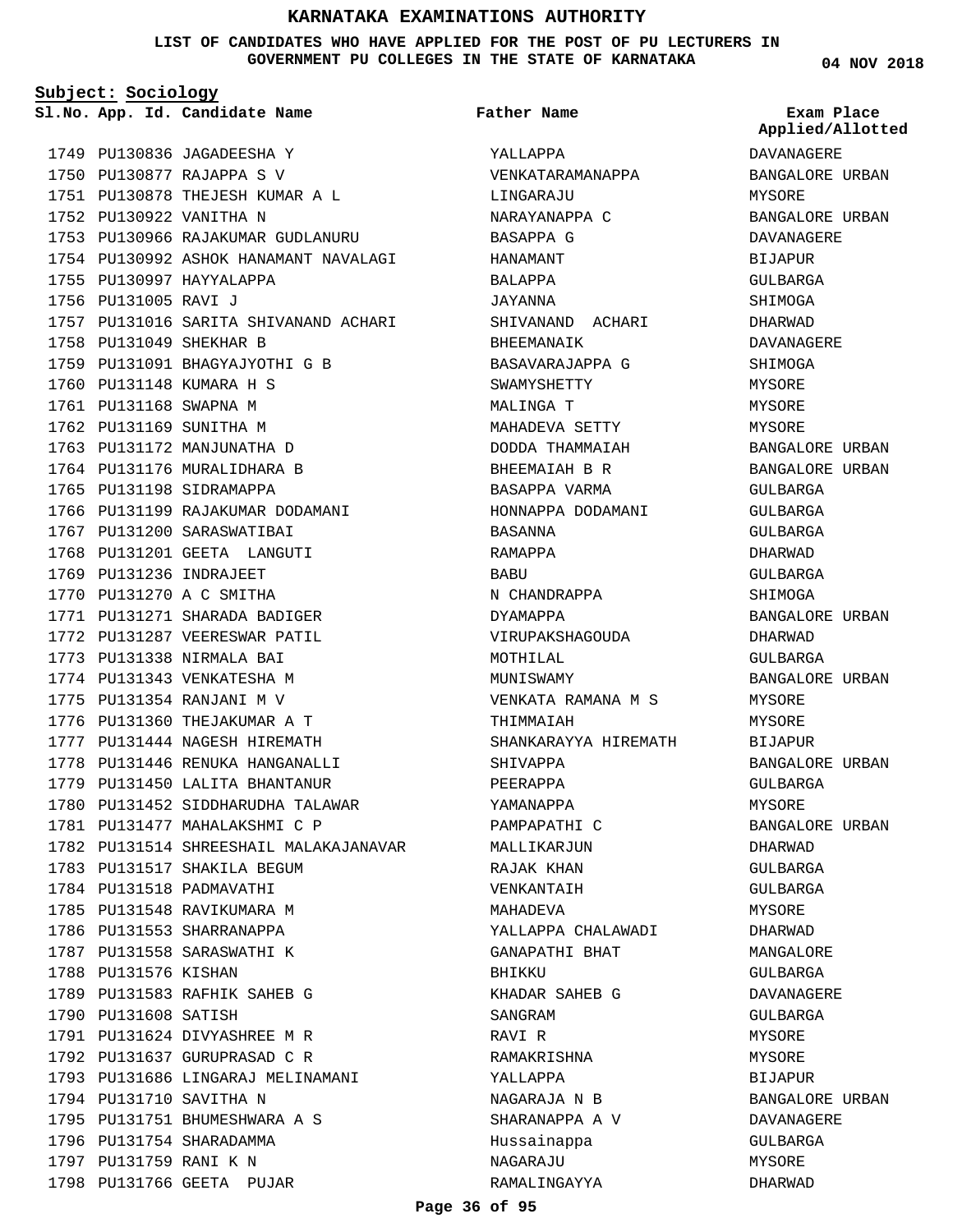**LIST OF CANDIDATES WHO HAVE APPLIED FOR THE POST OF PU LECTURERS IN GOVERNMENT PU COLLEGES IN THE STATE OF KARNATAKA**

**Subject: Sociology**

1799 PU131780 SUNIL SAJJAN

1800 PU131799 SHOBHA WADDAR 1801 PU131808 MAREPPA 1802 PU131812 NAGRAJ 1803 PU131834 THIPPESWAMY G H 1804 PU131906 SUNITHA C 1805 PU131964 ASHWINI N 1806 PU131970 RASHMI K 1807 PU131996 SHEKAR M N 1808 PU132006 JYOTI B 1809 PU132027 SHIVAKUMAR 1810 PU132032 THIPPESWAMY N B 1811 PU132094 THRIVENI C 1812 PU132095 VANDANA NAIK PU132101 S CHITHAIAH 1813 1814 PU132107 BABU KAMATY K PU132113 ANASUBAI SHRIGIRI 1815 1816 PU132118 RAMANNA 1817 PU132130 ASHWINI T 1818 PU132137 TEJU RATHOD 1819 PU132168 RAJASHEKAR B S 1820 PU132204 VEENA N PU132218 ANAND 1821 1822 PU132266 ADESH 1823 PU132287 SUNIL KUMAR P 1824 PU132355 NINGANAGOUD BUDAGATTI 1825 PU132374 SAVITA BHOSALE PU132402 SHEELA J L 1826 PU132436 RAVIKUMAR H S 1827 PU132440 MOHAN BABU R 1828 1829 PU132472 MANJUNATH D 1830 PU132481 PARSHURAM 1831 PU132490 SHASHIKALA G A PU132513 RANGASHAMAIAH B P 1832 1833 PU132527 MANJUNATHA M 1834 PU132531 RANJITHA 1835 PU132533 SAPNA KUMARANAIK 1836 PU132542 BASAVARAJ PATTANASHETTI 1837 PU132553 LOKESHA 1838 PU132559 KALABHAVI INDIRA VEERAPPA 1839 PU132564 AVINASH 1840 PU132569 APPANNA JIRNAL 1841 PU132583 RENUKA 1842 PU132612 VINAYA G 1843 PU132643 PADMA M 1844 PU132657 BHARATH H G 1845 PU132687 SHEELA V 1846 PU132708 SHIREENTAJ A PATEL 1847 PU132755 MOHAN KUMAR B A 1848 PU132784 SWETHA E M

**App. Id. Candidate Name Sl.No. Exam Place** GIRAMALLAPPA BHARAMAPPA HANAMANT NINGANNA BIRADAR HANUMANTHAPPA G CHANDRA NAYAKA G NAGARAJU N KUMARA NAGARAJII M M Janardhan B CHANNAPPA BEEMAPPA N R LATE CHIKKAIAH C JAGANNATH SHIVANNA KARISWAMY D SHARANAPPA SHRIGIRI HANUMANTHA THIPPESHAPPA RAMACHANDRA BASAVANTHAPPA S NAGAPPA K GAVISIDDAPPA GONDABAL BHEEMAYYA PUTTARAJAPPA R BASANAGOUD GOVIND LAXMINARAYAN BHAT SRENIVASAIAH H K RAMADAS T DYAVAIAH HANAMANTA WADDAR ASHWATHANARAYANAPPA PUTTAIAH MUDDAPPA ISHWARA NAIK KUMAR P NAIK GANGAPPA ELELINGAPPA VEERAPPA MALLESHA NINGAPPA SITARAM HEMAPPA T MALIYAPPA GANGADHARAPPA H S VENKATAREDDY A V ABDUL WAHAB ANNE GOWDA MALLESHAPPA E **Father Name**

**04 NOV 2018**

DHARWAD BANGALORE URBAN GULBARGA GULBARGA DAVANAGERE DAVANAGERE MYSORE MYSORE SHIMOGA GULBARGA BANGALORE URBAN BANGALORE URBAN MYSORE DHARWAD DAVANAGERE DAVANAGERE GULBARGA GULBARGA DAVANAGERE BANGALORE URBAN DAVANAGERE DAVANAGERE DHARWAD GULBARGA SHIMOGA DHARWAD BIJAPUR BANGALORE URBAN BANGALORE URBAN DAVANAGERE MYSORE GULBARGA BANGALORE URBAN BANGALORE URBAN SHIMOGA MANGALORE BANGALORE URBAN DHARWAD BANGALORE URBAN DHARWAD GULBARGA DHARWAD BIJAPUR DAVANAGERE BIJAPUR BANGALORE URBAN BANGALORE URBAN DHARWAD MYSORE DAVANAGERE **Applied/Allotted**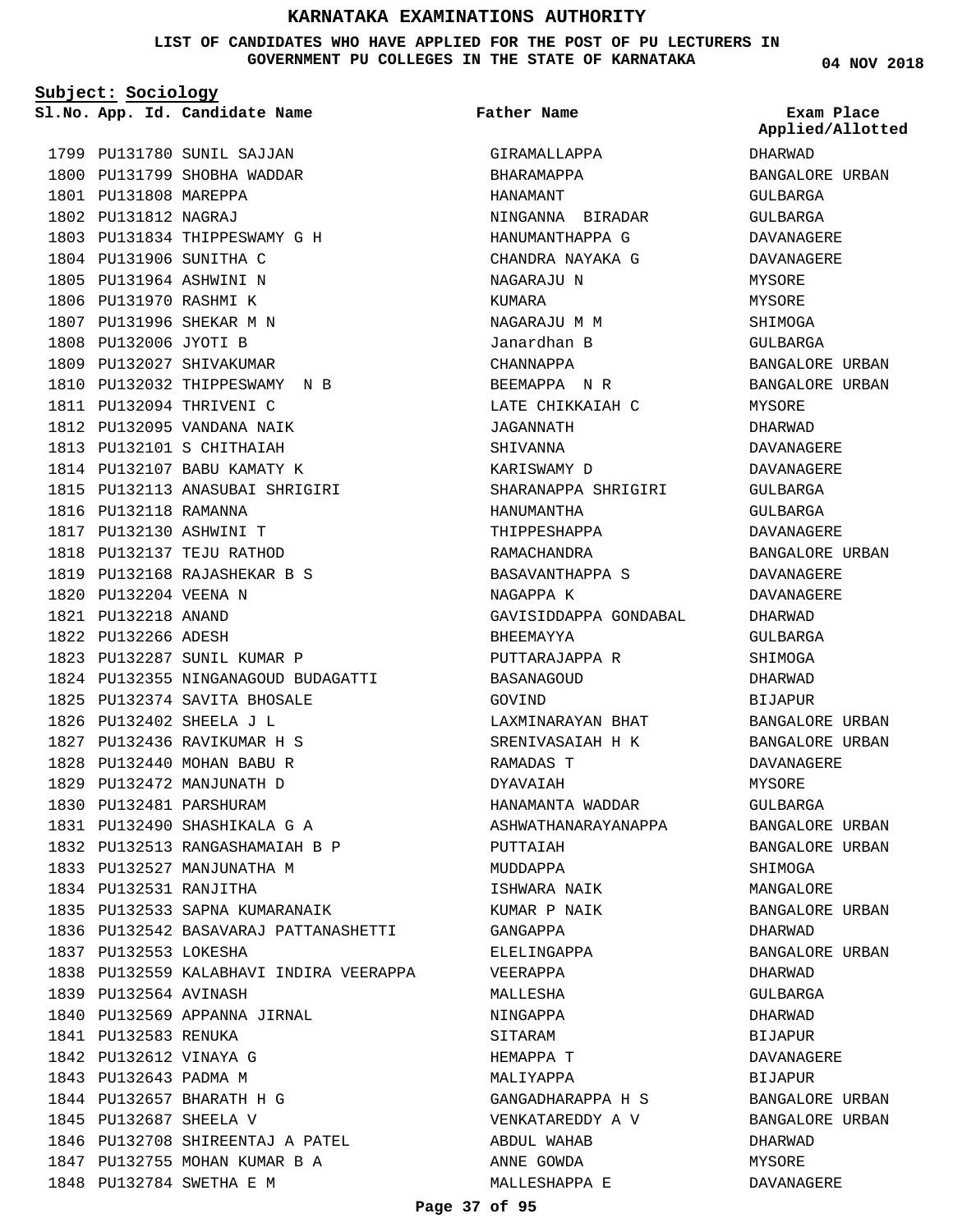## **LIST OF CANDIDATES WHO HAVE APPLIED FOR THE POST OF PU LECTURERS IN GOVERNMENT PU COLLEGES IN THE STATE OF KARNATAKA**

**Subject: Sociology**

**App. Id. Candidate Name Sl.No. Exam Place**

**Father Name**

1849 PU132785 ANITHA S P 1850 PU132827 THIPPESWAMY P J PU132828 PALLAVI H N 1851 1852 PU132839 SHIVAKUMAR GURANNANAVAR 1853 PU132888 SANTOSHKUMAR 1854 PU132906 SUMITHRAMMA 1855 PU132915 TANUJA 1856 PU132952 GOUDRA NAGARAJA 1857 PU133007 SHEKARAIAH C L 1858 PU133012 ASHWINI PATIL 1859 PU133040 FARAHANA B 1860 PU133047 MAHESHKUMAR NAYAK 1861 PU133059 GOPAL GADIGENNAVAR 1862 PU133065 MARUTESH 1863 PU133121 MEENAKSHI D 1864 PU133147 RENUKAMMA N T 1865 PU133155 VENKATESHA N 1866 PU133168 LOKESHA B 1867 PU133173 AMARESH BELLIHAL 1868 PU133196 SUJATA B PATIL 1869 PU133205 UMA V 1870 PU133230 PUSHPALATHA D 1871 PU133244 THIMMARAYASWAMY C N 1872 PU133280 RAMACHANDRA V 1873 PU133284 SHRIDEVI YADAVANNAVAR 1874 PU133292 KHYRUNNISA 1875 PU133312 GAVISHIDDAPPA 1876 PU133328 SURESH 1877 PU133334 RAMYA KUMARI T 1878 PU133337 HEMA S 1879 PU133350 BHAGYASHREE 1880 PU133384 SUMITHRA PU133387 RAMYA H N 1881 1882 PU133390 MANJUNATHA B T 1883 PU133408 SHANTESHWARI 1884 PU133469 PUNITH LM PU133479 RAJESH S 1885 1886 PU133524 HALESHA 1887 PU133542 PALLAVI M B PU133546 BASAVARAJ 1888 1889 PU133617 RAVI 1890 PU133626 SUGAMMA PU133649 REKHA S 1891 1892 PU133655 CHETANA 1893 PU133689 RAVI KUMAR 1894 PU133690 VINAYAKA S C 1895 PU133695 PRASANNA KUMARA M 1896 PU133713 SIDDHARTHASWAMY N R 1897 PU133730 MANJULA 1898 PU133736 EARAMMA

PATALAPPA JAYAPPA S K NANJAPPA CHANABASAPPA HONNAPPA GANGADHARAIAH SHIDDAPPA GOUDRA KALLAPPA **LAKSHMATAH** GOLLALESHWAR ABDUL BABU RAMARAO VENKAPPA NARAYANAPPA DHANANJAYA D THIPPAIAH R NARAYANAPPA **BHEEMANNA** AYYAPPA RUDRAPPA venkataswamappa DODDEEREGOWDA Nanjappa VENKATESHAPPA SANGAPPA SHAIK MOHIYUDDIN KALAPPA DODDAMANI SANGANAGOUDA THIMMAIAH SHIVAMALLANAYAKA RAJSHEKHAR Monappa nagaraja THIPPESWAMY B MARENNA MAHARUDRAPPA SHEKARAPPA M BHEEMYA NAIK BASAVARAJU NAGANNA Devaraj GUNDAPPA PATIL SHIVALINGAIAH Y GUNDERAO KULKARNI MARIYAPPA CHANNABASAPPA G MYLARAPPA M RAJANNA N PRAHLADRAO VEERANNA

**04 NOV 2018**

BANGALORE URBAN DAVANAGERE MYSORE DHARWAD GULBARGA MYSORE GULBARGA DAVANAGERE BANGALORE URBAN GULBARGA BANGALORE URBAN GULBARGA DHARWAD DHARWAD DAVANAGERE DAVANAGERE BANGALORE URBAN BANGALORE URBAN BIJAPUR DHARWAD BANGALORE URBAN BANGALORE URBAN BANGALORE URBAN BANGALORE URBAN BIJAPUR DAVANAGERE DHARWAD CIILBARGA BANGALORE URBAN MYSORE GULBARGA SHIMOGA BANGALORE URBAN BANGALORE URBAN GULBARGA DAVANAGERE BANGALORE URBAN SHIMOGA MYSORE GULBARGA DHARWAD GULBARGA BANGALORE URBAN GULBARGA GULBARGA DAVANAGERE DAVANAGERE BANGALORE URBAN GULBARGA GULBARGA **Applied/Allotted**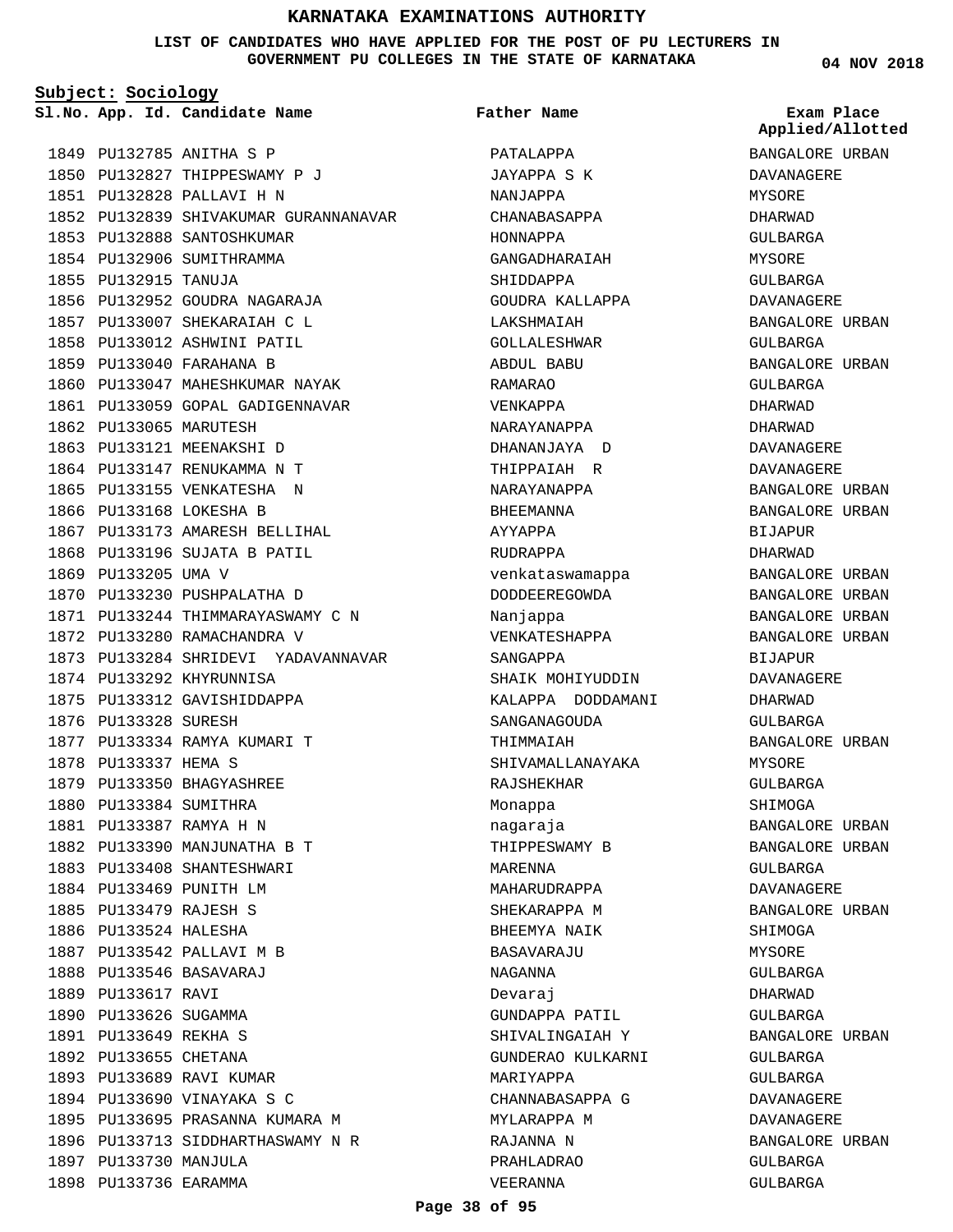## **LIST OF CANDIDATES WHO HAVE APPLIED FOR THE POST OF PU LECTURERS IN GOVERNMENT PU COLLEGES IN THE STATE OF KARNATAKA**

**Subject: Sociology**

**App. Id. Candidate Name Sl.No. Exam Place**

1899 PU133749 GANGAPPA BAJENTRI 1900 PU133755 GIRISH PU133762 SHARANAMMA ANGADI 1901 1902 PU133764 BHARATHI MALLAPPA KUDUREMOTHI 1903 PU133790 RAJESHWARI 1904 PU133797 JAYASHRI 1905 PU133823 SIDDAPPA 1906 PU133836 JAYASHREE HALAGATTI 1907 PU133837 ELLAVVA 1908 PU133846 SRILATHA 1909 PU133851 PRABHU BIRADAR 1910 PU133856 NARASIMULU PU133878 RAMA NAIK A B 1911 1912 PU133889 RADHIKA PAWAR 1913 PU133936 SHIVANANDA HULAKUNDA 1914 PU133984 YARADAKERI KOTRESH 1915 PU134053 RAVI KUDI 1916 PU134061 KAVITHA K S 1917 PU134131 NANJAPPA A 1918 PU134141 DILEEP KUMAR K N 1919 PU134161 SATHISHA M D 1920 PU134165 HEMA S 1921 PU134189 MANJUNATHA SWAMY K M 1922 PU134202 MAHADEVAPPA VADDODAGI PU134223 JAYASHREE 1923 1924 PU134235 ROOPA KACHAPUR 1925 PU134238 NAGAVENI KOLAKAR 1926 PU134249 NAGARAJA G M 1927 PU134281 ASHA G 1928 PU134292 VANI S 1929 PU134313 UMACHAGI RAGHAVENDRA 1930 PU134324 ANURADHA PU134328 ASHWINI S 1931 PU134359 PRADEEP KUMAR G M 1932 1933 PU134376 SANTOSH BAGALI 1934 PU134416 RAJIYA BEGUM PU134422 MAHESH KULAKARNI 1935 1936 PU134438 MALLIKARJUN HUGAR 1937 PU134439 SHILPA K 1938 PU134451 GEETA KADEMANI 1939 PU134474 SWAMY N 1940 PU134475 ASHRITHA B A 1941 PU134482 SHREEKANTAGOUDA POLICE PATIL 1942 PU134505 BASAVARAJ GADDI 1943 PU134520 SHASHIKALA MADOLLI 1944 PU134555 SAVITRI 1945 PU134556 MARUTHI R 1946 PU134562 REVANA SIDDAPPA 1947 PU134577 PRAKASHA B 1948 PU134585 SHARNAMMA

HANAMANTAPPA SHIVAPPA BASAPPA MALLAPPA REVANASIDDAPPA PANDITAPPA AMINAGUD BASAPPA LAXMAN HANIIMAPPA KOUDI RAMACHANDRA K BASAVARAJ DEVANNA BALYA NAIK MOTILAL VEERABHADRA ANNADANAPPA BABURAY KADASIDDAPPA B H ANJANAPPA NANJUNDE GOWDA DODDALINGAIAH SHIVAMALLASHETTY SIDDAIAH K M CHANDAPPA SIDDAPPA MOPAGAR CHANDRAMAPPA RUDRAPPA MURUGANDRAIAH SWAMY GOVINDANAIK B Shankaregowda K S NIGNAPPA SHARANAPPA GOUDA Sadananda C Karkera MRUTHYUNJAYA G ANNAPPA MAHIBOOB SAB BINDURAV TIRAKAPPA KRISHNAMURTHY N CHANDRASHEKHAR NANJAPPA DEVARU ANNEGOWDA B T YAMANEGOUDA NINGAPPA KRISHTAPPA DUNDAPPA RAMANJINAPPA BASAWARAJ BASAPPA SHAMBULINGAPPA **Father Name**

**04 NOV 2018**

DHARWAD GULBARGA DHARWAD DHARWAD MANGALORE BIJAPUR GULBARGA DAVANAGERE **BIJAPUR** SHIMOGA BIJAPUR BANGALORE URBAN BIJAPUR DHARWAD DHARWAD DAVANAGERE BIJAPUR **SHIMOGA** BANGALORE URBAN SHIMOGA MYSORE MYSORE GULBARGA BIJAPUR BIJAPUR BIJAPUR DHARWAD MYSORE DAVANAGERE MYSORE DHARWAD GULBARGA MANGALORE DAVANAGERE BIJAPUR BIJAPUR BIJAPUR DHARWAD DAVANAGERE DAVANAGERE MYSORE MYSORE DHARWAD DHARWAD BIJAPUR GULBARGA BANGALORE URBAN GULBARGA DAVANAGERE GULBARGA **Applied/Allotted**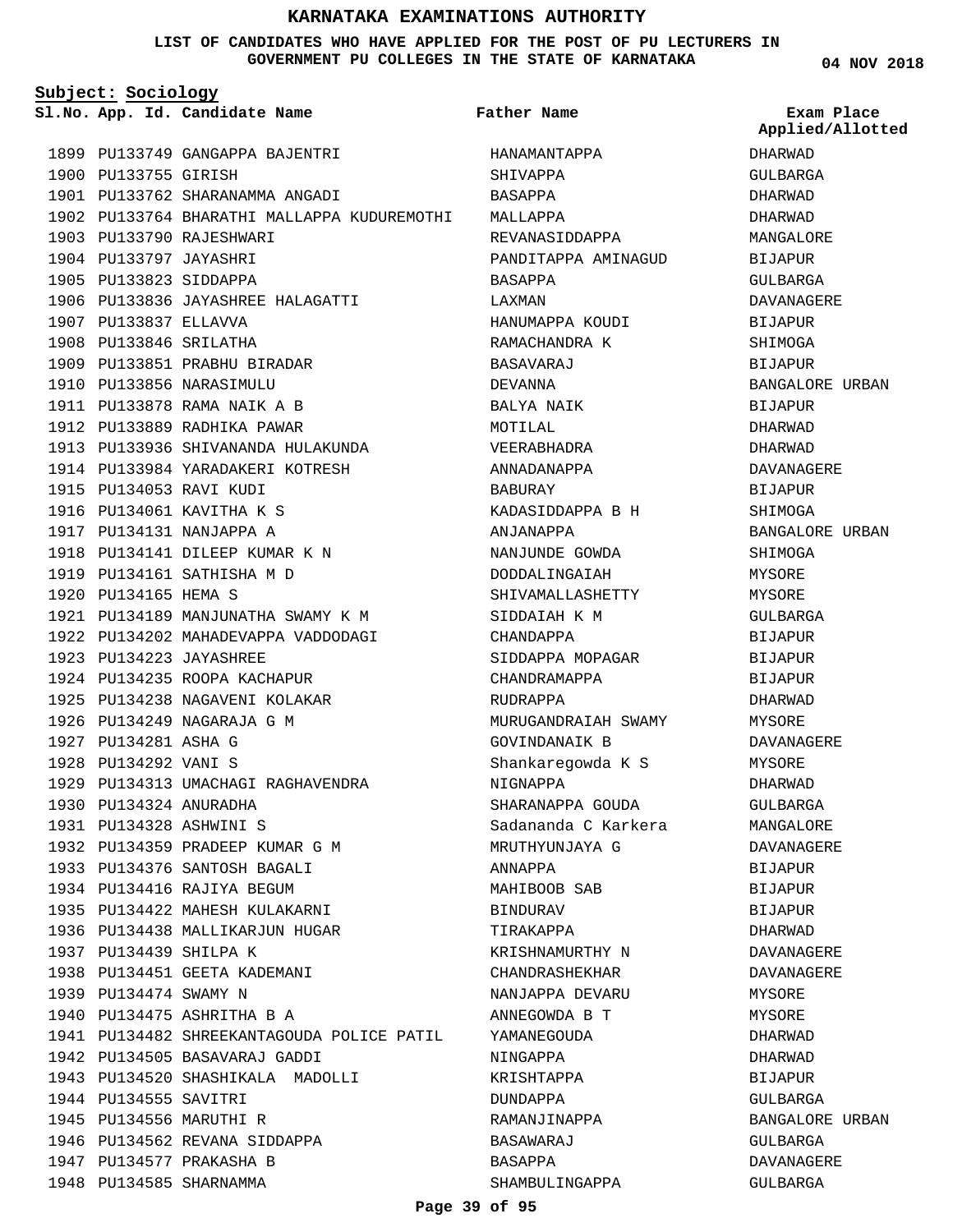## **LIST OF CANDIDATES WHO HAVE APPLIED FOR THE POST OF PU LECTURERS IN GOVERNMENT PU COLLEGES IN THE STATE OF KARNATAKA**

**Subject: Sociology**

**App. Id. Candidate Name Sl.No. Exam Place**

1949 PU134622 SHIVARAJ KAMBALE PU134696 SHREEDEVI S BANAD 1950 PU134724 MALLAPPA KUNDARAGI 1951 1952 PU134743 SHANTAMMA 1953 PU134758 SAVITHRAMMA B M 1954 PU134774 PADMAVATI A KAMARADDI PU134775 RUDRESHA N R 1955 1956 PU134780 YOGANAND PU134782 PRADEEPA B A 1957 1958 PU134795 MALLIKARJUNGOUD PURADANAGOUDAR 1959 PU134861 NANDINI B G 1960 PU134862 SHIVANNA KS 1961 PU134878 GOWDAPPA G E 1962 PU134887 DHANANJAYA H 1963 PU134888 SHILPA R S 1964 PU134899 SHIVA KUMAR M S 1965 PU134902 BHARATHI M 1966 PU134927 VIJAYAKUMARA C R 1967 PU134935 GOVARDANA M K 1968 PU134937 SAROJANI 1969 PU134949 SANDEEP 1970 PU134952 VEERANNA 1971 PU134982 SHWETHA V 1972 PU134988 DEEPA DHANAPAL DHAKAPPANAVAR 1973 PU135003 KOMATHI N 1974 PU135011 RAVINDRA MAHANTGOUD PATIL 1975 PU135046 SHABANA H BIRADAR 1976 PU135090 SUJATA PATIL 1977 PU135091 SIDDAPPA 1978 PU135092 SIDDARAM BIRADAR 1979 PU135111 USHA P V 1980 PU135114 ANUSUYA B M PU135137 YOGEESHA B G 1981 1982 PU135140 ROOPADEVI SULAPI 1983 PU135149 UJJANI BASAVARAJA 1984 PU135172 SHUBHA M K 1985 PU135204 JAGADEESHA G M 1986 PU135205 KAVITHA GANAPATHI NAIK 1987 PU135216 SUNITA KARIGAR 1988 PU135247 AMOL SANNAKI 1989 PU135260 GIRISH URF NILKANTH KURAHATTI 1990 PU135267 KEERTI ANGADI 1991 PU135269 BAHUBALI BANAJIGWADE 1992 PU135277 CHITRALINGAPPA J 1993 PU135281 VEENA H K 1994 PU135299 SAVITRAVVA PATIL 1995 PU135302 SUNITA KUMBALAWATI 1996 PU135327 BASAVARAJA G 1997 PU135360 THIPPESWAMY M 1998 PU135403 KALLAPPA LAMANI

BHIMARAO SOMAPPA BANAD KARABASAPPA PARANAGOUDA MARISIDDAPPA B APPANNA RAJAPPA N G RAMAPPA KARIGAR ANJINEYA B N MAHADEVGOUD GURUMURTHY SWARANNA ERANNA HANUMANTHAPPA H SURANAYAKA T SHIVAMURTHY MUNIRAJU K  $P A.$ TIT KALAIAH DAYANAND SAHEBANGOUDA KESHAVADAS K G VEERABHADRAIAH DHANAPAL NATESHAN S MAHANTGOUD PATIL **HUSSAIN** JAGANNATH SAIBANNA GIRIMALLA G VENKATESH MANJANNA B P GUBBIHUCHAIAH GOPAL BHEEMAPPA KESHAVAMURTHY MAHABALESHWARAPPA GANAPATHI NAIK C ADIVEPPA SHANKAR CHANDRASHEKHAR SANGAPPA DADA JAMPANNA C HADADI KARIDYAMAPPA BHARAMAGOUDA PATIL MALLAPPA YANKOBA G PAPAMMA **Father Name**

**04 NOV 2018**

DHARWAD DHARWAD DHARWAD GULBARGA DAVANAGERE BIJAPUR BANGALORE URBAN DHARWAD DAVANAGERE DHARWAD MYSORE BANGALORE URBAN MYSORE DAVANAGERE DAVANAGERE MYSORE BANGALORE URBAN MYSORE BANGALORE URBAN GULBARGA BANGALORE URBAN GULBARGA BANGALORE URBAN DHARWAD DAVANAGERE GULBARGA DHARWAD GULBARGA GULBARGA BIJAPUR BANGALORE URBAN DAVANAGERE BANGALORE URBAN BIJAPUR DAVANAGERE **SHIMOGA** DAVANAGERE SHIMOGA DHARWAD DHARWAD DHARWAD DHARWAD BIJAPUR DAVANAGERE DAVANAGERE **BIJAPUR** BIJAPUR DHARWAD DAVANAGERE SHIMOGA **Applied/Allotted**

NAGARAJ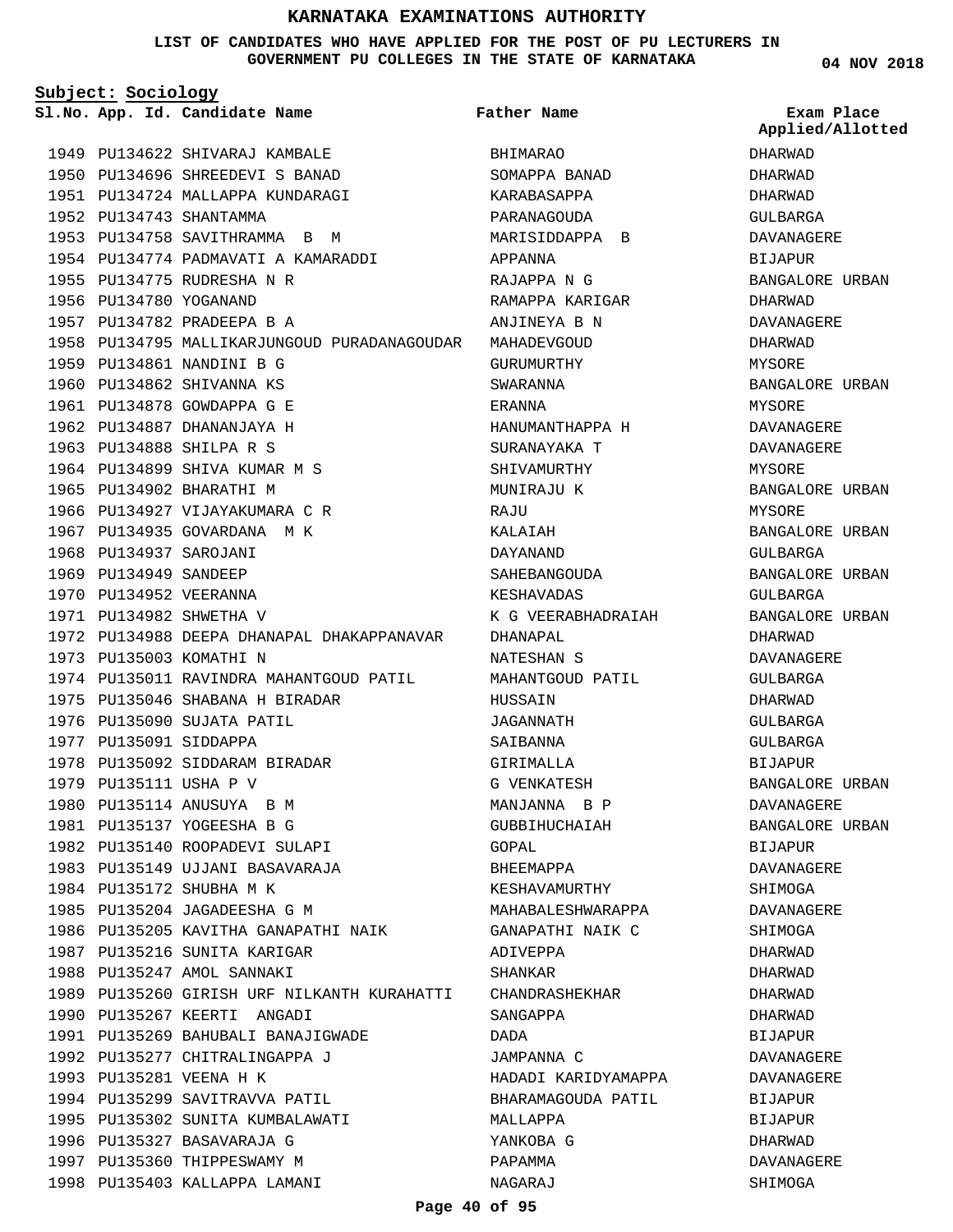## **LIST OF CANDIDATES WHO HAVE APPLIED FOR THE POST OF PU LECTURERS IN GOVERNMENT PU COLLEGES IN THE STATE OF KARNATAKA**

**Subject: Sociology**

**App. Id. Candidate Name Sl.No. Exam Place**

1999 PU135404 SUMERA KHANUM 2000 PU135417 MUTTANNA SANGAPPA OLEKAR PU135468 KAVITA 2001 PU135497 SHIVAKUMAR H 2002 PU135510 YOGEESH S 2003 2004 PU135562 SANJUKUMAR KAMBLE 2005 PU135593 GEETA 2006 PU135608 MALLIGINATAHA KOLLUR 2007 PU135616 NAVEENA C 2008 PU135626 BHARATI NEKAR PU135630 RAJESH R L 2009 2010 PU135662 RAMACHANDRA YALLAPPA PUJERI PU135673 MANJULA K V 2011 2012 PU135696 CHOWDAPPA V 2013 PU135724 SHEKANNA LAKSHAMANA MADAR 2014 PU135745 SWETHA M A 2015 PU135756 HANAMANTAPPA GOTI 2016 PU135762 SIDDAMADA C 2017 PU135847 GOURADEVI 2018 PU135868 MAHESHWARI M Y 2019 PU135869 ASHWINI SABOJI PU135879 SURESH MUNDODAGI 2020 PU135899 MAHJABEEN A MANIYAR 2021 PU135913 ANISTAJ 2022 PU135916 NAGAMANI K R 2023 PU135922 MANJULA H 2024 PU135953 SOWMYA H S 2025 2026 PU135958 ASHA PU135970 BISTHAPPA BIRADAR 2027 2028 PU136023 PRATIBHA PATIL PU136025 SHIVAMALLU 2029 2030 PU136027 MADHUMALATI DODDALINGAPPAGOL PU136039 SATEESHA 2031 PU136056 RAMYA G A 2032 2033 PU136075 VEERBHADRAIAH 2034 PU136104 MUNEER PASHA PU136156 JAGADEESHA B R 2035 2036 PU136176 SARASWATI B 2037 PU136206 NINGUBAI PATIL PU136208 ESHWARAYYA 2038 PU136227 NAGARATHNA D 2039 PU136228 MARUTI BHAJANTRI 2040 PU136233 SAVITRI 2041 2042 PU136253 SHAMSUNDER PU136262 NAGARAJU 2043 2044 PU136275 BHAGYAMMA A 2045 PU136276 RADHA T 2046 PU136303 SIDDEGOWDA PU136305 MAHALAKSHMI N C 2047 2048 PU136309 AMBAVVA

MUSTAFA KHAN SANGAPPA LAKSHMAN HANUMANTHARAYAPPA SHEKARAPPA APPANNA GANGADHAR KANDAKUR KANTHEPPA CHOUDAPPA SHIDDAPPA RAMANJANEYA K H YALLAPPA VENKATACHALA PATHY K M VIRUPAKSHAPPA LAKSHMANA ARMUGAM FHAKEERAPPA CHIKKAMADEGOWDA SHIVARAYA BABJI SURENDARA YADAV M SHIVAKUMAR RUDRAPPA ABDUL RAJAK SANAULLA KHAN RAMACHANDRAPPA HANUMANTHAPPA SRIKANTAIAH H N NAGNATH GUNDAPPA KALAGOUDA NANJEGOWDA MARUTI PUTTASHETTY APPAJIGOWDA CHANDRAKALA MOUNUDDIN RAMEGOWDA BASAVARAJAPPA CHANDRASHEKARAGOUDA AMARAYYA DODDAIAH HANUMAPPA GURUNATH DAYANAND RAJEGOWDA ALIKAPPA THIMMAPPA S LATE CHIKKAANNEGOWDA CHANNAPPA G BASANNA **Father Name**

**04 NOV 2018**

MYSORE **BIJAPUR** GULBARGA BANGALORE URBAN SHIMOGA DHARWAD BIJAPUR DHARWAD SHIMOGA DHARWAD BANGALORE URBAN DHARWAD BANGALORE URBAN DAVANAGERE DAVANAGERE SHIMOGA DHARWAD BANGALORE URBAN GULBARGA GULBARGA DHARWAD BIJAPUR DAVANAGERE MYSORE BANGALORE URBAN DAVANAGERE MYSORE GULBARGA BIJAPUR DHARWAD BANGALORE URBAN MANGALORE MYSORE MYSORE BANGALORE URBAN GULBARGA MYSORE DHARWAD BIJAPUR GULBARGA MYSORE DAVANAGERE GULBARGA GULBARGA MYSORE DAVANAGERE MYSORE DHARWAD DAVANAGERE GULBARGA **Applied/Allotted**

## **Page 41 of 95**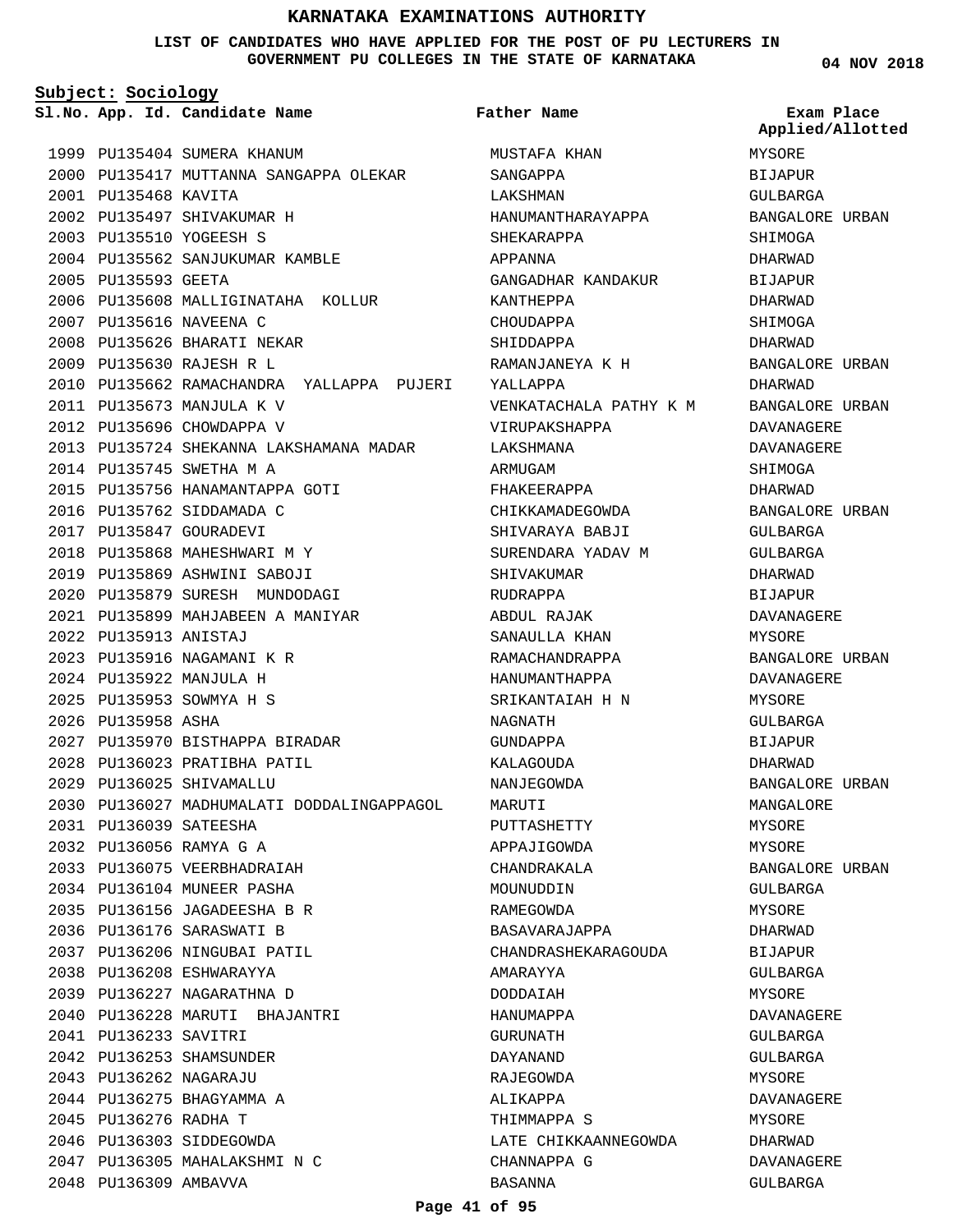## **LIST OF CANDIDATES WHO HAVE APPLIED FOR THE POST OF PU LECTURERS IN GOVERNMENT PU COLLEGES IN THE STATE OF KARNATAKA**

**Subject: Sociology**

**App. Id. Candidate Name Sl.No. Exam Place**

2050 PU136323 MEENAXI KARLWAD

2055 PU136462 KURUBARA GURUMURTHY

2057 PU136493 BHARAMAPPA ALAGUR 2058 PU136496 VEENA NANDIMATH

2060 PU136526 SIDALING METAGUDD

2063 PU136569 HANUMANTHAPPA S 2064 PU136591 JAYASHREE TOGUNASI 2065 PU136593 RAVI GORAVAR

2049 PU136313 SAMMAWWA

PU136488 RAKESH S 2056

2059 PU136512 NARASAPPA

PU136540 RAVINDRA 2061 PU136561 BASAVARAJ 2062

2066 PU136609 ARCHANA

2074 PU136723 SHIVKUMAR 2075 PU136744 SHANTHAPPA 2076 PU136759 REKHA M

2081 PU136808 SUNITA PU136822 KAVYA G R 2082 PU136823 VISHVANATH S 2083 2084 PU136836 KALAKAPPA PU136837 THARADEVI C C 2085

2086 PU136869 SHOBHA

2090 PU137067 ERAMMA

2096 PU137241 ROOPA

2097 PU137288 SHEELADEVI 2098 PU137299 LAKSHMI

2088 PU136970 SHARANAPPA PU137055 SATHEESHA H R 2089

PU137127 MANJUNATHA S 2091 PU137186 NAYANA S 2092 2093 PU137208 PREMALALITHA 2094 PU137227 SANTOSHA HULLUR 2095 PU137233 CHETANA NAREGOUDAR

2077 PU136777 LAXMIBAI GOUDTI PU136783 SHRUTHI V L 2078 2079 PU136792 MADHURAKSHI Y 2080 PU136802 V CHANDRAKALA

PU136924 GANGADHARAMURTHY B 2087

2067 PU136629 THIMMAPPA M 2068 PU136644 SHIVANAND 2069 PU136658 AMITHARANI PU136695 VIRUPAKSHA B S 2070 PU136699 MANJUNATHA J 2071 2072 PU136700 SHAHANAZ BEGUM PU136702 ROOPA SHILAJA G N 2073

PU136348 JYOTI 2052

PU136330 ASHOKA N S 2051

PU136364 SHAILAJA H K 2053 PU136400 RAGHU BL 2054

**Father Name**

SAMBAPPA

LAKKAIAH BASAPPA K

MARITTT SHANKAR LAKSHAPPA SIDRAMAPPA

VEERABHADRAPPA SHIVAKUMAR

KARIDYAMAPPA

SHEKHARAPPA B M SANGAPPA ALAGUR MADIWALAYYA

SIDDALINGAPPA S HANUMANTHAPPA DURAGAPPA MARTHANDAPPA MARIYAPPA SHANKAREPPA

LATE SHANKER RAO

NANJUNDAPPA J K

SWAMY B C JAYANNA

NAGAPPA

SRINIVAS

BYLAPPA

SANGAPPAKUMBAR CHIKKEGOWDA C N MALLIKARJUN

BASAWARAJAPPA REVANNA H S YANKAPPA SHANTHAPPA SURESHA K S ALLAPPA YALLAPPA PUTTAPPA BHIMRAO TUKARAM ALLAPPA

ABDUL KHADAR

KARILINGAPPA MALLESHAPPA K GOUDAPPA GOUDA LOKESH REDDY V K YOGESWARAPPA G B VENKATESHAPPA PREMSUNDAR RANGASWAMY H

VEERABHADRAPPA BANAHATTI GULBARGA DHARWAD MYSORE BIJAPUR DAVANAGERE MYSORE GULBARGA BANGALORE URBAN DHARWAD DHARWAD GULBARGA DHARWAD GULBARGA GULBARGA SHIMOGA DAVANAGERE DHARWAD GULBARGA SHIMOGA DHARWAD GULBARGA MYSORE DAVANAGERE GULBARGA MYSORE GULBARGA DHARWAD SHIMOGA GULBARGA DAVANAGERE BANGALORE URBAN GULBARGA GULBARGA DAVANAGERE BANGALORE URBAN DAVANAGERE BANGALORE URBAN GULBARGA BANGALORE URBAN GULBARGA SHIMOGA GULBARGA BIJAPUR MYSORE GULBARGA DHARWAD BANGALORE URBAN GULBARGA GULBARGA GULBARGA **Applied/Allotted**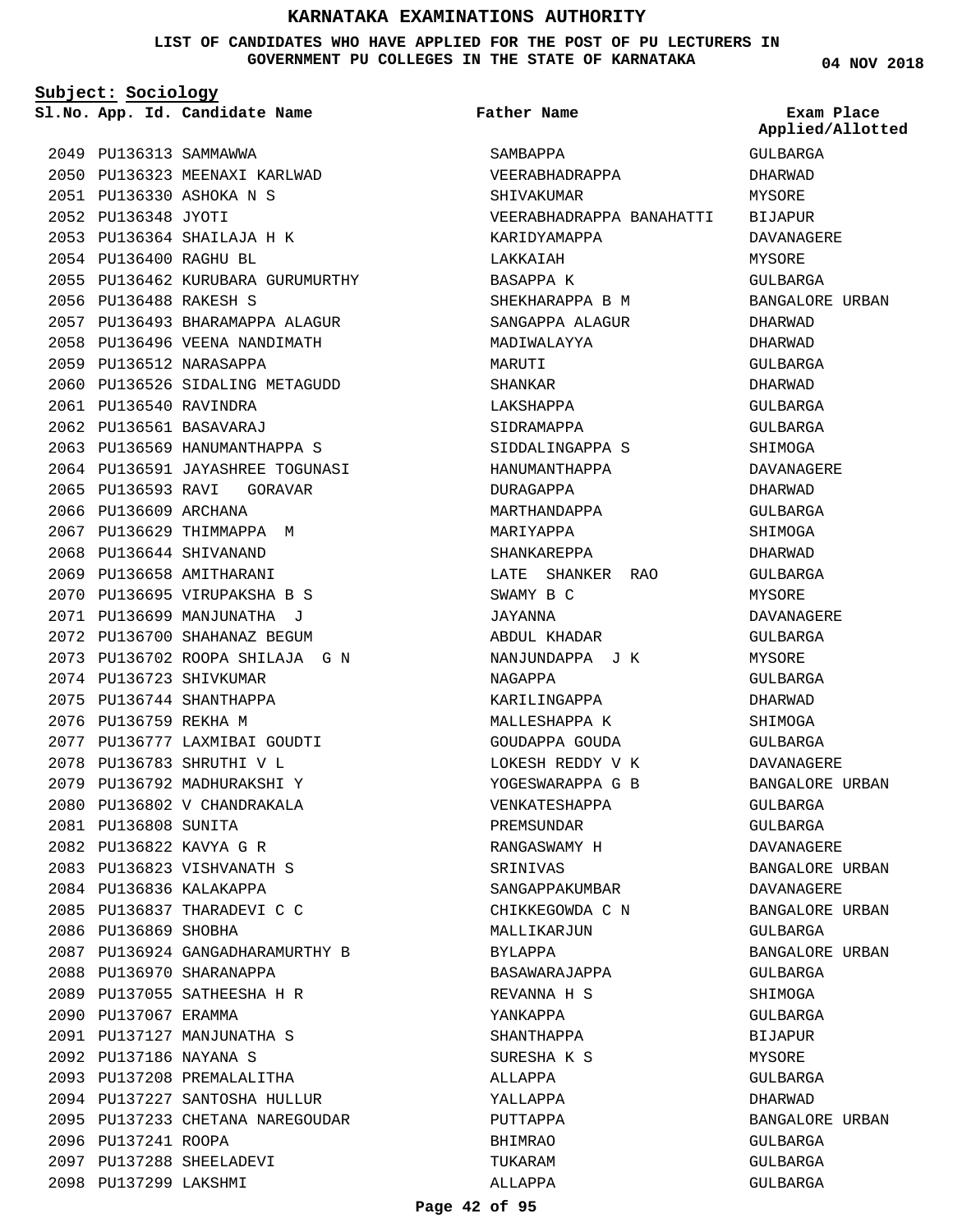**LIST OF CANDIDATES WHO HAVE APPLIED FOR THE POST OF PU LECTURERS IN GOVERNMENT PU COLLEGES IN THE STATE OF KARNATAKA**

**Subject: Sociology**

**App. Id. Candidate Name Sl.No. Exam Place**

**Father Name**

PU137385 PRASADA K V 2099 PU137404 NAGARATHNAMMA S E 2100 PU137408 RAJASHEKARAMURTHY 2101 2102 PU137457 PRASANNA KUMARA PU137459 SRIKANTH N M 2103 2104 PU137463 SHANKAR SAGAR 2105 PU137497 MANJU S 2106 PU137548 AKSHATHA S 2107 PU137573 SHRIDHAR 2108 PU137592 ANANDA REDDY R PU137611 DHARMARAJ SINGANAHALLI 2109 2110 PU137613 VANISHRI NARAYANKAR PU137616 RAGHAVENDRA MIRAGI 2111 2112 PU137623 RASHMI VINCIA 2113 PU137635 SANGAPPA BUGATI 2114 PU137659 BHAVANESHWARI 2115 PU137661 DIVAKARA G 2116 PU137695 MAHALING POL PU137713 REVANNA B 2117 2118 PU137720 SUDHIRKUMAR PU137733 BASAVANT 2119 PU137749 MEENAXI BOODI 2120 2121 PU137771 NAGAMMA PU137816 PAMPANNA 2122 2123 PU137817 MANJUNATH HARAMANNAVAR PU137822 SHASHIDHARA N 2124 2125 PU137830 SHAHEENA WAZID 2126 PU137861 SHARANAMMA PU137875 SOMASHEKHARAIAH K 2127 PU137889 CHANDRAKALA N 2128 2129 PU137892 NIRMALA M 2130 PU137930 UMADEVI PU137960 VAISHALI 2131 2132 PU137993 RAJESH G DEVAGIRIMATH PU138062 JAGANNATH KALABURGI 2133 2134 PU138063 JAGANNATH PAWAR PU138130 MUTHARAJU H D 2135 PU138134 VISHWANATH BARKER 2136 PU138205 KIRAN KUMAR BIJAPUR 2137 PU138242 HERDAL THIMMAREDDI 2138 2139 PU138252 SUMANA K 2140 PU138346 LAKKAPPA SALABANNAVAR 2141 PU138350 SANGAMESH AWATI 2142 PU138352 VARDHAMAN NAGANUR PU138354 BASAYYA MATHAPATI 2143 2144 PU138375 KUMARA H C 2145 PU138378 BEBI PATIL PU138381 GEETHA G S 2146 2147 PU138450 BHAGYALAKSHMI 2148 PU138469 RAVIKUMARASHETTY P

VEERAPPA V **ERAMADAIAH** RAMEGOWDA S T ANKA NAYAKA MAHALINGAIAH N ADIVEPPA SAGAR SRIDHAR P SOMASHEKHAR SIDDHAPPA BADIGER RAMA REDDY MURIGEPPA MARUTI RAMGOND JOSEPH AROGIANADAN SOMAPPA RAJKUMAR GOPAL SHIVAPPA BASAVANNA MARITTI SHIVARAJAPPA AWARADI Krishnappa Boodi LOKAPPA VEERANNA PARASAPPA NAGARAJA RAO N S WAZIDKHAN CHANDRASHEKHAR KARIYAPPA NARASIMHAMURTHY Muniyappa SHIVASHANKAR VIDYASAGAR GURUSHANTHAIAH MAHADEVAPPA DADAPPA DODDA MUTHAIAH BASAPPA SIDDAPPA HEMAREDDY H Soorappa K GURUPADAPPA GANGAPPA RAYAPPA SHARANAYYA CHIKKEGOWDA NANAGOUDA SHIVANNA MUNISWAMY PUTTAMADASHETTY M **04 NOV 2018**

DAVANAGERE BANGALORE URBAN MYSORE MYSORE DAVANAGERE DHARWAD SHIMOGA SHIMOGA DHARWAD BANGALORE URBAN DHARWAD **BIJAPUR** BIJAPUR MYSORE **BIJAPUR** GULBARGA SHIMOGA **BIJAPUR** MYSORE GULBARGA GULBARGA BANGALORE URBAN GULBARGA DHARWAD DHARWAD SHIMOGA MYSORE GULBARGA BANGALORE URBAN BANGALORE URBAN BANGALORE URBAN GULBARGA BANGALORE URBAN DAVANAGERE BIJAPUR BIJAPUR BANGALORE URBAN BIJAPUR DHARWAD DAVANAGERE MANGALORE DHARWAD BIJAPUR DHARWAD BIJAPUR BANGALORE URBAN BIJAPUR BANGALORE URBAN DAVANAGERE MYSORE **Applied/Allotted**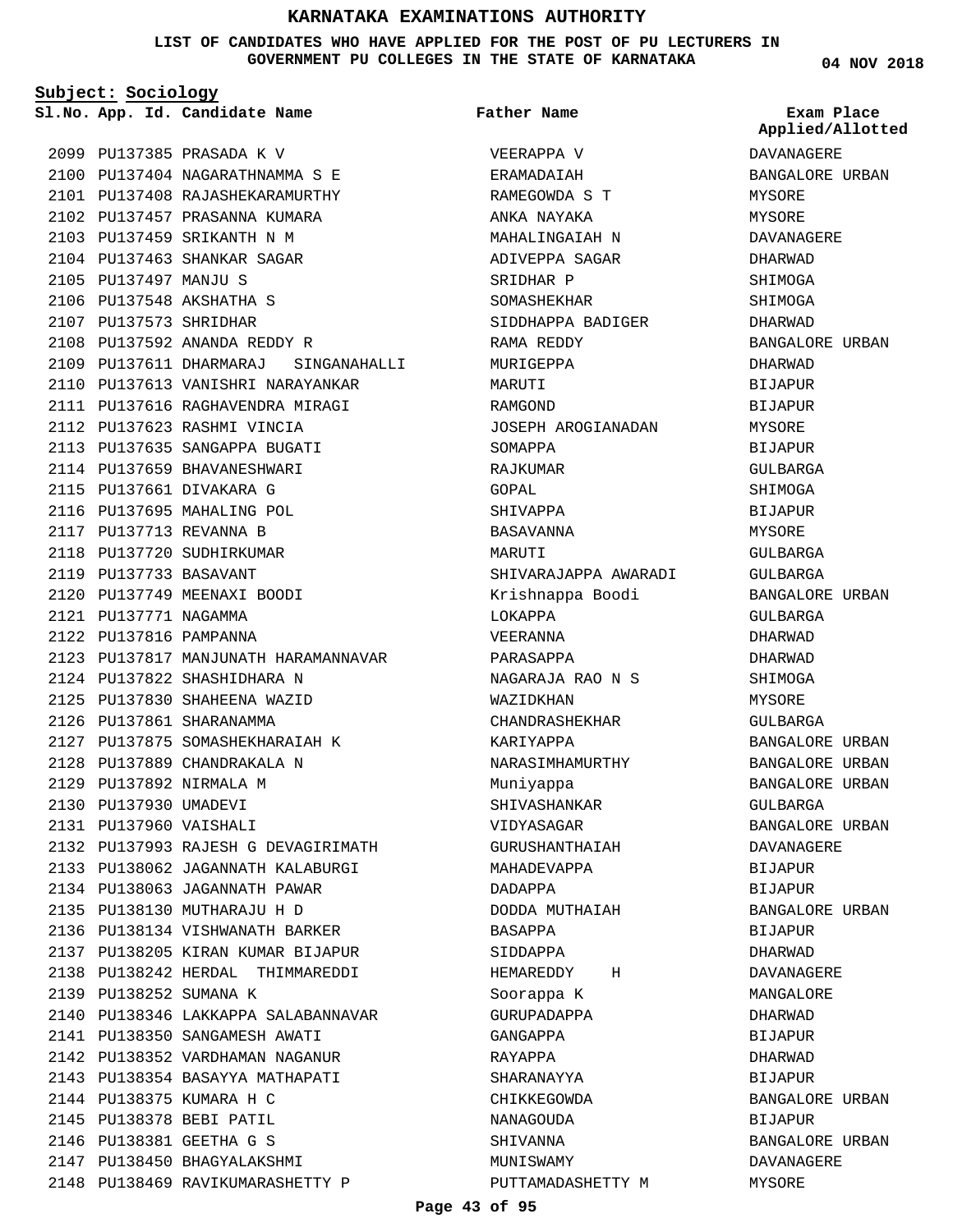## **LIST OF CANDIDATES WHO HAVE APPLIED FOR THE POST OF PU LECTURERS IN GOVERNMENT PU COLLEGES IN THE STATE OF KARNATAKA**

**Subject: Sociology**

**App. Id. Candidate Name Sl.No. Exam Place**

2149 PU138474 DILSHADABI NADAF PU138560 JAGADISHA G 2150 2151 PU138601 VIJAYAKUMAR 2152 PU138605 MALLIKARJUNAGOUDA PATIL 2153 PU138607 INDIRA PRIYADARSHINI BADIGER 2154 PU138616 GYANAPPAGOUDA GOUDRA 2155 PU138625 SABIYA 2156 PU138638 PRATHAPA N PU138643 LINGARAJ 2157 2158 PU138701 NINGAPPA PU138712 YUNISVALE SALAM S M 2159 2160 PU138745 HARISH V 2161 PU138756 KATAMLINGAIAH P 2162 PU138775 KEMPAMANJANNA A N 2163 PU138776 SANJEEV KUMAR 2164 PU138782 NAGAPPA B E PU138812 BASAYYA CHIKKAMATH 2165 PU138832 NAGARATHNAMMA K S 2166 2167 PU138836 SUBHASH PU138858 SANTOSH S R 2168 2169 PU138859 DEVAPPA PU138912 SHRUTHI B N 2170 2171 PU138944 MANJUNATHA 2172 PU138986 RAVICHANDRA H 2173 PU139007 SHWETA RAMACHANDRA NAIK 2174 PU139048 LOKAPPA 2175 PU139051 SANJEEVA KUMAR 2176 PU139058 HANUMANTHAPPA B 2177 PU139088 SUJATA 2178 PU139089 MANJUNATHA NADAR 2179 PU139103 KARIBASAPPA G PU139104 SRINIVASA 2180 2181 PU139111 SARUBAI PU139129 ASHALATHA D 2182 2183 PU139145 SANTHOSH R 2184 PU139170 LATA MALIN PU139200 LATHA S B 2185 2186 PU139227 SURESHA M C 2187 PU139243 MAHAMMAD GOUSE M 2188 PU139252 GIRISHA R N 2189 PU139257 HANUMANTHARAYA B A 2190 PU139275 SALMA K PU139317 LAXMIPUTRA 2191 2192 PU139340 SIDDAPPA MUNJI 2193 PU139359 PARASAPPA M E PU139387 SHRUTHI R I 2194 2195 PU139407 MANJULA HUGAR 2196 PU139421 SHIVANANDA N 2197 PU139445 PUNITHA B P 2198 PU139472 SHIVALEELA MALLAPPA POLA

SURESHBABU GUDDAIAH MANIK VEERANAGOUDA NARSAPPA BADIGER SHEKHARAGOUDA HAMIDMIYA NARASIMHAPPA SIDDHARAMAPPA BASSAPPA MAHAMAD S VENKATEGOWDA SANNAPALAIAH NAGARAJU REVANASIDDAPPA EARANAGAPPA VEERABHADRAYYA SIDDAIAH PARAGOUDA PATIL RAJASHEKHARAPPA S B SHARANEGOUDA NAGESH BASAPPA KODAKERI HONNURAPPA RAMACHANDRA NAIK NOOR NAYAK RAYAPPA BHYRAPPA S KAILASH SHEKAPPA REVAPPA G HANUMA NAIK GUJABAI CHENNAPPA GOWDA RANGAPPA **RAMIT** SANNABALAPPA CHIKKANNAIAH MABU SABU M P NARAYANASWAMY K S ANJINAPPA KHADAR K BABASHA RAMAPPA MADEVAPPA RAMASWAMY Gangappa NAGARAJA K PUTTASWAMY K MALLAPPA SATHYAPPA POLA **Father Name**

**04 NOV 2018**

MYSORE BANGALORE URBAN GULBARGA DHARWAD BIJAPUR BIJAPUR GULBARGA BANGALORE URBAN GULBARGA GULBARGA DAVANAGERE MYSORE DAVANAGERE BANGALORE URBAN GULBARGA DHARWAD DHARWAD MYSORE DHARWAD DAVANAGERE DAVANAGERE SHIMOGA DHARWAD DAVANAGERE DHARWAD GULBARGA GULBARGA SHIMOGA GULBARGA DAVANAGERE DAVANAGERE SHIMOGA GULBARGA MANGALORE BANGALORE URBAN DHARWAD DAVANAGERE BANGALORE URBAN DHARWAD BANGALORE URBAN BANGALORE URBAN DAVANAGERE GULBARGA **BIJAPUR** DAVANAGERE **MYSORE** DHARWAD SHIMOGA MYSORE DHARWAD **Applied/Allotted**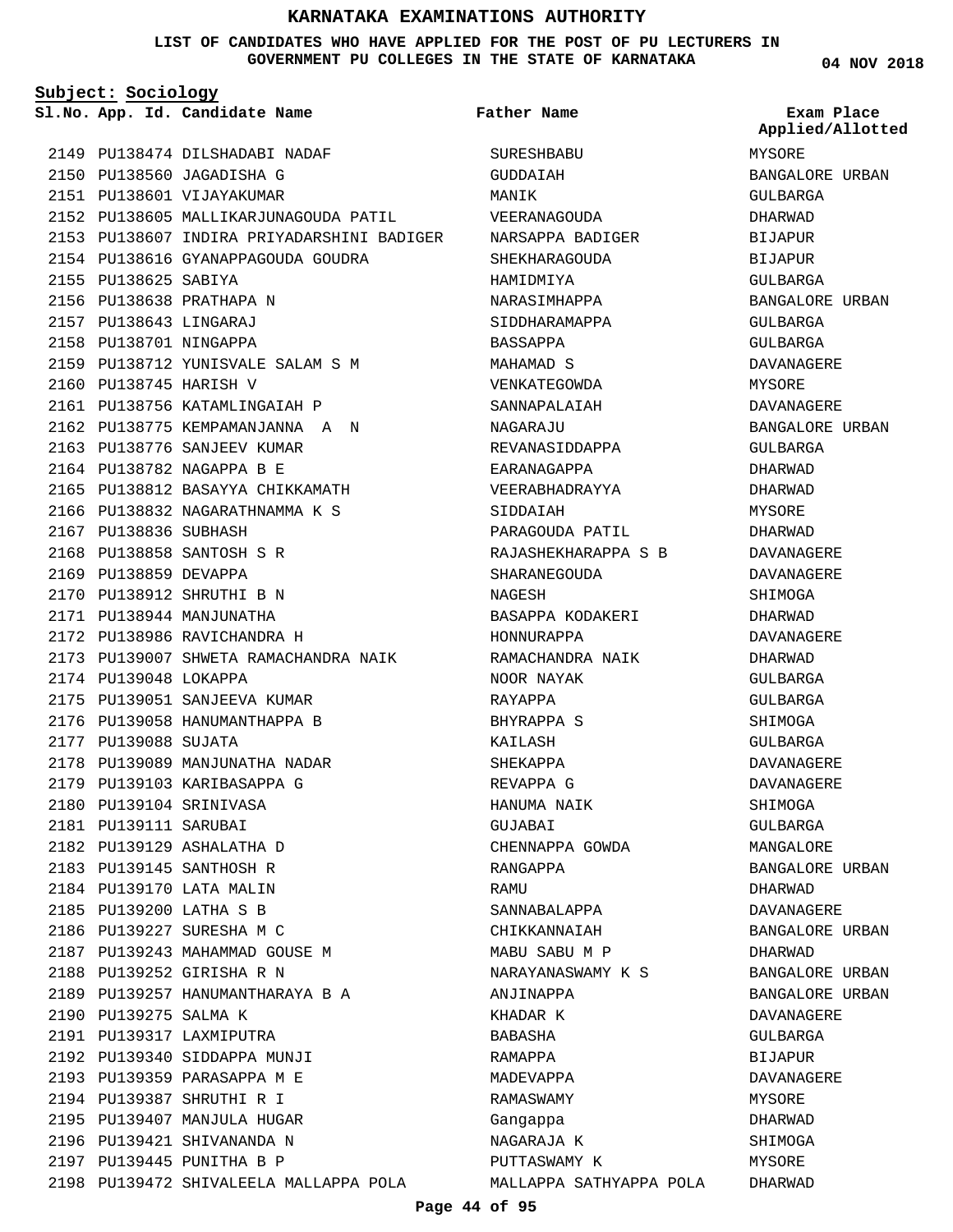## **LIST OF CANDIDATES WHO HAVE APPLIED FOR THE POST OF PU LECTURERS IN GOVERNMENT PU COLLEGES IN THE STATE OF KARNATAKA**

**Subject: Sociology**

PU139514 RAMESHA T 2200

PU139542 HANAMANTH 2202 PU139545 SHILPA S V 2203 2204 PU139579 SARVAMANGALA PU139580 RAMESHA S M 2205 2206 PU139589 LEELAVATHI S 2207 PU139636 SHANTAGOUDA PU139644 BHARATI 2208

2199 PU139492 BASAVARAJ TYAPI

2201 PU139519 THALURU NIRMALA

PU139649 AYYANAGOUDA GOUDAR 2209

PU139650 PAVITHRA K V 2210

2213 PU139680 PRAKASHA MARADI 2214 PU139701 MALLIKARJUNA B

PU139707 REKHA SIDDAPPA BASAPUR 2217

2223 PU139799 NAGARAJ JALEMMANAVAR 2224 PU139847 UDAYAKUMAR GONDLIGERI

PU139901 SHASHIKALA GOUDAR 2230

2236 PU139982 RAJARAMA VARMA V PU139988 PARIMALA S HIREMATH 2237

2211 PU139654 SUBANI PU139663 GEETA MULE 2212

2215 PU139702 SUDHA S 2216 PU139703 MADHU B

2218 PU139713 MANIK

PU139744 RAGHAVENDRA 2219 PU139764 SHANMUKHA 2220 PU139768 SUNITA 2221

PU139779 SHOBHA HUGAR 2222

2225 PU139856 SUSHILABAI PU139869 DIVYASHRI P L 2226 PU139874 HARISHA H L 2227 PU139878 GANGAMMA 2228 2229 PU139893 SUBRAMANI K

PU139905 RANI S K 2231 2232 PU139929 VENAKATESHA PU139938 DINAKARAPPA S M 2233 PU139958 SHIVALEELA G M 2234 PU139962 ANITHA D R 2235

2238 PU139998 GOVINDA PU140033 NAGARAJA B 2239 2240 PU140047 SHANKRAMMA PU140081 SATHAR P A 2241 2242 PU140107 THANUKUMAR A D

PU140131 PADMAVATI 2243

PU140231 LATHA S 2247

PU140180 GIRISH BABU C N 2244 PU140191 NANDEESHA KUMARA V 2245 2246 PU140204 SUBHASHACHANDRA

PU140232 RAJAKUMAR A C 2248

**Father Name**

**App. Id. Candidate Name Sl.No. Exam Place** FAKEERAPPA THEJYA NAIK MALLAYYA T MALLAPPA VEERABHADRAPPA S SHARANAPPA NAVALAGUNDA MALLESHAPPA S E SHIVALINGANNA SHANKAR GOUDA GURUBASAPPA SHIVANAGOUDA Venkatesh RAJASAB MADHUKAR SHANTAPPA PUTTAMMA SRIRAMAPPA BASAVARAJU C N Siddappa SAMBANNA SHAMBAIAH POOLAPPA SHIVASHANKAR GURUBAL NEELAPPA HANUMAPPA RIIKMANNA LINGAMRUTHASWAMY N HALAPPA G T VEERAPPA KRISHNAPPA CHIKKANAGOUDA KRISHNEGOWDA HANUMASETTY MANJAPPA S B SHARANAYYA G M DODDABASANNARA RUDRA GOWDA DAVANAGERE VITTALA K S R HIREMATH CHATRAPPA BABANNA BASAWARAJ Abbas P A DHARANENDRA A M HANUMAYYA NARASIMHAIAH C VISHWANATHAPPA BASANNA SHANKAREGOWDA CHINNAPPA BANGALORE URBAN

**04 NOV 2018**

DHARWAD SHIMOGA DAVANAGERE BANGALORE URBAN SHIMOGA DHARWAD SHIMOGA BANGALORE URBAN GULBARGA GULBARGA **BIJAPUR** BANGALORE URBAN SHIMOGA DHARWAD GULBARGA DAVANAGERE BANGALORE URBAN BANGALORE URBAN DHARWAD GULBARGA MYSORE GULBARGA GULBARGA BIJAPUR DHARWAD DHARWAD GULBARGA MYSORE DAVANAGERE BIJAPUR BANGALORE URBAN DAVANAGERE SHIMOGA BANGALORE URBAN BANGALORE URBAN GULBARGA MANGALORE BANGALORE URBAN GULBARGA BANGALORE URBAN GULBARGA MYSORE SHIMOGA GULBARGA BANGALORE URBAN DAVANAGERE GULBARGA BANGALORE URBAN **Applied/Allotted**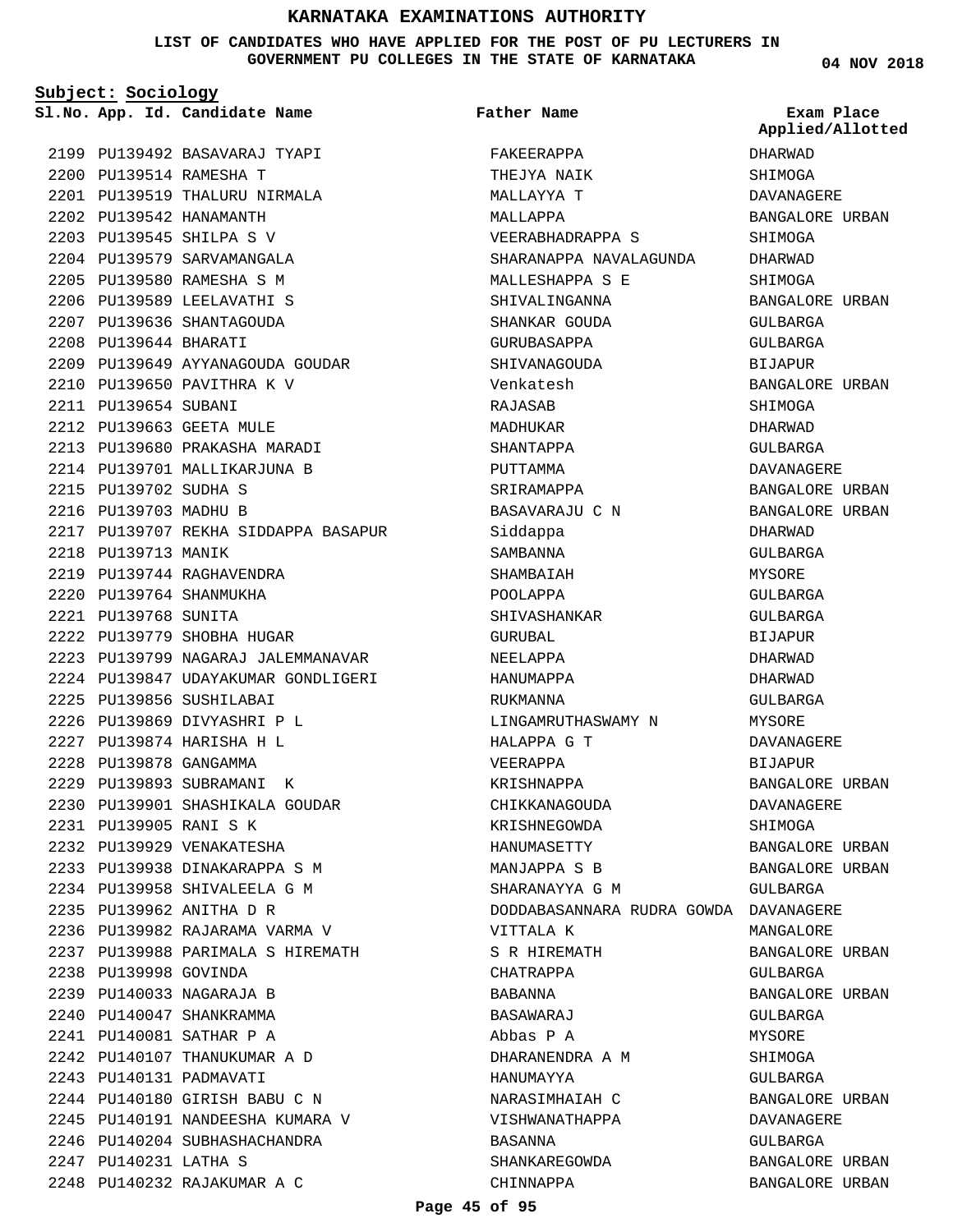## **LIST OF CANDIDATES WHO HAVE APPLIED FOR THE POST OF PU LECTURERS IN GOVERNMENT PU COLLEGES IN THE STATE OF KARNATAKA**

**Subject: Sociology**

2251 PU140271 MADDANEPPA BEEDANAL

PU140247 YASHODA S 2249 2250 PU140262 ANITHA

PU140301 RANJITHA J 2252 2253 PU140311 UMADEVI KS PU140314 ASHOKA M B 2254 2255 PU140369 KUMARSWAMY 2256 PU140413 PADMA N

PU140427 SREENIVASA R 2257 PU140470 NAGARAJA H 2258 PU140498 VIJAYA J 2259 2260 PU140539 PREMALATHA

PU140550 DAYANAND SULKUDE 2261 2262 PU140554 SHARANABASAV JOGUR

PU140791 RUDRAPPA SAJJIROTTI 2269

2276 PU140956 YATHEESHAKUMARA M P

2278 PU140980 SIDDAPPA AIHOLE

2280 PU140995 YERRISWAMY E PU141019 CHANDRAKALA J 2281

2283 PU141030 VITHAL PODDAR

2288 PU141270 MEENAKSHI UTTUR 2289 PU141291 SAMEERAHMED VELUR

PU141383 RANGANATHA M V 2292

PU141342 VIJAYALAXMI HIPPARAGI 2291

2298 PU141482 HANAMANT TAKKANNAVAR

PU141179 SATHISH K C 2285 2286 PU141193 VENKATESHA M B 2287 PU141265 NOOR JAHAN

2290 PU141316 MADHURI

2293 PU141390 PRATIMA PU141402 RAJAPPA S 2294 2295 PU141432 NANDEESHA T 2296 PU141438 SANGEETA 2297 PU141464 GAYATRI

PU141043 YASHAVANTHAKUMAR S 2284

PU140812 HALLIRAYA PAPULAR 2271 2272 PU140844 DASHARATH DANDIN 2273 PU140855 BALAPPA NAYAK

2263 PU140589 MAHADEV KOLI 2264 PU140645 THIRUMALALAKSHMI 2265 PU140659 RAVIKUMARA K B 2266 PU140768 SANJAY HANJE 2267 PU140780 JANNAPPA DODDI 2268 PU140782 VIJAYALAXMI

2270 PU140804 KAVERI

2275 PU140943 PRABHAVATI

2277 PU140962 SANGANNA

2279 PU140994 AMBIKA

PU140906 SHIVAPPA BHIMAPPA JAYAWADAGI BHIMAPPA 2274 2282 PU141029 GOURAMMA SHIVAPPA ALALADINNI SHIVAPPA **App. Id. Candidate Name Sl.No. Exam Place** SIDDAPPA A C CHIKKAIAH HULAGAPPA JAGADEESH L SIDDAIAH BASAPPA M FAKEERAYYA BILADANDIGI NARAYANAPPA N RUDRAPPA HANUMANTHAPPA H N JAVARAIAH MADAIAH SHANKAR CHANDRASHEKHAR DASHARATH Srinivas M S BASAPPA K NARASAPPA KASAPPA GURUSHANTAPPA YALLAPPA REVANSIDDAPPA VENKOBA VITTAL SATTEPPA REVANASIDDAPPA GOUDA PATIL BIJAPUR PARAPPA B BASAVARAJ SHIVAPPA Dharmanna Ambanna E JAKKAPPA DHARMARAJ SHIVAIAH CHALUVAIAH BORAPPA M AMEER PASHA IRAPPA ABDULRAHIM BHEEMA SHANKAR CHILLAL BASAVARAJ VASAPPA M N RAVUTAPPA SIDDAPPA THIMMANAYAKA PRABHAKAR HUCHHAPPA HAVELI SHAMBULING **Father Name SHIMOGA Applied/Allotted**

**04 NOV 2018**

BANGALORE URBAN DHARWAD BANGALORE URBAN MYSORE DAVANAGERE BIJAPUR BANGALORE URBAN DAVANAGERE BANGALORE URBAN **MYSORE** MYSORE DHARWAD BIJAPUR **BIJAPUR** MYSORE DAVANAGERE DHARWAD BIJAPUR BANGALORE URBAN DHARWAD GULBARGA BIJAPUR BIJAPUR DHARWAD MYSORE DAVANAGERE GULBARGA DHARWAD GULBARGA GULBARGA GULBARGA BIJAPUR **BIJAPUR** MYSORE MYSORE SHIMOGA MYSORE BIJAPUR DHARWAD DAVANAGERE BIJAPUR DAVANAGERE GULBARGA SHIMOGA BANGALORE URBAN GULBARGA DHARWAD MYSORE

## **Page 46 of 95**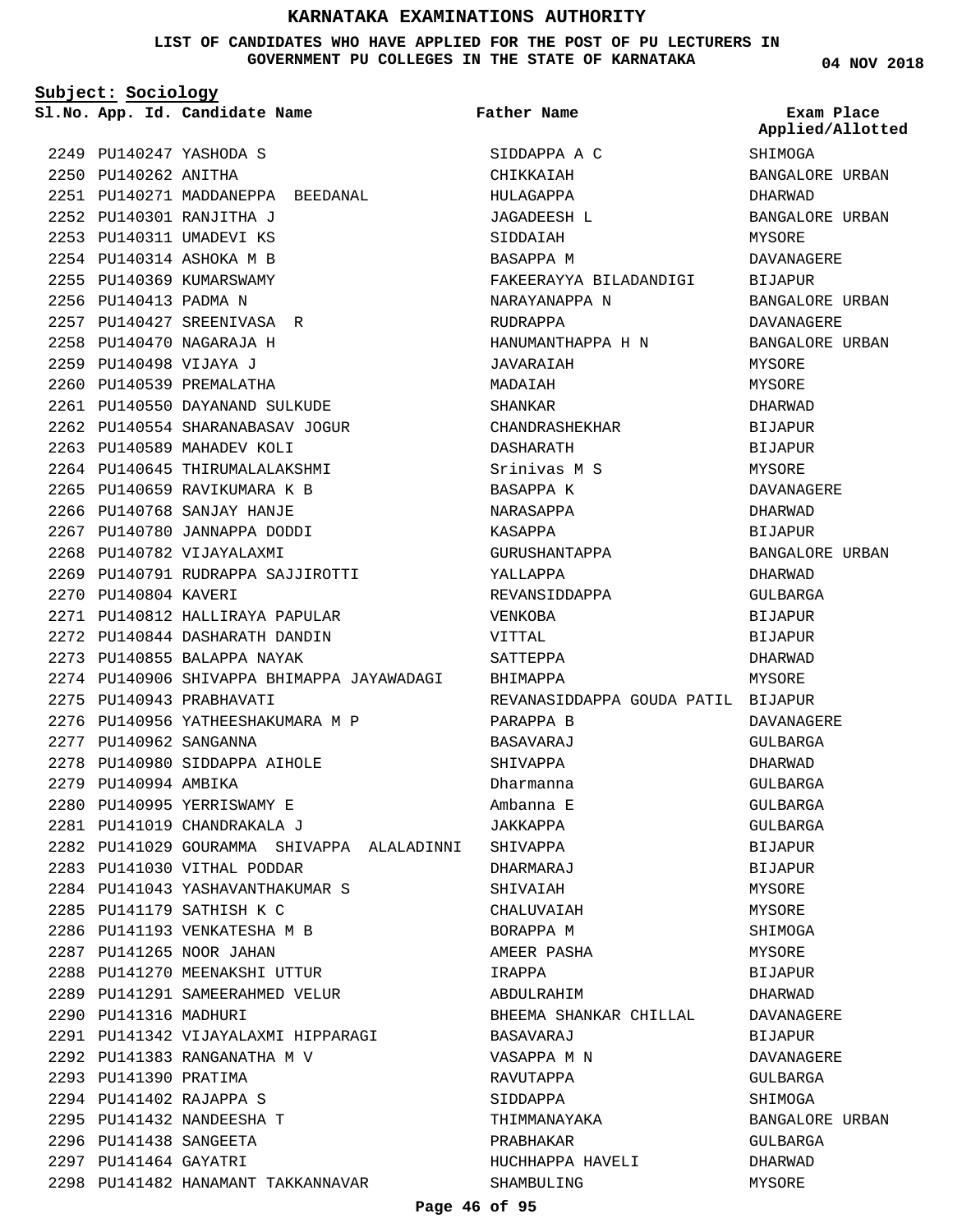**LIST OF CANDIDATES WHO HAVE APPLIED FOR THE POST OF PU LECTURERS IN GOVERNMENT PU COLLEGES IN THE STATE OF KARNATAKA**

**Subject: Sociology**

**App. Id. Candidate Name Sl.No. Exam Place**

**Father Name**

PU141524 HARISH K S 2299 2300 PU141532 NADAF APPASAHEB PU141539 SHASHIKALA L 2301 2302 PU141556 HARISHA H PU141566 SUNANDA CHIKKATTI 2303 2304 PU141609 TARA M 2305 PU141659 DURAGAPPA 2306 PU141662 PRAKASH AUNDHAKAR PU141672 VASANTHA M L 2307 2308 PU141699 SUNILKUMAR 2309 PU141719 SAVITA PU141728 SANGEETA 2310 2311 PU141740 KALIMPASHA PU141778 SHRINIVAS 2312 2313 PU141795 SHIVAKUMAR BIRADAR 2314 PU141799 PURUSHOTHAMA ROWTH H S PU141803 KATAMALLARA RADHA 2315 2316 PU141891 PRASHANTHA D PU141898 DEVARAJA NAIK D 2317 2318 PU141951 RAJKUMAR PU141972 SHIVAKUMARANAIK C 2319 PU141979 SHIVANGOUDA 2320 2321 PU142001 JYOTHI 2322 PU142025 VAIJANATA RADDI NALWAR PU142054 MALLIKARJUNA K V 2323 PU142098 HARISHA S V 2324 PU142183 RAMESHA D 2325 2326 PU142185 MARUTI ARALIKATTI 2327 PU142207 SHANKARAPPA UPPIN 2328 PU142274 CHANNABASSAMMA P 2329 PU142275 HUSENAPPA 2330 PU142276 PARASHURAM PU142277 ARUNKUMAR 2331 2332 PU142280 RAVI B PU142333 VEENA M G 2333 PU142372 MALLESHAPPA M L 2334 2335 PU142401 MAHESHWARI N R 2336 PU142418 RAJESHWARI 2337 PU142429 JYOTI PATAGAR 2338 PU142430 PAMPANNA 2339 PU142431 VEERESH 2340 PU142432 MAHESHREDDY PU142451 PRADEEPKMAR S 2341 2342 PU142493 MUKUNDARAO 2343 PU142501 DEVARAJ DYAMAPPA ROTTIGAWAD 2344 PU142563 SURESH MALI 2345 PU142566 BHEEMARAYA 2346 PU142593 SAVITA 2347 PU142600 MALAKAPPA VIJAPUR PU142670 SUNANDA ROLLI 2348

SRINIVASAPPA Dilawarsaheb LAKSHMANA SANNA HANUMANTHAPPA SATYEPPA LATE MAHADEVAIAH HANAMANTHAPPA VISHNU LAXMANAIK NAGAPPA SAYABANNA NAMU RATHOD RAJE SAB SHALIVAN BIRADAR GURANNA BIRADAR SHIVARAM ROWTH BANGARAMMA K DATTATHREYA H DEVENDRANAIK GURALINGAPPA CHANDRA NAIK RAMANNA BOODEPPA SHARANA GOUDA VIJAYAPPA B M VEERABHADRAPPA S SHIVAPPA POOJARY D TIPPANNA SHIVANANDAPPA BASAPPA DYAVANNA NINGAPPA KANAKAPPA AMARESHAPPA B THOTANAGOWDA M G LINGAPPA RAMACHANDRA C VEERANNA Bobbu HULAGAPPA RAMANNA AMARAPPA SHIVALINGAPPA M SHAMSUNDARRAO DESAI DYAMAPPA ROTTIGAWAD NINGAPPA NAGAPPA KARBASAPPA SIDDAPPA BASAVARAJ

**04 NOV 2018**

BANGALORE URBAN DHARWAD MYSORE DAVANAGERE DHARWAD BANGALORE URBAN DHARWAD DAVANAGERE DHARWAD GULBARGA GULBARGA GULBARGA GULBARGA GULBARGA GULBARGA BANGALORE URBAN DAVANAGERE **SHIMOGA** SHIMOGA GULBARGA SHIMOGA GULBARGA GULBARGA GULBARGA DAVANAGERE DAVANAGERE MANGALORE DHARWAD DHARWAD GULBARGA GULBARGA GULBARGA GULBARGA GULBARGA SHIMOGA BANGALORE URBAN MYSORE GULBARGA BANGALORE URBAN GULBARGA GULBARGA GULBARGA MYSORE DHARWAD DHARWAD BIJAPUR GULBARGA GULBARGA GULBARGA DHARWAD **Applied/Allotted**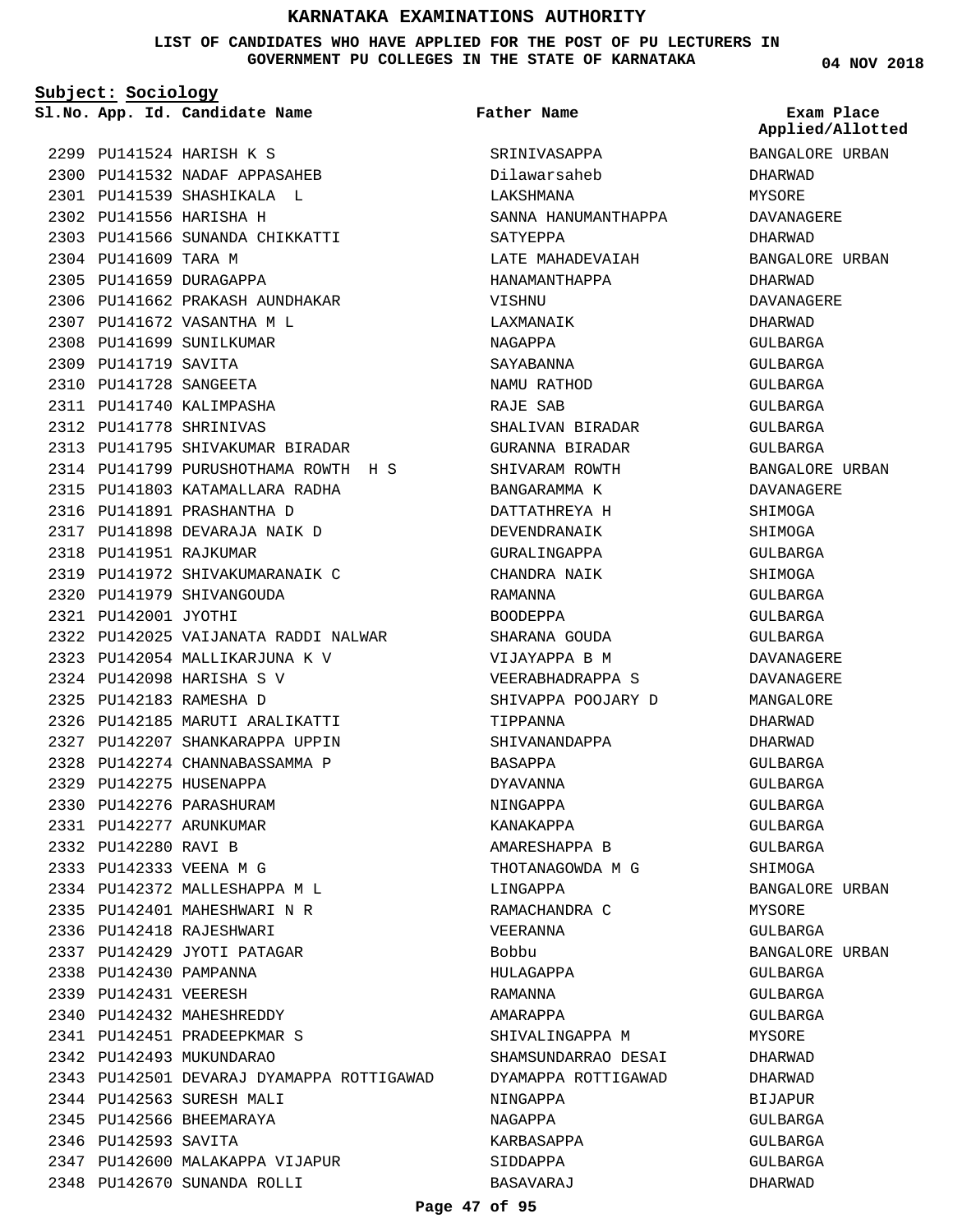## **LIST OF CANDIDATES WHO HAVE APPLIED FOR THE POST OF PU LECTURERS IN GOVERNMENT PU COLLEGES IN THE STATE OF KARNATAKA**

**Subject: Sociology**

**App. Id. Candidate Name Sl.No. Exam Place**

**Father Name**

**04 NOV 2018**

DAVANAGERE MYSORE DAVANAGERE GULBARGA GULBARGA GULBARGA SHIMOGA BIJAPUR GULBARGA MYSORE DHARWAD DHARWAD

**Applied/Allotted**

BANGALORE URBAN

BANGALORE URBAN

BANGALORE URBAN DAVANAGERE DAVANAGERE DHARWAD DHARWAD DAVANAGERE SHIMOGA DHARWAD MYSORE DHARWAD

SHIMOGA DHARWAD DAVANAGERE MYSORE BIJAPUR GULBARGA GULBARGA MYSORE MYSORE

GULBARGA MYSORE DHARWAD SHIMOGA GULBARGA GULBARGA SHIMOGA MYSORE MYSORE DHARWAD DHARWAD GULBARGA GULBARGA DAVANAGERE BIJAPUR MYSORE GULBARGA

|      |                        | 2349 PU142724 HALUVAGALU UMADEVI MALUKAPPA |
|------|------------------------|--------------------------------------------|
|      |                        | 2350 PU142738 RAMESHA C T                  |
|      |                        | 2351 PU142741 RAMESH M D                   |
|      | 2352 PU142746 PARVATHI |                                            |
|      | 2353 PU142759 SHOBHA   |                                            |
|      |                        | 2354 PU142773 BASAVARAJ                    |
|      |                        | 2355 PU142780 RAVIKUMARA R                 |
|      |                        | 2356 PU142826 SAJEEDABEGUM NADAF           |
|      |                        | 2357 PU142847 SHIVASHANKAR BADIGER         |
|      |                        | 2358 PU142914 BHAGYALAKSHMI G              |
|      |                        | 2359 PU142919 DINESHA N                    |
|      |                        | 2360 PU142920 RAMESH HATTI                 |
|      |                        | 2361 PU142939 VENKATASHIVAREDDY K G        |
|      |                        | 2362 PU142947 VASANT KUMAR                 |
|      |                        | 2363 PU142962 ASHWINI V C                  |
|      |                        | 2364 PU142967 ANIL MUDALAGI                |
|      |                        | 2365 PU142979 MUSTHAQ AHMED                |
|      | 2366 PU143004 RANOJI   |                                            |
|      | 2367 PU143016 KAVITA   |                                            |
|      |                        | 2368 PU143086 MALLIKARJUNA J               |
|      | 2369 PU143104 RAVI B T |                                            |
|      |                        | 2370 PU143155 MAHADEVASWAMY D              |
|      |                        | 2371 PU143177 SIDDAPPA INCHAL              |
|      |                        | 2372 PU143239 IRABASAMMA                   |
|      |                        | 2373 PU143244 VEERASHETTY                  |
|      |                        | 2374 PU143283 KRISHNAPPA KATE              |
|      |                        | 2375 PU143289 KAVITHA S R                  |
|      |                        | 2376 PU143309 DEVENDRAPPA TALAWAR          |
|      |                        | 2377 PU143310 YASHAVANTHA B                |
|      | 2378 PU143315 PRAKASH  |                                            |
|      |                        | 2379 PU143336 SHIVALINGAPPA S              |
|      |                        | 2380 PU143341 SHIVAPRAKASHA A              |
| 2381 |                        | PU143352 SONIYA BANDODKAR                  |
|      |                        | 2382 PU143398 SWAMY B R                    |
|      |                        | 2383 PU143425 NIRMALA M                    |
|      |                        | 2384 PU143465 HANAMATH HUGGI               |
|      | 2385 PU143477 AMARESHA |                                            |
|      | 2386 PU143494 SUBHANNA |                                            |
|      |                        | 2387 PU143520 BASAVARAJA S H               |
|      |                        | 2388 PU143547 MALLESHA A S                 |
|      |                        | 2389 PU143558 NAVEEN KUMAR K M             |
|      |                        | 2390 PU143578 RAVINDRA KELAGINAMANI        |
|      |                        | 2391 PU143618 BAPURI ANANDA                |
|      |                        | 2392 PU143621 SANTESH LAMANI               |
|      |                        | 2393 PU143636 MANJULA PARANDE              |
|      |                        | 2394 PU143639 BRIJESH K                    |
|      |                        | 2395 PU143645 MANJULA C M                  |
|      | 2396 PU143660 RADHA T  |                                            |
|      |                        | 2397 PU143680 AMBIKA T N                   |
|      |                        | 2398 PU143681 MALLIKARJUNA                 |

| MALUKAPPA                |  |  |  |  |
|--------------------------|--|--|--|--|
| THIMMEGOWDA              |  |  |  |  |
| M D BASAPPA              |  |  |  |  |
| BASAVARAJAPPA            |  |  |  |  |
| SIDRAM REDDY             |  |  |  |  |
| MARENNA                  |  |  |  |  |
| RAJAPPA R                |  |  |  |  |
| IBRAHIMSAB               |  |  |  |  |
| JUMMANNA                 |  |  |  |  |
| GANGADHARA J             |  |  |  |  |
| NAGENDRAPPA H K          |  |  |  |  |
| MAHARUDRAPPA HATTI       |  |  |  |  |
| gopalareddy k v          |  |  |  |  |
| BHIMSINGH                |  |  |  |  |
|                          |  |  |  |  |
| CHENNAIAH V B            |  |  |  |  |
| James                    |  |  |  |  |
| mohmed dastageer         |  |  |  |  |
| SHIVASHANKAR             |  |  |  |  |
| <b>RUDRAGOUDA</b>        |  |  |  |  |
| LATE JAYADEVAIAH         |  |  |  |  |
| LATE THAMMANNA           |  |  |  |  |
| DODDAHONGAIAH            |  |  |  |  |
| NAGAPPA                  |  |  |  |  |
| SHIVAPPA GOGERI          |  |  |  |  |
| SANGAPPA                 |  |  |  |  |
| PUNDLIK KATE             |  |  |  |  |
| RAMACHANDRAMURTHY        |  |  |  |  |
| SHANKRAPPA TALAWAR       |  |  |  |  |
| <b>BASAVAIAH</b>         |  |  |  |  |
| SHIVASHARANAPPA RAGI     |  |  |  |  |
| SHIVANNA                 |  |  |  |  |
| ANJANAPPA                |  |  |  |  |
| LATE KISAN BANDODKAR     |  |  |  |  |
| RAMACHANDRAPPA B S       |  |  |  |  |
| MADEVA                   |  |  |  |  |
| NARASAPPA                |  |  |  |  |
| DEVAPPA                  |  |  |  |  |
| SHIVAPPA                 |  |  |  |  |
| SHIVAPUTRA GOWDA HINDERA |  |  |  |  |
| SUBBASHETTY              |  |  |  |  |
| MUNIKRISHNAPPA           |  |  |  |  |
|                          |  |  |  |  |
| RAMACHANDRAPPA           |  |  |  |  |
| DURUGAPPA B              |  |  |  |  |
| MEGHAPPA                 |  |  |  |  |
| YALLAPPA                 |  |  |  |  |
| KRUSHNAMURTHY AR         |  |  |  |  |
| MYLARAPPA                |  |  |  |  |
| BASAVARAJA T             |  |  |  |  |
| NARASIMHARAJU G T        |  |  |  |  |
| BASANAGOUDA              |  |  |  |  |

**Page 48 of 95**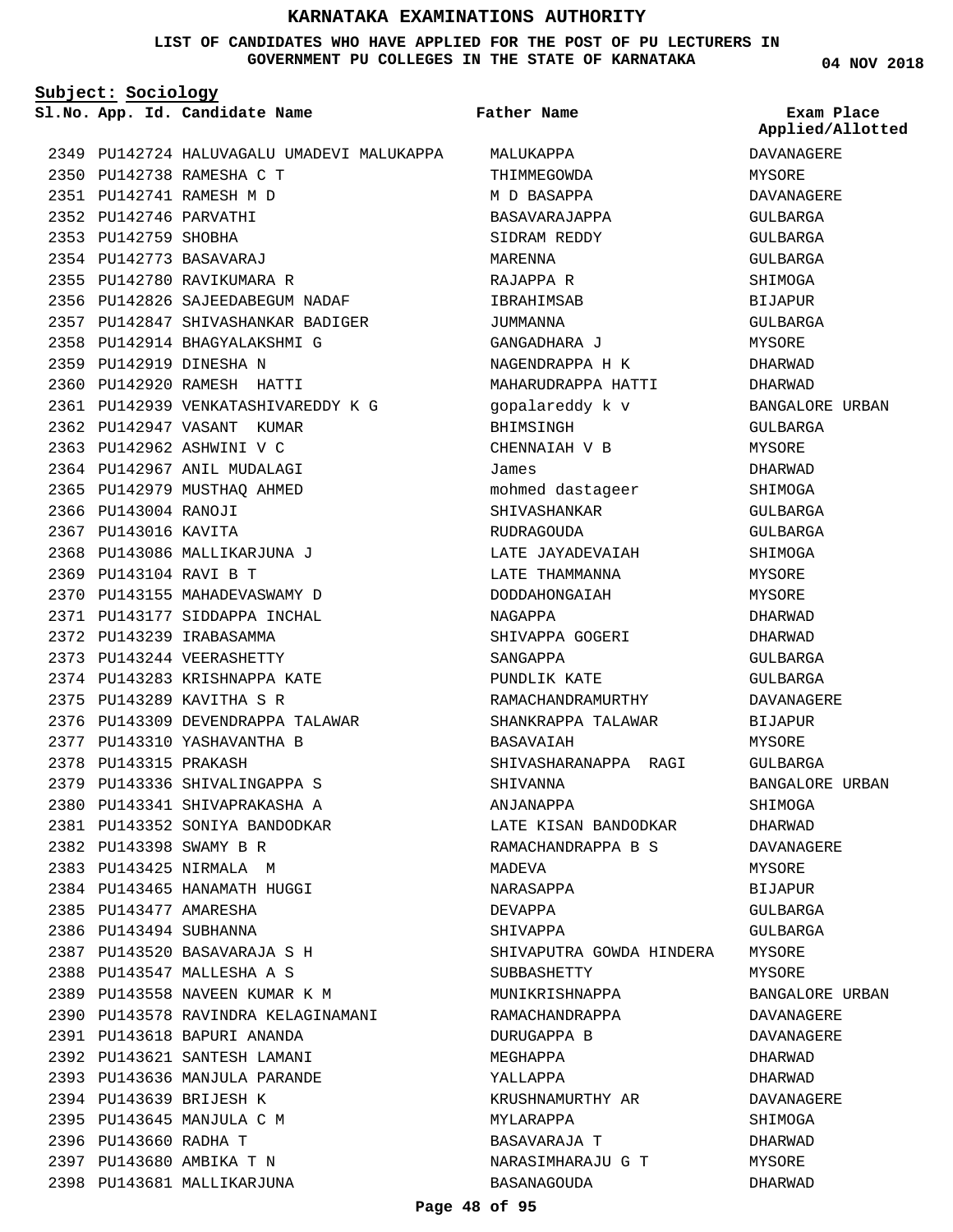**LIST OF CANDIDATES WHO HAVE APPLIED FOR THE POST OF PU LECTURERS IN GOVERNMENT PU COLLEGES IN THE STATE OF KARNATAKA**

**Subject: Sociology**

**App. Id. Candidate Name Sl.No. Exam Place**

2402 PU143722 BHAGYASHREE KULLOLLI

2399 PU143687 MAHESHA K 2400 PU143705 SIDDAPPA 2401 PU143709 JYOTHI

2403 PU143737 MARUTHI A 2404 PU143738 KAVERI 2405 PU143803 JAGADEVI 2406 PU143808 SAVITA KATTI 2407 PU143859 ARIBENCHI SHEELA

2408 PU143886 SUGANDHA

2415 PU144032 SAVITA

2418 PU144079 SHEKHARA

PU144141 RAMESH M M 2420

2423 PU144173 SHARANAMMA

2426 PU144201 UMA V 2427 PU144206 SHANTAPPA PU144228 HULIGESHA H 2428

2430 PU144236 PRIYANKA

2433 PU144283 UMESHA D 2434 PU144331 DAVALAPPA PU144334 VIKRAM G B 2435

2438 PU144391 ASHA S 2439 PU144409 YOGEESHA N 2440 PU144417 CHANDRASHEKHAR 2441 PU144457 LAKSHMIKANTH

PU144258 KALAVATHI S P 2431 2432 PU144281 SARASWATI NAIK

2436 PU144362 RACHAPPA GEDAGERI 2437 PU144376 JALADI SHARANKUMAR

2442 PU144470 MUNISHYAMAPPA G N

2444 PU144502 MANJULA BIDARI 2445 PU144530 SUNITHA H K 2446 PU144536 SUDHIRKUMAR 2447 PU144537 SURESH SANTI

2443 PU144480 KUMARA G K

2425 PU144179 ARIFAMASARAT

2409 PU143898 NANDEESHA M D PU143924 MANJULA S 2410

PU143938 PRAVEEN D HATTI 2411 2412 PU143939 RANGASWAMY S G 2413 PU143985 CHANDRAPPA C

2416 PU144056 PUNEETH GOWDA M 2417 PU144066 VIDYAWATI BADIGER

2419 PU144137 SUNITHA KAGADAL

2422 PU144170 JYOTIBAI SHYASAL

PU144176 SHEKHAVVA HEBBALLI 2424

2429 PU144231 PRAVEENA SIDDANNAVAR

2414 PU144025 SHILPA BILIYANNANAVAR

PU144158 SAVITA KURLAGERI HIREMATH 2421

**Father Name**

NEERAGUNDI KOLLAPPA ERAPPA BASATTERA SHIVANAND GUNDAGI DILEEP ANANTHAPPA Amburtrao GURULING ASHOK SHANKAR MALLIKARJUN DODDAIAH B SELVARAJ N DANAPPA GOPALAPPA CHANNARAYAPPA IRANAGOUDA SHIVRAM MANCHE GOWDA S DEVENDRAPPA BADIGER APPARAYA Shankar MALLIKARJUNAPPA M K SHANTAYYA KURLAGERI HIREMATH MAHADEVAPPA AMBARAYA GOLAPPA MD IBRAHIM Venkateshappa MAREPPA NATEKAR DODDABASAPPA H RAMACHANDRAPPA NAGARAJU PANDURANGAIAH S R SHIVARAJ NAIK DODDARANGAPPA SHIVAJI KORI BASAVARAJU D KALAKAPPA GHALAPPA SRIKANTAPPA V NARASIYAPPA SHARANAPPA HAJAPPA NARASIMHAPPA G R KARIGOWQDA DROUPATI KARIGOWDA H D VIJAYKUMAR RADDY

**04 NOV 2018**

SHIMOGA DHARWAD GULBARGA DHARWAD DAVANAGERE GULBARGA GULBARGA DHARWAD DHARWAD GULBARGA **MYSORE** BANGALORE URBAN GULBARGA DAVANAGERE BANGALORE URBAN DAVANAGERE BIJAPUR MYSORE **BIJAPUR** GULBARGA DHARWAD BANGALORE URBAN DHARWAD BIJAPUR GULBARGA DHARWAD GULBARGA BANGALORE URBAN GULBARGA DHARWAD DHARWAD MYSORE MYSORE BIJAPUR BANGALORE URBAN GULBARGA MYSORE DHARWAD GULBARGA DAVANAGERE BANGALORE URBAN GULBARGA GULBARGA BANGALORE URBAN BANGALORE URBAN BIJAPUR MYSORE GULBARGA BIJAPUR **Applied/Allotted**

TIMMAPPA SANTI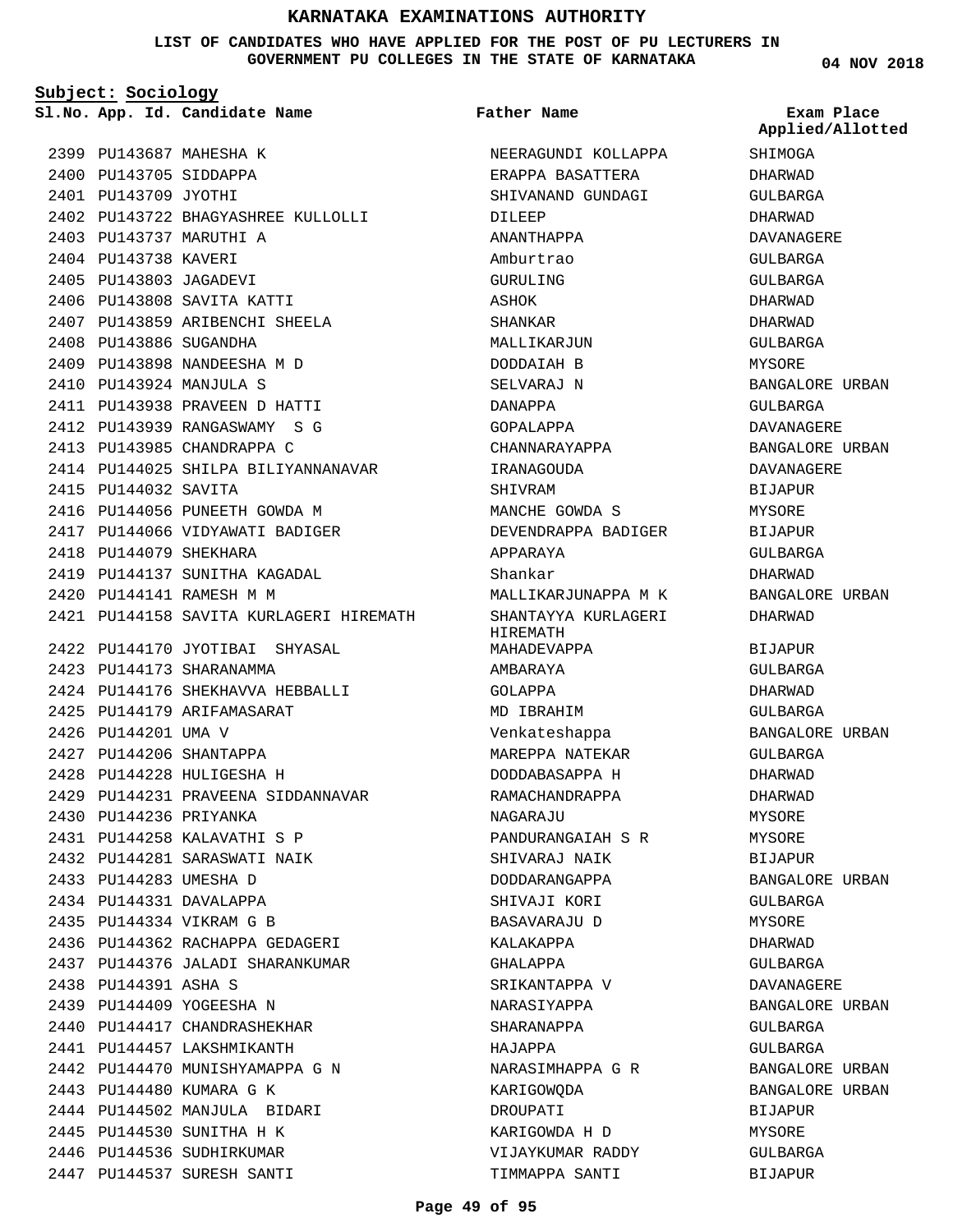**LIST OF CANDIDATES WHO HAVE APPLIED FOR THE POST OF PU LECTURERS IN GOVERNMENT PU COLLEGES IN THE STATE OF KARNATAKA**

**Subject: Sociology**

**App. Id. Candidate Name Sl.No. Exam Place**

2448 PU144549 YOGESHA GC 2449 PU144559 SHASHIKUMARA H R 2450 PU144569 GURUMURTHY K 2451 PU144589 HANUMANTHARAYA 2452 PU144609 TEJMURTHY B 2453 PU144618 GAYITRA JOGIHALLI 2454 PU144619 GANESHAPPA KAREMUDUKAR PU144663 ANJALI B P 2455 2456 PU144668 GANGADHARA PU144684 KANTHI H S 2457 2458 PU144699 BASAVARAJAPPA R 2459 PU144707 MUDUKAPPA 2460 PU144728 SHAKUNTALA H B 2461 PU144737 MADHURI KARUNYA 2462 PU144769 PAMPAPATI IDAGALL PU144774 BHAGATH SINGH K T 2463 2464 PU144776 M SHRUTHI 2465 PU144792 SAKAMMA BAI H P 2466 PU144832 VASANTHA KUMARA H P 2467 PU144839 SURESH SHIVARAYA ANKALAGI 2468 PU144862 DEEPA B 2469 PU144872 SWATHI R PU144921 RAGHU H S 2470 2471 PU144982 SHARANAPPA PU144987 NETRAVATHI B T 2472 2473 PU145006 PRADEEPKUMAR R 2474 PU145027 VEDAVATHI CG 2475 PU145046 ASHA S J 2476 PU145054 MANJUNATHA J 2477 PU145065 DIANA PRASHANTH 2478 PU145074 DHAKSHAYANAMMA H V 2479 PU145091 PRAKASHA T PU145134 YOGANANDA K N 2480 2481 PU145154 VIMALAMMA N 2482 PU145162 MANJUNATHA N 2483 PU145188 VIJAYALAXMI TORVI 2484 PU145219 EDIGARA AJJAYYA 2485 PU145225 RAMACHANDRA M 2486 PU145319 SRINIVASA T N 2487 PU145336 HANUMANTHARAYA 2488 PU145337 PUSHPALATHA C T 2489 PU145348 SRIRAM 2490 PU145352 NIMBAPPA 2491 PU145355 ANITHA V 2492 PU145368 SHANKKRAMMA 2493 PU145387 SADANAND H HANDARAGAL 2494 PU145389 PRASHANTHA M H 2495 PU145398 KUMARA NAIK L 2496 PU145399 SHRIKANT P KARALINGAPPANAVAR 2497 PU145404 RAMACHANDRANAIK D

CHANDREGOWDA GN RANGAPPA KALINGAIAH H K BOMMANNA UMAPATHI B LAXMAPPA MADEVAPPA PUTTASWAMY T SIDDAPPA SIDDAIAH H RAMACHANDRAPPA H KAREGOUDA BASAVARAJAPPA H N KARUNYA MARUTI THIMMAIAH M H VIRUPAKSHAPPA LATE PEEKYA NAIK H C PUTTA RANGA SWAMY H SHIVARAYA B BOREGOWDA RANGANATHA N SWAMY MARAGAPPA SINGE THIPPAIAH S RAMAKRISHNAIAH GOVINDAREDDY CM JAYANNA Parasappa J PRASHANTH M G M VIRUPAKSHAIAH **THIMMAIAH** LATE NARAYANASWAMY M NAGARAJA NARAYANAPPA IRAPPA EDIGARA KRISTAPPA MUDDARANGAIAH NAGARAJU ENAPPA C H THOPEGOWDA LALAPPA BHEEMAPPA VENKATARAMANA MAHADEVAPPA HANAMANTHAPPA HANDARAGAL HANUMANTHAPPA LACHCHA NAIK PARAPPA **Father Name**

**04 NOV 2018**

**Applied/Allotted**

BANGALORE URBAN SHIMOGA BANGALORE URBAN BANGALORE URBAN DHARWAD DHARWAD SHIMOGA MYSORE BANGALORE URBAN MYSORE DAVANAGERE DHARWAD BANGALORE URBAN MYSORE DHARWAD BANGALORE URBAN DAVANAGERE **SHIMOGA MYSORE** BIJAPUR BANGALORE URBAN SHIMOGA SHIMOGA GULBARGA DAVANAGERE BANGALORE URBAN BANGALORE URBAN BANGALORE URBAN DAVANAGERE SHIMOGA BANGALORE URBAN BANGALORE URBAN MYSORE DAVANAGERE BANGALORE URBAN BIJAPUR DAVANAGERE BANGALORE URBAN MYSORE BANGALORE URBAN SHIMOGA GULBARGA DHARWAD MANGALORE  $CITIRARGA$ GULBARGA BANGALORE URBAN SHIMOGA DHARWAD

DAVANAGERE

## **Page 50 of 95**

DUDANAIK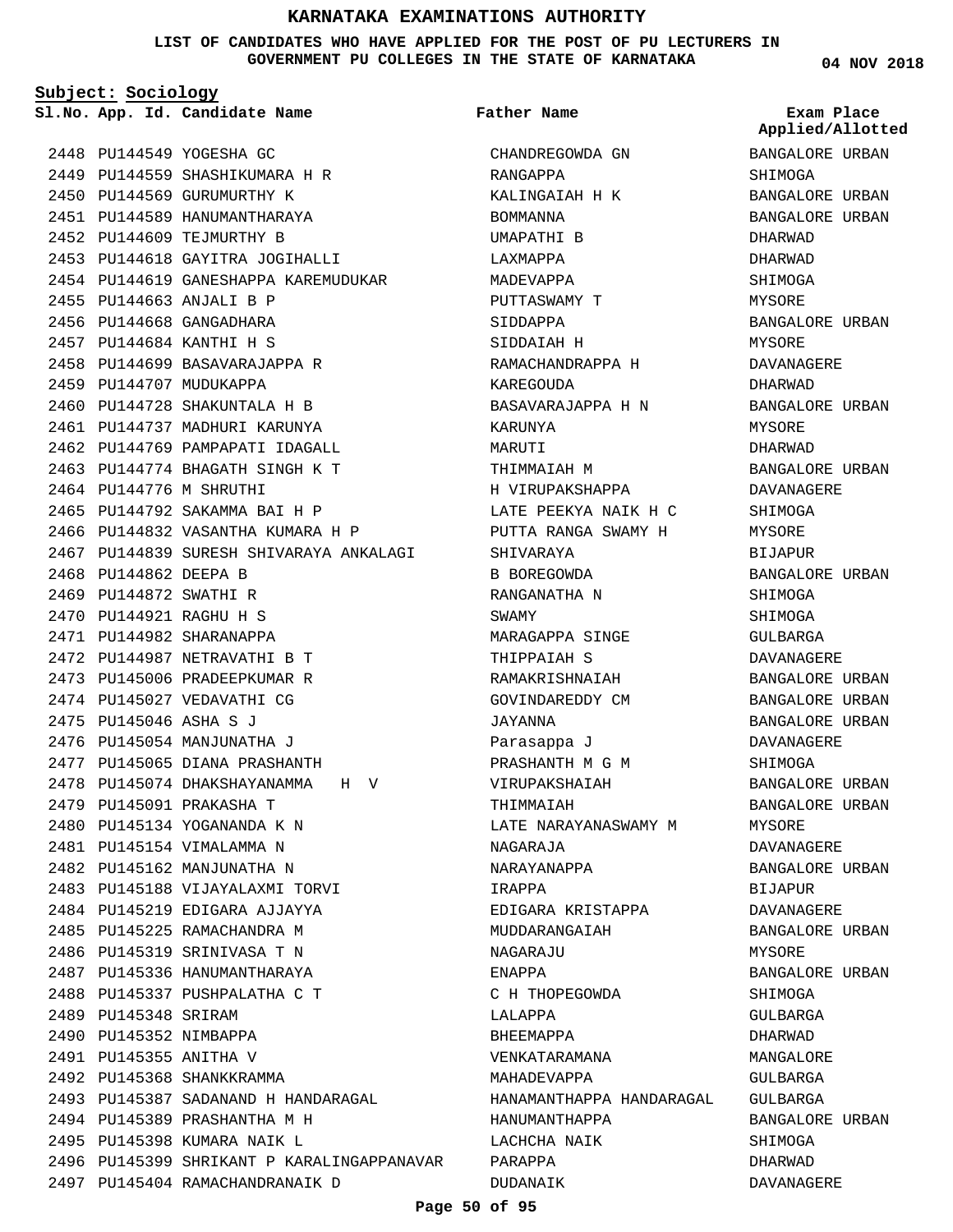**LIST OF CANDIDATES WHO HAVE APPLIED FOR THE POST OF PU LECTURERS IN GOVERNMENT PU COLLEGES IN THE STATE OF KARNATAKA**

**Subject: Sociology**

**App. Id. Candidate Name Sl.No. Exam Place**

2501 PU145426 SHARANAMMA PATIL

2505 PU145585 A M M GURUBASAVARAJA 2506 PU145650 PRAVEENA KUMARA K 2507 PU145678 SURESHYADAV K N 2508 PU145684 SHANTHALA G K 2509 PU145699 VEERESH I M

2503 PU145504 GHOUSE KHALEEL 2504 PU145549 SHILPA S P

2498 PU145410 SHABANA 2499 PU145415 SHOBHA H M

2502 PU145460 SOWMYA S

2510 PU145757 RASHMI

2511 PU145769 BASAVARAJA D 2512 PU145805 ASHARANI D 2513 PU145808 IRAPPA

2514 PU145859 CHANNAMMA H 2515 PU145889 RASHMI G M 2516 PU145929 PRAMEELA G

2518 PU145968 ANURADHA JH 2519 PU145999 VIRUPAKSHAYYA

PU146057 VIJAYALAXMI 2521 2522 PU146066 THRIVENI G PU146072 NAGARAJ J R 2523

2517 PU145953 VEERABHADRASWAMY

2524 PU146077 RAYAPPA DALAWAYI PU146090 SOMASHEKHARA A C 2525

2527 PU146142 VIJAY NANDIMATH

2530 PU146376 VENKATARAMANAPPA

2533 PU146522 BHARATI TONASIHAL

2528 PU146174 JAGRUTI 2529 PU146367 SHARANBASAV

2532 PU146504 BASAMMA

2534 PU146544 MEENAKSHI B 2535 PU146565 SHANTAMMA

PU146581 ROOPA A V 2537 PU146632 NATARAJ 2538 2539 PU146643 MEENAKSHI

2541 PU146729 SHIVANNA T K 2542 PU146744 GANGADHARAPPA G 2543 PU146810 GOPALAPPA H R 2544 PU146846 MOHAMED MUQTAR 2545 PU146884 VIDYA KAMBLE

2546 PU146905 YASHODA 2547 PU146912 RAJAPPA

2520 PU146036 PRATIBHA AJJAPPANAVAR

2526 PU146112 MUTTURAJ OUDAKKANAVAR

PU146497 DAKSHINAMURTHY NAIK B 2531

2536 PU146574 MALLANAGOUDA BIRADAR

2540 PU146711 NAGARAJ HULAGAMMANAVAR

2500 PU145422 SHILA

**Father Name**

SILARUDDIN MAHESHWARAPPA H R REVANSIDDAPPA AYYANAGOUDA SHANKARAPPA ALLABAKASH PUTTASWAMI S B BASAVALINGAYYA KENCHAPPA NARASAIAH K KUBERAPPA G E I M BASAVARAJAIAH RAJKUMAR PATIL DURUGAPPA DANAPPA JATTEPPA JEWARGI KUMARASWAMY H MANJAPPA G II GANGADHARAIAH SHANKARACHAR HALAPPA J SHEKARAYYA LAXMAPPA CHANDRAPPA GANGANAIK RAMAIAH FAKEERAPPA CHIKKAIAH PARAMESHWAR MAHANTAYYA PARVATAPPA THIMMANNA NARASIMHAPPA BEEMANAIK NAGANNA LINGASING MALLIKARJUNAACHAR Chandrappa KALYANARAYGOUDA VENKATESH D M ERAPPA Tukaram RAMAPPA KIILLEGOWDA GURUSIDDAPPA K S RAMAPPA H MOHAMED ANWAR MAHADEV HALAPPA K H SHANKRAPPA

**04 NOV 2018**

GULBARGA SHIMOGA GULBARGA BIJAPUR BANGALORE URBAN DAVANAGERE MYSORE DAVANAGERE DAVANAGERE BANGALORE URBAN SHIMOGA DHARWAD GULBARGA DAVANAGERE SHIMOGA GULBARGA DAVANAGERE MYSORE BANGALORE URBAN MYSORE SHIMOGA GULBARGA DHARWAD BIJAPUR SHIMOGA SHIMOGA DHARWAD SHIMOGA DHARWAD BIJAPUR GULBARGA GULBARGA BANGALORE URBAN SHIMOGA GULBARGA BIJAPUR DAVANAGERE GULBARGA GULBARGA SHIMOGA GULBARGA GULBARGA DHARWAD SHIMOGA BANGALORE URBAN DAVANAGERE MYSORE DHARWAD SHIMOGA GULBARGA **Applied/Allotted**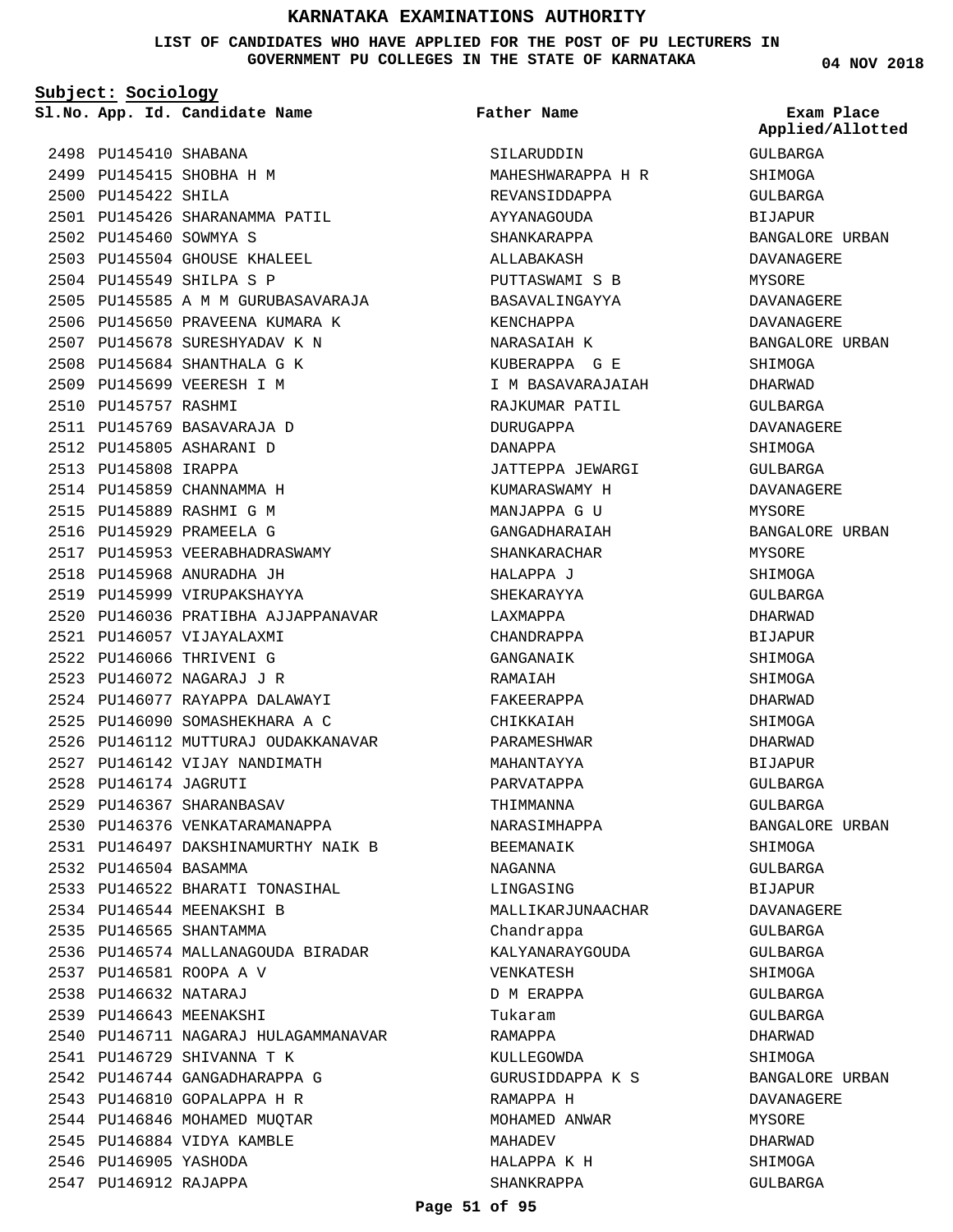## **LIST OF CANDIDATES WHO HAVE APPLIED FOR THE POST OF PU LECTURERS IN GOVERNMENT PU COLLEGES IN THE STATE OF KARNATAKA**

**Subject: Sociology**

2552 PU147078 DEVENDRA M R

2554 PU147185 ASHWINI JOGUR 2555 PU147214 YOGAMBIKADEVI M K

2557 PU147248 CHIRANJEEVI ACHARI B 2558 PU147265 JYOTILAXMI TALWAR 2559 PU147391 SHIVANAND DANADAMANI 2560 PU147430 GANGAVVA GOUDAPPANAVAR

2551 PU147045 GEETHA VEERAPPA AGASANAHALLI

2548 PU146965 GEETHA S 2549 PU146975 PRAKASHA D 2550 PU147014 GIREESHA

2553 PU147148 DEMAKKA

2556 PU147217 ANANTA P

2561 PU147443 SURENDRA K 2562 PU147454 SUDARSHAN 2563 PU147455 ARATI 2564 PU147457 SANTOSH 2565 PU147458 KOUSAR BANU 2566 PU147470 SHARANABASAPPA

2567 PU147495 SUJATA

2568 PU147505 TEJASWI H S 2569 PU147550 SIDDAMMA

2573 PU147642 NAGARAJA K 2574 PU147696 PREMAVVA 2575 PU147713 MAHESH 2576 PU147737 HARISH H J

2578 PU147766 JYOTHI

PU147790 RAFI ULLA D 2579 2580 PU147820 SIDDAPPA NAVI PU147834 BHARATHI S G 2581 2582 PU147881 MAHADEVA K

2583 PU147890 SUDHAKAR KAMBLE 2584 PU147891 AMBIKA YADRAMI 2585 PU147894 SANTHALA N 2586 PU147895 ASHA K K 2587 PU147903 SHRISHAIL 2588 PU147909 SOMARAYA

2589 PU147926 DYAVAPPA YARAZERI

2597 PU148055 FEROOZAHAMED MULLAL

2590 PU147957 BHAGYAMMA T PU147961 DHARANESH B 2591 2592 PU147969 UDAYA NAIK

2594 PU148012 GIRISHA R 2595 PU148044 ARJUN GANIGER 2596 PU148050 NATARAJA N

2593 PU147977 RAVI

2570 PU147551 SOMASHEKHARA M PU147561 JAYASHREE V 2571

PU147583 JAYASHREE KATARAKI 2572

2577 PU147753 ASLAMPRAVEJ JAMBAGI

**Father Name**

**App. Id. Candidate Name Sl.No. Exam Place** SIDDALINGAIAH S DODDEGOWDA RAMANAYAKA VEERAPPA AGASANAHALLI RAMAIAH NINGAPPA RUDRAPPA KENCHAPPA A D VENKATESHA P SATYANARAYANA ACHARI JANAPPA TALWAR IRAPPA NINGAPPA SHANTAPPA NAGAMURTHI NARSINGRAO TULASIRAM MAHAMMAD USMAN MAHADEV VEDAVYAS late siddaraju p m SIDDALINGAPPA MARIYAPPA GOWDA VENKATESH T SANGAPPA KALUBANNA YALLAPPA MUDUTAGI MALLAPPA JAYAPPA N IBRAHIM CHANNABASAPPA DASTHAGEER SAB KASHAPPA GOVINDAPPA R KRISHNAPPA A C SHRISHAIL KOODLEPPA NAGARAJEGOWDA C KALLESHAPPA K L SHIVAPPA KARIGAR HANAMANTARAYA DESAI MALLAPPA THIPPESWAMY BYRANNA A GOVINDA NAIK MALLIKARJUN RANGANATHAIAH SHASHAPPA NARAYANAPPA MAHIBOOB MULLAL DAVANAGERE **MYSORE** MYSORE DAVANAGERE SHIMOGA DHARWAD BIJAPUR BANGALORE URBAN DAVANAGERE DAVANAGERE DHARWAD BIJAPUR GULBARGA GULBARGA GULBARGA GULBARGA GULBARGA GULBARGA GULBARGA GULBARGA SHIMOGA GULBARGA MYSORE BANGALORE URBAN BIJAPUR SHIMOGA BIJAPUR GULBARGA DAVANAGERE BIJAPUR SHIMOGA BANGALORE URBAN DHARWAD MYSORE BANGALORE URBAN DHARWAD BIJAPUR MYSORE SHIMOGA GULBARGA GULBARGA BIJAPUR BANGALORE URBAN BANGALORE URBAN SHIMOGA GULBARGA BANGALORE URBAN BANGALORE URBAN BANGALORE URBAN BIJAPUR **Applied/Allotted**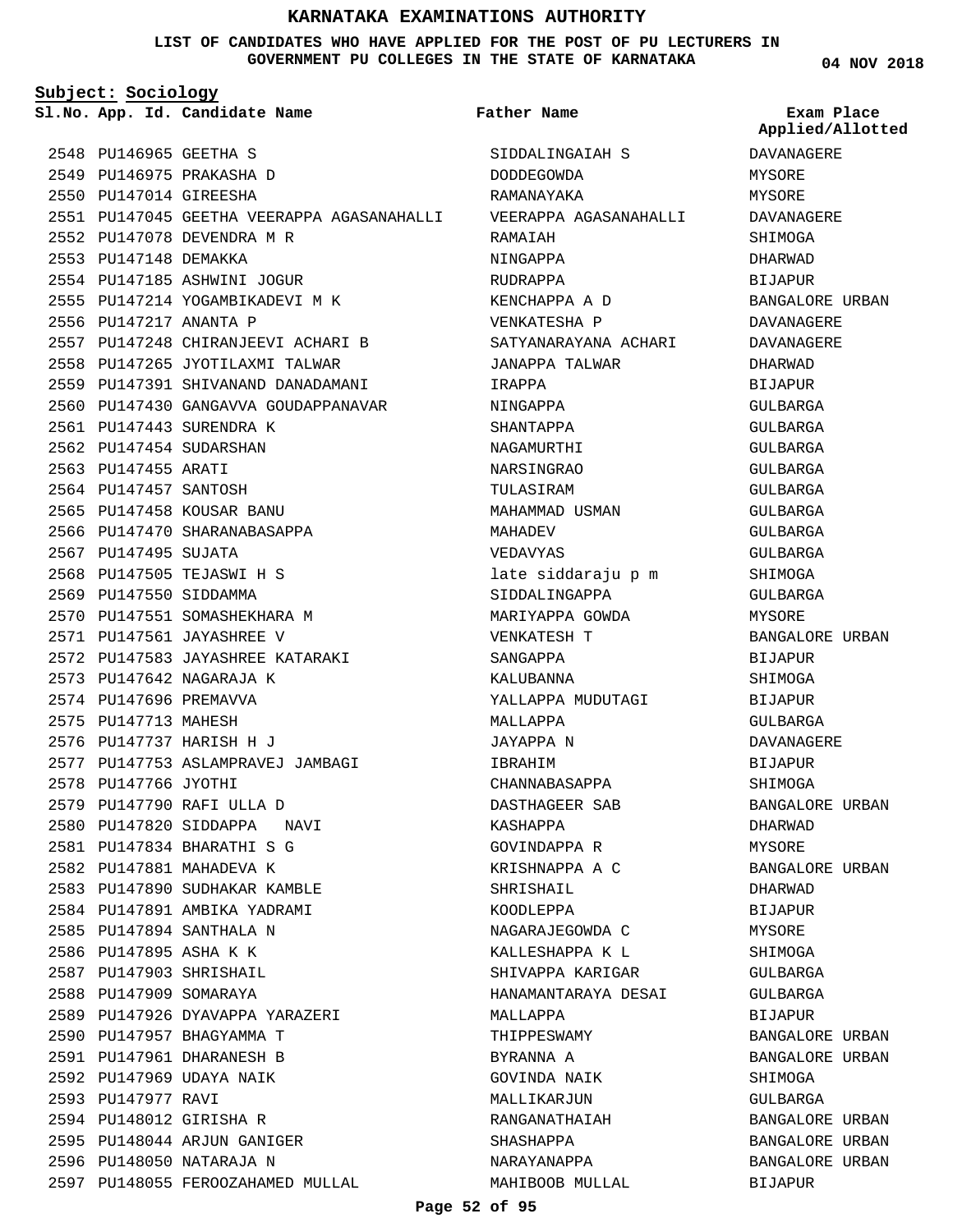## **LIST OF CANDIDATES WHO HAVE APPLIED FOR THE POST OF PU LECTURERS IN GOVERNMENT PU COLLEGES IN THE STATE OF KARNATAKA**

**Subject: Sociology**

2601 PU148134 AMBIKA 2602 PU148158 GAYATRI 2603 PU148183 SHARNAMMA

**App. Id. Candidate Name Sl.No. Exam Place**

2604 PU148185 NAJAMUNNISABEGUM 2605 PU148191 MANJUNATHA S 2606 PU148208 MAMATHA B

PU148246 KAMALAKSHI T L 2607 2608 PU148250 AJJAYYACHAR G 2609 PU148262 AMARESHA M PU148288 LAKSHMI H M 2610 2611 PU148321 JYOTHI M

2612 PU148328 VEENA ARALELEMATHA

2619 PU148411 KRISHNAMURTHY A D

2625 PU148515 REKHAVATI HANMANTAPPA

2633 PU148671 GURUDEVARAMATADA SAVITRAMMA

2614 PU148352 MALLIKARJUN BENNESHWAR

2613 PU148343 VIDYAVATI

2615 PU148356 GOWRISHA M 2616 PU148373 BHAGYALAXMI 2617 PU148379 GEETHA DEVAKI V 2618 PU148405 DAYANAND PUJAR

2620 PU148423 MALLIKARJUN PU148426 NINGARAJU P 2621 2622 PU148453 GURUNATHA B PU148462 BHARATH K B 2623 PU148492 NAGARAJ 2624

2626 PU148544 MAHADEVAPPA PU148602 JYOTHI S V 2627 PU148607 DURUGESHI K G 2628 PU148630 SHANKARAPPA N 2629 2630 PU148650 FEROOZAHAMED

2631 PU148661 ARCHANA 2632 PU148665 GOPAL H

PU148687 MAHESH AIHOLE 2634 PU148689 SHYAMALA H 2635

2640 PU148742 VIJAYALAXMI

2636 PU148697 NAGARAJ BANAKAR PU148717 VENKATARAJU K T 2637 2638 PU148722 RAMANATH RADDI 2639 PU148738 YALLAVVA NUKAPUR

2642 PU148767 VIRUPAKSHAIAH P 2643 PU148793 RUSTUMSAHEB BAGAWAN

2644 PU148827 MAHESH HAVERI 2645 PU148838 RAJASHEKHAR 2646 PU148850 VASANTHAKUMAR J

2647 PU148885 RAJENDERA

PU148743 AGRAHARADA BASAVARAJA 2641

2598 PU148062 YATISHA K N 2599 PU148085 SIDDAPPA KUMBAR 2600 PU148105 RAHAMANSAB PINJAR **Father Name**

NAGARAJU D K GURABASAPPA HASANSAB SHARANAPPA SHIVARAJ BHIMSHA MOINPASHA

SHANMUKHAPPA R SIDDALINGAPPA B

GOVINDACHAR LATE

LAKSHMANA

MURTHY

UMESH AVVAPPA

MUNIRAJAPPA MANJAPPA H

MANJUNATHA S R MUKUNDBHAT JOSHI

DEVARAJU A T

VISHWANATHA S V

VISHWANTHAIAH G M

THIMMAGIRIYAPPA GURULINGAPPA DESAI

MALIKSAB BAGAWAN

AGRAHARADA SHARNAPPA

SHANKARAPPA VIRUPAKSHAGOUDA

PUTTAIAH A

NAGAPPA BHEEMASHA JAYRAMA B NARSINGRAO

VITTALA K BASAYYA

Bheemaraya PUTTAMALLAIAH Nagendrappa B BHARAMAGOWDA K YAMANAPPA HANMANTAPPA IRAPPA

GANGAPPA H NARASIMHAPPA MAHIBOOB MULLAL

DASHARATH VEERESH

bhupal HUCHAPPA SHEKAPPA

REVANASIDDAYYA ARALELEMAT BIJAPUR MYSORE **BIJAPUR** DHARWAD GULBARGA GULBARGA GULBARGA GULBARGA DAVANAGERE DHARWAD SHIMOGA SHIMOGA BANGALORE URBAN SHIMOGA MYSORE GULBARGA BIJAPUR **SHIMOGA** GULBARGA MANGALORE DHARWAD MYSORE DHARWAD MYSORE BANGALORE URBAN SHIMOGA DHARWAD GULBARGA GULBARGA SHIMOGA DAVANAGERE BANGALORE URBAN BIJAPUR GULBARGA DHARWAD DAVANAGERE DHARWAD SHIMOGA DAVANAGERE BANGALORE URBAN GULBARGA DHARWAD BIJAPUR DAVANAGERE BANGALORE URBAN BIJAPUR DHARWAD **Applied/Allotted**

> GULBARGA DAVANAGERE GULBARGA

**04 NOV 2018**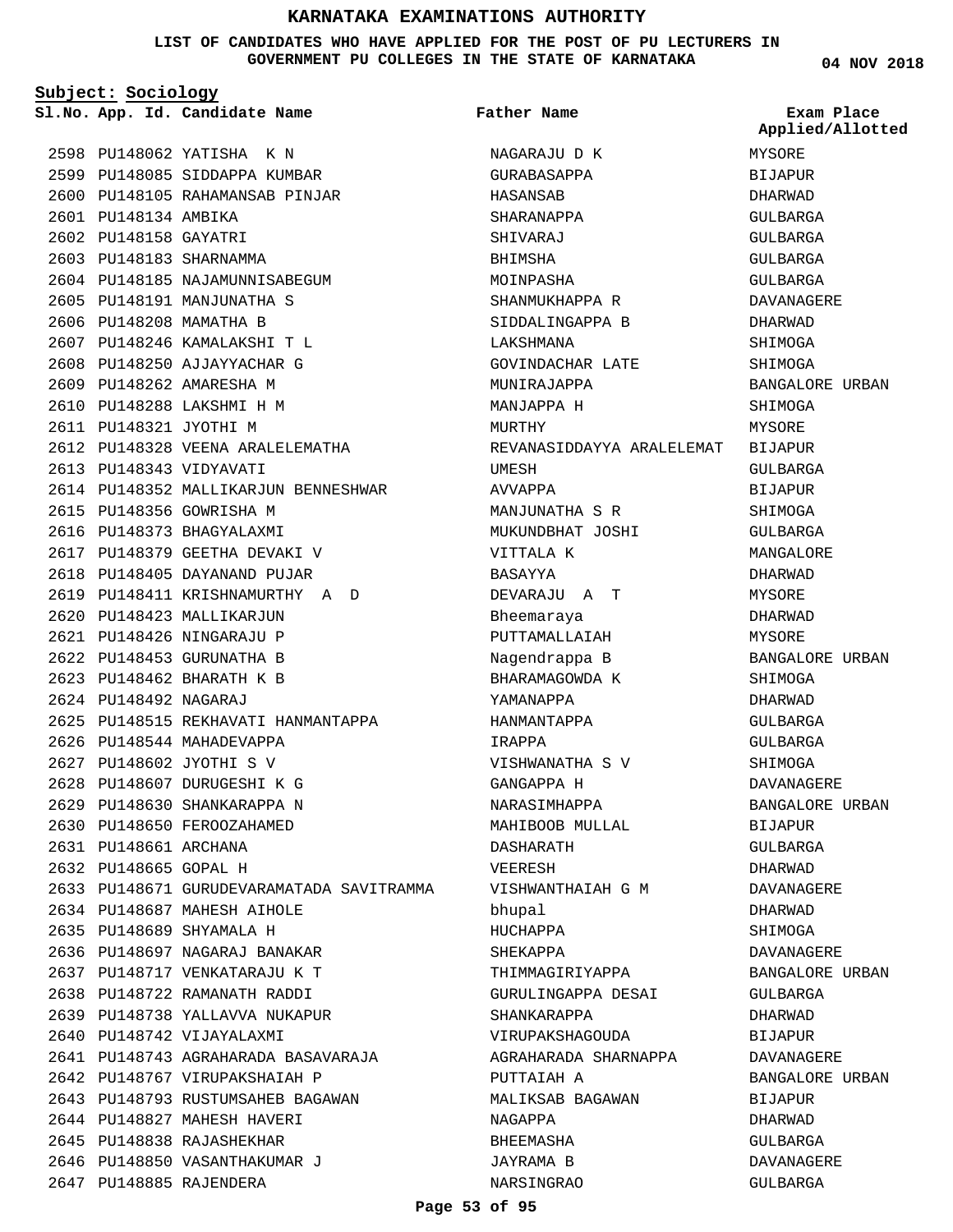## **LIST OF CANDIDATES WHO HAVE APPLIED FOR THE POST OF PU LECTURERS IN GOVERNMENT PU COLLEGES IN THE STATE OF KARNATAKA**

**Subject: Sociology**

**App. Id. Candidate Name Sl.No. Exam Place**

2648 PU148923 NIRANJANA B C 2649 PU148932 INASAPPA DHANARAJ

2651 PU149034 JAYASHRI HANAJI

2653 PU149085 SHIVALEELA HOOLI

PU149206 PRADEEP KUMAR B V 2656 2657 PU149210 ANITHAKUMARI V

2659 PU149276 HANUMANTHAPPA

2661 PU149387 SHANKARANAIKA

2664 PU149454 RAJESWARI N N 2665 PU149457 CHANDRASHEKAR C N

2669 PU149580 SANTHOSH G B 2670 PU149597 KAVITHA G S 2671 PU149605 SUBHASCHANDRA 2672 PU149629 SANDEEP PATIL

2674 PU149669 NUTAN BHOSALE 2675 PU149679 JANET LOBO 2676 PU149708 SOWMYA P T

PU149783 BYRAKUMAR B S 2679

2677 PU149761 SUNEETA TALASADAR

2680 PU149790 VENKATESH PRASAD S B

2692 PU150094 SUNITA GADAGINAMATH 2693 PU150136 VESHGARU RAMANJINEYA

2695 PU150175 SAROJINI HADAPAD 2696 PU150221 MOHAMED SADIQ AKBAR 2697 PU150244 RAJESHWARI HIPPARAGI

PU149344 JYOTHI D 2660

2662 PU149425 SWAPNA R

2666 PU149473 SUDHA D V 2667 PU149506 DURUGAPPA R

2668 PU149566 ASHOK

2673 PU149632 GURUDEV

2678 PU149764 RAJANNA

PU149802 ASHOKAN E 2681 2682 PU149807 SHIVA KUMAR 2683 PU149853 JAGADAMBA K B 2684 PU149856 SHARANAPPA 2685 PU149895 RAVI KOUJAGERI 2686 PU149918 MADHUKUMARA K M

2687 PU149950 LAKSHMI M 2688 PU150008 MANU S B 2689 PU150044 MANJAIAH B 2690 PU150069 PRASHANTHA PU150074 RAJAMMA S 2691

2658 PU149229 ANAND KASHAPPANAVAR

PU149450 RAJASEKHARAIAH K H M 2663

PU148972 SHAILAJA 2650

2652 PU149036 GADDEPPA

2654 PU149186 PRAKASH 2655 PU149205 RAGHU K M

PU150169 SHASHIKANT ANANDARAV WAGHAMODE ANANDARAV 2694 CHIKKERRANNA AROGYAPPA MAILARI KALLAPPA BUDDAPPA SADASHIV CHATRU MANJAPPA VISHWANATH M C VISWANATHACHARI PUNDALIK BHEEMAYYA DEVARAJ H N GOVINDANAIKA RAMACHANDRAPPA THIPPESWAMY K H M NAGABHUSHANA N S NARAYANAPPA VENKATARAMANAPPA RANGAPPA B NINGAPPA G R BASAVARAJU SIDDALINGAIAH JETTEPPA APPAYYA LOKU RATHOD BAPURAO OSWALD LOBO THIMMAYYA GOWDA SANGAYYA BOMMAIAH R SRINIVASAIAH BORAIAH ESHWARAN T SHARANAPPA VIVEKI BASAVALINGAIAH UMESHAPPA INDI ISHAPPA MAHADEVAPPA K P LAKSHMANA BASAVARAJAPPA S R BASAVAIAH DEVIRAMMA SANNAKKI SHARANAPPA KASTURI VESHGARU RAMANNA SANGANABASAPPA ABDUL BASHEER MALLAPPA **Father Name**

**04 NOV 2018**

| Applied/Allotted       |       |
|------------------------|-------|
| BANGALORE URBAN        |       |
| MYSORE                 |       |
| GULBARGA               |       |
| BIJAPUR                |       |
| GULBARGA               |       |
| DHARWAD                |       |
| GULBARGA               |       |
| SHIMOGA                |       |
| MYSORE                 |       |
| DAVANAGERE             |       |
| DHARWAD                |       |
| GULBARGA               |       |
| SHIMOGA                |       |
| BANGALORE URBAN        |       |
| BANGALORE              | URBAN |
| DHARWAD                |       |
| BANGALORE URBAN        |       |
| BANGALORE URBAN        |       |
| BANGALORE URBAN        |       |
| DAVANAGERE             |       |
| DHARWAD                |       |
| BANGALORE URBAN        |       |
| BANGALORE URBAN        |       |
| GULBARGA               |       |
| DHARWAD                |       |
| GULBARGA               |       |
| BIJAPUR                |       |
| MANGALORE              |       |
| MANGALORE              |       |
| BIJAPUR                |       |
| MYSORE                 |       |
| <b>BANGALORE URBAN</b> |       |
| MYSORE                 |       |
| BANGALORE URBAN        |       |
| GULBARGA               |       |
| BANGALORE              | URBAN |
| DHARWAD                |       |
| DHARWAD                |       |
| MYSORE                 |       |
| MYSORE                 |       |
| SHIMOGA                |       |
| MYSORE                 |       |
| SHIMOGA                |       |
| MYSORE                 |       |
| BIJAPUR                |       |
| DAVANAGERE             |       |
| BIJAPUR                |       |
| BIJAPUR                |       |
| BANGALORE URBAN        |       |
| DHARWAD                |       |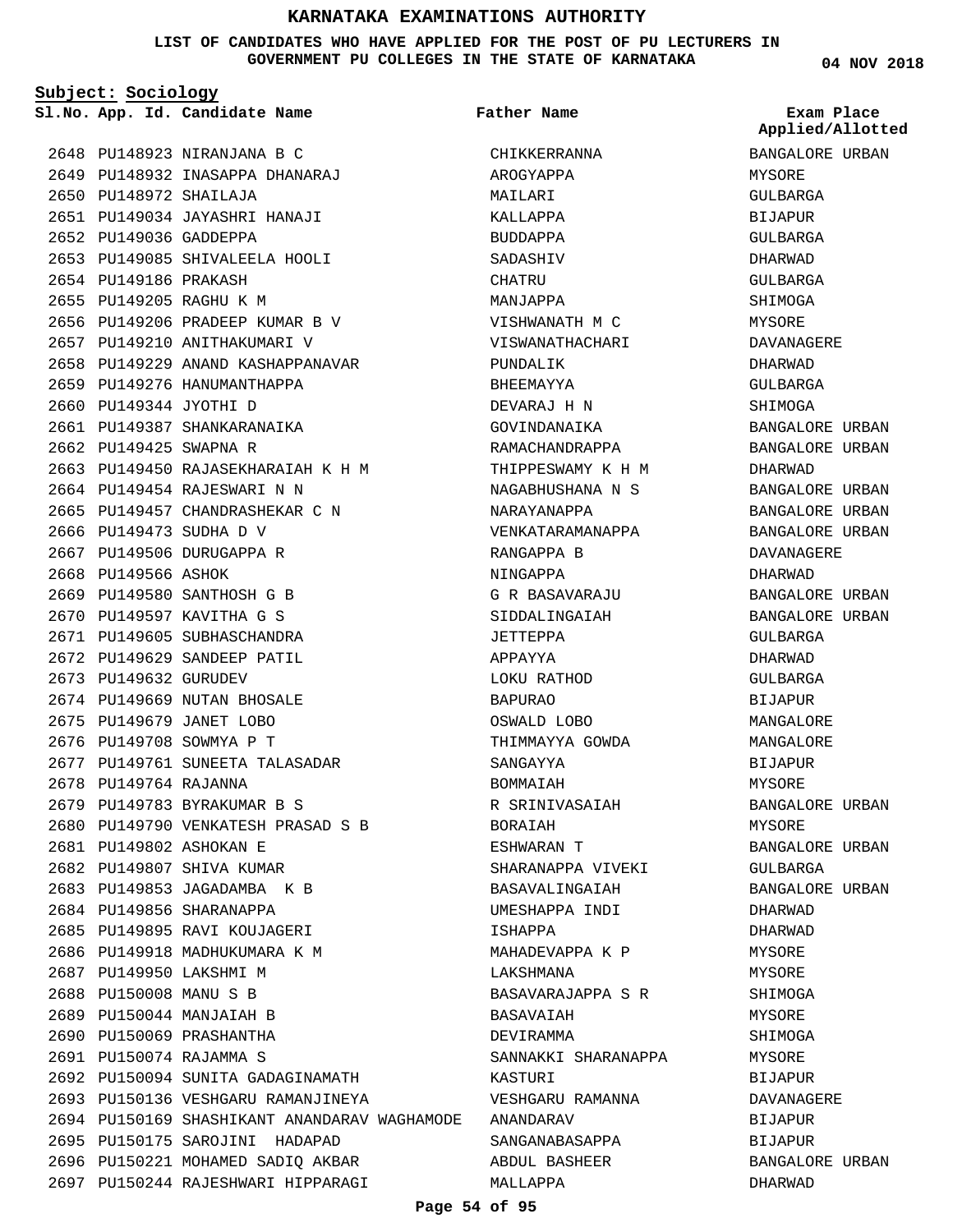**LIST OF CANDIDATES WHO HAVE APPLIED FOR THE POST OF PU LECTURERS IN GOVERNMENT PU COLLEGES IN THE STATE OF KARNATAKA**

**Subject: Sociology**

**App. Id. Candidate Name Sl.No. Exam Place**

**Father Name**

2698 PU150246 RAMANNA 2699 PU150257 CHANDRAPPA K 2700 PU150275 SUSHMA N 2701 PU150289 SMITHA K 2702 PU150329 ANNARAYAGOUDA PATIL 2703 PU150368 MANJULA K 2704 PU150403 NARAYAN REDDY 2705 PU150420 SAVITA 2706 PU150456 CHIKKAMMA S 2707 PU150463 SUVARNA PUJARI 2708 PU150487 ANNAPPA R 2709 PU150495 H KOTE 2710 PU150504 ANUPAMA PATIL 2711 PU150516 RASHMI V P 2712 PU150543 THIPPESWAMY M 2713 PU150549 YOGESHA S G 2714 PU150573 MAGADUM SHIVANAND 2715 PU150583 PREMALATHA 2716 PU150584 ROOPA B 2717 PU150616 VARALAKSHMI A 2718 PU150638 SABANNA 2719 PU150648 KHAJAMMA GOLAGERI 2720 PU150667 SHIVASHARANAPPA PU150714 RIYAZ AHMED N K 2721 PU150737 MUMTAJ J 2722 PU150761 BILAGI SUJATA 2723 2724 PU150766 HARISHA T 2725 PU150769 YAMANURAPPA HARIJANARA 2726 PU150782 SIDDARAM 2727 PU150808 JYOTILAXMI 2728 PU150829 SWETHA GANTI PU150851 REKHA S L 2729 2730 PU150866 MAHABALESHWAR NARASINGAGOL PU150968 HARISHA T 2731 2732 PU150980 GALEMMMA 2733 PU150988 SUREKHA 2734 PU150994 MAHESHA B R 2735 PU150998 SUREKHA BANDI 2736 PU151020 RAJESHWARI HIREGOUDAR PU151043 ASHA I K 2737 2738 PU151052 RAGHAVENDRA M C 2739 PU151076 LINGARAJA B 2740 PU151123 SHWETHA C N 2741 PU151248 JAYSHREE KESARGOPPA 2742 PU151254 VIJYAKUMAR 2743 PU151300 RUDRAPPA HUNASHIKATTI 2744 PU151333 ROHINI B P 2745 PU151339 TRIVENI 2746 PU151422 AMBAMMA 2747 PU151423 SHIVAPPA

KASHAPPA KRUSHNAPPA NAGARAJAIAH KANTHARAJU GOWDA R RAMANAGOUDA KRISHNAMURTHY S SHARANAPPA KANTEPPA SANNAKKI HEGGADE DHONDAPPA RAMAPPA R HANUMAPPA B PARIS PATIL LATE VARADARAJU C MAHALINGAPPA GOVIDE GOWDA S MAHADEV MANOHAR BORAIAH R ADINARAYANAPPA RANGAYYA HUSENSAB MALSHETTY KHALEEL SAB GEEYAUDDEEN T A BASAPPA HIPPESWAMY TOTAPPA HARIJANA YALLAPPA VITTAL G BHEEMASENA LINGAPPA S M MARUTEPPA THIPPESWAMY SUMANTU AMRUTA RAO PUTTACHANNAMMA KRISHNA BASAVARAJ KAVERAPPA CHANDRAPPA G R BANDRI BASANNA NARASIMHAIAH R RUDRAPPA KESARGOPPA SHARNAPPA BAILAPPA PACHAPPA ANNAPPA HUSAINAPPA Putta

**04 NOV 2018**

GULBARGA BANGALORE URBAN BANGALORE URBAN MYSORE BIJAPUR DAVANAGERE GULBARGA GULBARGA MYSORE BIJAPUR SHIMOGA DAVANAGERE DHARWAD BANGALORE URBAN DAVANAGERE MYSORE BIJAPUR GULBARGA DAVANAGERE BANGALORE URBAN GULBARGA DHARWAD GULBARGA BANGALORE URBAN DAVANAGERE DHARWAD DAVANAGERE DHARWAD GULBARGA GULBARGA DAVANAGERE SHIMOGA DHARWAD DAVANAGERE GULBARGA GULBARGA MYSORE BIJAPUR BIJAPUR BANGALORE URBAN SHIMOGA DAVANAGERE BANGALORE URBAN DHARWAD GULBARGA DHARWAD SHIMOGA GULBARGA GULBARGA SHIMOGA **Applied/Allotted**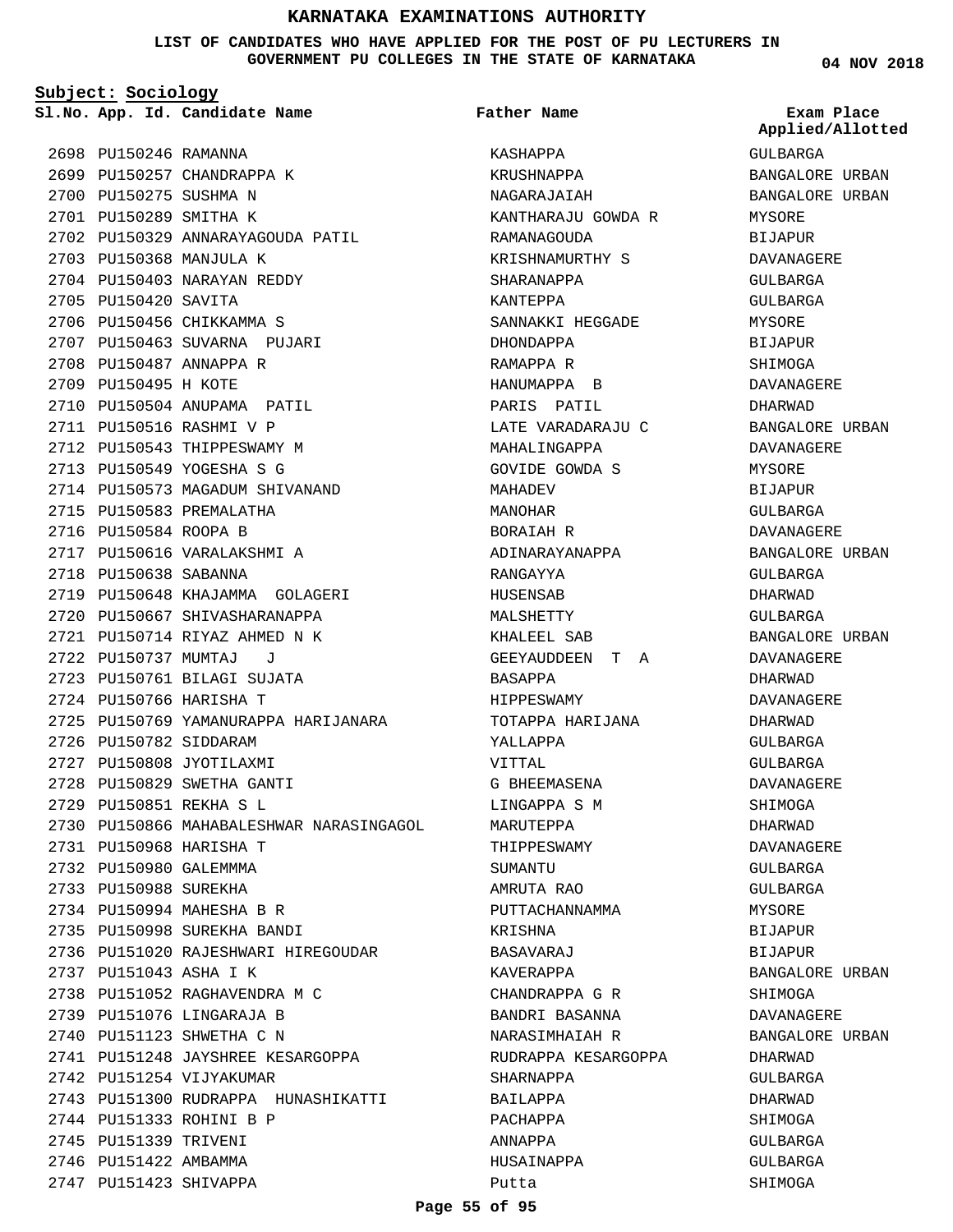## **LIST OF CANDIDATES WHO HAVE APPLIED FOR THE POST OF PU LECTURERS IN GOVERNMENT PU COLLEGES IN THE STATE OF KARNATAKA**

**04 NOV 2018**

| Subject: Sociology     |                                                           |                                    |                                |
|------------------------|-----------------------------------------------------------|------------------------------------|--------------------------------|
|                        | Sl.No. App. Id. Candidate Name                            | Father Name                        | Exam Place<br>Applied/Allotted |
|                        | 2748 PU151509 NAGENDRAPPA B                               | BASANNA                            | DHARWAD                        |
|                        | 2749 PU151535 RAMESH BHEEMASHANKAR HANAKUNI BHEEMASHANKAR |                                    | GULBARGA                       |
|                        | 2750 PU151542 SOMASHEKARA M D                             | DEVARAJU                           | BANGALORE URBAN                |
|                        | 2751 PU151591 MUNAF PASHA                                 | SYED MOULAHUSSAIN HADAGALI DHARWAD |                                |
|                        | 2752 PU151597 GADILINGAPPA A                              | PAMPANNA A                         | DHARWAD                        |
| 2753 PU151614 BHARATHI |                                                           | CHANNABASAPPA                      | GULBARGA                       |
|                        | 2754 PU151630 SHARANAPPA                                  | BASAPPA AMMANNAVAR                 | DHARWAD                        |
|                        | 2755 PU151639 PUTTARAJU T N                               | THIMMAIAH Late                     | BANGALORE URBAN                |
|                        | 2756 PU151646 SOUMYA PATIL                                | NARAYANA                           | BANGALORE URBAN                |
| 2757 PU151707 ASHWINI  |                                                           | SHIVAPPA KARANURE                  | DHARWAD                        |
| 2758 PU151729 SHIVARAJ |                                                           | AMREPPA                            | GULBARGA                       |
|                        | 2759 PU151745 HANAMANT NAGANASOOR                         | SHANKREPPA NAGANASOOR              | BIJAPUR                        |
|                        | 2760 PU151757 ANJINAPPA H                                 | HANUMANTHAPPA                      | DAVANAGERE                     |
|                        | 2761 PU151768 RADDI BHAGYAJYOTI                           | LAKKAPPA                           | DHARWAD                        |
|                        | 2762 PU151778 PADMAVATI                                   | PEERAPPA                           | GULBARGA                       |
|                        | 2763 PU151897 MANJUNATHA SWAMY S P                        | PAKKIRAPPA S N                     | SHIMOGA                        |
|                        | 2764 PU151936 ANIL KAMBALE                                | TUKARAM                            | BIJAPUR                        |
|                        | 2765 PU151940 GANAPATI KADALAGI                           | DASHARATH                          | BIJAPUR                        |
|                        | 2766 PU151950 SHAKUNTALA                                  | RANGANAGOUDA                       | GULBARGA                       |
| 2767 PU151951 SAIBANNA |                                                           | SIDDAPPA                           | GULBARGA                       |
| 2768 PU151972 SUMA B   |                                                           | JM BHADRANAIK                      | DAVANAGERE                     |
|                        | 2769 PU151978 ANNAPPA PUJAR                               | KANAKAPPA PUJAR                    | MYSORE                         |
| 2770 PU151990 MALLAMMA |                                                           | DIGAMBER                           | DHARWAD                        |
|                        | 2771 PU151992 ASHWINI K                                   | KEMPEGOWDA K                       | MYSORE                         |
|                        | 2772 PU152005 VENKAPPA GUDEPPANAVR                        | PANDAPPA                           | BIJAPUR                        |
|                        | 2773 PU152016 SHANTULAL CHAVAN                            | SHANKAR                            | BIJAPUR                        |
|                        | 2774 PU152022 GEETA ALAGUNDI                              | MOHAN                              | DHARWAD                        |
|                        | 2775 PU152054 BHEEMASHYA                                  | MALLAPPA MYAKERI                   | BIJAPUR                        |
|                        | 2776 PU152058 BHARATI NASHI                               | CHANNAPPA                          | DHARWAD                        |
| 2777 PU152076 RAVI R   |                                                           | BHEEMANNA                          | GULBARGA                       |
|                        | 2778 PU152094 MOHD YOUSUF KHAN                            | MOHD AYUB KHAN                     | <b>GULBARGA</b>                |
|                        | 2779 PU152120 SAVITRI FADI                                | NARAYAN                            | DHARWAD                        |
|                        | 2780 PU152155 CHANDRASHEKHAR NAIK                         | NAGAPPA NAIK                       | DHARWAD                        |
|                        | 2781 PU152158 HEMAVATHI                                   | KODANDAPPA                         | BANGALORE URBAN                |
|                        | 2782 PU152172 NAGARAJ K V                                 | VISHNAU GANAPATI HEGDE             | DHARWAD                        |
|                        | 2783 PU152257 SANJAY MADIHALLI                            | RAMA                               | DHARWAD                        |
|                        | 2784 PU152284 KHAJAPPA                                    | RAYAGONDA                          | GULBARGA                       |
|                        | 2785 PU152307 LAKSHMAMMA H C                              | CHANNABASAVA NAIK                  | SHIMOGA                        |
|                        | 2786 PU152319 RAGHAVENDRA WADDAR                          | JUMMAPPA                           | <b>BIJAPUR</b>                 |
|                        | 2787 PU152328 SHIVALEELA HARAGON                          | SANGAPPA                           | DHARWAD                        |
|                        | 2788 PU152345 PUSHPA V G                                  | GANGAIAH K G                       | BANGALORE URBAN                |
| 2789 PU152374 ASHA     |                                                           | Naqaraj Hanmi                      | DHARWAD                        |
|                        | 2790 PU152377 DONGARI RATHOD                              | ADU                                | BIJAPUR                        |
|                        | 2791 PU152392 VANISHREE H Y                               | YAGNESHWARA K S                    | SHIMOGA                        |
|                        | 2792 PU152417 NARASIHMALU                                 | MYAKALATHIMMIAH                    | GULBARGA                       |
|                        | 2793 PU152446 GURUPRASANNA H M                            | MUDDANNA H M                       | BANGALORE URBAN                |
| 2794 PU152449 PRAKASH  |                                                           | NAGAPPA                            | GULBARGA                       |
|                        | 2795 PU152472 PARAMESWARAPPA D                            | DENYA NAIK                         | SHIMOGA                        |
|                        | 2796 PU152507 MANJUNATH KORAVAR                           | VIRUPAKSHAPPA                      | DAVANAGERE                     |
|                        | 2797 PU152512 VIDYA DAMBAL                                | GANGADHAR                          | DHARWAD                        |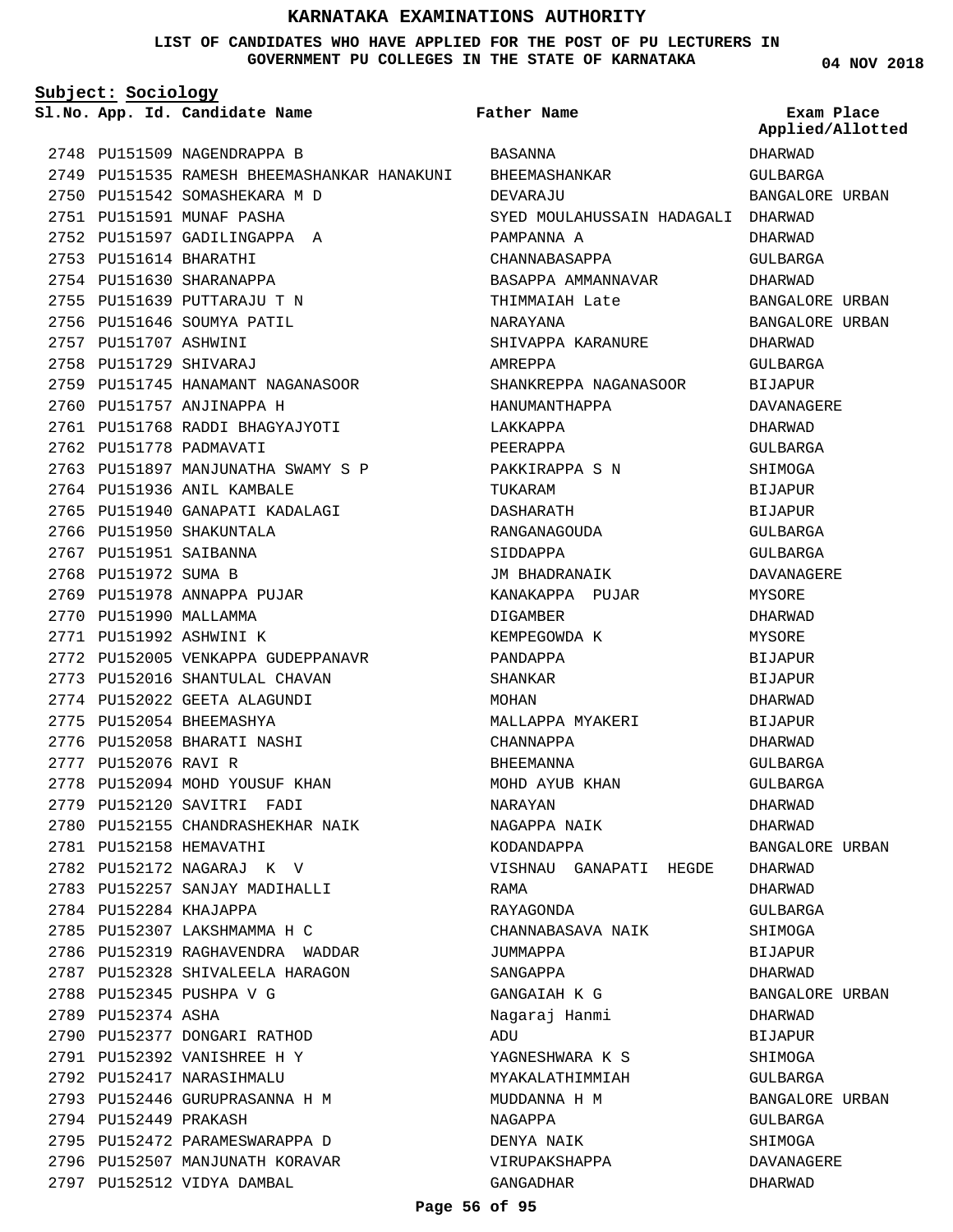## **LIST OF CANDIDATES WHO HAVE APPLIED FOR THE POST OF PU LECTURERS IN GOVERNMENT PU COLLEGES IN THE STATE OF KARNATAKA**

**Father Name**

**Subject: Sociology**

**App. Id. Candidate Name Sl.No. Exam Place**

2798 PU152536 NIDA KAUSAR MUJAWAR 2799 PU152545 PUTTAVVA MALANNAVAR PU152547 SUJATHA K S 2800 PU152592 JANARDHANA G E 2801 PU152596 SUMALATHA B V 2802 2803 PU152601 HARISHA M 2804 PU152633 MANJUNATHA P V 2805 PU152653 MOHINI B 2806 PU152657 SHOBHADEVI HALAVAR 2807 PU152673 VIJAYAKUMARA ML 2808 PU152677 AMARESH 2809 PU152680 RAMESH TALAVAR 2810 PU152709 LAXMI PU152741 DEEPA T M 2811 PU152748 VENKATESHA B G 2812 2813 PU152823 HANAMANTASING RAJAPUT 2814 PU152855 DRAKSHAYANI NAYAK 2815 PU152877 NEELAMMA 2816 PU152973 ANEELKUMAR PU152975 PRABHAKAR D 2817 2818 PU152981 GOURAMMA N 2819 PU153031 RENUKAWWA 2820 PU153052 VEENA PATIL PU153082 JYOTI 2821 PU153130 ANITHA G V 2822 2823 PU153143 BABY 2824 PU153212 BORAMMA 2825 PU153235 MUBEENA HALKARNI 2826 PU153254 SURESH JOTEKHAN 2827 PU153255 PRABHAVATI PU153287 SHRIMANT 2828 PU153288 PRAKASHA A M 2829 PU153306 PAVITHRA G S 2830 PU153310 RAJESHWARI 2831 PU153314 HANAMANT 2832 PU153338 KUSUMA S V 2833 2834 PU153385 SREENAVASA U K PU153391 MANJUNATH C H 2835 2836 PU153405 BINDUSHREE N P PU153424 RAMESHA P 2837 2838 PU153437 SUJATHA R 2839 PU153505 SHILPA C M 2840 PU153577 VIJAYALAXMI PU153586 ALLABAKSH VASTAD 2841 2842 PU153632 HANAMANTAPPA 2843 PU153654 RUPADEVI BIJAPUR 2844 PU153693 KEERTHI 2845 PU153737 MANJUNATHA H 2846 PU153792 RAGHAVENDRA

SAYED SADRUDDIN MUJAWAR MALLAPPA SUBBANAIK ERABHADRAIAH VAGGAPPA B G MARIYAPPA VENKATAREDDY P V NARAYANA SHETTIGAR HANUMANTAPPA LAKSHME GOWDA NAGAPPA BASAPPA SHARABANNA MADAIAH T M G GANGADHARAPPA D VITHTHALSING DEVALAPPA BASAVARAJ MANIKRAO DEVARAJA SHARANAPPA SHARANAPPA NAGALINGANAGOUDA SHRISHAIL VEERAPPA G P NINGAPPA ADIVEPPA BADESAB BHEEMAPPA MANIK REDDY GUNDAPPA MANJUNATHA B S SHIVANNA G R RAGHAVENDRACHARYA GRAMPUROHIT GUNDAPPA VENKATESHA S K KOTHLAPPA U HULAGAPPA LAT PUTTSWAMYGOWDA N T PANDURANGAPPA RAMACHANDRAPPA CHANNABASAVAIAH C M SHIDDAPPA GOUDAR DAVALSAB VASTAD TUKARAM BASAVANTAPPA SHANMUKHAPPA LATE HANUMAIAH GURANNA

**04 NOV 2018**

DHARWAD DHARWAD **SHIMOGA** SHIMOGA BANGALORE URBAN DAVANAGERE BANGALORE URBAN BANGALORE URBAN DHARWAD MYSORE GULBARGA DAVANAGERE BANGALORE URBAN MYSORE DAVANAGERE BIJAPUR DHARWAD GULBARGA GULBARGA DAVANAGERE GULBARGA GULBARGA DAVANAGERE GULBARGA DAVANAGERE BANGALORE URBAN BANGALORE URBAN DHARWAD BIJAPUR GULBARGA GULBARGA **SHIMOGA** DAVANAGERE BANGALORE URBAN GULBARGA MYSORE DHARWAD GULBARGA MYSORE DAVANAGERE DAVANAGERE DHARWAD DHARWAD BIJAPUR GULBARGA BIJAPUR GULBARGA MYSORE GULBARGA **Applied/Allotted**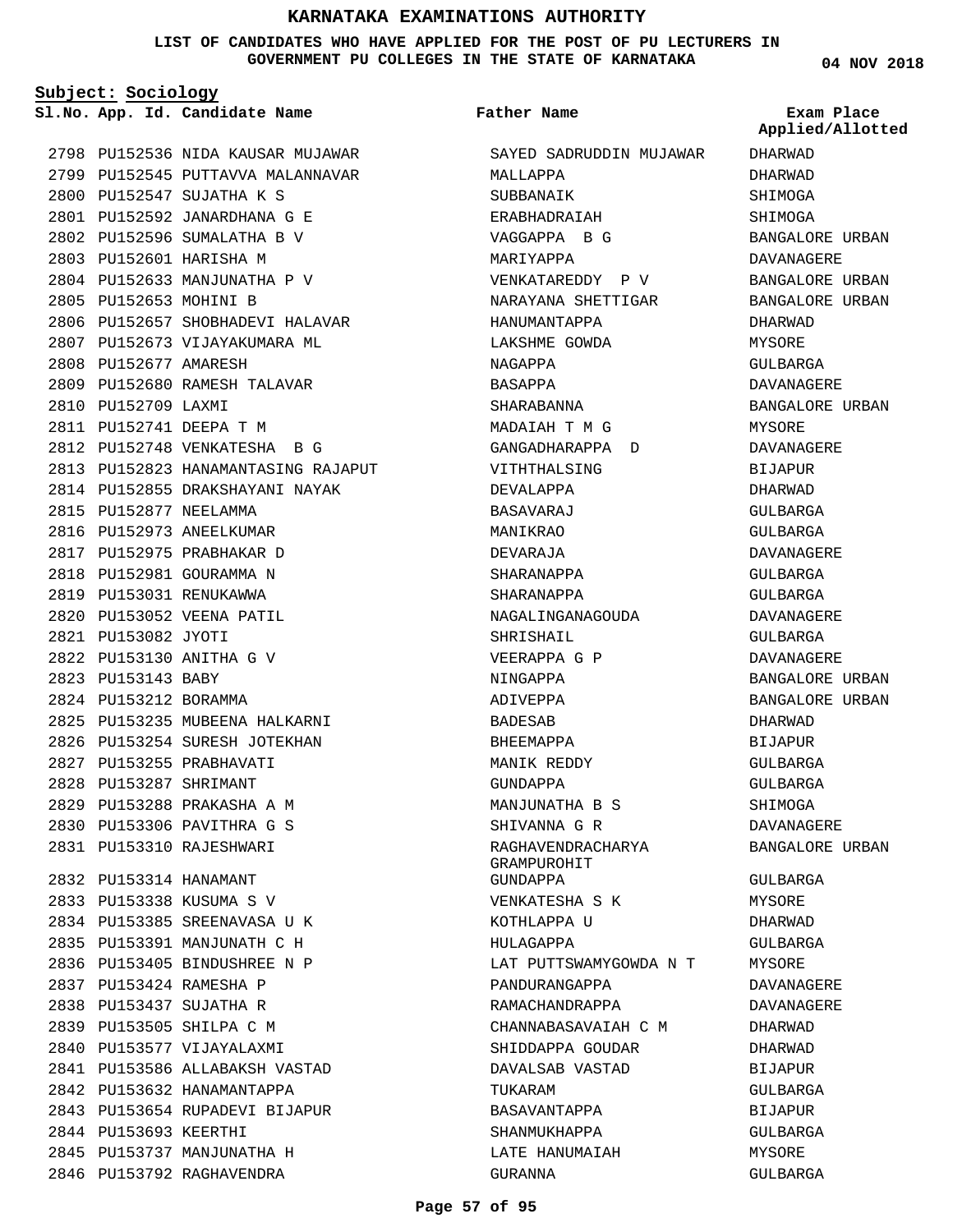**LIST OF CANDIDATES WHO HAVE APPLIED FOR THE POST OF PU LECTURERS IN GOVERNMENT PU COLLEGES IN THE STATE OF KARNATAKA**

**Subject: Sociology**

**App. Id. Candidate Name Sl.No. Exam Place**

2847 PU153796 SREENIVASA K 2848 PU153810 SAMEENAKHANAM 2849 PU153816 SUDHARSHAN 2850 PU153830 SHANKRAPPA PU153881 SHEKAPPA 2851 2852 PU153890 SRIDHARA G N 2853 PU153954 RAJASHEKARA H V PU153956 VISHWANATHA S T 2854 PU153970 PAUL M S 2855 2856 PU153986 GIRIBABU R 2857 PU154008 VEENA K S 2858 PU154084 HANUMANTHAPPA V 2859 PU154099 K M NAGABHUSHANA 2860 PU154105 LAKSHMINARAYANA M C 2861 PU154124 KALLAPPA BAGADI 2862 PU154140 NAVEEN D B 2863 PU154162 JAYANNA G M 2864 PU154180 HEMAVATHI K 2865 PU154203 THIBBAIAH M 2866 PU154230 ASWINI R 2867 PU154231 PREMALATHA 2868 PU154268 RAJESHREE BASAPPA 2869 PU154269 PRASANNA S PU154273 DIVYA K L 2870 PU154277 SANTHOSH G H 2871 2872 PU154323 GOLAPPA TORAVI PU154325 CHANDRAKALA G J 2873 2874 PU154328 CHANDRASHEKHAR 2875 PU154365 KASHIMBI BAGALAD PU154366 RAMESH NAIK L P 2876 2877 PU154379 JAGANATH PU154398 VINUTHA S 2878 PU154425 SUDHIR BABU S 2879 2880 PU154484 MALLIKARJUNAGOUD PU154506 NAGARAJU R K 2881 2882 PU154516 ASHVINI 2883 PU154560 SAROJA N MUKKANNA 2884 PU154566 SHASHIKALA S 2885 PU154600 PANDIT AIHOLLI 2886 PU154633 MOHANKUMARA V 2887 PU154639 SUNITA 2888 PU154662 BHUTHARAJANNA D 2889 PU154667 USHA B V PU154668 RASHMI D V 2890 PU154690 SAVITHA B R 2891 2892 PU154692 RAMESHA 2893 PU154698 RAMESHA D N 2894 PU154725 PAREET PRAKASH 2895 PU154755 RANESHWARI 2896 PU154795 SREEDHARA M S

# **Father Name**

HOSURAPPA K MOHAMAD ZAFRULLA RANGANATHAPPA MALLAPPA HUGAR Gyanappa NARASIMHAPPA venkatashamappa THIMMAIAH SEBASTIAN M D REDDAPPA SIDDAMARI K B VENKATAPPA SHIVANANDAIAH K M CHANNAKRISHNAPPA RAMAPPA LATE BASAPPA D N MALLEGOWDA MAREPPA K MOOGURAIAH MAHARUDRAPPA R SRINIVASAIAH T S Basappa SHEKARAPPA LATE LAKSHMAIAH HANUMANTHA NAYAKA SAYIBANNA JAYANNA G MARITAMMAPPA YALIGAR SAIYYADASAHEB PAKKEERA NAIK NARASINGH RAO SOMASHEKHARAIAH S R SOMPALLI SRIRAMALU Balasaheb KARIYAPPA J VENKANNA NAGAPPA Y SANNABASAPPA SAYABANNA VEERABHADRAPPA Y S MARK DASAPPA VISHWANATHA B S VENKAPPA GOWDA D RAJEGOWDA MASIGEPPA NIRVANAIAH CHANABASAPPA UMAKANT RAO SANNATHAMMEGOWDA

**04 NOV 2018**

BIJAPUR BANGALORE URBAN BANGALORE URBAN BIJAPUR GULBARGA BANGALORE URBAN BANGALORE URBAN BANGALORE URBAN BANGALORE URBAN BANGALORE URBAN SHIMOGA BANGALORE URBAN DAVANAGERE BANGALORE URBAN DHARWAD SHIMOGA MANGALORE DAVANAGERE MYSORE DAVANAGERE MYSORE GULBARGA SHIMOGA MYSORE SHIMOGA GULBARGA DAVANAGERE DHARWAD BIJAPUR BANGALORE URBAN GULBARGA BANGALORE URBAN BANGALORE URBAN BANGALORE URBAN BANGALORE URBAN BIJAPUR GULBARGA DAVANAGERE DHARWAD DAVANAGERE GULBARGA BANGALORE URBAN MYSORE MANGALORE BANGALORE URBAN GULBARGA SHIMOGA DHARWAD GULBARGA MYSORE **Applied/Allotted**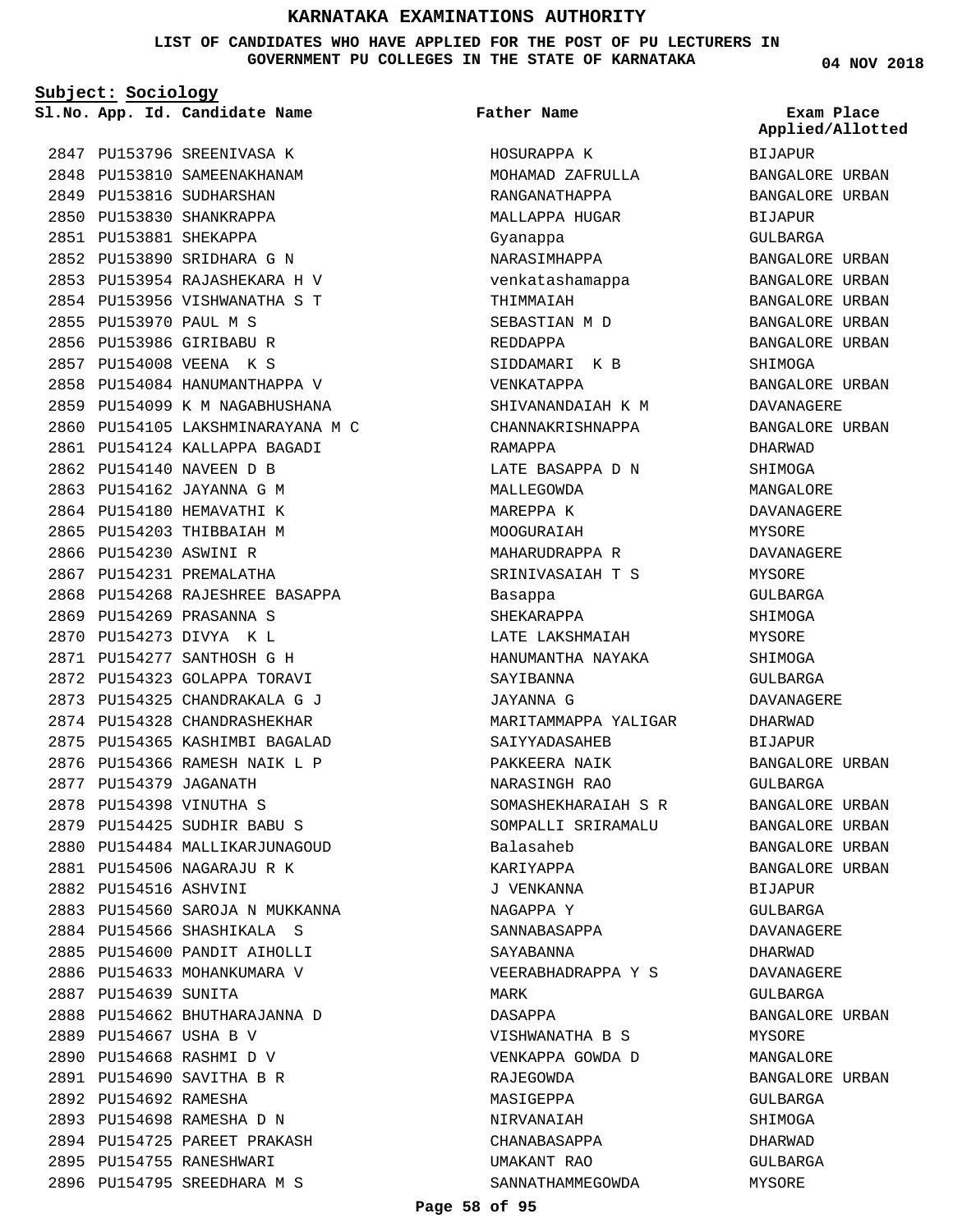## **LIST OF CANDIDATES WHO HAVE APPLIED FOR THE POST OF PU LECTURERS IN GOVERNMENT PU COLLEGES IN THE STATE OF KARNATAKA**

**Subject: Sociology**

**App. Id. Candidate Name Sl.No. Exam Place**

2897 PU154827 RACHANA GOUDA 2898 PU154840 CHANDRASHEKARA M

PU154866 KAVITA SHIVSHATTI 2900

2905 PU154915 DEEPA HULENNAVAR

2909 PU154995 PARASHURAMA C B 2910 PU155016 CHANNABASAVA 2911 PU155119 ROOPASHREE N

2912 PU155122 JYOTI HOMBALIMATH 2913 PU155227 MANTESH DALAWAI 2914 PU155273 MALASHREE GAJIPUR 2915 PU155306 SHASHIKANT PUJARI 2916 PU155330 NETRAVATI AMBIGER

2918 PU155392 LAXMIBAI HULASAGERI

PU155471 KASHIBAI PARASHETTI 2920

PU155634 ASHA BAI GANGARADDI 2922

2932 PU155958 YALLAPPA B PARASANAIKAR 2933 PU155977 MAHALINGANA GOUDA NAIKAR

2936 PU156145 ANNADANASWAMI HIREMATH

2899 PU154853 HANUMANTA

PU154868 NINGAYYA 2901 2902 PU154871 SHILPA M S PU154877 AMRUTHRAJ 2903 2904 PU154899 NINGAPPA

2906 PU154921 RAVIKUMAR 2907 PU154971 SHARANAMMA 2908 PU154973 KOMALA G L

2917 PU155331 AMBIKA L E

PU155547 RAJESHWARI 2921

2923 PU155638 PUSHPARANI M R 2924 PU155672 SHIVAMANGALA

2919 PU155395 SHANTA

2925 PU155738 SUPRITA 2926 PU155824 JYOTHI S M 2927 PU155832 AMOGI GAVALI PU155895 JAYADEVAPPA G S 2928

2929 PU155920 NAGENDRA R 2930 PU155951 SUNANDA ITAGI

PU156022 SOUMYA A S 2934 2935 PU156103 KASHINATH

PU156175 SOWMYA C S 2937 2938 PU156196 SRINIVASA

2944 PU156344 KAVERI

2946 PU156393 AJJEGOWDA

2939 PU156221 SANTOSH KAMATE 2940 PU156222 ARUN KUMAR PU156228 RAJASHEKHAR 2941 2942 PU156229 SHRIKANT

2943 PU156293 GAVERANGASWAMY A

2945 PU156387 MAHAMAD ISAK BAGWAN

2931 PU155956 ARCHANA

**Father Name**

TIPPANNA SHIVASHETTY

BASAVARAJU F C

NAGARAJARAO G S SHEKHARAYYA SIDDAPPA

NAGAPPA GAJIPUR

VENKAPPA GANGARADDI

HANAMANTA

SIDDAPPA NAGARAJ

RAMEGOWDA SHANTAPPA RAJENDRA

VITHAL

RAJANNA SHEKHAPPA

Basappa

HUCHHAYYA

GOWDAPPA NIJALING

KOTRAIAH S M

SHIVAKUMAR G N

LATE KITTA NAIK

BHIMANAGOUDA SREEKANTAIAH L SHAMBHULINGAPPA

SHIVABASAPPA C

SANGANNA TAWADE MALLIKARJUN KASHINATH ANDANAPPA SHANTKUMAR RAJESA GOVINDAPPA

ESHWARAPPA L SIDDAPPA SHARANAPPA VEERAPPA NINGANNA

HONNAPPA MANJAPPA D SIDLAPPA

BASAVARAJ SATHYA D RATAN GHASNE SHRIMANT PUNDALEEK TIMMANNA NAGENDRAPPA LAKKAPPA

**04 NOV 2018** GULBARGA SHIMOGA GULBARGA GULBARGA GULBARGA MYSORE GULBARGA GULBARGA DHARWAD GULBARGA GULBARGA BANGALORE URBAN BANGALORE URBAN GULBARGA DAVANAGERE DHARWAD DHARWAD SHIMOGA DHARWAD DAVANAGERE DAVANAGERE BIJAPUR GULBARGA BIJAPUR GULBARGA BIJAPUR **SHIMOGA** GULBARGA GULBARGA DAVANAGERE BANGALORE URBAN SHIMOGA MYSORE DHARWAD BANGALORE URBAN BANGALORE URBAN DHARWAD BANGALORE URBAN GULBARGA DAVANAGERE SHIMOGA BANGALORE URBAN **Applied/Allotted**

DHARWAD GULBARGA GULBARGA GULBARGA DAVANAGERE GULBARGA MYSORE

BANGALORE URBAN

**Page 59 of 95**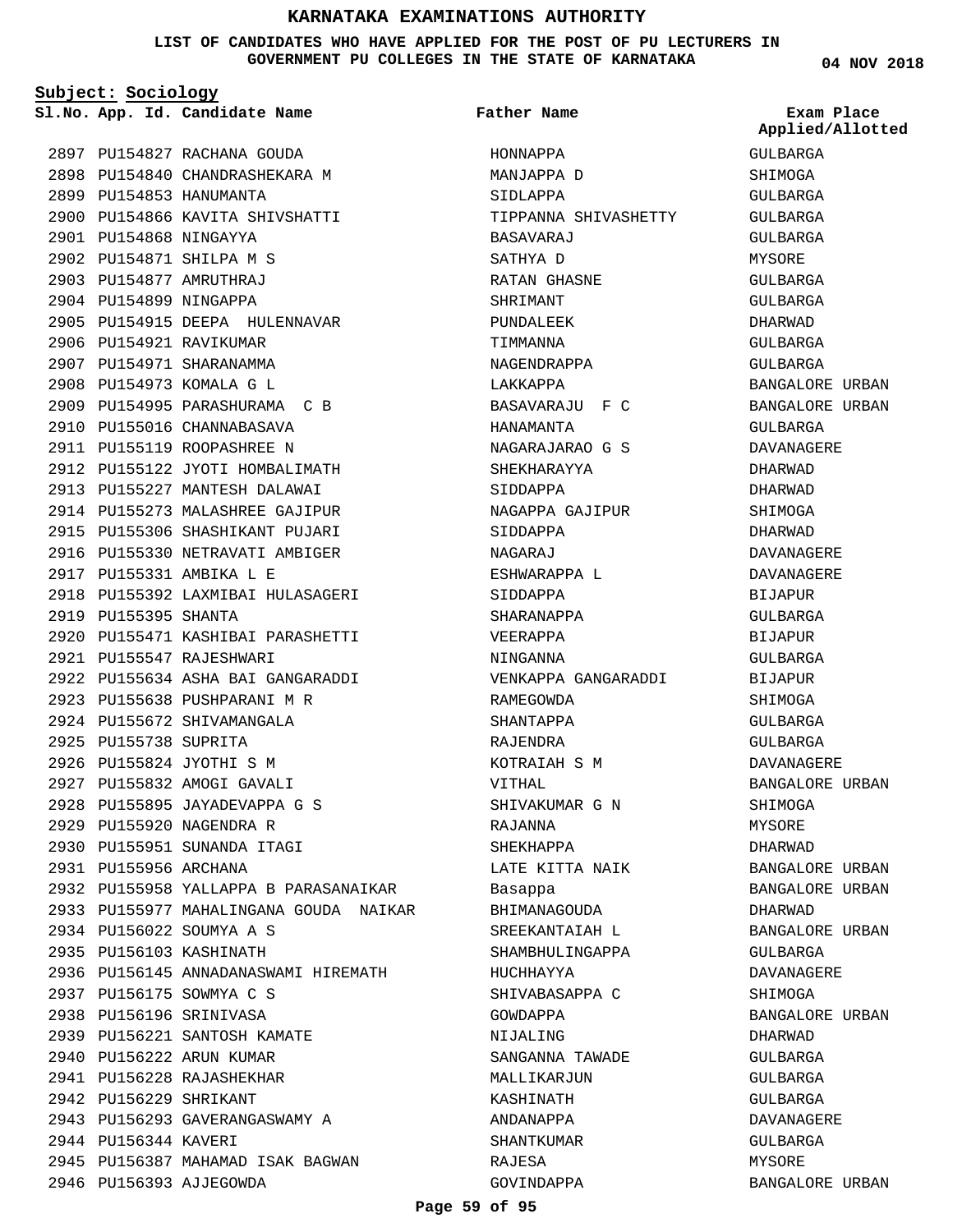## **LIST OF CANDIDATES WHO HAVE APPLIED FOR THE POST OF PU LECTURERS IN GOVERNMENT PU COLLEGES IN THE STATE OF KARNATAKA**

**Subject: Sociology**

2947 PU156475 THIPPANNA K M 2948 PU156515 PUJARI BHARATI TUKARAM 2949 PU156557 SHIVAKUMAR NAIK 2950 PU156592 VIJAYLAXMI PU156603 RAJESH R 2951 2952 PU156617 VANITHA G 2953 PU156619 UMESHA R 2954 PU156625 SUVARNA G K 2955 PU156640 SWAMY GOWDA S B 2956 PU156644 LOKESHA K C 2957 PU156687 SRIMATHI N 2958 PU156693 SIDDHARTH 2959 PU156703 VARSHA SALGAONKAR 2960 PU156707 SWAMY BS 2961 PU156731 MANJULA GIRIJA 2962 PU156735 SHOBHA 2963 PU156779 VIJAYAKALA U 2964 PU156804 RAMESHA D N 2965 PU156818 SHIVALINGAPPA R 2966 PU156819 M S CHANDRAKALA 2967 PU156830 ANJALI M 2968 PU156849 ASHWINI 2969 PU156880 JAISHRI 2970 PU156892 MANJUNATHA 2971 PU156903 LAXMAN 2972 PU156926 SHASHIKALA 2973 PU156971 HANAMANTRAYA 2974 PU156983 BASAVANNA H M 2975 PU157021 SHASHIREKHA 2976 PU157029 MUNIRAJU G 2977 PU157045 GEETHA N 2978 PU157092 VEENA 2979 PU157162 YOGEETHA BAI G S 2980 PU157202 ASHADEVI UPPAR PU157215 DHANARAJA K C 2981 2982 PU157218 SIDDARAM KERUR 2983 PU157229 BASAVARAJ HORAPYATI 2984 PU157258 VARALAKSHMI V 2985 PU157274 GOVINDARAJU P 2986 PU157280 RAMACHANDRA S 2987 PU157369 PARVATI MULIMANI 2988 PU157408 KUMARA P 2989 PU157496 RENUKA K B 2990 PU157551 GURAPPA 2991 PU157568 RAMAPPA KARABHARI 2992 PU157571 GANGULAPPA 2993 PU157603 MADHUSUDANA N G 2994 PU157627 SOWMYA S 2995 PU157645 VARALAKSHMI C 2996 PU157657 SPOORTHI S

**App. Id. Candidate Name Sl.No. Exam Place** MUTHYALAPPA TUKARAM RAMA NAIK GOVIND RAMESHA MEDAPPA SANNARANGAPPA KEMPEGOWDA G P Basavegowda SHANTHI BAI NARAYANASWAMY C V BABURAO VISHNU SALGAONKAR SANNADEVAIAH RAMAPPA GIRIJA KALLAMMA UMESHAPPA NIRVANAIAH RANGAPPA A SHANKARALINGAIAH M N MUNIYAPPA G PANDITRAO KANTAYYA CHIKKANARASIMHAIAH PARMESHWAR CHANNAPPA SAJJAN CHANDAPPA MAHADEVAIAH DURGAPPA KIDADAL GURAPPA LATE NAGARAJU MALLESHAPPA HADIMANI SUBBARAO G M NAGAPPA CHIKKAPPAGOWDA Basavanappa SHARANAPPA VARADEGOWDA PUTTAPPA V SANNATHIMMAPPA SHIVANAND PAPANNA BANGEPPA HANAMANTARAY SHANKREPPA ANJINAPPA GANGARAJAIAH SHANKARA REDDY CHANNAIAH SHIVANANJEGOWDA **Father Name**

**04 NOV 2018**

BANGALORE URBAN DHARWAD BANGALORE URBAN GULBARGA MYSORE MANGALORE SHIMOGA MYSORE MYSORE DAVANAGERE BANGALORE URBAN GULBARGA DHARWAD MYSORE DHARWAD GULBARGA DAVANAGERE MYSORE SHIMOGA BANGALORE URBAN BANGALORE URBAN GULBARGA GULBARGA BANGALORE URBAN GULBARGA GULBARGA  $CITIRARGA$ MYSORE BIJAPUR BANGALORE URBAN BANGALORE URBAN BIJAPUR BANGALORE URBAN DHARWAD BANGALORE URBAN GULBARGA DHARWAD MYSORE SHIMOGA BANGALORE URBAN DHARWAD DAVANAGERE BANGALORE URBAN GULBARGA BIJAPUR BANGALORE URBAN BANGALORE URBAN BANGALORE URBAN MYSORE MYSORE **Applied/Allotted**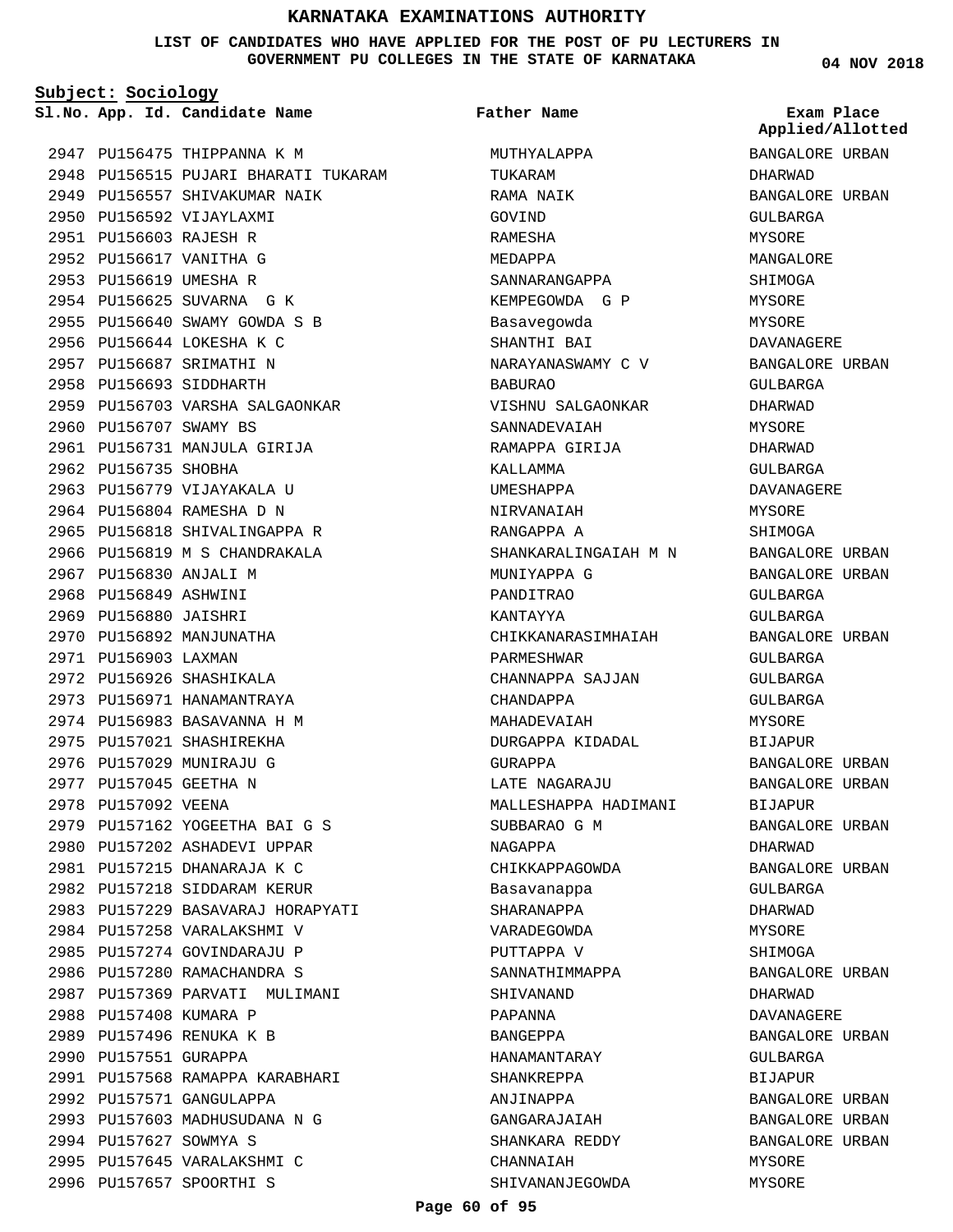**LIST OF CANDIDATES WHO HAVE APPLIED FOR THE POST OF PU LECTURERS IN GOVERNMENT PU COLLEGES IN THE STATE OF KARNATAKA**

**Subject: Sociology**

**App. Id. Candidate Name Sl.No. Exam Place**

3004 PU157819 MANJULA

2997 PU157660 SANTHOSH KUMAR N PU157684 CHETAN SHIRAHATTI 2998 2999 PU157690 SAROJINI MURAGOD 3000 PU157748 CHANDRASHEKHAR 3001 PU157763 SHARANABASAPPA 3002 PU157769 IRANGOUDA PATIL 3003 PU157816 SATISH KUMAR

3005 PU157857 BASAPPA GUDADINNI 3006 PU157868 SHAILA YALAMALI

PU157954 SHATENDRA KUMAR P B 3009

PU158081 VRUNDA G BALARADDI 3012

PU157943 PRAPULLA H S 3008

3010 PU158066 SEETA LAMBU PU158071 DEVARAJ K S 3011

3015 PU158201 PANDURANGAPPA PU158204 SREENATH P G 3016 3017 PU158221 ANWAR PATEL 3018 PU158230 UMAVATHI B

PU158244 NARASIMHARAJU D 3019

PU158280 PRASANNA KUMARA M V 3021

3025 PU158385 NUSARATBEGUM LASHKARI

PU158444 KAMARUN MANGALORE 3027

PU158464 SAMPATH KUMAR G 3029 3030 PU158492 NEELAPPA LAMANI PU158510 BHEEMASHA HARALAYYA 3031

3020 PU158265 VIJAYALAXMI

3022 PU158283 MOHAMMED RAFI PU158292 ASHWINI T 3023 PU158372 SURESH G R 3024

3026 PU158430 ANNAPURADEVI

PU158520 GIRIJA JOSHI 3032 PU158556 SADASHIVA 3033 3034 PU158559 ROOPA R

PU158571 NAGARAJA M S 3035 3036 PU158587 JABEEN SHAIKH PU158628 USHA RANI G M 3037

PU158718 MANJUNATH SUKASARE 3039

3043 PU159009 RESHMA RENITA D SOUZA 3044 PU159023 DIGAMBAR NATIKAR 3045 PU159042 SHIVASHARANAPPA

3038 PU158649 PRAVEEN

PU158877 HEMA C S 3040 3041 PU158906 NIYAZ BADAMI 3042 PU158973 SHIVARAMU H P

3046 PU159055 REKHA

3028 PU158462 SOLOMAN

3013 PU158117 VIDYA N

3007 PU157888 GANESHAKUMAR LAXMANARO PATIL

3014 PU158121 RAMAKRISHNA LAXMAN BAJANTRI

```
Father Name
```
NEMANNA

DEVAPPA

VASANTA SHARANAPPA GOVINDARADDI NARAYAN LAXMAN Siddappa GOVINDAPPA P JAMALSAB

SHIVASHANKAR LAXMANARO PATIL SIDDARAMEGOWDA BASAVAIAH P C

BHARADWAJULU

GURUMALLAPPA

LAXMAN PARASAPPA GOPAL BASAPPA RANGAPPA SUNDARAIAH MOHAMADDIN MANJUNATHA G S

REVANAYYA APPASAHEB SHIVANNA

PUTTASWAMY

SIDDAPPA GHALEPPA

MOHAMMAD YUSUF

JACOB D SOUZA

GURULINGAPPA KALE

DASAPPA KANAKAPPA VASUDEVA NAIKA ABDUL SATTAR THAMMAIH RAJU D M N RUDRAPPA BABASAHEB SATTYAPPA RAHEMAN MARUTI

NARAYANASHETTY

Nagnathrao Wadikar SIDDAPPA MADIWALAR

MALLIKARJUN HANAMANTH SIDRAMAPPA BHEEMASHANKAR

BANGALORE URBAN DHARWAD DHARWAD GULBARGA GULBARGA DHARWAD GULBARGA BIJAPUR BIJAPUR DHARWAD BIJAPUR MYSORE SHIMOGA BIJAPUR GULBARGA DHARWAD MANGALORE BIJAPUR BANGALORE URBAN BANGALORE URBAN GULBARGA DAVANAGERE BANGALORE URBAN GULBARGA SHIMOGA GULBARGA **MYSORE** SHIMOGA BIJAPUR GULBARGA BIJAPUR BIJAPUR MYSORE DHARWAD DHARWAD GULBARGA GULBARGA DAVANAGERE MYSORE DHARWAD DAVANAGERE GULBARGA DHARWAD **MYSORE** BANGALORE URBAN MYSORE MANGALORE BIJAPUR GULBARGA **Applied/Allotted**

GULBARGA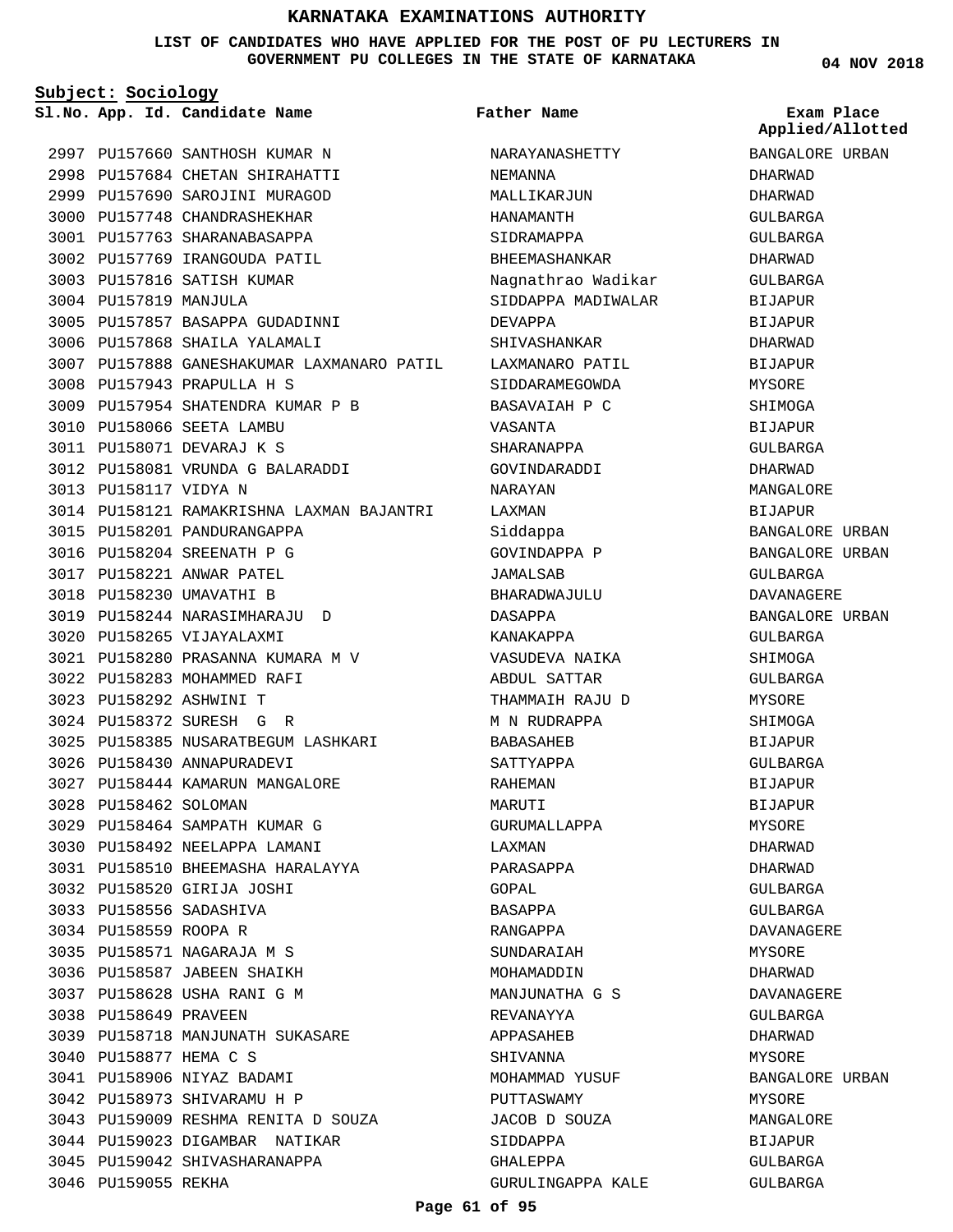**LIST OF CANDIDATES WHO HAVE APPLIED FOR THE POST OF PU LECTURERS IN GOVERNMENT PU COLLEGES IN THE STATE OF KARNATAKA**

**Father Name**

**Subject: Sociology**

**App. Id. Candidate Name Sl.No. Exam Place**

3047 PU159074 JAI SUDHA 3048 PU159090 SYED AFROZ PU159102 ASHA RANI 3049 3050 PU159120 RANAMMA PU159125 NEELAKHANTHESWARA NAIK A 3051 3052 PU159131 SHOBHARANI M G 3053 PU159143 NAGSHETTY 3054 PU159164 MANJOOR BABA 3055 PU159179 UMESHA C 3056 PU159223 KANTHEPPA SHEELAVANT 3057 PU159241 KASTURI 3058 PU159289 VEERANNA 3059 PU159293 NARENDRA D 3060 PU159320 MAMATHA N 3061 PU159362 TAHASEEN PU159366 SHWETHA KUMARI D N 3062 3063 PU159393 ANILKUMARA M S 3064 PU159400 ASHWINI PR 3065 PU159404 MALLIKARJUN RAGI 3066 PU159484 SHAILAJA 3067 PU159515 MALLIKARJUN 3068 PU159556 VIRUPAKSHI C 3069 PU159589 REVANASIDDAPPA G 3070 PU159597 DEVIKA K 3071 PU159606 CHAYA 3072 PU159616 ASHOK 3073 PU159632 SHAKUNTALA 3074 PU159646 MAMATHA R 3075 PU159683 MARUTI PATOLI 3076 PU159704 ANNAPOORNA K 3077 PU159757 GOURABAI KABBIN 3078 PU159764 MANASA H V PU159777 RAJESHA H C 3079 3080 PU159803 GOVINDARAJU P PU159809 RAMAREDDY T 3081 3082 PU159896 NALINI 3083 PU159979 RUPALI RAMESHSINGH JAMADAR 3084 PU159981 LALITABAI ALHAL 3085 PU160026 SAVITRI GURUPADAPPA BEELAGI 3086 PU160055 SURESHA R 3087 PU160079 SAROJAMMA PU160122 AJI NARAYANAN K K 3088 3089 PU160143 JAYANT MOGER 3090 PU160175 RAVINDRABABU V L PU160184 RENUKA U 3091 3092 PU160195 KALLAPPA BAGADI 3093 PU160208 MANJUNATHA C 3094 PU160211 LEELA DK PU160218 PANKAJA H G 3095 3096 PU160280 JAGADEESH

# SITA RAMAYYA LATE SYED NIZAMUDDIN RAJAPPA A M HANMANTA YENKYA NAIK GOPALACHAR K N NIMBENAPPA CHANDASAB CHIKKANARASIMHAPPA GAVISHIDDA SHEELAVANT RAJAPPA DEVENDRA DODDAKARIYAPPA NARAYANAPPA H ALI SAB NAGARAJU SOMASHEKHARAIAH M S RAVI P CHANABASAPPA AYYANAGOUDA SHIVASHARANAPPA PARVATHAMMA SIVANAGAPPA G KEMPAIAH D N DIGAMBAR KULKARNI BASAVARAJ MALLESHAPPA SHANKRAPPA R APPASAHEB TIPPANNA K MALLAPPA KABBIN VENKATESH MURTHY H K CHIKKA BETTAIAH PUTTAMADASHETTY LATE THIMMAREDDY K N KISHANRAO RAMESHSINGH JAMADAR MAHANTESH GURUPADAPPA B BEELAGI RAMAIAH MALIKARJUNA KRISHNAN K N MALLA VENKATESHAPPA HANUMANTHAPPA U RAMAPPA

**04 NOV 2018**

**Applied/Allotted**

GULBARGA BANGALORE URBAN SHIMOGA GULBARGA DAVANAGERE BANGALORE URBAN GULBARGA GULBARGA BANGALORE URBAN BIJAPUR GULBARGA GULBARGA DAVANAGERE BANGALORE URBAN MANGALORE SHIMOGA SHIMOGA DAVANAGERE DHARWAD DAVANAGERE GULBARGA DAVANAGERE DAVANAGERE BANGALORE URBAN GULBARGA GULBARGA GULBARGA DAVANAGERE BIJAPUR DHARWAD BIJAPUR MYSORE MYSORE MYSORE BANGALORE URBAN  $CIII.RAPC2$ BIJAPUR GULBARGA GULBARGA BANGALORE URBAN GULBARGA BANGALORE URBAN BANGALORE URBAN BANGALORE URBAN DAVANAGERE DHARWAD BANGALORE URBAN MYSORE DAVANAGERE BIJAPUR

CHANNAPPA KALAIAH

MAHENDRAPPA H G VEERAPPA BHAJENTRI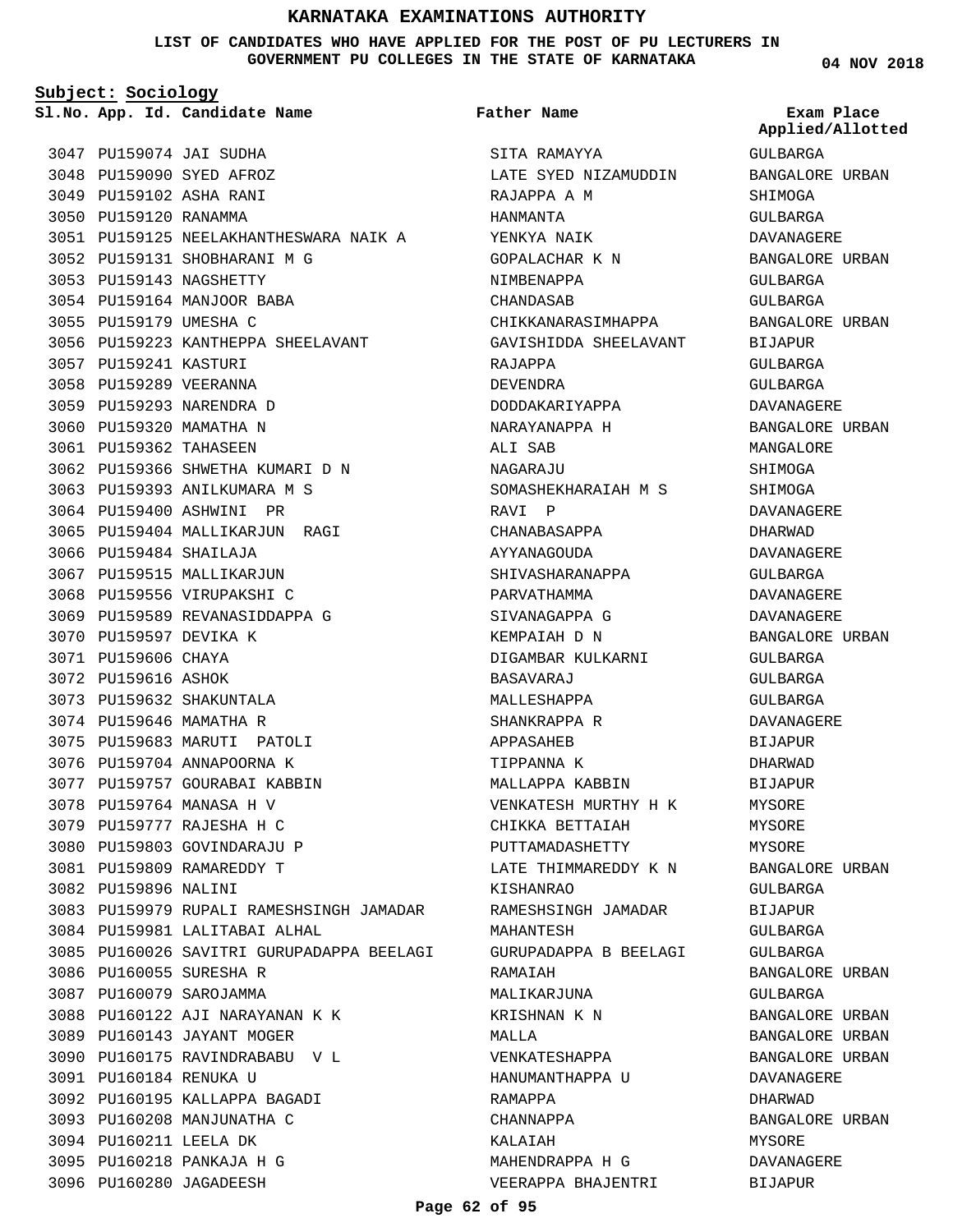## **LIST OF CANDIDATES WHO HAVE APPLIED FOR THE POST OF PU LECTURERS IN GOVERNMENT PU COLLEGES IN THE STATE OF KARNATAKA**

**Subject: Sociology**

**App. Id. Candidate Name Sl.No. Exam Place**

PU160315 SURESHA D T 3099 PU160318 SAMEERA I J 3100 3101 PU160354 MAREPPA 3102 PU160375 ASHOKA C

PU160314 SURESH HALABANAVAR 3098

3103 PU160407 PRAVEEN BIRADAR 3104 PU160432 DEEPTHI H P

3105 PU160462 ASHWINI KUMARI K

3106 PU160467 SUNITHA K A 3107 PU160488 DEEPIKA M 3108 PU160509 RAMALINGAPPA 3109 PU160514 SHANKARAPPA G 3110 PU160541 BHEEMANGOUDA 3111 PU160545 SURESH HIPPARAGI 3112 PU160553 MALLIKARJUNA B 3113 PU160556 NETHRAVATHI H R 3114 PU160573 MEHARAJASARABEGUM

3115 PU160575 RAMESH G M

3117 PU160628 RAMU M PU160631 LATHA J R 3118 3119 PU160652 KALLOLEPPA 3120 PU160696 LAKSHMANA N PU160765 MANJULA KODOLLI 3121

3122 PU160772 NARAYAN

3125 PU160875 DHANAMMA

3132 PU161148 SUSHMA

3136 PU161274 RAJMATHI 3137 PU161299 MALLESHA P 3138 PU161302 ASHOK R

3142 PU161378 SUMITRA

3144 PU161438 MANJUNATH 3145 PU161447 CHANNAMMA K G 3146 PU161450 HOSARAMANAIK

PU160837 HEMAVATHI H M 3123 PU160864 SATYAPPA BARAGALE 3124

3127 PU160929 PRAVEEN DONUR

PU161039 INDIRA BYALI 3129

3133 PU161181 ROOPA GOUDA

3131 PU161135 JYOTI SIDDAPPA

3139 PU161321 ZAINABBI LUQMAN

PU161417 KIRANAKUMAR DESAI 3143

3141 PU161369 THIPPESWAMY H

3126 PU160890 UJJAPPA MENASAGONDA

PU160964 ASHFAQ AHAMED CHUHE 3128

3130 PU161094 SHABBEERBASHA BIRABBI

3134 PU161202 RAMAKRISHNA NAYAKA M 3135 PU161215 FAKEERAGOUDA PATIL

3140 PU161359 BASALINGAMMA NARASALGI

3116 PU160599 MANJANAYAKA K S

3097 PU160305 MAREPPA

**Father Name**

MAILAREPPA MALLAPPA THIPPESWAMY D JALEEL LAXMAN CHANDRAPPA SHIVANAGOUDA PRANESHSHETTI H K NARAYANA ACHARYA K ANNAIAH K V Manjappa LOHIDAS GANGAPPA ADANGOUDA PATIL MARUTI HIPPARAGI BOMMALINGAIAH RAJANNA BADRUDDINSAB Mallanna SHIVANNANAYAKA MUNIYAPPA RUDRAMUNI J R Yamanappa NAGENDRAPPA M T SHANKAR RAMANNA MAHADEVAIAH MALLAPPA GURAPPA NINGAPPA RAMAKANT MOHAMMAD GOUSE CHUHE GIRIDHAR BYALI ISMAILSAB BEERABBI SIDDAPPA **A**SHOK BEERA GOUDA VENKOBANNA NINGANAGOUDA SURYAKANTH PAPAYYAGALA PAPAIAH RAMAKRISHNA MOHAMMED LUQMAN SHARANAPPAGOUDA HANUMANTHAPPA P CHANNAPPA ANNASAHEB HANMANTHAPPA KENCHAPPA JINGERA TOLASANAIK

**04 NOV 2018**

GULBARGA DHARWAD DAVANAGERE MYSORE GULBARGA DAVANAGERE BIJAPUR MYSORE MANGALORE MYSORE SHIMOGA GULBARGA BANGALORE URBAN GULBARGA DHARWAD DAVANAGERE BANGALORE URBAN GULBARGA BANGALORE URBAN MYSORE BANGALORE URBAN SHIMOGA BIJAPUR DAVANAGERE DHARWAD GULBARGA **MYSORE** DHARWAD GULBARGA DHARWAD BIJAPUR BIJAPUR DHARWAD DAVANAGERE GULBARGA GULBARGA DHARWAD DHARWAD DHARWAD GULBARGA DAVANAGERE BANGALORE URBAN DHARWAD BIJAPUR DAVANAGERE BIJAPUR DHARWAD GULBARGA SHIMOGA BANGALORE URBAN **Applied/Allotted**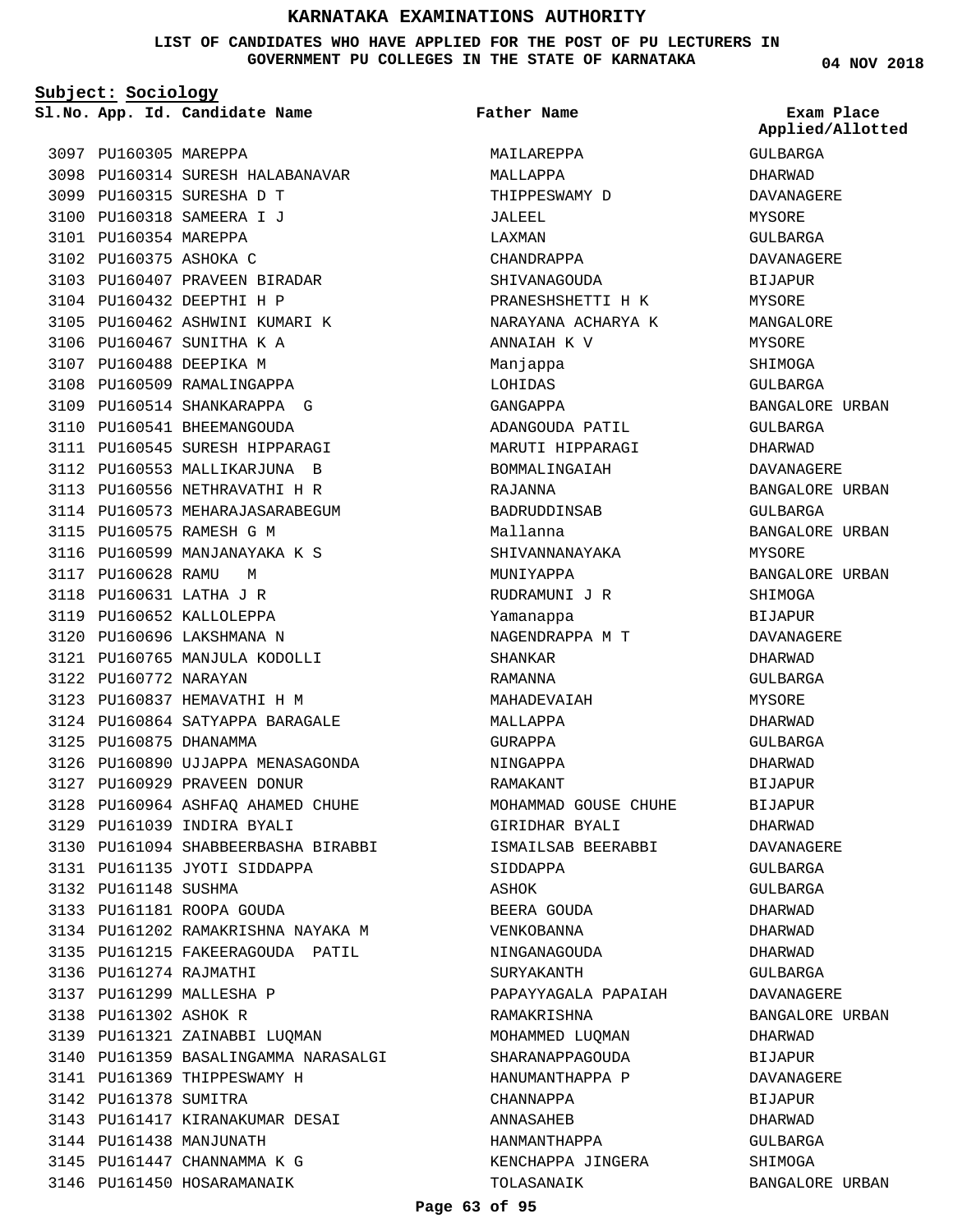## **LIST OF CANDIDATES WHO HAVE APPLIED FOR THE POST OF PU LECTURERS IN GOVERNMENT PU COLLEGES IN THE STATE OF KARNATAKA**

**Subject: Sociology**

**App. Id. Candidate Name Sl.No. Exam Place**

3147 PU161457 LAGAMANNA TALAWAR 3148 PU161510 MD SAYED PATEL 3149 PU161532 SHABANA AJMI INAMDAR 3150 PU161539 NINGONDA PATIL PU161542 SRIDEVI 3151 3152 PU161587 BHEEMARAYA 3153 PU161607 HAVALIGI RENUKAMMA 3154 PU161648 BHAGERATHI 3155 PU161655 PALLAVI P 3156 PU161673 NANDINI MANNUR 3157 PU161703 SOMSHEKHER 3158 PU161713 SULOCHNAMMA N 3159 PU161800 RAHMATHUNNISA 3160 PU161843 RAGHAVENDRA AMBRI PU161921 GANGAMANI H R 3161 3162 PU161928 RENUKA NARAYANAKAR 3163 PU161959 SHOBHA B S 3164 PU161968 MAHANTESH HIREMATH 3165 PU161994 BANGARU K 3166 PU162049 PRASANNAKUMAR B R 3167 PU162087 UMESHA 3168 PU162141 SHIVARAJA C 3169 PU162162 VASUDEVACHAR G 3170 PU162180 CHANDU 3171 PU162191 BHOOTHANARAYANAPPA 3172 PU162241 ARUNA 3173 PU162256 RASHMI B J 3174 PU162301 ASHWINI HIREMATH 3175 PU162335 REKHA J 3176 PU162346 RENUKA 3177 PU162423 GANGADHAR 3178 PU162449 SEEMA SRIVASTAVA 3179 PU162494 MAHADEVASWAMY 3180 PU162512 ASHA S 3181 PU162610 BHARATI 3182 PU162657 SHIVARAYA 3183 PU162663 ANAND BATHAGUNAKI 3184 PU162664 ANAND BIRADAR 3185 PU162667 MAHAMMADRAFI ARALIMATTI 3186 PU162669 JALALAPPA A K 3187 PU162731 CHANDRAKALA 3188 PU162733 KHASIM 3189 PU162753 MAKTUMBI 3190 PU162770 ANURADHA 3191 PU162772 JYOTHI K 3192 PU162797 MANJUNATHA M H 3193 PU162829 ANURADHA 3194 PU162837 GIRISHA M G 3195 PU162838 MADHURA H 3196 PU162854 SHIVARAJA T

BASAWANT MD RAHMAN PATE MUSTAFA BASAGOND VITHAL TIPPANNA HAVALIGI DODDA BASAPPA CHANDRAMAPPA PRAKASH A SIDDRAMAPPA ANNARAO NAGAPPA MOHD AMJAD GAVISIDAPPA A RANGASWAMY H G TUKARAM NARAYANAKAR Siddalingappa BASAVARAJ KAMASETTY RANGAIAH T MADANAYAKA CHINNAPPA GOVINDACHAR RAMAPPA UGRAPPA BASAVARAJU JAYAPPA H B IRAYYASWAMI JAYANNA R MANIKAPPA MALLAPPA UDAY SHANKAR SRIVASTAVA NANJAIAH D SANJEEVAPPA D B DEVENDRAPPA MALLAPPA BASANNA GURANAGOUDA FAKARUDDEEN MUKANNA A K shivananjappa BALAYYA BASEER AHMED SHARANAPPA GOUDA KRISHNAPPA R HANUMAIAH SHARANAPPA GOUDA GOVINDEGOWDA HANUMANTHAPPA A K VIRUPANNA T **Father Name**

**04 NOV 2018**

**Applied/Allotted**

DHARWAD GULBARGA BIJAPUR BIJAPUR GULBARGA GULBARGA DAVANAGERE GULBARGA BANGALORE URBAN BIJAPUR GULBARGA DAVANAGERE BIJAPUR BIJAPUR BANGALORE URBAN DHARWAD MYSORE DHARWAD MYSORE BANGALORE URBAN MYSORE DAVANAGERE MYSORE BANGALORE URBAN BANGALORE URBAN BANGALORE URBAN MYSORE DHARWAD BANGALORE URBAN GULBARGA DHARWAD GULBARGA BANGALORE URBAN DAVANAGERE GULBARGA GULBARGA BIJAPUR BIJAPUR BIJAPUR BANGALORE URBAN BANGALORE URBAN GULBARGA GULBARGA GULBARGA BANGALORE URBAN SHIMOGA GULBARGA MYSORE DAVANAGERE DAVANAGERE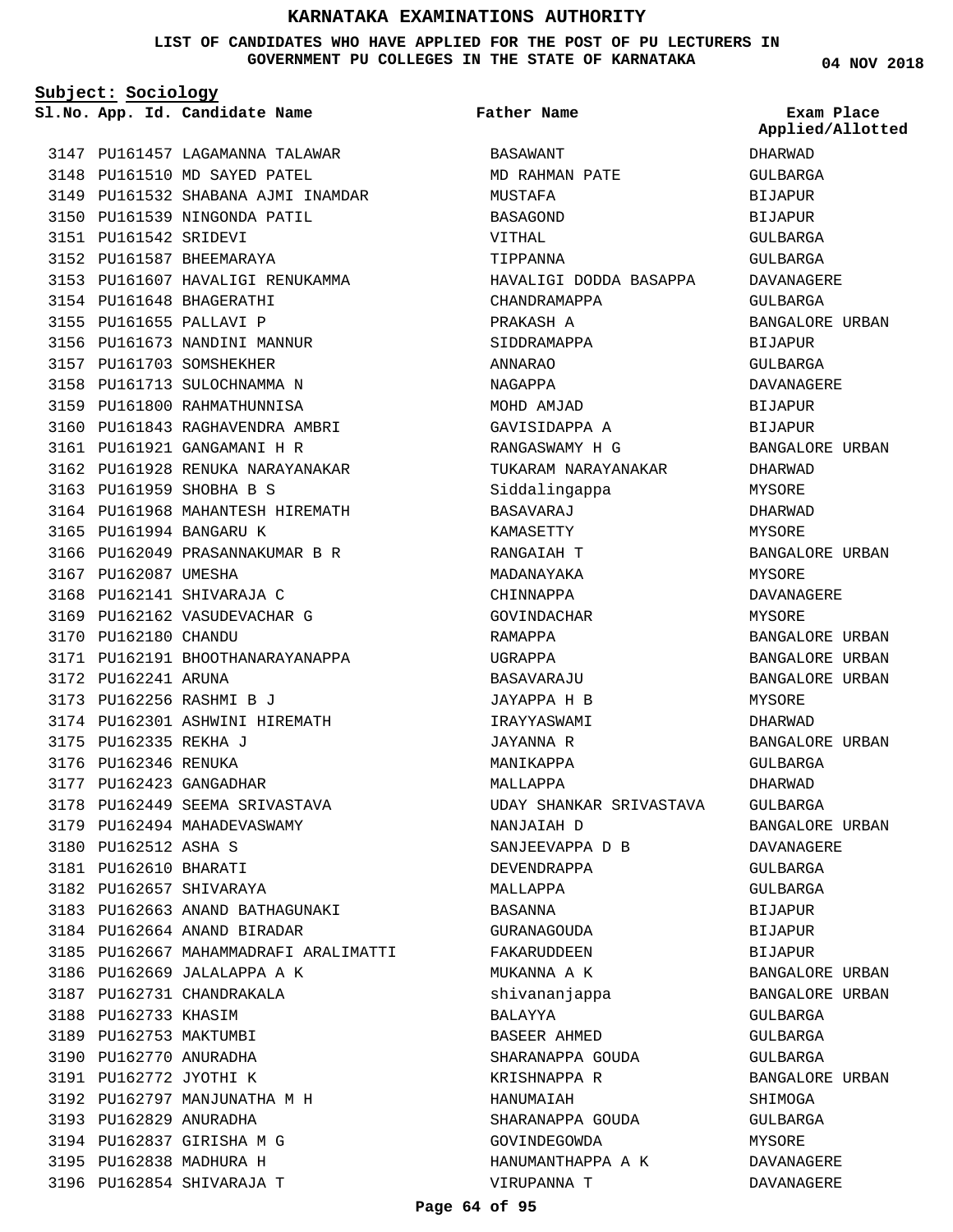**LIST OF CANDIDATES WHO HAVE APPLIED FOR THE POST OF PU LECTURERS IN GOVERNMENT PU COLLEGES IN THE STATE OF KARNATAKA**

**Subject: Sociology**

**App. Id. Candidate Name Sl.No. Exam Place**

PU162889 PARTHALINGAIAH B S 3197 3198 PU162897 HARISH B 3199 PU162904 SANTOSH 3200 PU162940 GEETA RAJU MUNAVALLI PU162949 NANDINI N S 3201 3202 PU162951 VIJAYALAXMI CHIKKAGOUDAR 3203 PU162986 BADIGER SHIVANANDACHAR 3204 PU163006 HANAMANT MAGI 3205 PU163015 SHANKRAYYA ALALAMATH 3206 PU163016 PAMPAPATHI V 3207 PU163017 VIJAYALAXMI HIREMATH 3208 PU163020 SRIDEVI N 3209 PU163021 SAVITRI 3210 PU163027 SHIVARAJ M 3211 PU163038 MANJUNATHA C 3212 PU163072 BHOVI VEERESHA PU163131 VEENA H B 3213 3214 PU163137 ARCHANA M S 3215 PU163152 MALLU M 3216 PU163160 MALLIKARJUN 3217 PU163183 NETRAVATI HASLAR 3218 PU163220 MALA M 3219 PU163223 MARUTI LAMANI PU163230 GOPAL AVALE 3220 PU163260 MALLESHI NAIK 3221 3222 PU163305 MAHABALESHWARA K PU163335 SOMASHEKHAR T 3223 3224 PU163354 KASTURI 3225 PU163405 SHASHIREKHA 3226 PU163469 VIRUPAXI NADAGOUDA PU163487 PREETHI R S 3227 PU163488 RAMAREDDY 3228 3229 PU163489 UMA M BHANDARI 3230 PU163500 MANJUNATH M R PU163504 VENKATESH PUJAR 3231 3232 PU163517 NARASAPPA 3233 PU163526 RIZWAN A PU163530 RAJASHREE M R 3234 PU163564 ASHWINI P 3235 3236 PU163577 MALLIKARJUN KURABAR 3237 PU163639 HANUMANTAPPA KORI 3238 PU163641 GEETA BHIMARAO PU163674 BHIMASHANKAR BARUR 3239 3240 PU163684 MUDUKAPPA K PU163695 PRABHAMANI S 3241 PU163723 LAKSHMIDEVI H Y 3242 PU163753 NAGARAJAPPA K S 3243 3244 PU163757 NANDINI K 3245 PU163759 SANDEEPA 3246 PU163809 BALAPPA PADALALE

## **Father Name**

SANNAPATHAPPA Balachandra Reddy A SHIVANAND RAJU MUNAVALLI SHIVASHANKARAPPA N B SHANKARAPPA GOUDA HAMSANANDACHAR G B NINGAPPA NINGAYYA ALALAMATH DODDA HANUMANTHAPPA BASAVARAJ NAGARAJAPPA SHIVARAYA MAHESHWARAPPA CHINNAPPIAH PAMPAPATHI V BASAVARAJAPPA G SHIVALINGAPPA S MAHADEVAPPA **SHIVANNA** KANNA MUNIYAPPA DADA MALASHREE UMALU ERANNA K gangamma MALLAPPA BHIMARAYA BHEEMAPPA SHIVANNA K R SAI REDDY MALLAYYA RANGAPPA somanath Puttarangappa ABDUL SAMAD RAMA KRISHNA M G PAPANNA K N BASAPPA LINGAPPA BHIMARAO KANTAPPA GOVINDAPPA K SHIVANANJAPPA N YOGESHWARAPPA T SIDDARAMAPPA KEMPUGOWDA PANDURANG KADAPPA

**04 NOV 2018**

**Applied/Allotted**

BANGALORE URBAN DAVANAGERE BIJAPUR DHARWAD MYSORE DHARWAD DAVANAGERE BIJAPUR **BIJAPUR** BIJAPUR **BIJAPUR** BANGALORE URBAN BIJAPUR SHIMOGA SHIMOGA DAVANAGERE SHIMOGA **SHIMOGA** MYSORE GULBARGA DHARWAD BANGALORE URBAN BIJAPUR BIJAPUR DAVANAGERE BIJAPUR BANGALORE URBAN BIJAPUR GULBARGA BIJAPUR DAVANAGERE BANGALORE URBAN DHARWAD BANGALORE URBAN BANGALORE URBAN BANGALORE URBAN BANGALORE URBAN MYSORE BANGALORE URBAN DHARWAD DHARWAD MANGALORE GULBARGA GULBARGA MYSORE DAVANAGERE SHIMOGA MYSORE GULBARGA SHIMOGA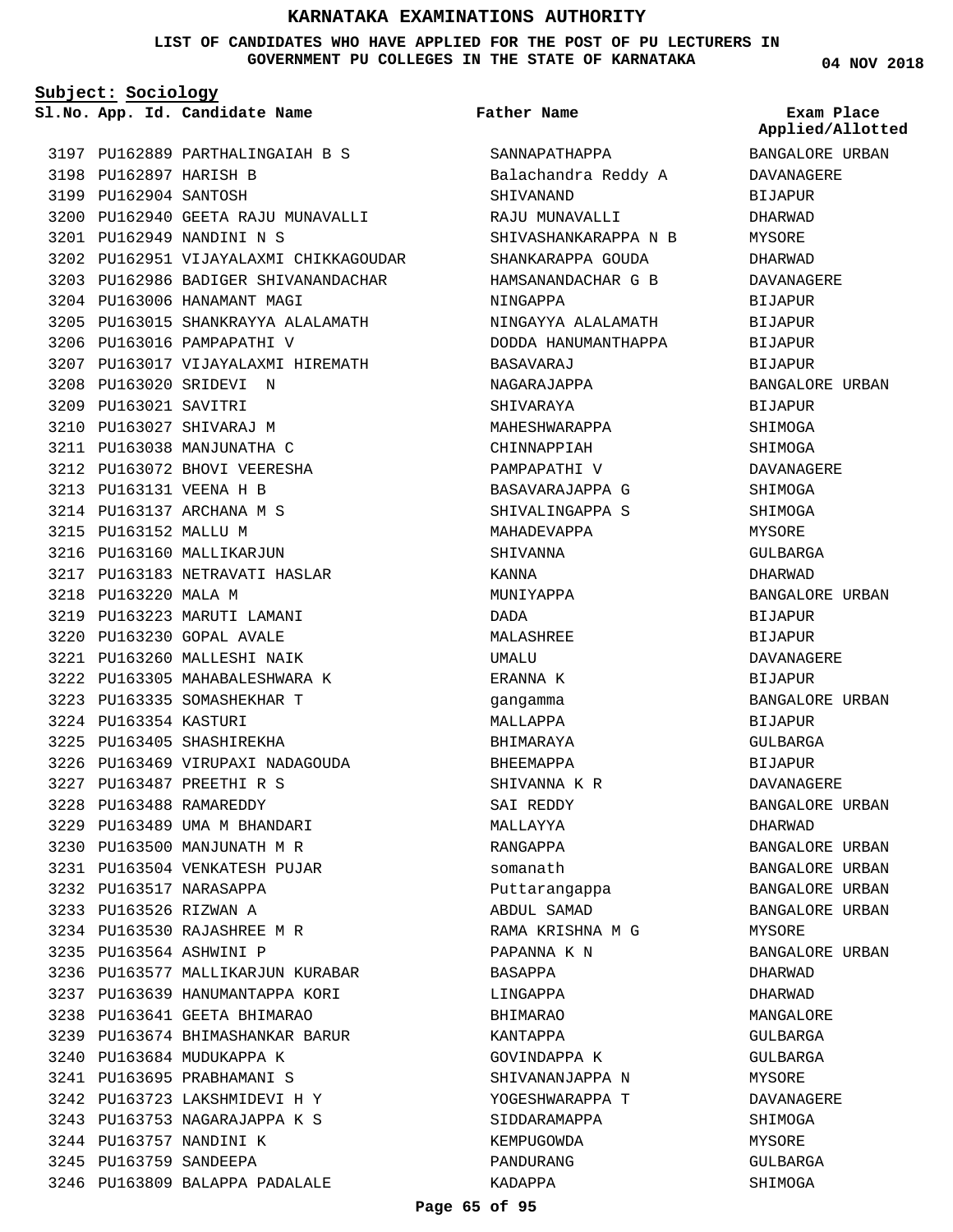**LIST OF CANDIDATES WHO HAVE APPLIED FOR THE POST OF PU LECTURERS IN GOVERNMENT PU COLLEGES IN THE STATE OF KARNATAKA**

**Subject: Sociology**

3247 PU163897 G AMMU

**App. Id. Candidate Name Sl.No. Exam Place**

3248 PU163912 KALAVATI NAIK 3249 PU163949 NARASIMHARAJU S

3254 PU164077 SALUNKE SALUNKE 3255 PU164106 RAJASHREE PUJARI 3256 PU164112 MOHAMED SADIQ AKBAR 3257 PU164126 NAGARATNA ACHANUR 3258 PU164159 SUJATA VIBHUTIMATHA 3259 PU164184 NARASIMHAMURTHY L

PU164207 ABDUL RAZAK K U 3260

3264 PU164243 LEENA CHANDRAKANT HANCHINMANI

3261 PU164213 AMBIKA 3262 PU164229 SRIDEVI 3263 PU164235 SHILPA K

3265 PU164256 MANSOOR N 3266 PU164269 PADMINI

3271 PU200032 SIDDARAM

3273 PU200052 HEMARAJ

3267 PU164302 MOOKAMBIKA M 3268 PU164319 BALAJI K 3269 PU164324 PAVITHRA R

3270 PU200013 VIJAYAKUMARA P M

3272 PU200051 FATHIMA BEGUM

3274 PU200056 USHA RANI G M 3275 PU200066 DILIPKUMAR H V 3276 PU200070 VEENAKIRAN P 3277 PU200071 VINOD RAJA T 3278 PU200078 MALLAIAH P 3279 PU200080 MANJUNATHA B 3280 PU200081 PARVATHI BAI PU200107 LATHA K N 3281

3282 PU200114 BHARATI KADAKOL PU200146 DINESH BHAT 3283 3284 PU200157 KUMARA R

3285 PU200222 SIDDANA GOWDA A

3288 PU200230 VINAYA KUMAR H C

3287 PU200227 SHIVAKUMAR

3289 PU200235 SOWMYA T C 3290 PU200238 KAMESH

PU200252 BABU RAO 3292 3293 PU200256 PADMAVATI 3294 PU200270 HARISH KUMAR 3295 PU200286 LAXMAN PUJAR 3296 PU200297 MANJUNATHA R

3286 PU200223 KALAKERI MALLESHAPPA

3291 PU200246 GOVINDARAO KULKARNI

PU163987 CHANDRASHEKHARAPPA S K 3251 PU164023 SAKELA ARUNA JYOTHI 3252 PU164040 VENKATESHA NAIK G B 3253

3250 PU163984 ARUN KUMAR

**Father Name**

M GOVINDRAJ DEMANNA SINPANNA bheemaray SHIVAPPA S K SUNKANNA S GOVINDA NAIK BASSAPPA SHANKAR PILIARI ABDUL BASHEER GIRISH MADIWALAYYA VIBHUTIMATHA LAKSHMAIAH USMAN HAJI ARVIND MAHINDRAKAR RACHAPPA K RAMESH ACHAR Chandrakant Nasirali N VASANT RAO GARJE SHANKAR MADIVAL KUMARA RAJANNA KM MALLIKARJUNA P MALLIKARJUN mazar husain SURENDRA LAKKUNDI MANJUNATHA G S VENKATARAMANAPPA C PUTTASWAMY H C THIRUMALAPPA PUTTAMALLAIAH BALAKRISHNA CHARI RAMANAIKA NARAYANA IRABHADRAPPA GANAPATI BHAT RANGAPPA PAMPANA GOWDA A BETTAPPA K LINGAPPA CHANNAMALLAPPA CHANDRANNA T BANNAPPA VISHWANATH CHANDRAM RAJE GOWDA MUNIYAPPA VENKAPPA RAMAPPA

**04 NOV 2018**

**Applied/Allotted**

BANGALORE URBAN GULBARGA BANGALORE URBAN GULBARGA SHIMOGA DHARWAD DAVANAGERE BANGALORE URBAN **BIJAPUR** BANGALORE URBAN GULBARGA GULBARGA BANGALORE URBAN MYSORE GULBARGA BANGALORE URBAN MANGALORE DHARWAD DAVANAGERE GULBARGA MANGALORE BANGALORE URBAN BANGALORE URBAN DAVANAGERE GULBARGA BANGALORE URBAN DHARWAD DAVANAGERE BANGALORE URBAN MYSORE BANGALORE URBAN BANGALORE URBAN BANGALORE URBAN SHIMOGA MYSORE BIJAPUR DHARWAD DAVANAGERE BANGALORE URBAN DAVANAGERE GULBARGA SHIMOGA BANGALORE URBAN GULBARGA DHARWAD GULBARGA SHIMOGA BANGALORE URBAN DHARWAD BANGALORE URBAN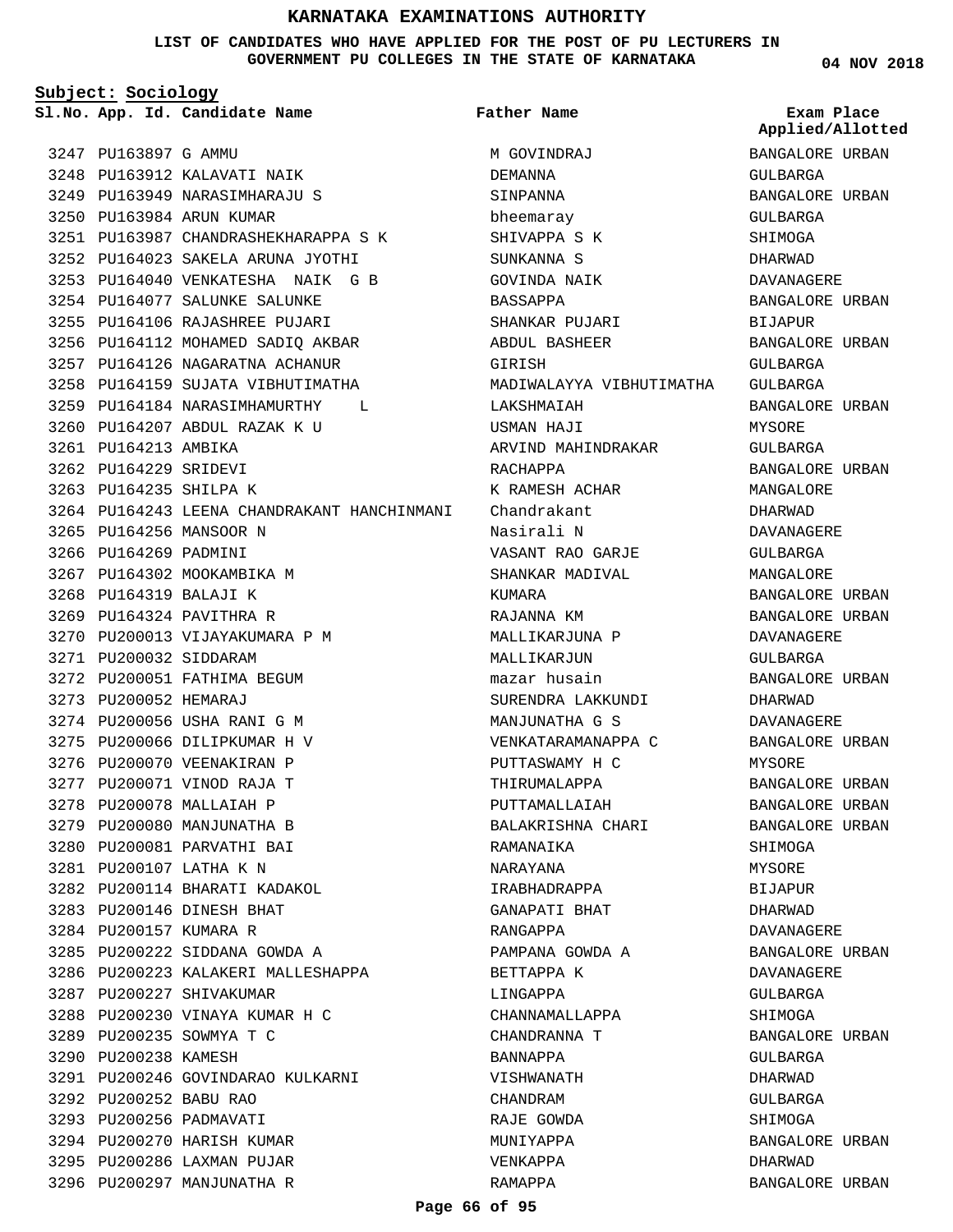**LIST OF CANDIDATES WHO HAVE APPLIED FOR THE POST OF PU LECTURERS IN GOVERNMENT PU COLLEGES IN THE STATE OF KARNATAKA**

**Subject: Sociology**

3297 PU200304 JAGADISH 3298 PU200310 BASAPPA 3299 PU200338 NANDKUMAR 3300 PU200377 SHASHIKALA PU200381 BHARATI HIREMATH 3301 3302 PU200386 SHILPA 3303 PU200421 PRAKASSH LAMANI 3304 PU200426 PRAMEELA P R 3305 PU200436 HARISHA G C 3306 PU200438 RAVINDRA KAMBLE 3307 PU200441 AKKANAGAMMA 3308 PU200448 NAGABHUSHANA J 3309 PU200455 MADEVI CHANDRAPPA MANNUR 3310 PU200464 GEETA HOSAMANI 3311 PU200471 ANIL KUMAR M 3312 PU200478 RAMESH 3313 PU200481 SURESH HULAMANI 3314 PU200491 GURURAJ HIREMATH 3315 PU200520 HEEREPPA 3316 PU200547 N SHARADAMMA 3317 PU200560 VADDARA VENKATESHA 3318 PU200569 YOGESHA N T 3319 PU200587 SHIVKUMAR 3320 PU200606 SUNITHA K 3321 PU200660 SHIVAPPA N 3322 PU200680 KAVITHA R 3323 PU200700 VINOD KUMAR G P 3324 PU200701 SONNEGOWDA B A PU200717 P PANKAJA 3325 3326 PU200747 SUDHA HOSAMATH 3327 PU200761 KAVITHA N PU200765 NEELA M S 3328 3329 PU200779 ANITHA PU200783 SUKANYA K P 3330 3331 PU200787 GOUTAM 3332 PU200898 SHANTHAMMA H P PU200918 BASAVARAJU 3333 PU200933 BHASHASAB SAIFANSAB IJERI 3334 3335 PU200948 GONNAGAR SHARANABASAVESHWARA 3336 PU200990 APPASAB KANABUR 3337 PU201001 LATHAMMA J 3338 PU201009 SUDEEPA C V PU201020 RAFIULLA H S 3339 3340 PU201040 RASHMI K R PU201044 BERMU NAIK 3341 3342 PU201061 MALLIKARJUNA PU201080 JAYANANDA Y S 3343 3344 PU201082 AMARESH 3345 PU201083 VIJAY KUMAR **App. Id. Candidate Name Sl.No. Exam Place**

3346 PU201106 CHANDRAPPA GB

MALLIKARJUN GOLLALAPPA KAMBLE SOPAN SHANTAPPA GANGADHARAYYA SHANTAPPA RAMESH RATHNAKARA Chandrashekarappa GANAPALKAMBLE RANGAYYA JAYAPPA CHANDRAPPA MANNUR BHEEMANNA MUNIYAPPA SHANKREPPA RAVINDRAPPA KARABASAYYA LIMBANNA NANJAPPA R VADDARA HANUMANTAPPA THAMMAIAH MANIKRAO KRISHNAPPA NAGARAJAPPA RAMAPPA PUTTA SWAMY C ANJAPPA PUTTARANGAIAH BASAYYA NAGANNA T E SANNADEVAIAH THAMMANNAGOWDA PILLAPPA N SHAMBHULING PAPANNA MAHADEVAIAH SAIFANSAB SATYAPPA RACHAPPA JAYANNA C M VAMADEVAPPA SANAULLA H R RAJAPPA S KUPPA NAIK BASANAGOUDA SURYANARAYANA Y SHANTAPPA TIPPANNA BHEEMAPPA GG **Father Name**

**04 NOV 2018**

GULBARGA GULBARGA BANGALORE URBAN GULBARGA DHARWAD GULBARGA DHARWAD SHIMOGA SHIMOGA BIJAPUR GULBARGA BANGALORE URBAN DHARWAD BIJAPUR BANGALORE URBAN GULBARGA DHARWAD GULBARGA GULBARGA BANGALORE URBAN GULBARGA MYSORE GULBARGA BANGALORE URBAN BANGALORE URBAN DAVANAGERE MYSORE BANGALORE URBAN MYSORE DHARWAD BANGALORE URBAN MYSORE MYSORE BANGALORE URBAN GULBARGA BANGALORE URBAN MYSORE GULBARGA DHARWAD DHARWAD BANGALORE URBAN DAVANAGERE DAVANAGERE BANGALORE URBAN MANGALORE DHARWAD DAVANAGERE DHARWAD GULBARGA DAVANAGERE **Applied/Allotted**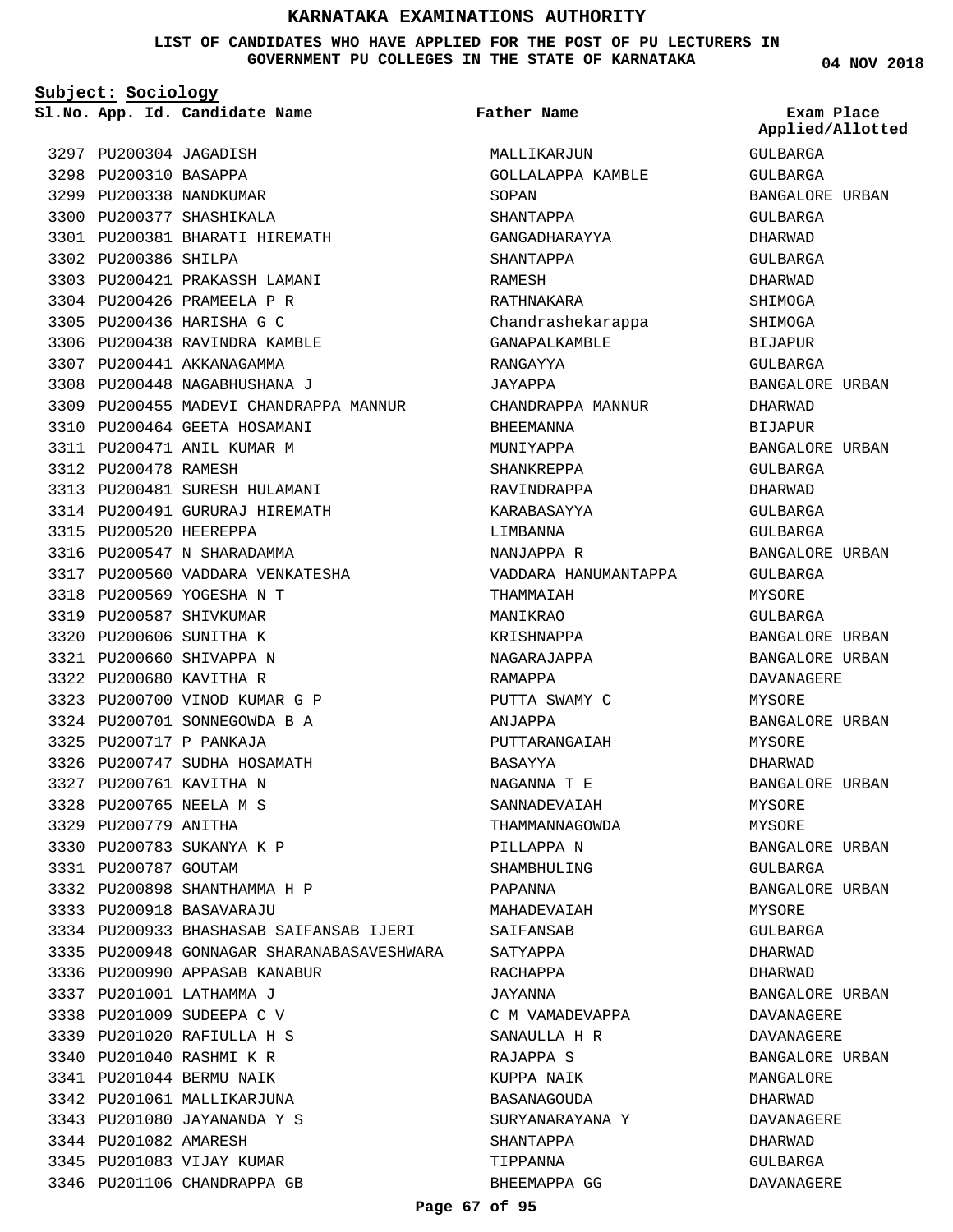## **LIST OF CANDIDATES WHO HAVE APPLIED FOR THE POST OF PU LECTURERS IN GOVERNMENT PU COLLEGES IN THE STATE OF KARNATAKA**

**Subject: Sociology**

**App. Id. Candidate Name Sl.No. Exam Place**

PU201893 SHANTAMMA 3391 3392 PU201904 FATHIMA NAIK 3393 PU201935 PRATHIMA M P 3394 PU202001 SHANKAR S C 3395 PU202005 ASHOK MELMATTI 3396 PU202008 SOMASHEKARA D

3347 PU201124 SWAMY P 3348 PU201153 SHIVANNA 3349 PU201158 CHETHAN KUMAR MK 3350 PU201172 CHANDRASEKHAR PU201208 SHAGUPTA ZARE 3351 PU201216 OBALESHA B V 3352 3353 PU201224 HANUMANTAPPA GUDDANNANAVAR 3354 PU201238 MANJAMMA M S 3355 PU201242 AMAR BANAHATTI 3356 PU201245 NAGARAJ BHAT 3357 PU201246 CHANDRAKANT PU201249 RANJINI J 3358 3359 PU201260 SHASHIKALA B 3360 PU201263 SREEKANTHA A PU201271 SHRIKANT I SUNAKUPPI 3361 3362 PU201301 SHANKARA R 3363 PU201302 PARASHIVA MURTHY M 3364 PU201349 SHOBHA M 3365 PU201352 KAVERI MAITRI 3366 PU201370 KAVITA 3367 PU201398 ALTAPASHA 3368 PU201405 BHARATH KUMARA V PU201419 SAYARA BANU 3369 3370 PU201431 CHANNABASSAMMA PU201446 ROSHANBEGUM HUBBALLI 3371 3372 PU201463 MAHADEVA C 3373 PU201483 ROOPADEVI 3374 PU201488 MUNIRAJU M 3375 PU201537 KAVYA B R 3376 PU201584 NINGAPPA M 3377 PU201626 NARENDRA G 3378 PU201692 PREMA PU201696 REVANNA G H 3379 3380 PU201722 RANI D PU201727 NAGARAJA A 3381 3382 PU201772 KUSMAVATI 3383 PU201799 RAMYA N 3384 PU201800 NAGAPPA 3385 PU201817 SAVITRIBAI 3386 PU201827 VIKRAMA R PU201848 NAGESHA S 3387 PU201852 HEMAVATHI N S 3388 3389 PU201878 YANKAPPA YAMANAPPA DANNUR 3390 PU201892 SNEHA C

PUTTAMADASETTY SHIVALINGAIAH MULLAKANTAIAH C MALLAPPA DADAPEER VENKATARAVANAPPA KARELLAPPA SIDDAIAH SADASHIV MAHABALESHWAR BHAT BHEEMAYYA JAYARAMU BEEDAPPA ANJINAPPA IRAPPA SUNAKUPPI RACHAIAH MAHADEVA MUNIYAPPA C N SHALABHAI CHANDRASHEKHAR JANIMYA MAHADEVI V BAVA SAB prabhuraya HASANSAB CHIKKABASAVAIAH SHIVARAMAREDDY MUNIYAPPA RUDRA MUNIYAPPA MAHALINGAPPA NIJALINGAPPA BHARAMAPPA KATTIMANI HANUMANARASAIAH DEVEGOWDA Veeraiah A BHAGAPPA Nagaraj KAMANNA CHANDRKANTH RAJAPPA H SUBBANNA SATHYANARAYANA yamanappa CHINNASWAMY HAMPANAGOWDA MABOOBI PUTTASWAMY M C CHIKKAKARIYAPPA BHIMAPPA DAKI NAIK **Father Name**

**04 NOV 2018**

MYSORE MYSORE MYSORE GULBARGA DHARWAD BANGALORE URBAN DHARWAD BANGALORE URBAN **BIJAPUR** DHARWAD GULBARGA BANGALORE URBAN BANGALORE URBAN DAVANAGERE DHARWAD MYSORE MYSORE BANGALORE URBAN DHARWAD GULBARGA GULBARGA DAVANAGERE BANGALORE URBAN GULBARGA DHARWAD MYSORE BANGALORE URBAN BANGALORE URBAN BANGALORE URBAN DAVANAGERE DAVANAGERE BIJAPUR BANGALORE URBAN MYSORE DHARWAD GULBARGA BANGALORE URBAN GULBARGA GULBARGA SHIMOGA SHIMOGA SHIMOGA BIJAPUR BANGALORE URBAN GULBARGA DHARWAD MYSORE BANGALORE URBAN DHARWAD BANGALORE URBAN **Applied/Allotted**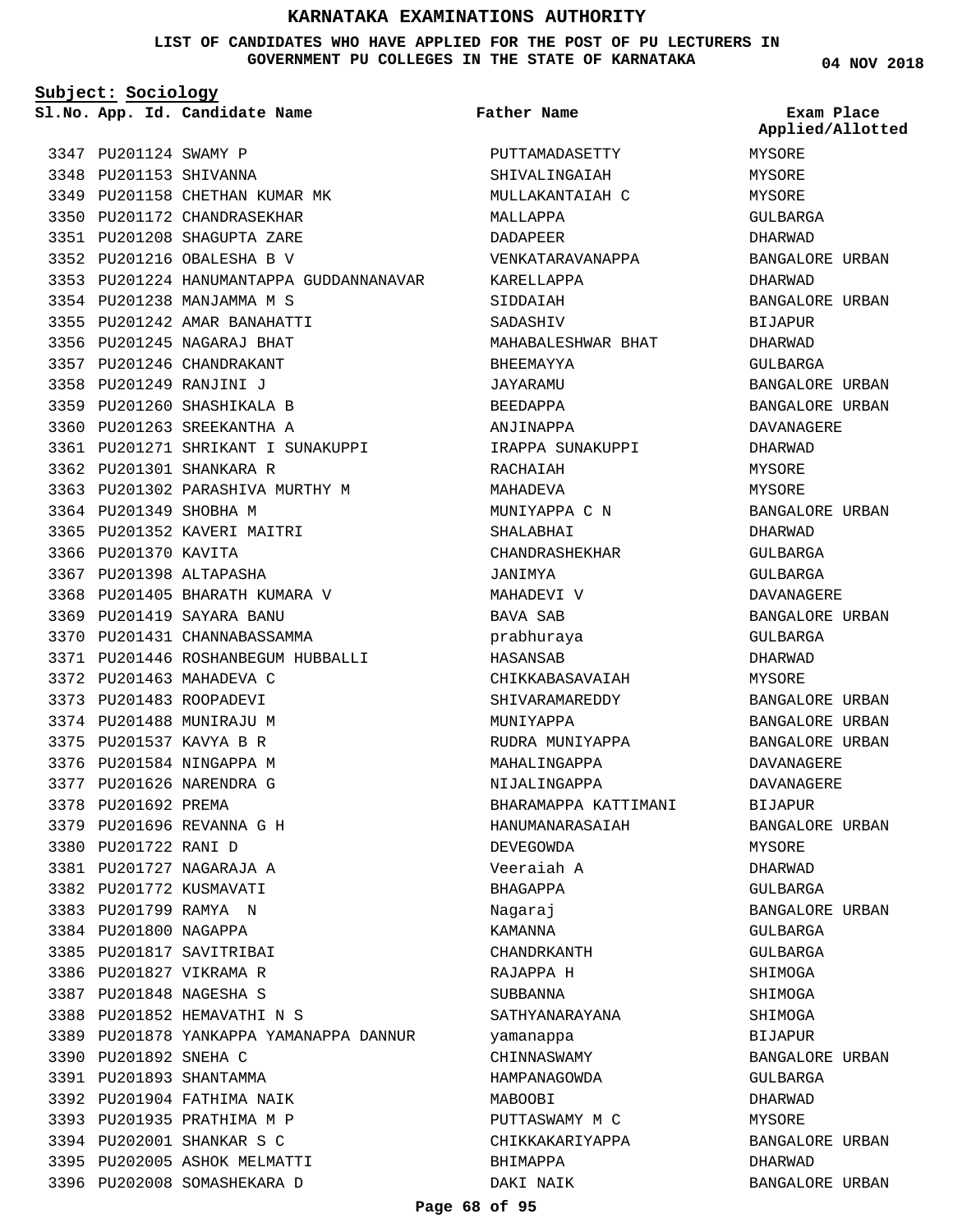**LIST OF CANDIDATES WHO HAVE APPLIED FOR THE POST OF PU LECTURERS IN GOVERNMENT PU COLLEGES IN THE STATE OF KARNATAKA**

**Subject: Sociology**

**App. Id. Candidate Name Sl.No. Exam Place**

3397 PU202028 CHIKKANNA M 3398 PU202037 YALLAPPA 3399 PU202041 CHANDRAKANT 3400 PU202042 RAJU H 3401 PU202043 ARJUN INGALE 3402 PU202056 THIMMAPPA M 3403 PU202079 LAXMAN 3404 PU202087 JAYA H 3405 PU202088 BYRAREDDY M R 3406 PU202097 BHASKAR H 3407 PU202113 SHIVAKUMARA T 3408 PU202114 SHARANAMMA E 3409 PU202124 VANITHA VANI M 3410 PU202134 NAVIN KANBARGI 3411 PU202144 JAYAVANI 3412 PU202161 MAMATHA DAVAGI 3413 PU202164 MANJUNATHA K S 3414 PU202165 VINAYAKA A PU202195 PARAMESHA B C 3415 3416 PU202231 K M KOMALA 3417 PU202234 GAVISIDDAIAH V M 3418 PU202251 MUTTAPPA HALLUR PU202271 JAYASREE P A 3419 3420 PU202298 GEETHA 3421 PU202328 THOYAJA 3422 PU202329 RENUKA 3423 PU202332 SIDHARATH 3424 PU202351 MADHURI 3425 PU202353 HANAMANT 3426 PU202384 UMESHA K M 3427 PU202389 MAMATHA DV 3428 PU202407 CHANDRESH C 3429 PU202429 SUMANGALA KN 3430 PU202450 SRINIVAS K 3431 PU202463 SANNARAJAPPA 3432 PU202496 SOWMYA B PU202521 REKHA T G 3433 PU202560 RAKSHITH K G 3434 3435 PU202563 RAJA M 3436 PU202569 MEENAKSHI 3437 PU202585 DEEPA C 3438 PU202597 MADHUSHREE H S PU202613 SHANKARAMMA E 3439 3440 PU202625 MANJUNATHA H PU202665 ALLABAXA 3441 3442 PU202676 PRABHAVATI SABANNAVAR PU202678 ANJALI Y 3443 3444 PU202704 SRINIVASA S 3445 PU202734 ASHWATHA 3446 PU202760 SUNIL KUMAR H P

# **Father Name**

MUNISHAMAPPA SANJIVAPPA DASAR SHANKARLING HANUMANTHAPPA SHIVAJI INGALE MALLAPPA PARMESHWAR HANUMANTHAPPA C B RAMAPPA HONNAPPA H THIPPERUDRAPPA D KALLAPPA E maranna g Nagendra MADEGOWDA T DHARMAPPA SHIVAPPA S PAMPANNA A CHIKKAMADAIAH KOTTURESHA K M SHIDALINGA SWAMI V M DHANAPAL ANJANAPPA G YELLAPPA NITTALI M SRINIVAS SHIVAPPA VITHALRAO BABURAO MARITTI MAHADEVAPPA VENKATESHAPPA CHIKKABYLAPPA narayanappa KAVERAPPA THIMMAPPA BASAVALINGAYYA B GANGARAMAIAH T P GUNDE GOWDA MANJANNA M NAGAREDDY CHANDRASHETTARU SHIVEGOWDA S B ERAPPA HANUMANTHAPPA S KARIMSAB PINJAR ALLAPPA YALLAPPA SANJEEVAPPA V YALLAPPA PAPYA NAIK H K

**04 NOV 2018**

BANGALORE URBAN **Applied/Allotted**

DHARWAD GULBARGA DAVANAGERE GULBARGA SHIMOGA GULBARGA BANGALORE URBAN BANGALORE URBAN MYSORE DAVANAGERE DAVANAGERE BANGALORE URBAN DHARWAD MYSORE DHARWAD MYSORE DHARWAD MYSORE BANGALORE URBAN DAVANAGERE BIJAPUR BANGALORE URBAN BIJAPUR MYSORE GULBARGA GULBARGA GULBARGA GULBARGA BANGALORE URBAN BANGALORE URBAN BANGALORE URBAN BANGALORE URBAN BANGALORE URBAN DHARWAD BANGALORE URBAN BANGALORE URBAN MYSORE DAVANAGERE GULBARGA MYSORE SHIMOGA BANGALORE URBAN DAVANAGERE DHARWAD BIJAPUR BANGALORE URBAN BANGALORE URBAN BANGALORE URBAN DAVANAGERE

**Page 69 of 95**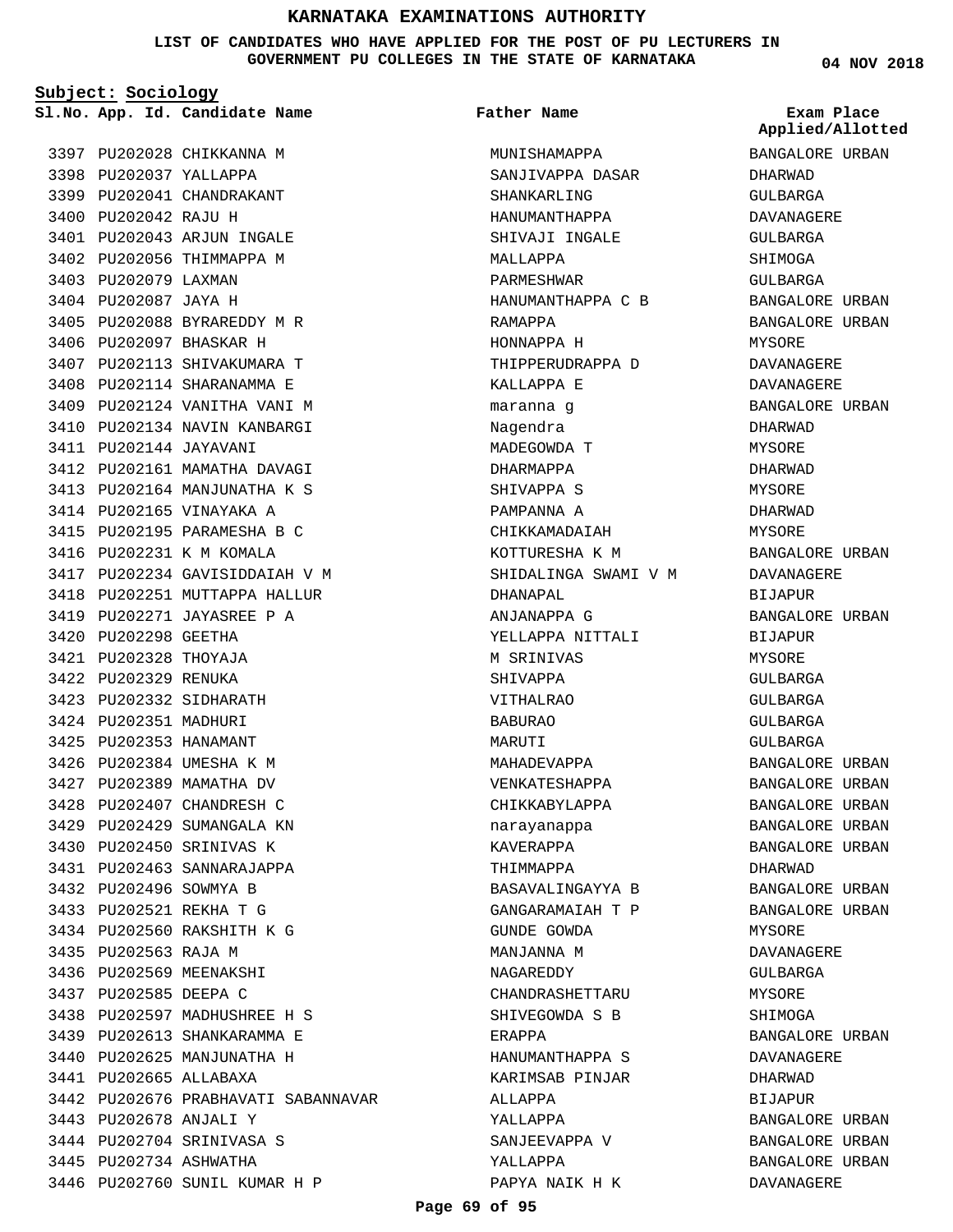**LIST OF CANDIDATES WHO HAVE APPLIED FOR THE POST OF PU LECTURERS IN GOVERNMENT PU COLLEGES IN THE STATE OF KARNATAKA**

**Subject: Sociology**

3447 PU202763 ANITHA 3448 PU202788 RACHANA

3449 PU202829 VEERESHA K 3450 PU202859 MALATESH M PU202864 KRISHNAMURTHY J 3451 3452 PU202907 METRI RAGHUNATH 3453 PU202910 JYOTHI M PU202926 SHYLA U P 3454 3455 PU202927 SANTHOSH KUMAR G 3456 PU202940 RAJESH K T 3457 PU202960 BHUVANESWARI 3458 PU202965 YASHODHA 3459 PU202973 SANGEETHA P 3460 PU202982 CHOWDAPPA M 3461 PU203005 GANGAMMA H 3462 PU203026 SAROJANI 3463 PU203028 RUHINA 3464 PU203035 SYED IMRAN 3465 PU203036 MRUTYUNJAY 3466 PU203038 UMADEVI T 3467 PU203052 BASAVARAJ BETAGERI 3468 PU203061 SUMAN 3469 PU203068 AKKAMAHADEVI 3470 PU203071 SHOBHA D M 3471 PU203103 GOURAVVA PUJERI 3472 PU203143 SUSHEELA 3473 PU203148 HIDAYATHULLA 3474 PU203162 VINAYA G 3475 PU203170 RAKSHITHA T 3476 PU203174 SHILPA H 3477 PU203192 VIJAYALAXMI 3478 PU203215 SUNITA M 3479 PU203228 MOHANA KUMAR R D 3480 PU203372 ARUNAKUMAR 3481 PU203379 LAKKAMMA 3482 PU203386 HUSENASAB GADAKARI 3483 PU203389 SHARANABASU KODABAGI 3484 PU203399 KAVITHA 3485 PU203424 DORESWAMY K N 3486 PU203425 BAILAPPA 3487 PU203435 VIKASHA 3488 PU203451 JAYASHRI MOSALAGI PU203462 SHASHIKALA K S 3489 3490 PU203477 MALLIKARJUN TALAKERI 3491 PU203494 KALAKAPPA PUJAR 3492 PU203525 NAGARAJA NAIKA G 3493 PU203536 GURUMURTHICHARI B 3494 PU203565 PRAKASH 3495 PU203651 SAVITHA 3496 PU203654 SAIBABA S

**App. Id. Candidate Name Sl.No. Exam Place** ANGINAPPA HANMANTH KYATHANNA MARIYAPPA A K THIMMAIAH ANAND METRI GOPALA KOTTARY PAPANNA GUTTAPPA THIMMARAJU MANIK MATERAPPA PUTTARAJU SHANMUKAPPA M DURGAPPA DAYANAND MAHEBOOB PATEL SYED YASEEN LATE BABURAO POLICEPATIL THIPPESWAMY B BHIMAPPA NARAYANASWAMY M Adevappa MUNIHUYILEGOWDA KRISHNAPPA ACHUTHA RAHAMATHULLA HEMAPPA T THAGADE GOWDA D M HONNAPPA MALLIKARJUN Mallikarjun DYAVAIAH LOKASING RATHOD LAKSHMAN GULAB MANOHAR YALLAPPA NARASIMHA SHETTY HANAMAPPA BANNENNAVAR SHEKARAPPA GOWDA FAKEERAPPA SHIVAMURTHY K G BHEEMAPPA TALAKERI KALLAPPA GOPAL NAIKA BRAHMACHARI DODDA ERANNA MAHADEVAPPA SHANKARA NAYAKA **Father Name**

**04 NOV 2018**

DAVANAGERE BIJAPUR DAVANAGERE SHIMOGA BANGALORE URBAN DHARWAD MANGALORE MYSORE BANGALORE URBAN BANGALORE URBAN GULBARGA GULBARGA BANGALORE URBAN DAVANAGERE GULBARGA GULBARGA GULBARGA **SHIMOGA** GULBARGA DAVANAGERE DHARWAD BANGALORE URBAN GULBARGA BANGALORE URBAN DHARWAD MANGALORE SHIMOGA DAVANAGERE BANGALORE URBAN DHARWAD GULBARGA GULBARGA MYSORE GULBARGA GULBARGA BIJAPUR **BIJAPUR** GULBARGA MANGALORE DHARWAD SHIMOGA BIJAPUR DAVANAGERE **BIJAPUR** DHARWAD **MYSORE** DAVANAGERE DHARWAD GULBARGA BANGALORE URBAN **Applied/Allotted**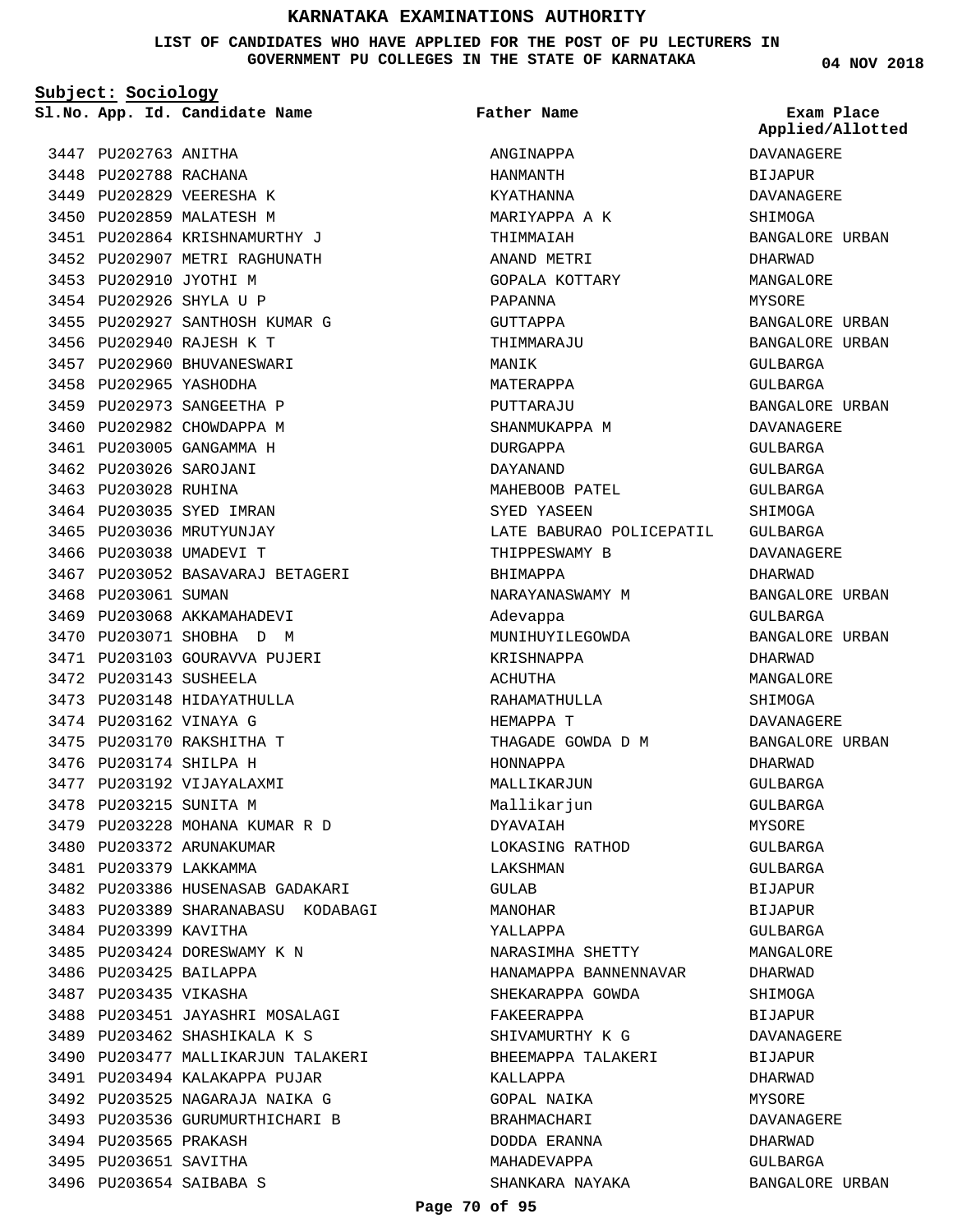**LIST OF CANDIDATES WHO HAVE APPLIED FOR THE POST OF PU LECTURERS IN GOVERNMENT PU COLLEGES IN THE STATE OF KARNATAKA**

**Subject: Sociology**

**App. Id. Candidate Name Sl.No. Exam Place**

3497 PU203658 SANGEETA 3498 PU203674 SHYLAJA KP 3499 PU203690 ASHOK 3500 PU203694 REHAMANSAHEB NANDIHALLI PU203696 SHRISHAIL 3501 3502 PU203698 MANJUNATHA S 3503 PU203721 DUNDAPPA 3504 PU203730 VIJAYALAXMI HASARADDI 3505 PU203733 RAMESH GOUDA 3506 PU203753 NETRAVATI HIREMATH 3507 PU203758 SURESH SANKANNAVAR S 3508 PU203759 SHANKARAPPA LAMANI 3509 PU203877 RAMESH 3510 PU203887 BABITHA D 3511 PU203896 MANGALA K 3512 PU203898 RAMANJANEYA M 3513 PU203899 YOGESHA J K 3514 PU203917 SMITA HANAMAR 3515 PU203931 UMAPATHI K B 3516 PU203943 ANEEL M KUMBAR 3517 PU203948 GIRIJADEVI SUNKAD 3518 PU203969 HEMAVATI 3519 PU203974 SANTOSH KUMAR 3520 PU203992 ANNAPURANA PU204041 PRAKASH SHRINIVAS PATGAR 3521 3522 PU204101 SHARADA MAROL 3523 PU204117 MAMATHA B PU204134 AKSHATHA K M 3524 PU204180 DILEEPA C N 3525 3526 PU204188 VINAYKUMAR M 3527 PU204189 PUTTALAKSHMAMMA 3528 PU204196 VENKATANARASAMMA K N PU204221 AKKAMMA J 3529 3530 PU204251 RAMESH GUNNAPUR 3531 PU204259 MANGALAGOWRI 3532 PU204279 RAVICHANDRA G 3533 PU204285 NARASIMHALU 3534 PU204318 SHASHIKALA M 3535 PU204330 MANJUNATHA K 3536 PU204336 POORNIMA MALATESH HALEMANI 3537 PU204405 DARIKHAN KAMBLE 3538 PU204420 JAYALAKSHMI K M 3539 PU204427 MALLIKARJUNA 3540 PU204434 SEETABAI 3541 PU204461 RESHMA DHANAPAL KAMBLE 3542 PU204509 PREMALATHA 3543 PU204515 SHIVAPPA 3544 PU204524 UMA C 3545 PU204552 MALLAPPA 3546 PU204580 SUNIL

# **Father Name**

BHEEMARAYA EVOOR PATHANNA KS RAMU CHAVHAN HUSSAINSABU N NAMADEV SEETHAPPA RAMACHANDRA GOUDGAON BASAPPA VIRUPAXAGOUDA BIRADAR SHIVALINGAYYA SHEKHAPPA SANKANNAVAR B DEVENDRAPPA SHIVANNA MANJANNA RAI KARI GOWDA MUNIRAJU KALEGOWDA HANAMANT BEEMAPPA A D NAGAMMA VEERABHADRAYYA BASAPPA PALLED TIMMARADDI WADDIN RAMCHANDRA VALIKAR SHRINIVAS PATGAR CHANDRAPPA BEERAIAH R Jayantha Rai K NARAYANASWAMY MUNIYAPPA RANGASHAMAIAH NARAYANASWAMY GEETHABAI KALAPPA LAKSHMIDEVAMMA GURIKARA KARIYAMMA DAVID MUNIRAJAPPA KRISHANAPPA M P MALATESH KRISHNADEV MUNIYAPPA AYYAPPA DURGAPPA SINGE DHANAPAL NARASIMHA GUNDAPPA CHIKKATHAMMEGOWDA TEJANNA AMBANNA

**04 NOV 2018**

GULBARGA BANGALORE URBAN GULBARGA DAVANAGERE GULBARGA BANGALORE URBAN GULBARGA DHARWAD **BIJAPUR** DHARWAD DHARWAD DHARWAD GULBARGA MANGALORE MYSORE BANGALORE URBAN MYSORE DHARWAD SHIMOGA GULBARGA DHARWAD DHARWAD DHARWAD GULBARGA MANGALORE BIJAPUR BANGALORE URBAN MANGALORE BANGALORE URBAN BANGALORE URBAN BANGALORE URBAN BANGALORE URBAN SHIMOGA BIJAPUR MYSORE **SHIMOGA** GULBARGA BANGALORE URBAN BANGALORE URBAN DHARWAD DHARWAD BANGALORE URBAN GULBARGA BIJAPUR DHARWAD MANGALORE GULBARGA MYSORE GULBARGA GULBARGA **Applied/Allotted**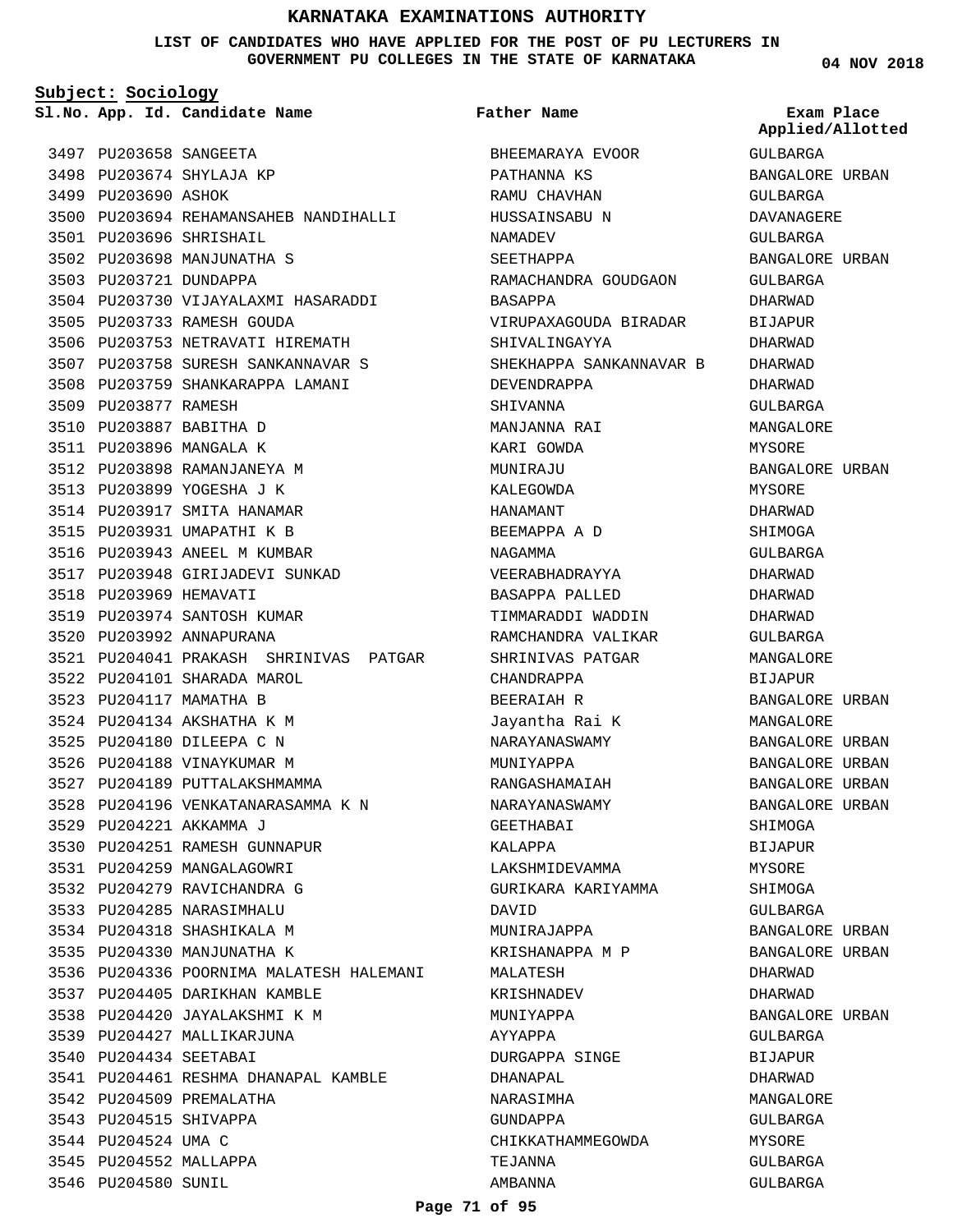## **LIST OF CANDIDATES WHO HAVE APPLIED FOR THE POST OF PU LECTURERS IN GOVERNMENT PU COLLEGES IN THE STATE OF KARNATAKA**

**Subject: Sociology**

**App. Id. Candidate Name Sl.No. Exam Place**

3548 PU204601 JAYARAM P 3549 PU204616 RAMESHA B

3551 PU204659 MALLIKARJUN PU204680 SHARANAPPA J 3552 3553 PU204690 RAMESH PUJAR 3554 PU204706 SANGEETA AINAPUR PU204708 NAGARAJA H B 3555 3556 PU204732 MAHADEVI

3557 PU204764 GIRIJA KATAGERI 3558 PU204849 REVANASIDDAPPA A

3560 PU204935 RAMESHGOUDA PATIL

3563 PU204957 RAMESHI HALUVAGALU 3564 PU204961 JANARDHANA S M

3570 PU205046 DHANANJAYAKUMAR SM

3572 PU205133 RAGHAVENDRA KUMASAGI

3581 PU205265 KAMBAIAHNAVARA THIPPANNA

3590 PU205368 KRISHNA BASAPPA ITAGI

3596 PU205610 DOODUSHABANA KAJJURI

3592 PU205454 AKKASALI SHIVAKUMARACHARI

3571 PU205075 VIJAYALAKSHMI

3574 PU205162 PRALHAD PAMMAR 3575 PU205168 LAKSHMI NARASAMMA

3582 PU205289 VEERABHADRAYYA

3584 PU205327 KALAVATI GURAV

3587 PU205334 BHIMASHANKAR 3588 PU205350 YASMIN NADAF 3589 PU205361 UMESHA B

3591 PU205448 TIPPANNA UPPAR

3594 PU205508 MANJUNATHA N V 3595 PU205594 BORANNA S P

3576 PU205171 VANAJAKSHI C PU205194 RUDRA VENI A 3577 3578 PU205208 VOYLET YARAGUNDTI

3567 PU205004 MALLIKARJUN BENNESHWAR

3559 PU204889 LAXMI PATIL

3561 PU204946 NANDKUMAR 3562 PU204954 RESHMA KOLI

3565 PU204974 RANGAPPA 3566 PU204993 VANITA

3568 PU205025 LAKKAMMA 3569 PU205035 LAKKANNA

3573 PU205134 MALLAPPA

3579 PU205231 NEELAMMA 3580 PU205252 SUBASH

3583 PU205312 RAJENDRA

3585 PU205328 DEVANAND 3586 PU205333 ASHOK

PU205492 SUMA P J 3593

3547 PU204586 CHIKKAMALLAIAH T

3550 PU204651 RAMANAGOUDA POLICE PATIL

**Father Name**

THERAPPA PUTTAPPA BASAVARAJA BOLANAGOUDA SHRIMANT ZALAKI EESWARAPPA J KANAKAPPA MALLAPPA AINAPUR BEERAPPA H N JAIWANTH BASAVARAJ KATAGERI BHARAMAPPA A KUMARGOUDA BASANAGOUDA SHIVARAJ BABU KOLI BHEEMAPPA HALUVAGALU MARIGOWDA S N MASTANI LAXUMAN AVVAPPA NAGANNA REVAPPA MARIAIAH HS SHIVABASAYYA HIREMATH SHIVAPPA LALAPPA SHANKAR PAMMAR NARAYANA M CHIKKANNA THIMMAPPA A SHANTAPPA HANUMANT SUNDAR DODDA HANUMANTAHPPA AMARAYYA NAGAYYA BHIMAPPA MALLANNA NINGANNA HAYYALAPPA APPASAB NAYAKARA BASAPPA BASAPPA ITAGI MUTTEPPA BHEEMACHARI A JAYASHEELA LATE VENKATASWAMY SANNA PAPAIAH DAVALASAB

**04 NOV 2018**

BANGALORE URBAN **Applied/Allotted**

SHIMOGA DAVANAGERE

GULBARGA DHARWAD DAVANAGERE DHARWAD DHARWAD SHIMOGA GULBARGA DHARWAD DAVANAGERE BIJAPUR BIJAPUR BANGALORE URBAN BIJAPUR DHARWAD **SHIMOGA** GULBARGA GULBARGA GULBARGA GULBARGA GULBARGA DHARWAD BIJAPUR GULBARGA GULBARGA BANGALORE URBAN DHARWAD BANGALORE URBAN DAVANAGERE DHARWAD GULBARGA GULBARGA DHARWAD GULBARGA GULBARGA BIJAPUR GULBARGA GULBARGA GULBARGA BIJAPUR BANGALORE URBAN **BIJAPUR** DHARWAD DHARWAD DAVANAGERE BANGALORE URBAN DAVANAGERE DHARWAD

#### **Page 72 of 95**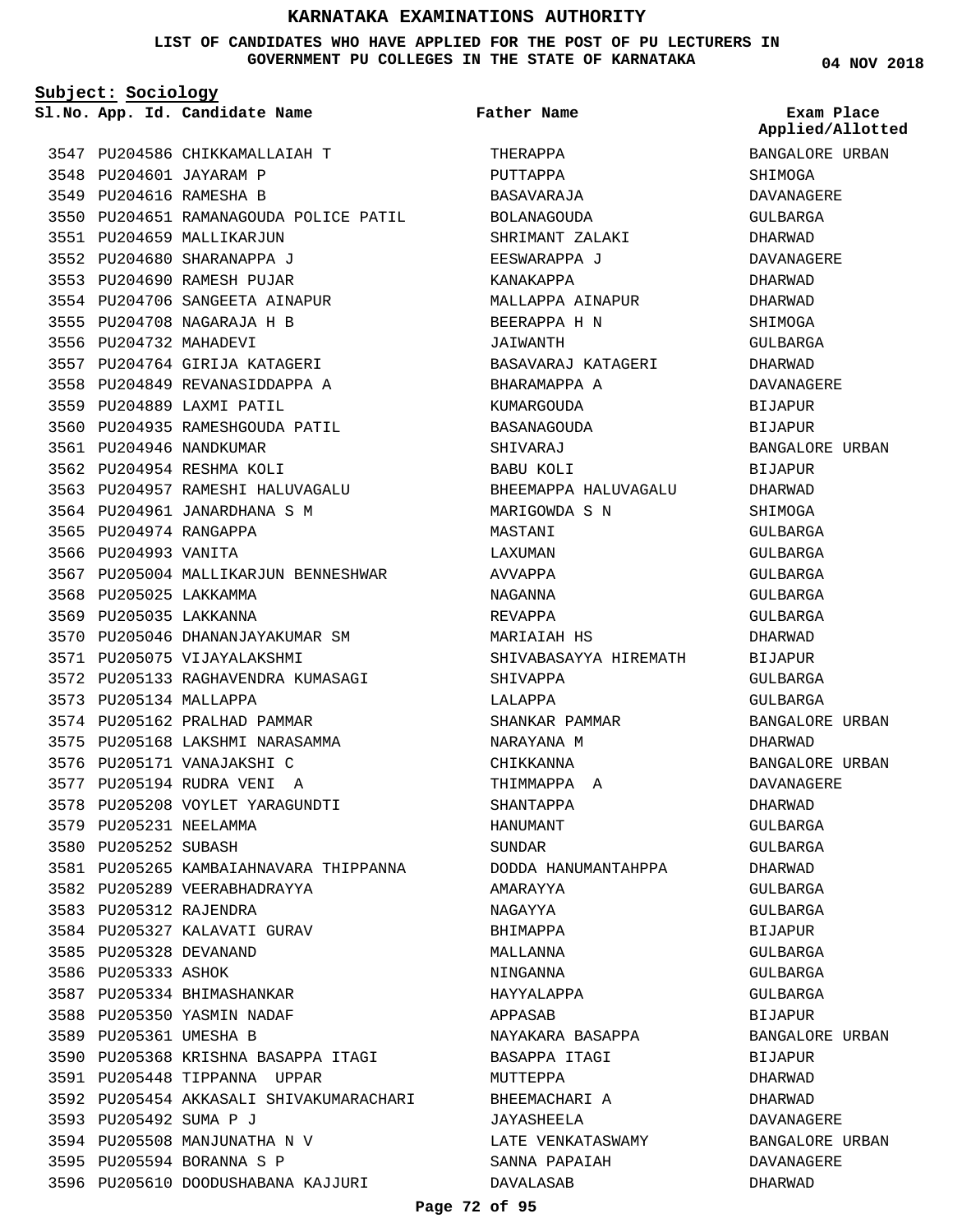#### **LIST OF CANDIDATES WHO HAVE APPLIED FOR THE POST OF PU LECTURERS IN GOVERNMENT PU COLLEGES IN THE STATE OF KARNATAKA**

**Subject: Sociology**

3598 PU205638 RANI 3599 PU205712 ANJUNATH 3600 PU205746 ROOPA R 3601 PU205763 VINDHYA C D 3602 PU205775 LINGARAJU R 3603 PU205779 JYOTI G

**App. Id. Candidate Name Sl.No. Exam Place**

3597 PU205629 CHANNABASAVA

3604 PU205791 MANJUNATHA T 3605 PU205816 KASHINATHA T N

3610 PU205874 MONISHA H N 3611 PU205877 RAMYA B 3612 PU205908 SAVITA

3617 PU205994 SUJATA

3619 PU206031 ARUNA

3618 PU206025 MODHINSABU P

PU206062 BASAVARAJA T 3621 3622 PU206082 SHANAMMA

3624 PU206105 SWETA KORI 3625 PU206126 RAMANJINAPPA N 3626 PU206129 MAHESHA M J 3627 PU206165 GANGUBAI 3628 PU206168 NAGESHA C K

PU206102 JAYASHREE VIJAPUR 3623

3608 PU205848 BHARATI NARAGUND

3613 PU205912 JYOTHI LAKSHMI S

3616 PU205951 ANKUSHKHANI ASHWINI

3620 PU206035 SUMITRA MARITAMMANAVAR

3629 PU206192 MANJUNATH REVADAKUNDI

3633 PU206247 VIDYA VENKTESH AGER

3637 PU206325 SAMEERA MURTUJAALI TALIKOTI 3638 PU206349 GOURAMMA SHIVAPPA ALALADINNI

3630 PU206236 NAGARAJ MALODE 3631 PU206238 PRIYADARSHANI 3632 PU206242 PAKKEERAMMA H

3635 PU206269 VIJAY KUMAR K S

3640 PU206406 RUDRESHI NAIK R PU206411 SHRUTHI M G 3641 3642 PU206436 SHARANAMMA 3643 PU206484 ANITHA K P

3644 PU206520 CHANDRA SHEKARA P

3646 PU206534 SUDEEPA H P

3645 PU206528 VIJAYALAKSHMI VEERAPUR

PU206264 SRINIVAS 3634

3639 PU206361 RENUKA

3636 PU206288 SHIVANANDA

3609 PU205858 KAREBASAYYAGALA YASHAVANTHA

3614 PU205924 MOHAMMED YASEEN A KALYANI 3615 PU205928 PALLAVI CHANNABASAPPA KUNNUR

3606 PU205824 YASHODHA 3607 PU205831 SHRIMANT **Father Name**

SUNKAPPA GUNDAPPA RAMU RANGANATHA DHANANJAYA G L RAMAPPA DANDE G G THIPPESWAMY T B NARASIMHAIH VASANTH MALLIKARJUN YALLAPPA KAREBASAYYAGALA MAYAPPA NARAYANASWAMY BORAIAH S BASAVANAPPA sheena naik ABDUL HAMEED CHANNABASAPPA GIRIMALLESHAPPA YAMANAPPA SURUVE HUSSAINSABU P SANTHAPPA POOJARY VEERAPPA THIPPAIAH SUNEPPA SHANKREPPA KOTRAPPA NARAYANAPPA H JAVAREGOWDA M C KANTAPPA KRISHNAPPA UMESHCHANDRA TAKAPPA AMRUTAPPA BABLADAKAR TIRUKAPPA H VENKTESH AGER SHANKAR RAO SHESHA NAGENDRAPPA MURTUJAALI SHIVAPPA BASAPPA RATHNA NAIK Govindegowda KALAKAPPA GONGADASHETTI PUTTASWAMY PRABHU SWAMY DURAGAPPA

PUTTASWAMYGOWDA H N

**04 NOV 2018**

GULBARGA GULBARGA GULBARGA SHIMOGA DAVANAGERE MYSORE GULBARGA DAVANAGERE MYSORE GULBARGA GULBARGA DHARWAD DAVANAGERE BANGALORE URBAN DAVANAGERE BANGALORE URBAN DAVANAGERE BIJAPUR DHARWAD DHARWAD DHARWAD DHARWAD MANGALORE DHARWAD DAVANAGERE GULBARGA **BIJAPUR** DHARWAD BANGALORE URBAN MYSORE GULBARGA BANGALORE URBAN BIJAPUR DHARWAD GULBARGA DAVANAGERE DHARWAD GULBARGA MYSORE BANGALORE URBAN BIJAPUR BIJAPUR GULBARGA DAVANAGERE MYSORE BIJAPUR BANGALORE URBAN BANGALORE URBAN DHARWAD MYSORE **Applied/Allotted**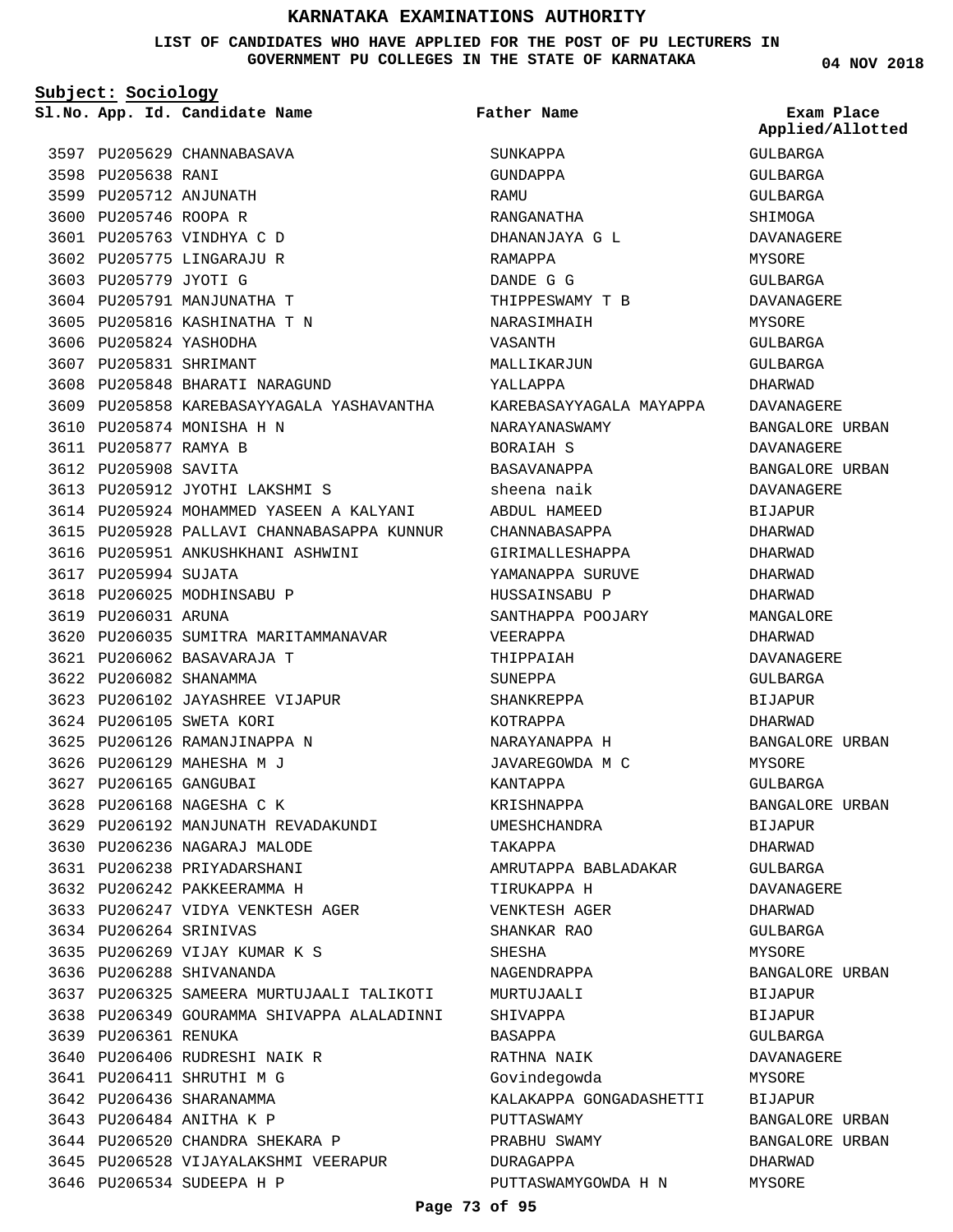#### **LIST OF CANDIDATES WHO HAVE APPLIED FOR THE POST OF PU LECTURERS IN GOVERNMENT PU COLLEGES IN THE STATE OF KARNATAKA**

**Subject: Sociology**

**App. Id. Candidate Name Sl.No. Exam Place**

3647 PU206540 SHWETA M PASODI 3648 PU206587 SHREEDEVI MAHANTESH MURAGOD 3649 PU206590 RAJESHWARI 3650 PU206595 LOKESHA G 3651 PU206599 JAYACHITHRA 3652 PU206602 THIPPESWAMY H P 3653 PU206614 BASAVARAJU K C 3654 PU206617 VINOD KUMAR P M 3655 PU206653 SHAMEENABANU NASHIPUDI 3656 PU206659 MINEEL KUMAR 3657 PU206660 CHANDRASHEKHAR T 3658 PU206735 PRASANNAKUMAR 3659 PU206736 H LAKSHMI 3660 PU206737 VISHWANATH 3661 PU206743 SUJATA 3662 PU206785 ASHA T M 3663 PU206791 MUNIRAJU G M 3664 PU206792 PARVATHAMMA M 3665 PU206797 SAGARA H S 3666 PU206801 CHANDAN G N 3667 PU206807 KRISHNAMURTHY C N 3668 PU206817 RIZWAN SHARIFF 3669 PU206825 ASHA K 3670 PU206889 KATOONABI MAHABOOBASAB MASUTI MAHABOOBASAB MASUTI 3671 PU206908 SAKAMMA BAI H P 3672 PU206911 PALLAVI S 3673 PU206920 RAJU 3674 PU206935 VISHALI BANDAGAR 3675 PU206939 VIJAYLAXMI CHOUKIMATH 3676 PU206957 SHASHIKALA 3677 PU206964 GEETHA G P 3678 PU207034 MURTHY NAIKA 3679 PU207044 MAHESH 3680 PU207055 VEDAVATHI 3681 PU207065 LAXMI J 3682 PU207080 ARIFAMASARAT 3683 PU207090 SAVITHA S 3684 PU207094 CHANDRAPRABHA S M 3685 PU207113 PAVITRA HEGDE 3686 PU207122 KARUNAKUMARA S S 3687 PU207167 RAMESH 3688 PU207189 MANJUNATHA R 3689 PU207221 SHILPA 3690 PU207240 BHARMAJJA KALLUBHAVI PU207259 GOWRISHANKARA B R 3691 3692 PU207279 AYEESHA JANGALI PU207282 SHASHIKALA GADIGEPPA AGASIBAGILA GADIGEPPA 3693 3694 PU207283 ANJALI BHOVI 3695 PU207293 SHRIDHAR KAMBALE 3696 PU207295 MALLIKARJUN

MALLAPPA MAHANTESH SOMASHEKHAR VIRUPAKSHI H A PRAKASH B C PARAMESHWARAPPA H CHIKKEGOWDA MALLIKARJUNA SWAMY P MAHABOOBSAB BALCHANDRA THIPPANNA SHIVASHARANAPPA H SHARANAPPA JAYANAND NAGENDRAPPA MANJAPPA T R GONUR MUNIYAPPA MARAPPA SAMANDAIAH NAGARAJU NARAYANAPPA AIJAS SHARIFF KUNNAIAH PEEKYA NAIK H C SANNE GOWDA **RAMIT** BHAGAPPA BASAYYA SHARANAPPA PANDURANGAPPA G N NARAYANANAIKA Urukundappa Annappa TIPPANNA J MD IBRAHIM SREERAMA H MANTELINGAIAH N S LAXMINARAYANA SRINIVASA SANNA SOMAPPA RAMACHANDRAPPA M SURESH BABU KALLUBHAVI KANNAPPA RENUKAPPA B J MATROOR KESHAV YALLAPA BASAYYA HIREMATH **Father Name**

**04 NOV 2018**

BIJAPUR DHARWAD GULBARGA DHARWAD MYSORE DAVANAGERE MYSORE BANGALORE URBAN DHARWAD GULBARGA BANGALORE URBAN GULBARGA DHARWAD GULBARGA GULBARGA MYSORE BANGALORE URBAN DAVANAGERE MYSORE MYSORE BANGALORE URBAN MYSORE BANGALORE URBAN DHARWAD SHIMOGA MYSORE  $CITIRARCA$ GULBARGA DHARWAD GULBARGA DAVANAGERE BANGALORE URBAN GULBARGA MYSORE BIJAPUR GULBARGA SHIMOGA BANGALORE URBAN DHARWAD MYSORE DHARWAD DAVANAGERE DHARWAD DHARWAD **SHIMOGA BIJAPUR** DHARWAD DHARWAD BIJAPUR GULBARGA **Applied/Allotted**

**Page 74 of 95**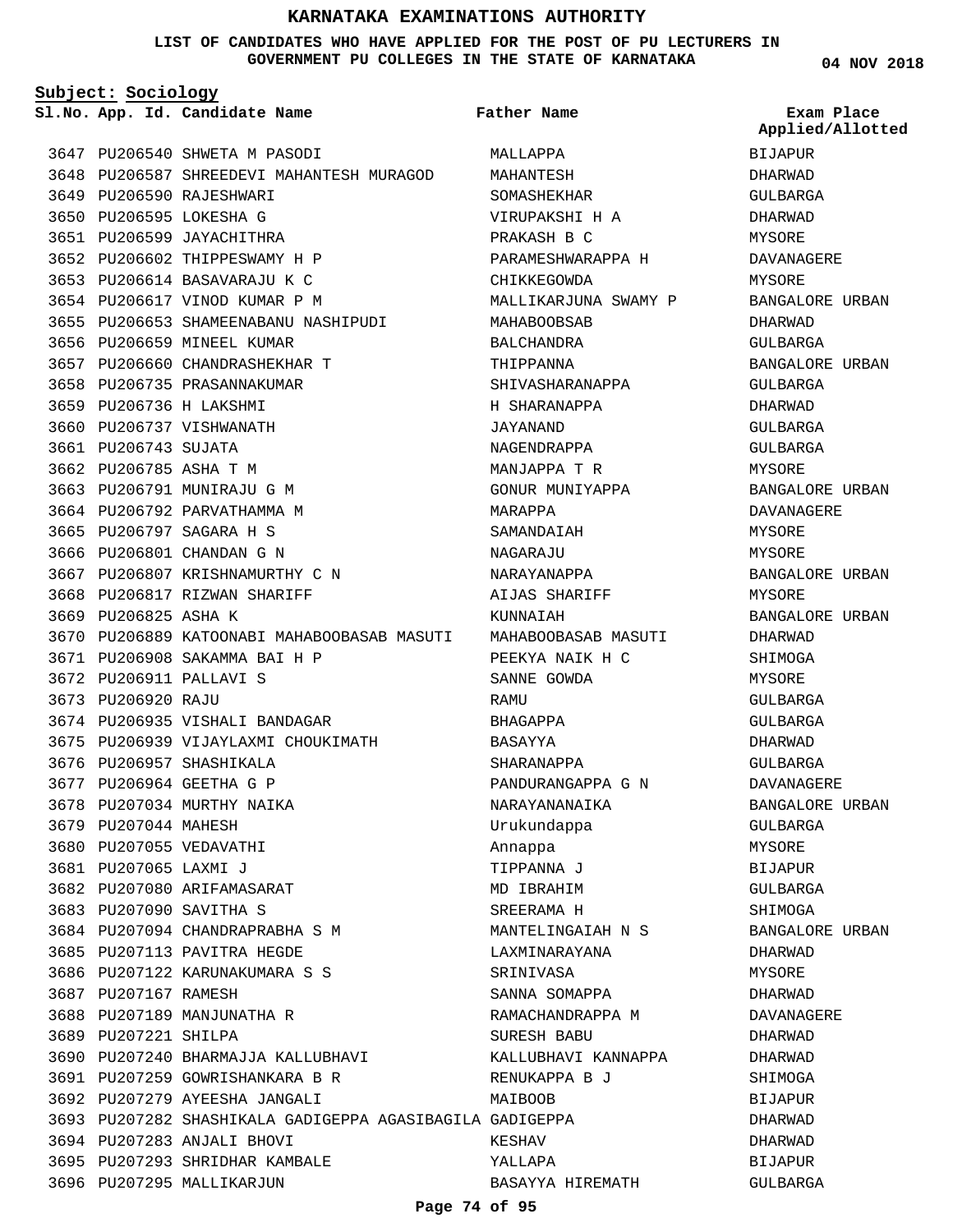**LIST OF CANDIDATES WHO HAVE APPLIED FOR THE POST OF PU LECTURERS IN GOVERNMENT PU COLLEGES IN THE STATE OF KARNATAKA**

**Subject: Sociology**

**App. Id. Candidate Name Sl.No. Exam Place**

3697 PU207296 SHANTHAKUMAR 3698 PU207300 KALAVATHI D N

PU207311 SHAILASHREE 3701 3702 PU207318 SHIVANAND

3709 PU207445 THEERTHA N K

3711 PU207453 NAGANA GOUDA 3712 PU207454 DODDAMMA 3713 PU207459 PALLAVI K M 3714 PU207542 PRAMODINI K S 3715 PU207550 NIJALINGAIAH M

3716 PU207559 PRADEEP 3717 PU207589 VARALAKSHMI 3718 PU207611 SHILPARANI 3719 PU207621 ASHWINI C R 3720 PU207652 BHIMASHAPPA PU207698 SANGAYYA 3721

3723 PU207777 JAGANNATHA 3724 PU207788 PRADEEPA V S

3726 PU207803 VIJAYKUMAR

3730 PU207858 NINGAPPA

3733 PU207882 SAVITA

3739 PU208002 PRATHIMA

3741 PU208101 VEERESH 3742 PU208106 SHIVAKUMAR 3743 PU208144 BHYRAVI T K 3744 PU208154 ANJINAPPA H

3745 PU208174 RENUKA 3746 PU208182 RAMESH

3740 PU208033 VISHWANATHA N

3732 PU207876 AISHWARYARANI

3734 PU207887 BHARATI RUGI 3735 PU207890 SHABINA WALIKAR 3736 PU207950 ASHWINI G V PU207951 ASHWIN G V 3737

3727 PU207819 SUDHA 3728 PU207823 VAIJNATH

3704 PU207363 PRABHU 3705 PU207372 NAGAPPA 3706 PU207380 LAVANYA 3707 PU207395 KAVITA

**Father Name**

3699 PU207302 TAREENBANU BAGAWAN 3700 PU207310 RATNAWWA HADIMANI 3703 PU207329 GULSHANBEGUM SHAIKH 3708 PU207401 KAVITA NAGAPPA HARIJAN 3710 PU207452 BASAVARAJ BARAKER 3722 PU207774 RAJESHWARI HOSAMANI 3725 PU207795 PRADEEPA KUMAR L S 3729 PU207833 SHIVAMMA SHILAVANTAR 3731 PU207859 YAMANAPPA WALIKAR 3738 PU207978 MALLIKARJUN HOSAPETI KENCHAPPA NARASIMHAPPA D N HABBU KAREGOUD VIRUPANNA BANGI HANAMANT MAHAMADARAFIQ DATTU BHEMAPPA THIMMAIAH CHANDRASHA NAGAPPA NEELAYA KOTIAN NINGAPPA VENKANA GOUDA BASALINGAPPA MALIPATIL MALLIKARJUNARADHYA SURESH K MAHALINGAIAH Pandurang NARAYANAPPA VENKATESH NAYAK RUDRAMUNI HANUMANTA GANGAYYA HIREMATH RUDRAPPA RAMA MOGAVEERA SHIVANNA SURESHA L K NAGAPPA SHANKAR SHANATAPPA BASANAGOUDA SHILAVANTAR KHAJAPPA PATOLI BASAPPA SHRAVANA KUMAR VAMANRAO SAIDAPPA SHABBIR VISWESHWARAIAH S VISHWANATH BHIMAPPA RAMANNASHETTY NARAYANAPPA BASAWANPPA KALASHETTI SAIRANNA KRISHNAPPA HANUMAPPA H SANGAPPA SHIVASHARANAPPA BIRADAR

DHARWAD BANGALORE URBAN BIJAPUR DHARWAD BANGALORE URBAN GULBARGA DHARWAD GULBARGA GULBARGA MYSORE GULBARGA DHARWAD MANGALORE DHARWAD GULBARGA DHARWAD BANGALORE URBAN CIILBARGA MYSORE GULBARGA BANGALORE URBAN GULBARGA MYSORE GULBARGA DHARWAD BIJAPUR DHARWAD BANGALORE URBAN SHIMOGA GULBARGA GULBARGA GULBARGA BIJAPUR GULBARGA BIJAPUR GULBARGA GULBARGA BIJAPUR BIJAPUR BANGALORE URBAN BANGALORE URBAN DHARWAD SHIMOGA BANGALORE URBAN GULBARGA GULBARGA BANGALORE URBAN DAVANAGERE GULBARGA GULBARGA **Applied/Allotted**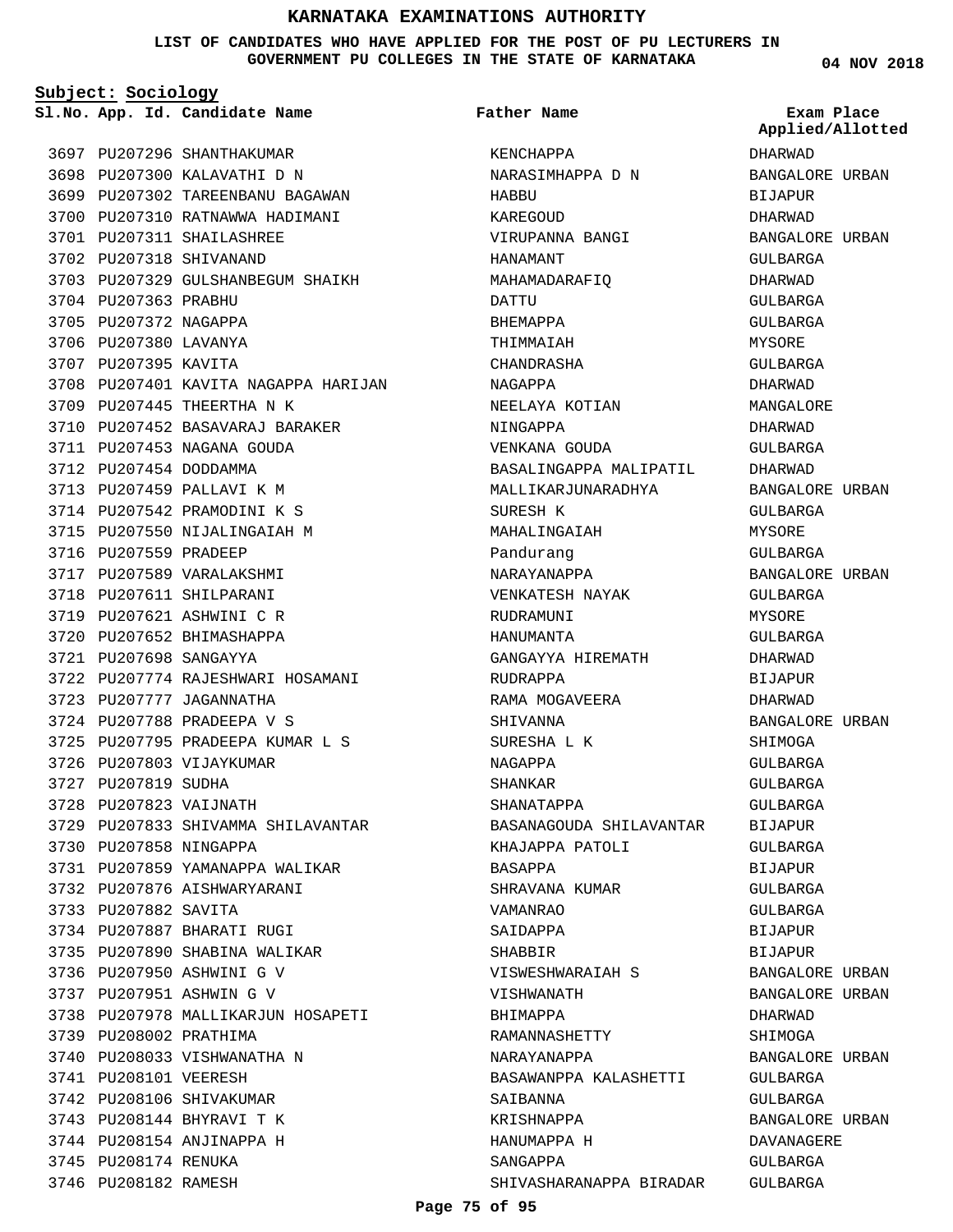**LIST OF CANDIDATES WHO HAVE APPLIED FOR THE POST OF PU LECTURERS IN GOVERNMENT PU COLLEGES IN THE STATE OF KARNATAKA**

**Subject: Sociology**

3747 PU208199 SUMITHRA K T 3748 PU208224 DIVYA K H 3749 PU208226 RAJKUMAR 3750 PU208232 KANYA KUMARY C S PU208238 SEEMA PRIYA D SOUZA 3751 3752 PU208240 SOUMYARANI 3753 PU208250 PARAMESHA M K 3754 PU208278 MANJUNATHA K Y 3755 PU208296 REKHA SONNALAGI 3756 PU208333 BHARATHI MUGERA 3757 PU208382 MAHADEVAPPA 3758 PU208385 SHARANESHA K M 3759 PU208389 THEJASHWINI MS 3760 PU208423 NAGAVENI A V 3761 PU208425 MARUTEPPA S M 3762 PU208429 NAGENDRA N 3763 PU208431 NANAGOUD KANCHALAGANVI 3764 PU208453 NARAPPA N 3765 PU208470 VIMALA UPADHYE 3766 PU208475 KUMAR 3767 PU208486 MALIKHA MOKASHI 3768 PU208502 RAJU R 3769 PU208539 GUDIMUNDALA GONIBASAPPA 3770 PU208558 SHYAMALA GOUDA PU208595 KIRAN N S 3771 3772 PU208604 KRISHNAMURTHY BELUR 3773 PU208613 VENKAT 3774 PU208620 SABA TARRANUM S 3775 PU208640 SUNITA 3776 PU208647 SANTOSH KARAMALLAVAR 3777 PU208661 NAGARAJ KOLKAR 3778 PU208667 ADAYYA 3779 PU208677 POMANNA 3780 PU208698 GAVISIDDANAGOUDA PATIL 3781 PU208701 ARCHANA M R 3782 PU208708 MANOHARA 3783 PU208711 JAYASHREE KAMBAR 3784 PU208716 HANUMANTHA K 3785 PU208753 NAGARAJ BELLIKATTI 3786 PU208764 HANUMANTHAPPA E 3787 PU208793 BALAJI M 3788 PU208814 NAGARAJU S 3789 PU208854 HABEEB K A 3790 PU208932 DWARESHA K M 3791 PU208945 SHOBHA 3792 PU208946 LATHAMMA N 3793 PU208958 ANASUYA 3794 PU208963 KAVERI 3795 PU208984 BASAVARAJ NAYAKAR 3796 PU209008 VEERABHADRAPPA G R

**App. Id. Candidate Name Sl.No. Exam Place** THAMMEGOWDA HANUMESH K G HANAMANTHRAO C D SURYANARAYANA CYRIL D SOUZA PRABHURAO KARI GOWDA M YALLAPPA RAMACHANDRA DADU MUGERA IRAPPA SIDDALINGA MURTHY Siddaiah V VENKATA SWAMY B K SANNAPPA M NINGAPPA MAHADEVAPPA NAGARAJAPPA S JAYAKUMAR LAXMAN IQBAL RAMAPPA RAMALEPPA G MORU GOUDA SHIVAYOGI VENKATESH MARIITT SHABBIR AHAMED LAXMANRAO SUVARNA MARUTI KOLKAR SHADAKSHARAYYA GUNDAPPANAYAK SHIVANAGOUDA PATIL RAJENDRA **BHIMANAIKA** GADIGEPPA HULUGAPPA K SHANTAPPA ESHWARAPPA MANJUNATHA T B SANNALINGAPPA ABOOBAKKAR MANJUNATHA K S HANAMANTARAYA NINGAPPA BALAJI SUBHASH HANAMAPPA NAYAKAR KODIBASAPPA G R **Father Name**

**04 NOV 2018**

MYSORE BANGALORE URBAN GULBARGA BANGALORE URBAN MANGALORE GULBARGA MYSORE BANGALORE URBAN DHARWAD MANGALORE GULBARGA DAVANAGERE MYSORE MYSORE SHIMOGA DAVANAGERE BIJAPUR DAVANAGERE DHARWAD GULBARGA DHARWAD BANGALORE URBAN DAVANAGERE DHARWAD DAVANAGERE DHARWAD GULBARGA DAVANAGERE GULBARGA DHARWAD DHARWAD GULBARGA GULBARGA GULBARGA MYSORE **SHIMOGA** MYSORE DHARWAD DHARWAD SHIMOGA SHIMOGA BANGALORE URBAN MANGALORE **MYSORE** GULBARGA DAVANAGERE DHARWAD GULBARGA DHARWAD BANGALORE URBAN **Applied/Allotted**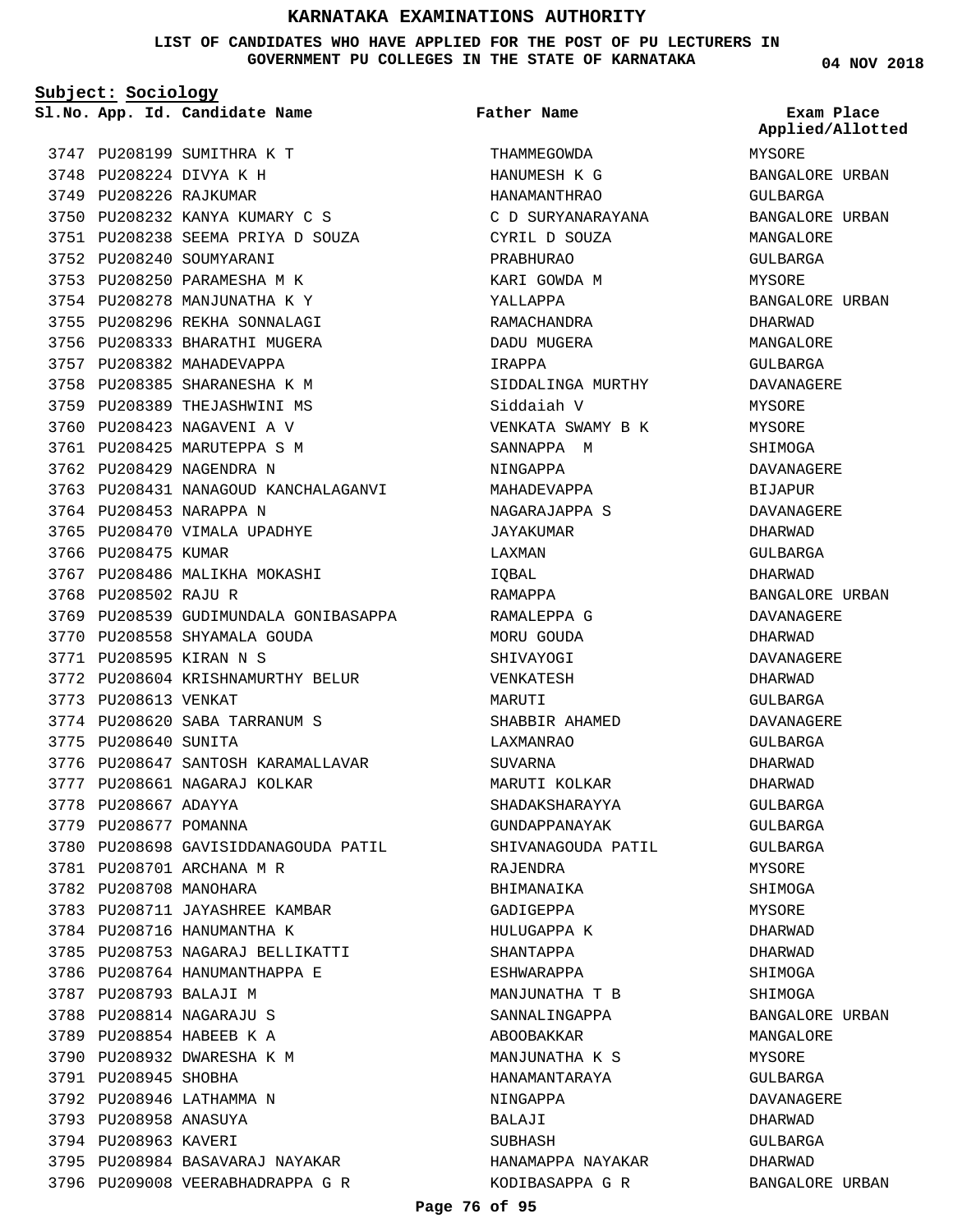#### **LIST OF CANDIDATES WHO HAVE APPLIED FOR THE POST OF PU LECTURERS IN GOVERNMENT PU COLLEGES IN THE STATE OF KARNATAKA**

**Subject: Sociology**

**App. Id. Candidate Name Sl.No. Exam Place**

```
Father Name
```
**04 NOV 2018**

| 3797 |                      | PU209022 GURUNATHA                                         |
|------|----------------------|------------------------------------------------------------|
| 3798 |                      | PU209025 PRADEEPA H                                        |
|      |                      | 3799 PU209029 DODDABASAVARAJ                               |
|      |                      | 3800 PU209034 PAVITHRA K K                                 |
| 3801 |                      | PU209039 SHARANAPPA                                        |
| 3802 | PU209046 NAGRAJ      |                                                            |
| 3803 |                      | PU209070 ANASUYA LOKAPPA LAMANI                            |
| 3804 |                      | PU209083 LAMBODAR CHANDRAKANT GAONKAR                      |
| 3805 |                      | PU209089 RUKMINI R SHEBINAKATTI                            |
| 3806 |                      | PU209178 GNANADEVA V                                       |
| 3807 |                      | PU209203 CHANNABASANAGOUDA PATIL                           |
| 3808 |                      | PU209223 MARUTHI N T                                       |
|      |                      | 3809 PU209234 RADHILA H R                                  |
| 3810 |                      | PU209253 CHANDRASHEKHAR                                    |
| 3811 | PU209264 SHWETA      |                                                            |
| 3812 |                      | PU209271 SHOBHA D                                          |
| 3813 |                      | PU209273 MEHABOOBALI ABDULSAB NADAF                        |
| 3814 |                      | PU209284 SIDDESHA E                                        |
| 3815 |                      | PU209310 JAYASHREE BANGI                                   |
|      |                      | 3816 PU209320 RAMESH NAIK P MS                             |
|      | 3817 PU209326 MARUTI |                                                            |
| 3818 |                      | PU209372 RAJESHWARI                                        |
|      |                      | 3819 PU209456 NAVEEN KUMAR SH                              |
| 3820 |                      | PU209489 SHANKARANAND HANJAGI                              |
| 3821 |                      | PU209516 VIJAYAKUMAR H                                     |
| 3822 |                      | PU209523 PADMASHREE SADALAPUR                              |
| 3823 |                      | PU209542 LAKSHMAPPA T D                                    |
| 3824 | PU209547 GANESHA     |                                                            |
|      |                      | 3825 PU209558 SHIVAKUMARA K                                |
| 3826 |                      | PU209563 DADA ASHOK MANAGANVI                              |
|      | 3827 PU209567 KUMUDA |                                                            |
|      |                      | 3828 PU209579 SHRISHAIL SHANKAR HALLUR                     |
|      |                      | 3829 PU209605 RAMESH GUDAGI                                |
|      |                      | 3830 PU209643 N C MADHUSUDHANA                             |
|      |                      |                                                            |
|      |                      | 3831 PU209664 KAMALAKSHI B S<br>3832 PU209704 SUMITHRA S M |
|      |                      | 3833 PU209709 RASHMI CHANDRAGIRI                           |
|      |                      | 3834 PU209710 AMARESHA V                                   |
|      |                      |                                                            |
|      |                      | 3835 PU209716 GAYATRA P S                                  |
|      |                      | 3836 PU209728 CHINNAMMA B L                                |
|      |                      | 3837 PU209730 CHETAN KUMAR                                 |
|      |                      | 3838 PU209740 VEERABHADRAPPA                               |
|      |                      | 3839 PU209829 ANJANA TELI                                  |
|      |                      | 3840 PU209851 MANJUNATHA S                                 |
|      |                      | 3841 PU209869 SANDEEPA L                                   |
|      |                      | 3842 PU209888 SHIDDARAMAPPA VANAROTTI                      |
|      |                      | 3843 PU209893 GURUNATH HONKALAD                            |
|      |                      | 3844 PU209895 HANAMESHA                                    |
|      |                      | 3845 PU209897 YANKANAGOUDA                                 |
|      |                      | 3846 PU209906 YASHODHA K M                                 |

Eranna Melakundi HALESHAPPA BASANAGOUDA AGASIMUNDINA KRISHNAIAH NINGAPPA RAVINDRA BABU LOKAPPA LAMANI CHANDRAKANT GAONKAR RANGAPPA VEERANNA N FAKKIRAGOUDA THIPPAREDDY N **RAJU** KALLAYANI BHIMANNA DEVARAJU K ABDULSAB **ESHWARAPPA** SADASHIV SHANKARA NAIK P H RAMANNA BASANNA ASAPUR HANUMANTHAPPA S LAKKAPPA HANJAGI H BASAPPA CHANDRAKANT DASHARATHA T TIPPANNA RATHOD KEMPAIAH ASHOK PANDURANG SHANKAR HANAMANTAPPA CHITRA SHEKARAPPA SHIVANNA MOGANNEGOWDA RAMACHANDRAPPA VENKATAMUNIYAPPA SHARANAPPA P S LAKSHMANAIAH SAIBANNA RANJOLAKAR SANNERAPPA RAMAPPA TELI SHANKARAIAH NINGAPPA L PARAPPA BASAVANNEPPA RAMAPPA KUSHTAGI GOUDAPPA GOUDA GOUDAR MUDALAGIRAIAH

DAVANAGERE DHARWAD MYSORE

**Applied/Allotted**

GULBARGA

GULBARGA GULBARGA DHARWAD SHIMOGA BIJAPUR DAVANAGERE DHARWAD DAVANAGERE MYSORE GULBARGA GULBARGA MYSORE DHARWAD BANGALORE URBAN BIJAPUR DAVANAGERE GULBARGA BIJAPUR DAVANAGERE BANGALORE URBAN DHARWAD BIJAPUR **SHIMOGA** DHARWAD BANGALORE URBAN DHARWAD GULBARGA DHARWAD DHARWAD DAVANAGERE BANGALORE URBAN MYSORE DHARWAD BANGALORE URBAN DAVANAGERE MYSORE GULBARGA BANGALORE URBAN DHARWAD MYSORE BANGALORE URBAN DHARWAD DHARWAD DHARWAD

DHARWAD

BANGALORE URBAN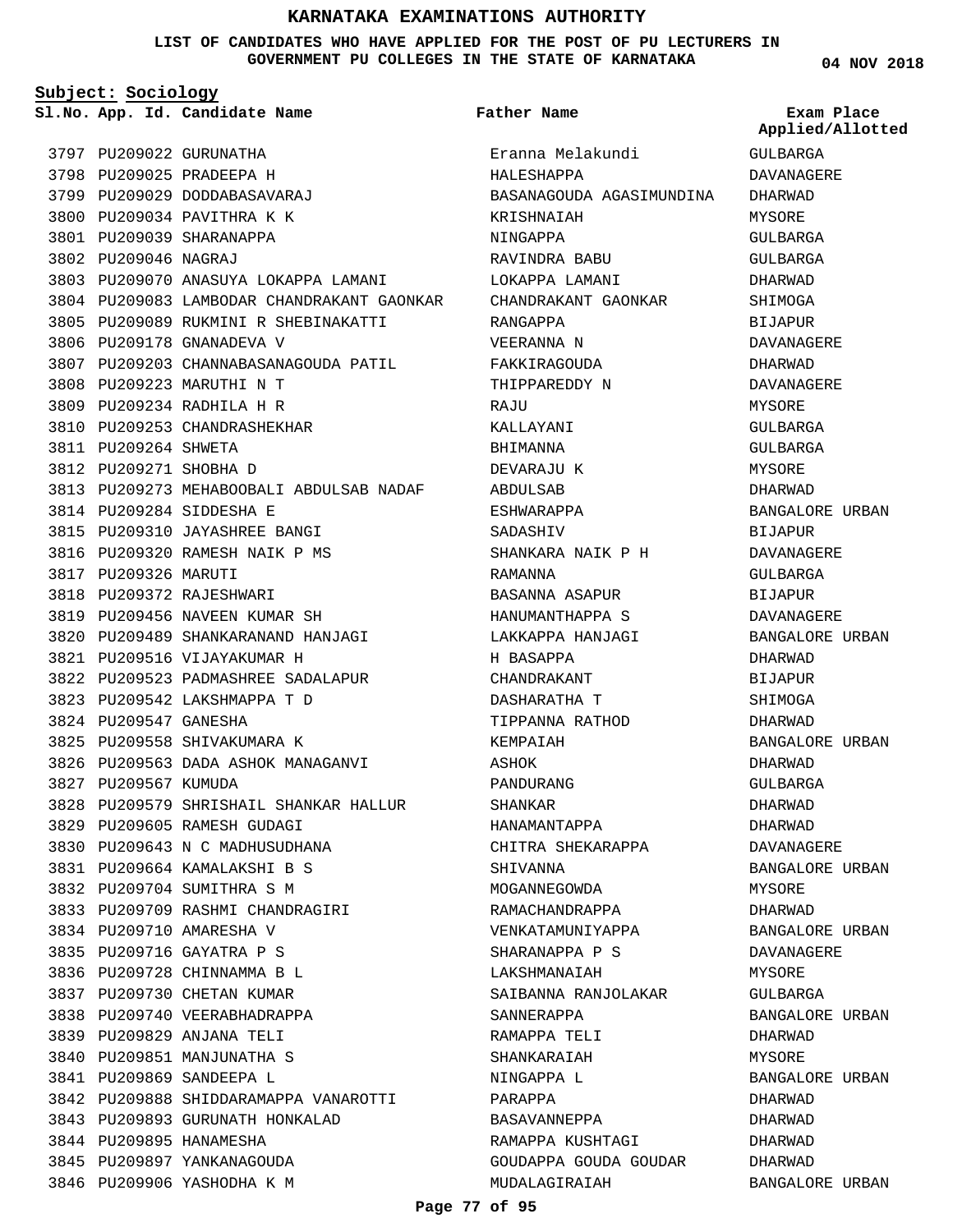#### **LIST OF CANDIDATES WHO HAVE APPLIED FOR THE POST OF PU LECTURERS IN GOVERNMENT PU COLLEGES IN THE STATE OF KARNATAKA**

**Subject: Sociology**

**App. Id. Candidate Name Sl.No. Exam Place**

3847 PU209925 SOMASHEKHARAPPA ARATTI 3848 PU209930 MAHESH 3849 PU209934 SIDDAPPA NAYAK 3850 PU209946 MURALI S 3851 PU209989 SIDDAVVA KURUBAR 3852 PU209996 IMAMASAHEBA A P PU209999 HASANASAB MOULASAB GORAVANAKOLL MOULASAB 3853 3854 PU210006 VIJAYALAKSHMI P D 3855 PU210009 NAVEENRAJ M V 3856 PU210016 RADHA B M 3857 PU210039 SHIVAMURTHY H V 3858 PU210064 VIJAYASHREE HITTALAMANI 3859 PU210082 JYOTI LANGOTI 3860 PU210086 NAGALINGA 3861 PU210107 KUMAR GODABAI DEVARUSHI 3862 PU210112 PRAKASH DEVAMANE 3863 PU210127 VENUGOPALA K 3864 PU210166 KAMANT KANKANAWADI 3865 PU210198 ABDULRAJAK KAJI 3866 PU210279 THEJESWINI 3867 PU210317 SHASHI KUMARA D R 3868 PU210327 CHONCHALAPPANAVARA MANJULA 3869 PU210335 RANGAMMA R 3870 PU210380 ASHWINI B 3871 PU210382 RAMANJINAPPA K V 3872 PU210403 PRAVEENKUMAR B 3873 PU210404 LAKSHMIDEVI D 3874 PU210456 NAGARAJ 3875 PU210490 SIDDAGANGAMMA 3876 PU210513 JANAKI 3877 PU210542 THIRUMALESHA 3878 PU210579 DEEPTHI M M 3879 PU210592 SUJATA S YADAWAD 3880 PU210640 RAGHURAMA H PU210645 GAYATHRI G 3881 PU210663 BHAGYAMMA C S 3882 3883 PU210682 SUNANDA 3884 PU210684 MURALIDHAR M 3885 PU210734 RAVICHANDRA G 3886 PU210795 PREMA G K 3887 PU210832 SUJATA 3888 PU210835 VASANTH KUMAR K 3889 PU210860 HANAMAPPA 3890 PU210876 MAMATA 3891 PU210923 GOURAVVA BANKI 3892 PU210933 SUHASA B J 3893 PU210954 RAVINAIK J 3894 PU210973 SHARANAPPA 3895 PU210998 JYOTHI B 3896 PU211018 MAHADEVI

HANAMAPPA ARATTI VITHAL YALLAPPA SURESH BABU SHIVAJI ABUBAKARA PATEL DURUGANNA P L Vairamudaiah MARULAPPA B N VEERABHADRAPPA VEERAPPA BASAPPA NARAYANAPPA PATTAR GODABAI MALLAPPA KRISHNAPPA ASHOK KANKANAWADI KASIMASAB RAMACHANDRAPPA RAMESHA D B RAMAPPA C RANGAPPA BASAVARAJAPPA D H VENKATARAVANAPPA REVANNA B ANJINAMMA D NAGAPPA NARASAPUR GANGANNA PAPAMMA siddalingappa MAHESH M V SHIKHAREPPA SUBBAYYA DEVADIGA H Gurulinga Murthy S SRIKANTACHARI C G AMBAJI NARAYAN M SANNACHOUDAPPA G KALEGOWDA SUBHAS LATE BORAPPA KANAKARAY PURTAGERI VISHWANATHAYYA ISHWAR JAYANNA B M JAYANAIK SHIVAPUTRAPPA LALAPPA MALLIKARJUN **Father Name**

**04 NOV 2018**

DHARWAD GULBARGA BANGALORE URBAN BANGALORE URBAN DHARWAD GULBARGA DHARWAD DHARWAD MYSORE SHIMOGA SHIMOGA DAVANAGERE DHARWAD DHARWAD BIJAPUR BIJAPUR BANGALORE URBAN BIJAPUR **BIJAPUR** SHIMOGA **MYSORE** DAVANAGERE SHIMOGA BANGALORE URBAN BANGALORE URBAN DAVANAGERE DHARWAD DHARWAD BANGALORE URBAN DAVANAGERE BANGALORE URBAN SHIMOGA DHARWAD MANGALORE BANGALORE URBAN MYSORE GULBARGA GULBARGA BANGALORE URBAN SHIMOGA GULBARGA DAVANAGERE DAVANAGERE GULBARGA BIJAPUR BANGALORE URBAN DAVANAGERE DHARWAD DHARWAD GULBARGA **Applied/Allotted**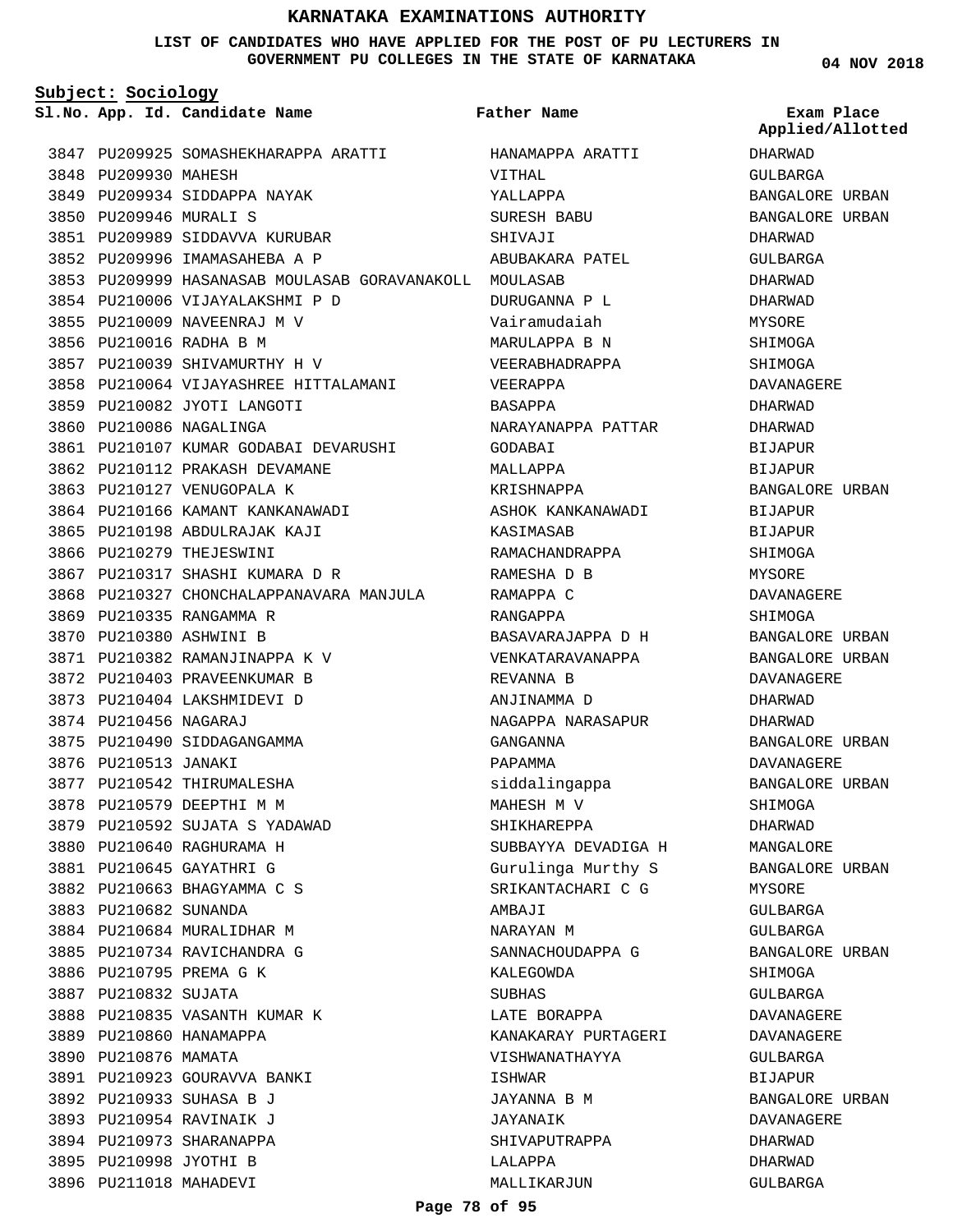#### **LIST OF CANDIDATES WHO HAVE APPLIED FOR THE POST OF PU LECTURERS IN GOVERNMENT PU COLLEGES IN THE STATE OF KARNATAKA**

**Subject: Sociology**

**App. Id. Candidate Name Sl.No. Exam Place**

**Father Name**

**04 NOV 2018** MYSORE BANGALORE URBAN **Applied/Allotted**

| 3897 | PU211021               | SOMASHEKARA                               |
|------|------------------------|-------------------------------------------|
| 3898 |                        | PU211029 SURESH MADAR                     |
|      |                        | 3899 PU211033 HANUMANTAPPA YALIWAL        |
|      | 3900 PU211054 KUMARA T |                                           |
|      |                        | 3901 PU211093 SHIVANNA K                  |
|      |                        | 3902 PU211139 SANTOSHAKUMAR BANDE         |
| 3903 |                        | PU211170 MADIVALARA CHETANA               |
|      |                        | 3904 PU211201 BASAVARAJ                   |
| 3905 | PU211206 RAMESH        |                                           |
| 3906 |                        | PU211209 CHANDRASHEKARA L                 |
|      | 3907 PU211235 BHIMASHA |                                           |
|      | 3908 PU211251 NARAYANA |                                           |
|      | 3909 PU211278 VEERANNA |                                           |
|      |                        | 3910 PU211284 SHRUTI M TARAGANAHALLI      |
|      |                        | 3911 PU211306 SHWETHA P                   |
|      | 3912 PU211308 JAGDEVI  |                                           |
|      |                        | 3913 PU211314 MAHESHA T                   |
|      |                        | 3914 PU211315 SHWETHA P                   |
|      | 3915 PU211326 HALAMMA  |                                           |
|      |                        | 3916 PU211380 CHANDRASHEKHARA HN          |
|      | 3917 PU211390 AMBIKA   |                                           |
|      |                        | 3918 PU211399 SHAMASOOR SAB               |
|      |                        | 3919 PU211425 SUSHMA K S                  |
|      |                        | 3920 PU211474 JAGADEESHA K                |
| 3921 |                        | PU211490 HONNURAPPA S                     |
| 3922 | PU211493 MOHAN         |                                           |
| 3923 |                        | PU211512 THIMMESHA R                      |
|      | 3924 PU211523 GURUBAI  |                                           |
|      |                        | 3925 PU211530 KUMARA G V                  |
|      | 3926 PU211531 SWAMI B  |                                           |
|      |                        | 3927 PU211545 LAKSHMINARAYANA D           |
|      |                        | 3928 PU211560 CHIRANJIVI K POOJARI        |
|      |                        | 3929 PU211561 GIREESHA S H                |
|      |                        | 3930 PU211579 SHWETHA G O                 |
|      |                        | 3931 PU211600 SAVITHRAMMA M C             |
|      | 3932 PU211618 SANGEETA |                                           |
|      |                        | 3933 PU211624 JAYANTHKUMAR N T            |
|      |                        | 3934 PU211625 PRASANNA KUMAR N            |
|      | 3935 PU211645 RAVI D   |                                           |
|      |                        | 3936 PU211664 VATHSALA H R                |
|      |                        | 3937 PU211726 JAGADISH LAMANI             |
|      |                        | 3938 PU211737 SANTHOSHA POOJAR            |
|      | 3939 PU211765 RANI V   |                                           |
|      |                        | 3940 PU211816 ANNAPURNA ALIAS SAVITRI     |
|      |                        | 3941 PU211821 KUMARASWAMY AN              |
|      |                        | 3942 PU211824 MANJUNATH                   |
|      |                        | 3943 PU211847 VEERESHA HUCHHAIAH HIREMATH |
|      |                        | 3944 PU211852 SIDDESH KUMARA S R          |
|      |                        | 3945 PU211853 KASTURBAI DAWARGOAN         |
|      |                        | 3946 PU211856 HEMAJANAIK                  |
|      |                        |                                           |

SANNAPPA BASAPPA RUDRAPPA THIMMANNA KEMPASETTY SUBHASCHANDRA LATE DEVENDRAPPA M SHAM RAO MAHADEVAPPA LAKSHMANNANAYAKA CHANDRASHA SANADI KRISHNAPPA CHANNAVEERAPPA SALAMANI MRUTYONJAYAPPA PUTTASWAMYGOWDA SHARNAPPA THIPPESWAMY PUTTASWAMYGOWDA halappa NARAYANAMURTHY YALLAPPA MAHIBOOB SAB SIDDARAMU K S VEERESHAPPA K Shankrappa R HIRU LAMANI RUDRAPPA N GOVINDAPPA VENKATESHAPPA BASAPPA DYAVARLAPPA KALADASAIAH HANUMANTHAPPA S INKARAPPA CHANNAVEERAIAH SHIVARAYA THIMMAPPA NARAYANAPPA DEVAIAH HANUMANAIK GURAPPA CHIKKAPPA VAIRAMUDI LAXMAN SOMAPUR LATE NANJAIAH JAMBUNATH HUCHHAIAH RAMA MADANNA KASNYANAIK

DAVANAGERE DAVANAGERE MYSORE BIJAPUR DAVANAGERE GULBARGA GULBARGA BANGALORE URBAN GULBARGA BANGALORE URBAN DHARWAD DAVANAGERE MYSORE GULBARGA DAVANAGERE MYSORE MYSORE BANGALORE URBAN GULBARGA GULBARGA MYSORE DHARWAD DHARWAD BIJAPUR **SHIMOGA** GULBARGA SHIMOGA DAVANAGERE BANGALORE URBAN BANGALORE URBAN BANGALORE URBAN MYSORE MYSORE GULBARGA BANGALORE URBAN BANGALORE URBAN MYSORE BANGALORE URBAN DHARWAD SHIMOGA MYSORE **BIJAPUR** MYSORE DHARWAD DHARWAD MYSORE GULBARGA SHIMOGA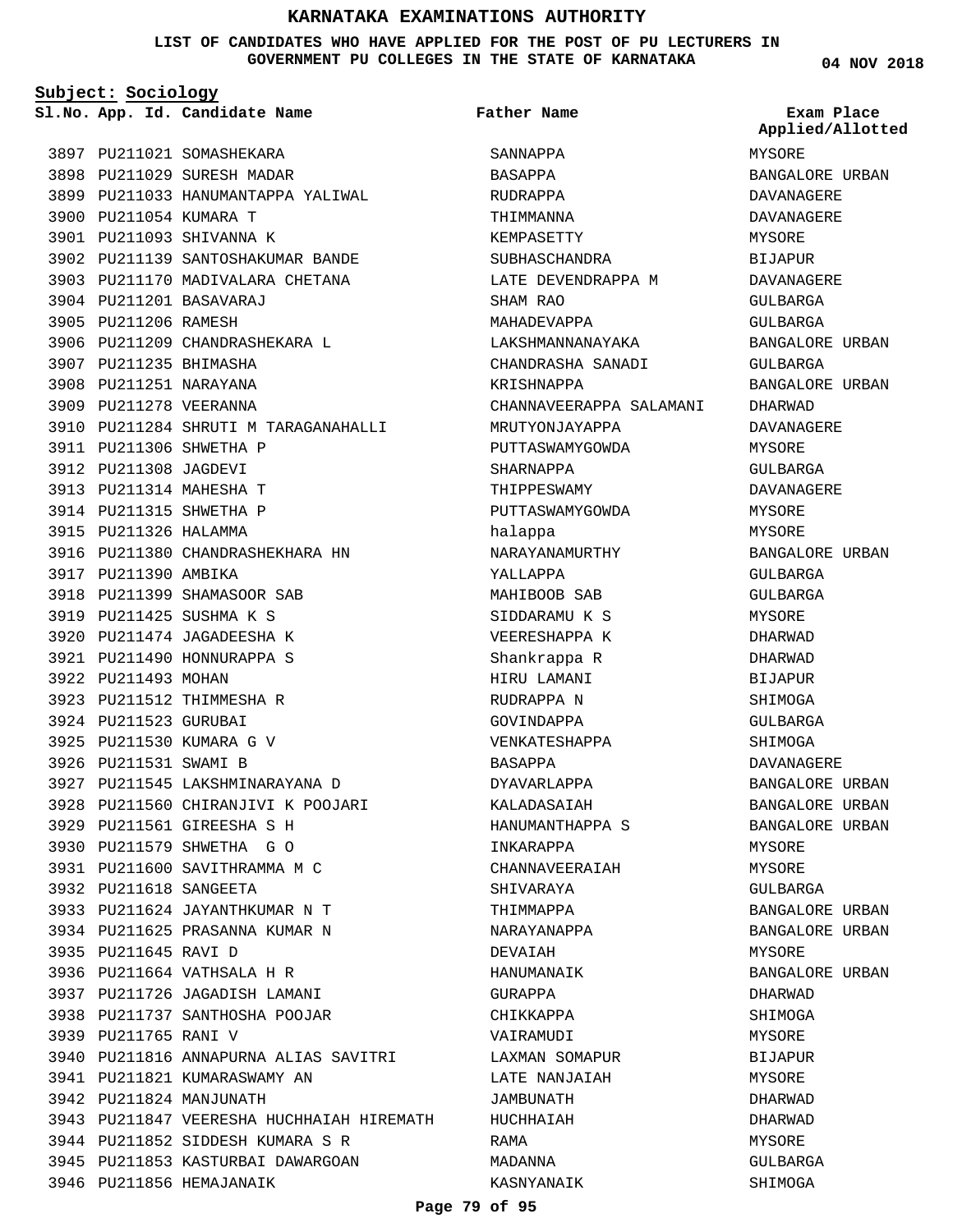**LIST OF CANDIDATES WHO HAVE APPLIED FOR THE POST OF PU LECTURERS IN GOVERNMENT PU COLLEGES IN THE STATE OF KARNATAKA**

**Subject: Sociology**

**App. Id. Candidate Name Sl.No. Exam Place**

**Father Name**

SHEKHARAPPA GADAGIN

MADDANAPPA BALLARI

CHANNABASAPPA

PRABHURAO

**04 NOV 2018** DHARWAD MYSORE DHARWAD GULBARGA MYSORE BIJAPUR GULBARGA BANGALORE URBAN DHARWAD DHARWAD MANGALORE MYSORE DHARWAD DHARWAD DAVANAGERE MYSORE GULBARGA GULBARGA DHARWAD GULBARGA DHARWAD DHARWAD GULBARGA BIJAPUR GULBARGA BANGALORE URBAN GULBARGA MYSORE DAVANAGERE DAVANAGERE GULBARGA MYSORE MYSORE BANGALORE URBAN BANGALORE URBAN BANGALORE URBAN BANGALORE URBAN BANGALORE URBAN DAVANAGERE SHIMOGA **Applied/Allotted**

BANGALORE URBAN BANGALORE URBAN DAVANAGERE DAVANAGERE GULBARGA GULBARGA GULBARGA GULBARGA DHARWAD MYSORE

3947 PU211863 BASAVARAJESHWARI 3948 PU211872 RAVESHA C 3949 PU211893 YAMANOORAPPA 3950 PU211908 SHANTAMMA PU211909 POORNIMA G B 3951 3952 PU211926 ANITA PATIL 3953 PU211931 SHRUTI 3954 PU211935 SIDDANA GOUDA G 3955 PU211975 MAHABOOBBI NARAGUND 3956 PU211987 MALLAMMA KAMBI 3957 PU212010 AXATA DENAKANAVAR 3958 PU212024 DEEPIKA K R 3959 PU212076 G K VINAYAKA 3960 PU212095 SUNITA SANKANAGOUDAR 3961 PU212100 ASHA HONNATTI 3962 PU212104 RAMARAJU B R 3963 PU212126 SANTOSHAKUMAR 3964 PU212151 NEELAMBIKA 3965 PU212171 VAISHALI KHANAJI 3966 PU212181 PRIYANKA 3967 PU212182 YALLAVVA NAIK 3968 PU212201 NIVEDITA DODDAMANI 3969 PU212216 RENUKA 3970 PU212224 REKHA MELAGIRI 3971 PU212286 RAGHAVENDRA 3972 PU212306 KAMALA 3973 PU212320 ABDUL AJAJ M 3974 PU212373 SHRUTHI Y V 3975 PU212375 THIPPESWAMY G 3976 PU212391 PRAKASH A K 3977 PU212395 KOSGI HARSHAVARDHAN REDDY 3978 PU212438 VENKATESHAMURTHY L S 3979 PU212456 CHINNASWAMY 3980 PU212457 MUTHAPPA M B 3981 PU212468 KUSHALKUMAR PU212480 UMASHANKARA S 3982 3983 PU212482 RAVIKUMAR RG 3984 PU212497 PRIYADARSHAN J R 3985 PU212523 MAHESHA V 3986 PU212530 BHARATHI B A 3987 PU212541 RANGANATH KM 3988 PU212542 SHIVAKUMARA V 3989 PU212554 NARASIMHAPPA C 3990 PU212557 MAHABALI C H 3991 PU212559 RANGAYYA 3992 PU212570 SHIVAKUMAR 3993 PU212579 NAGARATHNAMMA V 3994 PU212586 PALLAVI 3995 PU212593 NETRAVATI PATGAR 3996 PU212600 SHIVAKUMAR R

BHAIRAIAH SHRISHAIL UMAKANT V YERRISWAMY G IBRAHIMSAB SHANTAYYA LALAPPA RAJU K G K MALLAPPA NIMBANGOUDA BASAVARAJ RAMAIAH ARJUN GHATTARAGI INDRAJEET BABU SHIVKUMAR LAGAMAPPA SIDDARAMAPPA SHATAVAJI KABADE MALLESHAPPA SHANTHAPPA AMALAPPA ABDUL HAFEEZ M VENKATESH Y K GANGAPPA SIDDALINGAPPA A K VISHWANATH REDDY SOMAIAH L R PUTTANANJAIAH BAYAPPA CHANDRA SHEKHAR R SUBRAMANYAM GOVINDAPPA RAJANNA VEERANNA APPEGOWDA B N MALLAPPA venkataramanappa SANNABASAPPA C MIYASAB MANAYYA LAKSHMANNA CURRENT THAYAPPA SURYABHAN HOSABU RACHAIAH

**Page 80 of 95**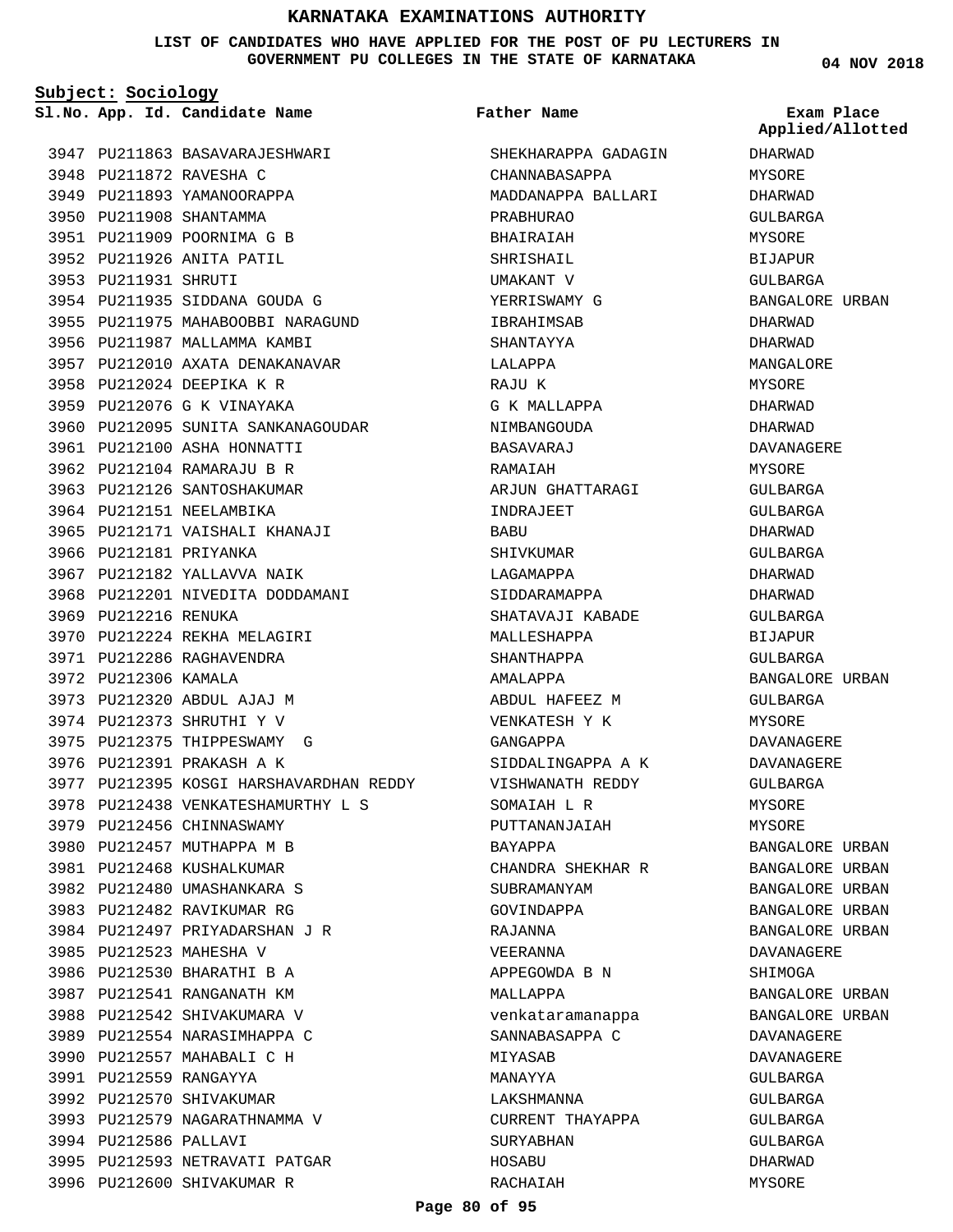**LIST OF CANDIDATES WHO HAVE APPLIED FOR THE POST OF PU LECTURERS IN GOVERNMENT PU COLLEGES IN THE STATE OF KARNATAKA**

**Subject: Sociology**

**04 NOV 2018**

|                        | Sl.No. App. Id. Candidate Name                         | Father Name         | Exam Place<br>Applied/Allotted |
|------------------------|--------------------------------------------------------|---------------------|--------------------------------|
|                        | 3997 PU212616 SUJATHA HORAKERI                         | HALESHKUMAR         | DAVANAGERE                     |
|                        | 3998 PU212629 A V RAMANJANEYULU                        | GURRAPPA            | BANGALORE URBAN                |
|                        | 3999 PU212647 JAYASHREE V                              | VENKATESH T         | BANGALORE URBAN                |
|                        | 4000 PU212661 MAHADEVASWAMY                            | NANJAIAH D          | BANGALORE URBAN                |
|                        | 4001 PU212674 JAYASHREE KUSUR                          | MAHADEV             | BIJAPUR                        |
|                        | 4002 PU212712 SNEHALATA SUBEDAR                        | SANGANNA            | GULBARGA                       |
|                        | 4003 PU212725 RANGANATHA T S                           | SIDDALINGAPPA       | BANGALORE URBAN                |
|                        | 4004 PU212737 ISMAIL BADASHAH NADAF                    | BADASHAH            | BIJAPUR                        |
|                        | 4005 PU212739 HADAPAD LALITA                           | MALLIKARJUN         | DHARWAD                        |
|                        | 4006 PU212749 RAVI A B                                 | BODAGAIAH           | MYSORE                         |
|                        | 4007 PU212779 KURUBARA MOUNESHA                        | ESWARAPPA K         | DHARWAD                        |
|                        | 4008 PU212841 MALLAPPA LADDI                           | SIDDAPPA            | DHARWAD                        |
|                        | 4009 PU212842 ROOPAVATHI K N                           | NALLAPPA            | BANGALORE URBAN                |
|                        | 4010 PU212845 ISAQ H M                                 | JAMEEL H M          | GULBARGA                       |
| 4011 PU212862 KALPANA  |                                                        | GURAPPA             | GULBARGA                       |
|                        | 4012 PU212866 SHANKRAMMA MALAKANA GOUDA<br>ANANTAREDDI | MALAKANAGOUDA       | BIJAPUR                        |
|                        | 4013 PU212899 MOHANAKUMARA K S                         | SIDDAPPA KB         | DAVANAGERE                     |
|                        | 4014 PU212901 VIJAYAKUMAR                              | CHANDRASHEKHAR      | GULBARGA                       |
|                        | 4015 PU212937 RAGHAVENDRA                              | HANUMANTHRAYA       | GULBARGA                       |
|                        | 4016 PU212938 MANJUNATH                                | BASAYYA HIREMATH    | BANGALORE URBAN                |
|                        | 4017 PU212957 PRASHANTKUMARI KADEMANI                  | VEERABHADRAPPA      | BANGALORE URBAN                |
|                        | 4018 PU212977 RAMESH SOLLAPUR                          | MALLIKARJUN         | GULBARGA                       |
|                        | 4019 PU213010 LAKSHMINARAYANA K N                      | narayanaswamy       | BANGALORE URBAN                |
|                        | 4020 PU213028 BAJARAPPA                                | NALLAYYA            | GULBARGA                       |
|                        | 4021 PU213039 MALLAVVA TALAVAR                         | DHARMAPPA TALAVAR   | GULBARGA                       |
|                        | 4022 PU213049 YALAGURESH KADUR                         | SIDDAPPA            | <b>BIJAPUR</b>                 |
|                        | 4023 PU213072 SHRISHAIL BASANAGOUDAR                   | SANGANABASAPPA      | <b>BIJAPUR</b>                 |
|                        | 4024 PU213089 MAHANANDA                                | ISHVARAPPA NALATVAD | DHARWAD                        |
|                        | 4025 PU213113 DEEPA T M                                | MADAIAH T M G       | MYSORE                         |
| 4026 PU213137 BALAJI   |                                                        | <b>BABURAO</b>      | GULBARGA                       |
|                        | 4027 PU213151 SHILPA BASAVARAJU ANNIGERI               | BASAVARAJ           | GULBARGA                       |
| 4028 PU213153 SACHIN   |                                                        | SHANKAR             | GULBARGA                       |
|                        | 4029 PU213175 PRAKASH G                                | GANGAPPA G          | BIJAPUR                        |
| 4030 PU213189 ROOPA R  |                                                        | RAMANJINEYA         | <b>DAVANAGERE</b>              |
|                        | 4031 PU213206 PRADEEPA R S                             | SHANKARANAIK R      | SHIMOGA                        |
| 4032 PU213240 DEVANAND |                                                        | GOPALAPPA           | GULBARGA                       |
|                        | 4033 PU213260 SHANTINATH ALADI                         | PADMAPPA            | DHARWAD                        |
|                        | 4034 PU213310 SRINIVASA H M                            | MARGAPPA            | BANGALORE URBAN                |
|                        | 4035 PU213318 NEELAPPA HEBASUR                         | NINGAPPA            | DHARWAD                        |
|                        | 4036 PU213339 MALLIKARJUNA A K                         | ERANNA A K          | DHARWAD                        |
|                        | 4037 PU213350 RAJNIKANT                                | CHANDRAPPA          | GULBARGA                       |
|                        | 4038 PU213355 RAJNIKANT                                | CHANDRAPPA          | GULBARGA                       |
|                        | 4039 PU213357 HULIGAMMA K H                            | HULIGAPPA K         | DHARWAD                        |
|                        | 4040 PU213444 NARENDRA                                 | HANUMANTH           | GULBARGA                       |
| 4041 PU213447 BASAPPA  |                                                        | PARAMANNA           | GULBARGA                       |
| 4042 PU213458 GEETA    |                                                        | GURUSWAMY           | BIJAPUR                        |
|                        | 4043 PU213484 BHARMANATH MALI                          | NINGAPPA            | BANGALORE URBAN                |
|                        | 4044 PU213497 MAHADEV AMANI                            | LAXMAN              | DHARWAD                        |
|                        | 4045 PU213527 SUMALATA                                 | SHIVARAJAPPA        | GULBARGA                       |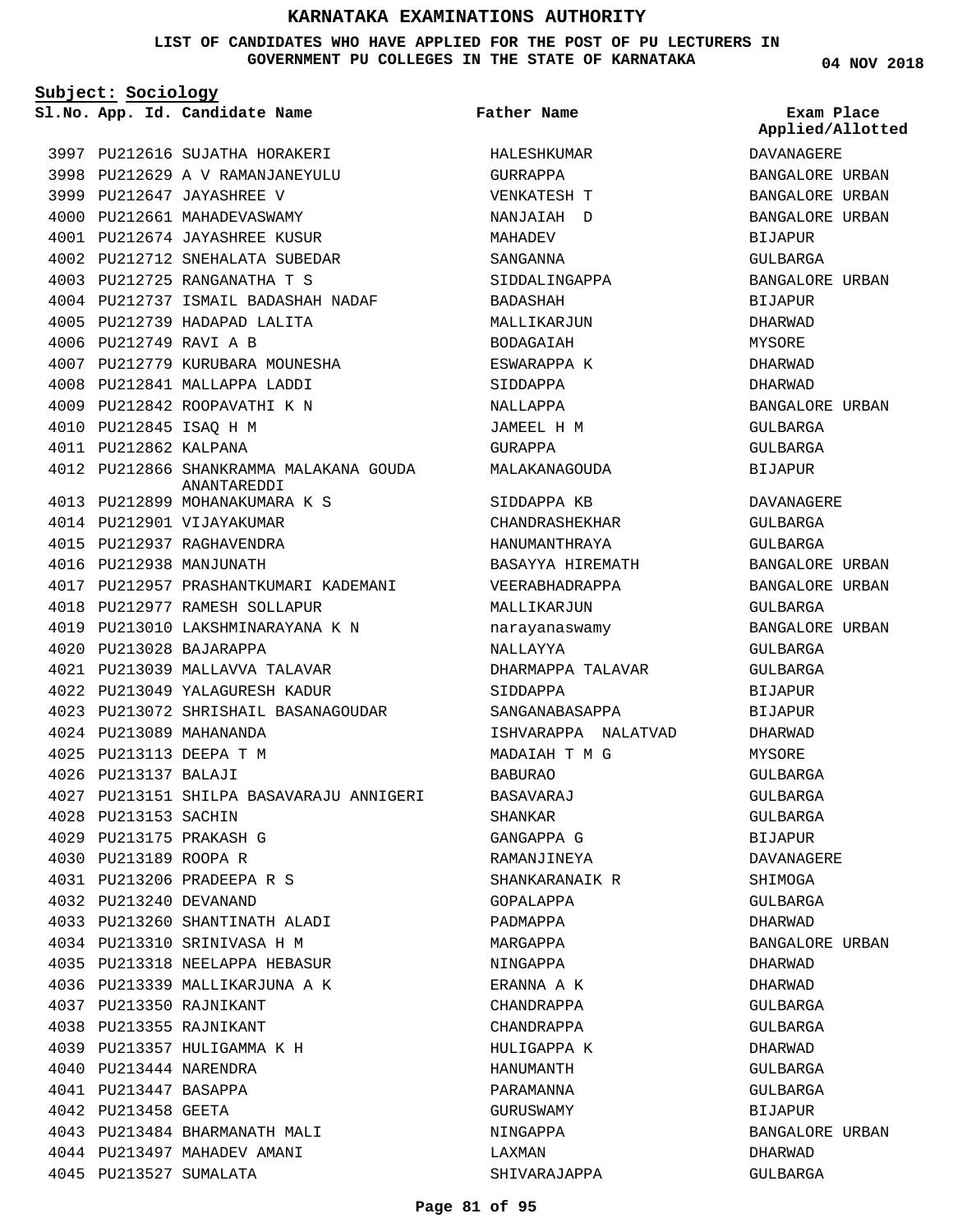#### **LIST OF CANDIDATES WHO HAVE APPLIED FOR THE POST OF PU LECTURERS IN GOVERNMENT PU COLLEGES IN THE STATE OF KARNATAKA**

**Subject: Sociology**

**App. Id. Candidate Name Sl.No. Exam Place**

PU213593 NAGARAJA 4047

4054 PU213646 MANJULA PU213666 ANITHA H D 4055

4057 PU213689 MAHESH PU213696 JAYASHREE 4058

4060 PU213710 LALITHA PU213728 SHEELA G K 4061 4062 PU213731 NAGARATNA

PU213897 N SHEELA 4068 4069 PU213899 YUVARAJA K C 4070 PU213911 VIJAYKUMAR PU213924 NAVEEN M E 4071

PU214074 SHRIDEVI 4077 4078 PU214141 MANJUNATHA PU214166 HAREESH C G 4079 4080 PU214175 SRINIVASA S B PU214176 SANJAY S B 4081 4082 PU214210 RAMACHANDRA PU214215 DEVARAJA 4083 PU214220 LAXMIKANT 4084 4085 PU214226 RADHIKA U

4063 PU213744 SUJATA JUMANAL 4064 PU213776 G U MAHALAKSHMI PU213824 THIPPESH B M 4065 4066 PU213870 SOUJANYA B M PU213871 CHAMARAJU N P 4067

PU213941 VANISHREE KANAGALE 4072

4086 PU214245 BHARATI SONNALAGI 4087 PU214309 BASAVESHA V B PU214319 RAJA DASAR 4088 PU214398 RAJANNA D 4089

4090 PU214415 SUMAIYYA KORABU

PU214460 YAMUNA K J 4091 4092 PU214477 CHANDRAKALA 4093 PU214485 SANTOSH PU214496 SAVITA YERI 4094 4095 PU214498 JETTEPPA

PU213948 MUTHURAJU G C 4073 4074 PU213949 PUSHPANJALI PU213970 ROOPA K H 4075

PU213579 YALAGURESH BELLAD 4046

4056 PU213673 NINGAPPA SHEGUNASI

4048 PU213598 SUNANDA KALMATH 4049 PU213606 HALAPPA L N 4050 PU213607 CHANDRA N P PU213609 RANGAPPA T 4051

**Father Name**

4052 PU213623 SHIVAPUTRAPPA KURUBATALLI 4053 PU213629 SHOBHA FAKEERAPPA GORAVANKOLL 4059 PU213709 SARASWATI CHURCHIHALAMATH PU214041 BASAVARAJ YALLAPPA HANAMASAGAR GANGAMMA 4076 SHIVAPUTRAPPA GANESHAPPA VIRABHADRAYYA NAGENDRAPPA PUTTASWAMYGOWDA TALAVARA BHARAMAPPA DODDAPPA FAKEERAPPA GORAVANKOLL BASANNA PUJARI DIVAKAR B N DHARMANNA BALAPA CHAKRAPANI RAJEMDRA PARAPPA M KALYANAIAH SEETANNADORE RAYAGOND UDAYAKUMARA MAHANTHESHAPPA B D MANJUNATHA B T PAPAIAH NINGAIAH CHANDRAPPA K SUBHASHRAO ESWARAPPA K M SIDDAPPA CHINNAPPA RAYAPPA HANUMANTHAPPA MALLAPPA MAGADUM IRANNA GOWRAPPA BETTEGOWDA K SIDDAPPA B NAGAPPA MADAR BASAVARAJ NAREGAL RAMACHANDRA BOGGURU GOUDA U RAMACHANDRA BASAVARAJA V K RAMANNA DURUGAPPA MAHABOOB JAVAREGOWDA APPANNA MALAKAPPA RAGHAVENDRACHARYA HALLEPPA

**04 NOV 2018**

DHARWAD **Applied/Allotted**

BANGALORE URBAN

BIJAPUR SHIMOGA MYSORE DAVANAGERE GULBARGA DHARWAD GULBARGA MYSORE DHARWAD GULBARGA GULBARGA DAVANAGERE DHARWAD MYSORE GULBARGA BIJAPUR MANGALORE SHIMOGA SHIMOGA MYSORE MYSORE SHIMOGA GULBARGA BANGALORE URBAN BIJAPUR SHIMOGA GULBARGA DAVANAGERE DHARWAD BIJAPUR GULBARGA BANGALORE URBAN MYSORE **SHIMOGA** DHARWAD GULBARGA GULBARGA DHARWAD DHARWAD DAVANAGERE DHARWAD DAVANAGERE DHARWAD BANGALORE URBAN GULBARGA GULBARGA DAVANAGERE GULBARGA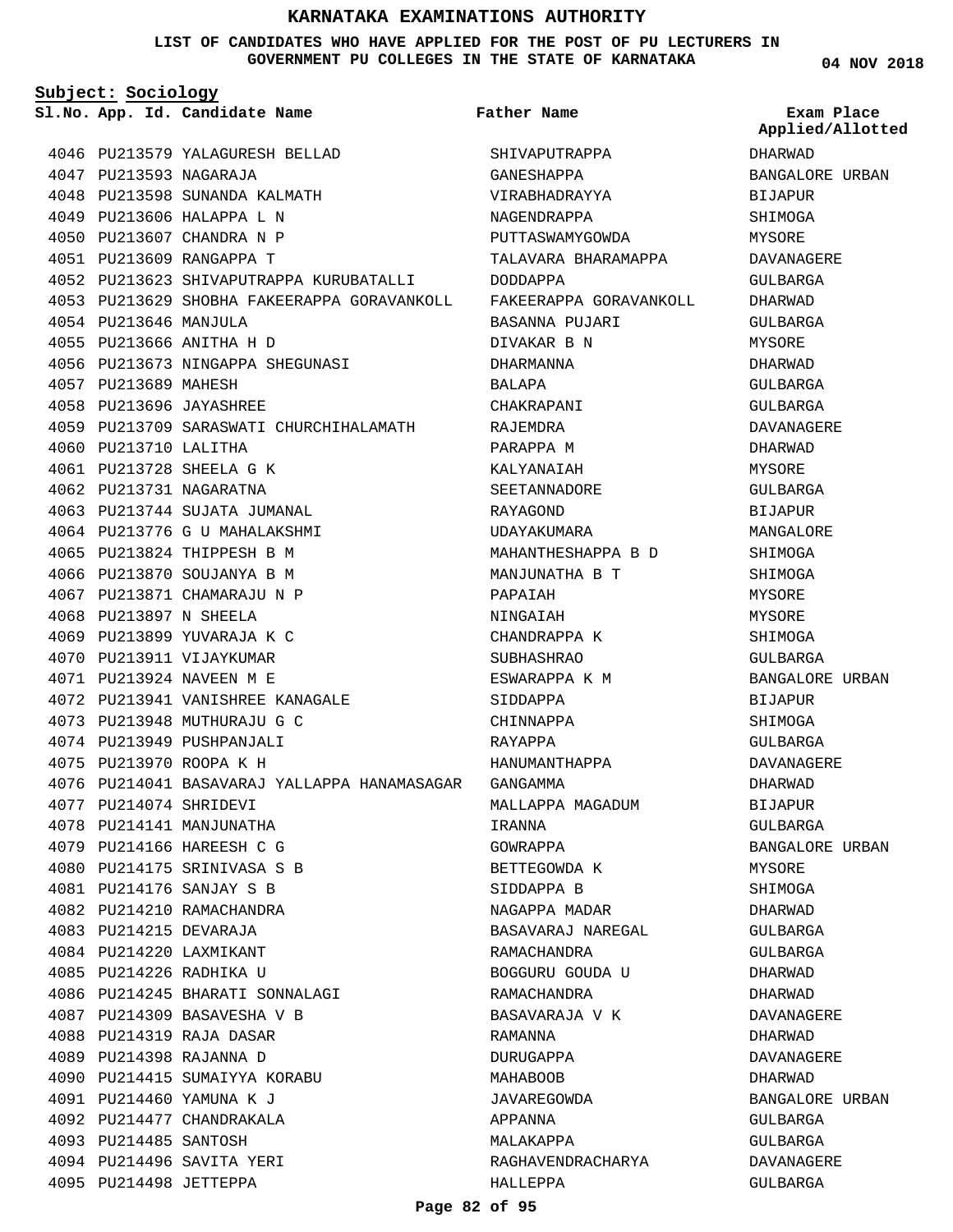**LIST OF CANDIDATES WHO HAVE APPLIED FOR THE POST OF PU LECTURERS IN GOVERNMENT PU COLLEGES IN THE STATE OF KARNATAKA**

**Subject: Sociology**

**App. Id. Candidate Name Sl.No. Exam Place**

4096 PU214599 MAHANTESH GUDNAVAR 4097 PU214600 KOTRESH S M 4098 PU214615 PANDURANGAVITTAL V G PU214629 SOMANA GOWDA N S 4099 4100 PU214635 SHIVANANDA SWAMY K P M 4101 PU214639 HANUMANTHAPPA ANCHE 4102 PU214651 HEMALATHA M R PU214653 RANGANATHA H 4103 4104 PU214661 SUREKHA MADAR 4105 PU214671 SUVARNA H R 4106 PU214675 SOWMYA G L 4107 PU214687 MANJULA M 4108 PU214690 GEETA MINAJAGI PU214695 VEERESHA H J 4109 4110 PU214722 SHIVAKANTA PU214734 SOWMYA N L 4111 4112 PU214735 AMRESH PU214748 CHANDRASHEKHAR H V 4113 4114 PU214757 NAGAMMA 4115 PU214797 VIDYAWATI 4116 PU214859 PADMAVATI 4117 PU214876 KIRAN KAMBLE 4118 PU214882 TAYAPPA 4119 PU214896 MEGHA C H 4120 PU214908 ANANDAKUMAR R PU214947 MAHANTESH BELAHAR 4121 4122 PU214967 DUNDAPPA MALLIKARJUN PATTAR PU214979 SHARANAMMA 4123 PU215008 BHAGYA JYOTHI D G 4124 4125 PU215020 SANJAYKUMAR YARAGAL PU215021 SHIVALINGAPPA KESARATTI 4126 PU215049 THIMMARAJAIAH T C 4127 PU215078 CHAND BE 4128 PU215094 GIREESHA N 4129 4130 PU215106 MALLIKARJUN GANESH LAKKOLLI PU215118 MALLAPPA 4131 PU215144 SUHASINI 4132 4133 PU215150 VIRUPAKSHA 4134 PU215158 RENUKADEVI 4135 PU215161 GOWTHAMI M B 4136 PU215192 SUSHIL KUMAR PU215213 SRIDEVI 4137 PU215226 SHILPA KADABINAKATTI 4138 PU215236 KUMUDA H G 4139 4140 PU215245 SHIVALINGAPPA SIDNAL PU215248 BANDAPPA 4141 4142 PU215256 JAYAKUMAR HIREMATH 4143 PU215257 LOKESH N 4144 PU215289 VENKATESHA K 4145 PU215317 SHARANAYYA

SADASHIV SHIVAMURTHAIAH S M GANGADHARAPPA M SHARANAPPA K G KOTRAPPAIAH K P M YANKAPPA ANCHE RAMEGOWDA HANUMEGOWDA XXX RANGA SWAMY LAKSHMIKANTHAPPA G M Munikrishnappa Basavaraj JAMBUNATHA H KARBASAYYA LAKSHMANAGOWDA KARABASAPPA VEERANAIAH SHIVALINGAPPA DEVEDRAPPA MURGEPPA PANDURANG NARASAPPA HANUMANTHEGOWDA CHANDRAIAH DEVAPPA MALLIKARJUN PATTAR AMARANNA GADDIGAIAH D G BASANNA SIDDAPPA CHIKKANARASAIAH SHEKANNA FATHER GANESH BALABHIMARAYA MANIKRAO HANUMANTHAPPA CHANDRASEKAR Basavaraju H K SHANKAR RAO SUNDER BASANAGOUDA GAJENDRA VEERAPPA SIDNAL SHARANAPPA MAHANTESH NAGAPPA K KARIBASAPPA BASAYYA **Father Name**

**04 NOV 2018**

# **Applied/Allotted**

DHARWAD DAVANAGERE DAVANAGERE DAVANAGERE DAVANAGERE DAVANAGERE MYSORE SHIMOGA **BIJAPUR** MYSORE BANGALORE URBAN BANGALORE URBAN BIJAPUR DHARWAD GULBARGA BANGALORE URBAN GULBARGA **MYSORE** GULBARGA BIJAPUR GULBARGA DHARWAD GULBARGA BANGALORE URBAN BANGALORE URBAN DHARWAD DHARWAD BIJAPUR DAVANAGERE GULBARGA GULBARGA BANGALORE URBAN DAVANAGERE BANGALORE URBAN DHARWAD GULBARGA GULBARGA GULBARGA GULBARGA MYSORE GULBARGA GULBARGA BIJAPUR **MYSORE** DHARWAD GULBARGA BANGALORE URBAN DAVANAGERE DAVANAGERE DHARWAD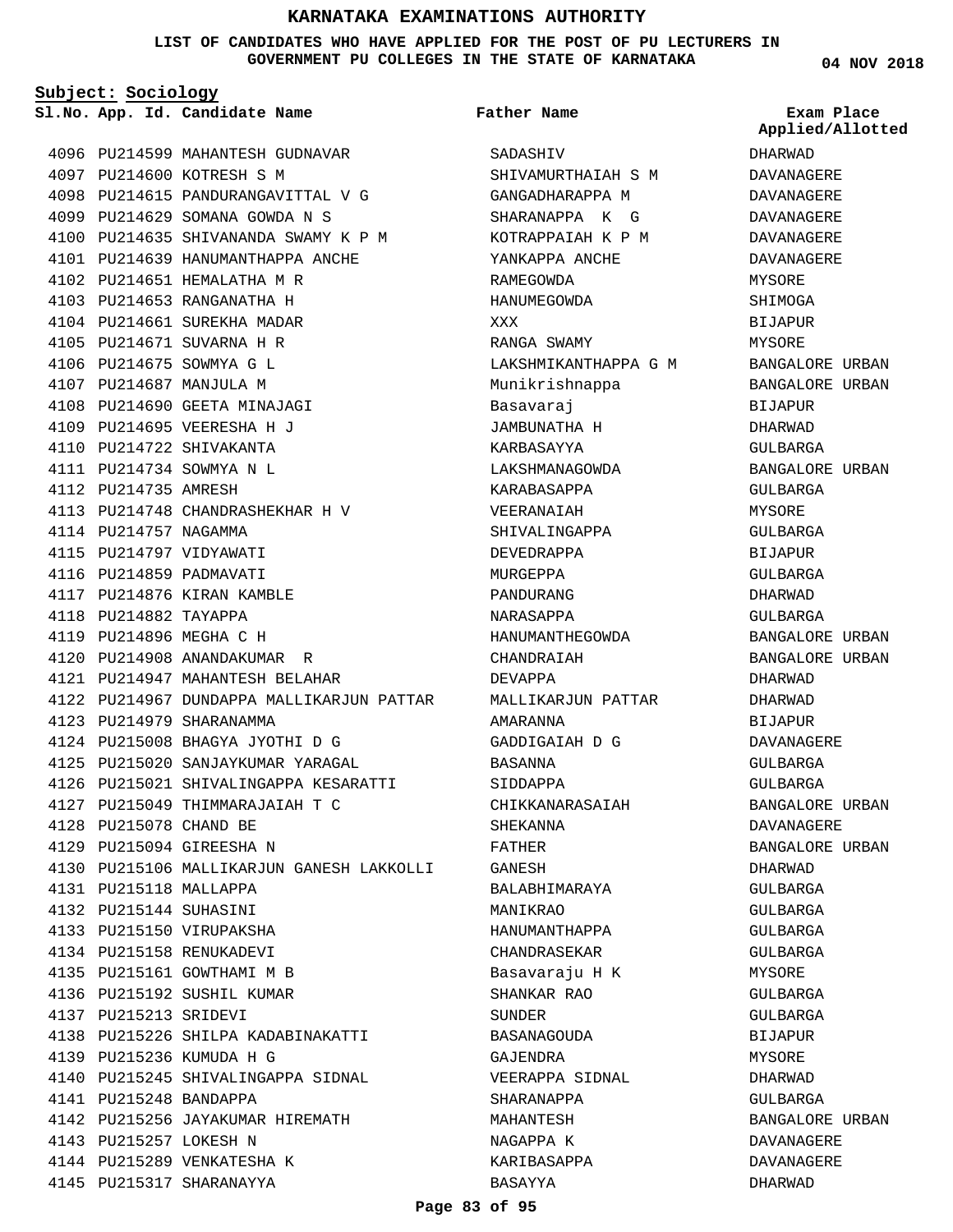#### **LIST OF CANDIDATES WHO HAVE APPLIED FOR THE POST OF PU LECTURERS IN GOVERNMENT PU COLLEGES IN THE STATE OF KARNATAKA**

**Subject: Sociology**

**App. Id. Candidate Name Sl.No. Exam Place**

4147 PU215367 SOMANNA

4153 PU215463 AMRUT 4154 PU215492 ARUNA

PU215378 SHEKARA S 4149 4150 PU215385 GOUTHAMI PU215403 THANUJA J 4151 PU215414 SHARANAMMA 4152

4160 PU215625 SHAINY K H

4162 PU215658 SHAKUNTALA

4169 PU215743 SUMALATHA

PU215781 RADHA M N 4171

4176 PU215892 MEERA P 4177 PU215895 SUMANGALA

4179 PU215934 IBRAHIM H

PU215983 RANGAMMA 4181

PU215995 SOMESH S 4183 4184 PU216001 BHAVANI PU216016 BASWARAJ 4185 4186 PU216019 REKHA M

4190 PU216103 NIRMALA K

4192 PU216144 KASHEPPA

4194 PU216162 SHIVAKANTAMMA 4195 PU216177 GEETHHA K

4146 PU215360 HANUMANT MASTIHOLI

4148 PU215371 SRINIVASA M PU215524 LAXMI ASHOK ODEYAR 4155 4156 PU215538 THIPPESWAMY H G 4157 PU215588 RAVIKUMARA D P 4158 PU215590 SUNILKUMAR S P 4159 PU215598 AMIBKA UPPAR 4161 PU215647 VITHTHAL DEVARADDI 4163 PU215673 SAVITHA V L 4164 PU215686 VARUNA G H 4165 PU215690 MAHESHA K R 4166 PU215710 MANJUNATHA P 4167 PU215719 AKKAMAHADEVI 4168 PU215735 SUVARNA RANI M 4170 PU215748 YANKANA GOWDA 4172 PU215782 CHIDANANDA R 4173 PU215791 NAGAVENI G M 4174 PU215793 HUCHCHABASAVA 4175 PU215844 HANUMANTHAPPA GADUGINA 4178 PU215926 HALAPPAREDDY Y B 4180 PU215946 JAYALAKSHMI C M 4182 PU215990 MANJUNATHA B 4187 PU216042 CHOUKALI PARASHURAMAPPA 4188 PU216070 PARVATHAMMA H R 4189 PU216098 MAMATA HOSAMANI PU216113 RAVEENDRA M B 4191 4193 PU216149 THIPPESWAMY K

YALLAPPA SAYAPPA MANJUNATHA H SIDDAIAH P DHULAPPA JAYARAMAIAH veerayyaswamy SHARANAPPA TALAWAR **BASAVANGOUDA** ASHOK MARAPPA PALAIAH D PARTHA G N BHIMARAY HARISHA K B BHEEMARADDI DEVARADDI SHIVAPPA MULIMANI LAKSHAMANA SHETTY HANUMANTHAREDDY G R KITTI RANGAPPA PALAIAH MANIKRAO CHIRANJEEVI RAO M NINGAPPA AMREGOWDA POLICE PATIL NAGARAJ M K RANGAPPA MAHADEVAPPA G N YANKAPPA BASAPPA G M Sreekantan Nair BHEEMANNA BASAPPA REDDY Y HUSEN SAB MANJAPPA CHIKKARANGAPPA BASAPPA SAKRYANAIK RAJSHEKHAR VEERBHADRAPPA MARUTHI R CHOUKALI DUGGAVVA RAMAKRISHNA CHARLES KOTRAPPA A K BASAVE GOWDA BHADRAPPA KATAIAH CHANNABASAPPA krishnappa **Father Name**

**04 NOV 2018**

DHARWAD GULBARGA DAVANAGERE MYSORE GULBARGA BANGALORE URBAN GULBARGA GULBARGA GULBARGA BIJAPUR DAVANAGERE DAVANAGERE MYSORE BIJAPUR MYSORE DHARWAD BIJAPUR **SHIMOGA** DAVANAGERE **SHIMOGA** DAVANAGERE GULBARGA DHARWAD BANGALORE URBAN GULBARGA BANGALORE URBAN SHIMOGA SHIMOGA GULBARGA DAVANAGERE BANGALORE URBAN GULBARGA DAVANAGERE DAVANAGERE SHIMOGA BANGALORE URBAN DAVANAGERE MANGALORE GULBARGA GULBARGA DAVANAGERE DAVANAGERE MYSORE BANGALORE URBAN DAVANAGERE MYSORE GULBARGA DAVANAGERE GULBARGA MANGALORE **Applied/Allotted**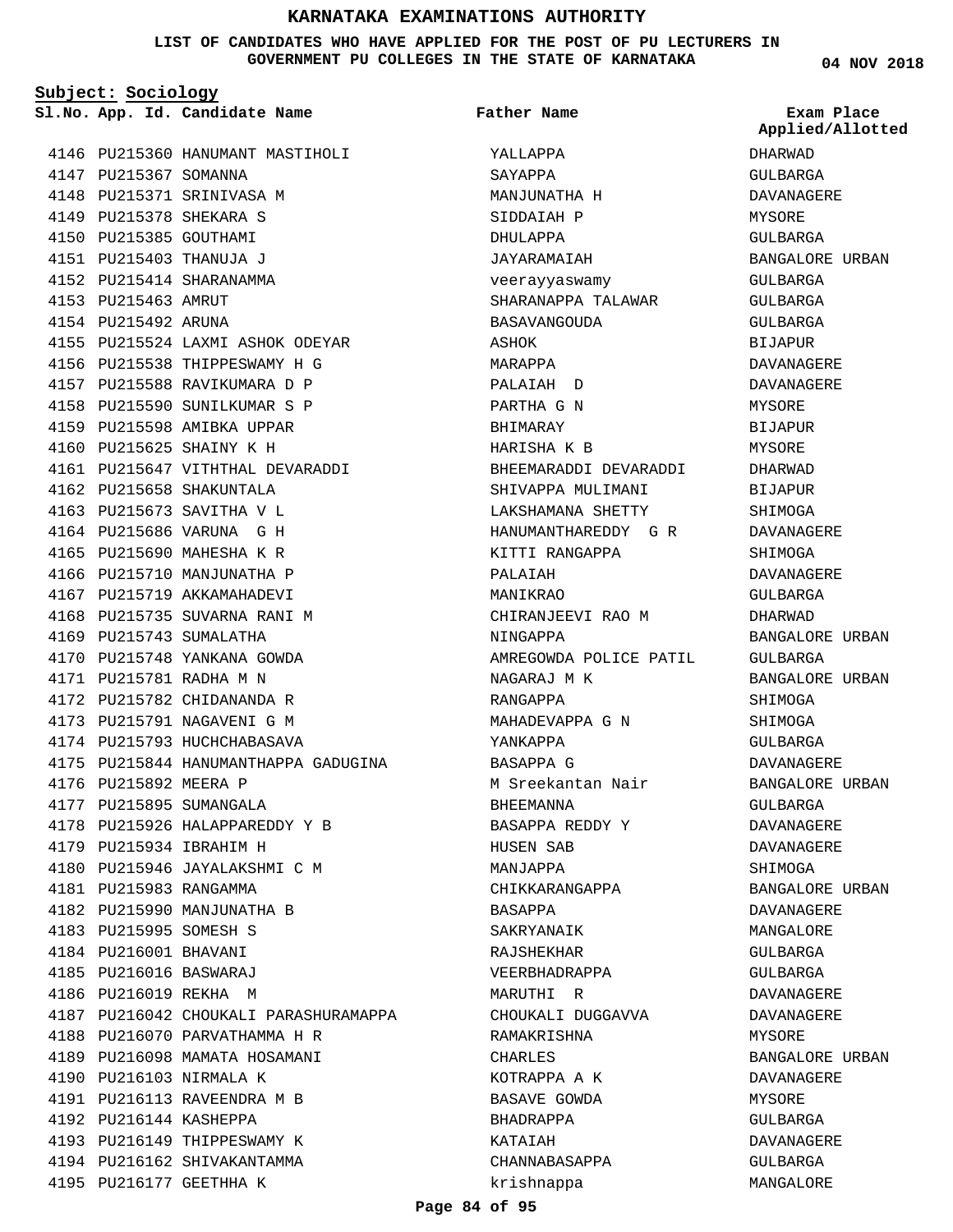#### **LIST OF CANDIDATES WHO HAVE APPLIED FOR THE POST OF PU LECTURERS IN GOVERNMENT PU COLLEGES IN THE STATE OF KARNATAKA**

**Subject: Sociology**

**App. Id. Candidate Name Sl.No. Exam Place**

4196 PU216193 VIJAYAKALA BISANAL 4197 PU216200 SAVITA CHOWKIMATH 4198 PU216238 SHALINI 4199 PU216242 KATAMLINGAIAH P 4200 PU216261 SUJATHA PU216282 THIPPAMMA DARMAPURADA 4201 PU216324 RATHNA K R 4202 PU216339 SANAULLA M H 4203 4204 PU216425 REKHA PU216441 SHILPA KARIKATTI 4205 4206 PU216493 SOMASHEKHARAPPA H 4207 PU216503 SHIVAMADHU C S PU216504 MANJUNATH GHATTI 4208 4209 PU216505 GAYATRI KALYANI PU216534 RAMANJINI V 4210 4211 PU216577 CHENNAYYA PU216582 SURESHA B 4212 PU216615 BHEEMARAYA GAJJEER 4213 4214 PU216633 NAGAVENI TALAWAR 4215 PU216675 VIJAYAKUMAR 4216 PU216718 VISHWANATH HIREMATH PU216737 SHIVARAJ K V 4217 PU216758 MAHESH R 4218 4219 PU216762 CHITRALINGAPPA T PU216785 SUNEETHA B T 4220 PU216816 VIJAYAKUMAR 4221 4222 PU216818 RENUKA AMBIGER PU216833 JAGANATH 4223 PU216849 ARUNA S B 4224 PU216857 EKANTHAPPA G V 4225 PU216868 BASAPPA S 4226 4227 PU216915 SRINIVAS YADAV P PU217028 CHETHAN KUMAR T R 4228 PU217038 SAROJANI 4229 PU217075 RAMAKRISHNA GADAG 4230 PU217129 NAMRATHA B C 4231 4232 PU217157 PRAVEEN PU217161 KENDA GANNA SWAMY C 4233 PU217166 NAGARAJA T 4234 4235 PU217180 JAYALAKSHMI M R PU217189 KOMALA T S 4236 4237 PU217203 AYYAPPA PU217216 SUNITHA S 4238 PU217229 JAYANT NAIK 4239 PU217257 LAXMI PALLED 4240 4241 PU217274 SWAPNA PU217309 JAYALAXMI 4242 4243 PU217361 MAMTARANI 4244 PU217408 VEERANAGOUDA 4245 PU217419 SUVARNA

ANILKUMAR BISANAL BHADRAYYA NAGARAJA SANNAPALAIAH SHIVARAJ UJJINAPPA D RANGAIAH HUSAIN SAB AMBAJI PARVATI HANUMANTHAPPA B SIDDEGOWDA MALLAPPA SANGAPPA HULLAPPA SHIVASHARANAYYA BOMMANNA HANAMANTRAYA YELLAPPA TALAWAR GURUBASAPPA SIDDARAM VEERABHADRAPPA RAMA CHANDRAPPA THIPPESWAMI S THIMMAPPA D VITHAL RAO YALLAPPA RAMGONDAGARI BHADRESHAPPA S VEERANNA G OBAIAH S PRAKASH H TIPPESWAMY R BABURAO HANUMANTAPPA CHIKKACHOWDAIAH CHANDRASHEKAR KENDAGANNEGOWDA THIMMAPPA LATE RAJU SIDDARAMANNA T G HANUMANT SOMASHEKAR REDDY SUKRAPPA NAIK IRAPPA Rajendra NAGANATH REDDY NARASAYYA SANGANAGOUDA POLICE PATIL DHARWAD JAYADRATH **Father Name**

**04 NOV 2018**

BIJAPUR DHARWAD SHIMOGA DAVANAGERE GULBARGA DHARWAD BANGALORE URBAN BANGALORE URBAN GULBARGA DHARWAD DAVANAGERE MYSORE BIJAPUR DHARWAD BANGALORE URBAN DHARWAD DAVANAGERE GULBARGA DHARWAD GULBARGA GULBARGA DHARWAD BANGALORE URBAN DAVANAGERE DAVANAGERE GULBARGA DHARWAD GULBARGA DAVANAGERE DAVANAGERE DHARWAD BANGALORE URBAN DAVANAGERE GULBARGA DHARWAD MYSORE GULBARGA MYSORE BANGALORE URBAN MYSORE BANGALORE URBAN BIJAPUR BANGALORE URBAN MANGALORE BIJAPUR GULBARGA GULBARGA GULBARGA GULBARGA **Applied/Allotted**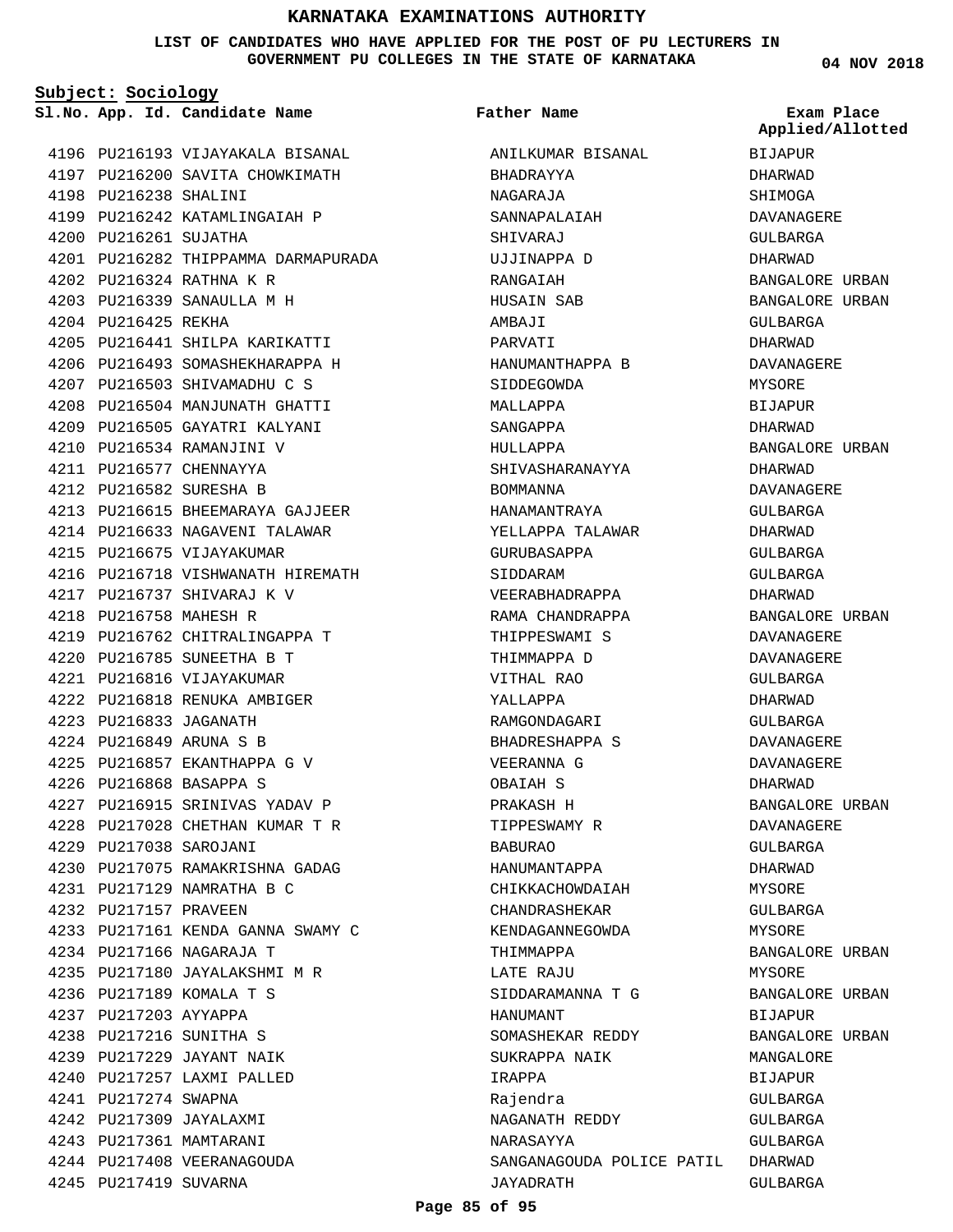#### **LIST OF CANDIDATES WHO HAVE APPLIED FOR THE POST OF PU LECTURERS IN GOVERNMENT PU COLLEGES IN THE STATE OF KARNATAKA**

**Father Name**

**Subject: Sociology**

**App. Id. Candidate Name Sl.No. Exam Place**

4246 PU217482 MALLIKARJUN MALI 4247 PU217485 DHANALAKSHMI L 4248 PU217500 PRIYANKA 4249 PU217508 YAMANURAPPA MADIWALAR 4250 PU217515 ASHWINI TARADALE PU217519 MAHANTESH HOSAMANI 4251 PU217538 ANITHA K N 4252 PU217545 SHIVANAND HIREMATH 4253 4254 PU217566 MEENAKSHI B PU217604 YOGESHA A G 4255 4256 PU217609 YANKAMMA 4257 PU217629 DEEPA NAYAK PU217649 HANUMANTA 4258 4259 PU217661 SHANKAR 4260 PU217677 SONUTAI PATIL PU217686 RAJESAB KHANAMMANAVAR 4261 4262 PU217704 SANTOSH KULLI 4263 PU217750 CHITRAKSHI 4264 PU217777 SIDDAYYA 4265 PU217794 RAMYA KP 4266 PU217815 HANUMANTHAPPA C PU217824 SHASHIKUMARA B S 4267 4268 PU217831 SIDDANAGOUDA PATIL 4269 PU217852 NAJMA S 4270 PU217886 SAVITRI GURUPADAPPA BEELAGI PU217895 SARITHA N 4271 PU217896 NANDINI J 4272 4273 PU217909 ASHA M 4274 PU217923 MALLAPPA JAYAWADAGI PU217953 REVATHI S 4275 4276 PU217966 LACHMANAIK T PU217985 VEENA A M 4277 PU218043 RAVINAYAKA M M 4278 PU218060 MURALI S 4279 4280 PU218069 SHANKARAPPA BOGI PU218081 RAMESHA 4281 4282 PU218132 LAKSHMAMMA A T PU218135 SUNITHA C 4283 4284 PU218167 SNEHAKUMARI PU218168 ASHWINI R 4285 4286 PU218179 PRABHAKAR K 4287 PU218197 BHAGIRATHI KALLIMANI 4288 PU218227 NAGENDRA KUMAR N 4289 PU218228 YOGESHA C K PU218281 ROOPA S B 4290 PU218287 SATHEESH T 4291 4292 PU218308 BASAPPA 4293 PU218352 PRAVEENA K PU218368 GEETHA M R 4294 HANUMANTHAPPARAJENDRAVARMA

DHAREPPA LAKSHMEESHA Sharanappa MANAPPA BERGI KUMAR LAXMAN NAGENDRAPPA T SHRISHAIL MALLIKARJUNACHAR LATE GIDDEGOWDA BHEEMARAYA HAMMANNA RANGAPPA CHANNAMMA SHIVAPPA FHAKKIRASAB SUBHAS KRISHNAPPA NAIK MALLAYYA PUTTEGOWDA KS CHANNABASAPPA SATHAYANNA B M GAVIYAPPAGOUDA PATIL SYEDSAB H GURUPADAPPA B BEELAGI NARAYANASWAMY JAGADEESHAIAH G S MARATAIAH SOMAPPA SHIVANNA TAVRANAIK BASAVALINGAYYA A M MANJUNATHA M P SEETHARAMAPPA R DYAMANNA AMARAPPA THIMMASHETTY CHANDRA NAYAKA G BASAVARAJ RAVI S GUTTEPPA YAMANAPPA NARAYANAPPA KRISHNAPPA N LATE BISAPPA THIPPESWAMY LATE HANUMANTHAPPA C JAMBUNATHA PILLE RUDRAPPA

**04 NOV 2018**

BIJAPUR BANGALORE URBAN GULBARGA DHARWAD BIJAPUR **BIJAPUR** SHIMOGA DHARWAD DAVANAGERE MYSORE GULBARGA MANGALORE GULBARGA GULBARGA DHARWAD DHARWAD BIJAPUR MANCALORE GULBARGA **MYSORE** DAVANAGERE DAVANAGERE DHARWAD SHIMOGA GULBARGA BANGALORE URBAN MYSORE MYSORE BIJAPUR MYSORE DAVANAGERE DAVANAGERE DAVANAGERE BANGALORE URBAN DHARWAD GULBARGA MYSORE DAVANAGERE GULBARGA DAVANAGERE DHARWAD BIJAPUR BANGALORE URBAN BANGALORE URBAN BANGALORE URBAN DAVANAGERE DAVANAGERE DHARWAD **Applied/Allotted**

SHIMOGA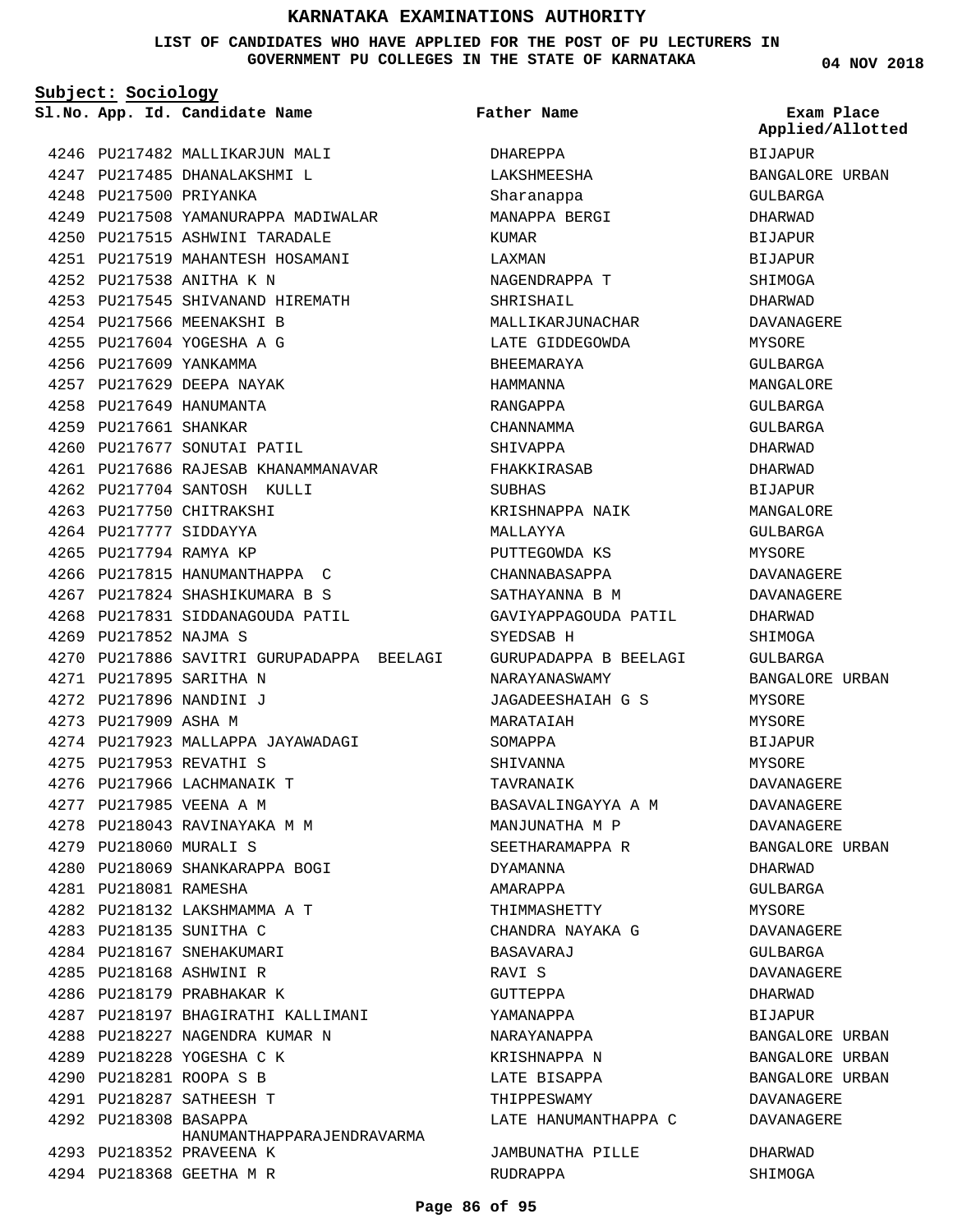**LIST OF CANDIDATES WHO HAVE APPLIED FOR THE POST OF PU LECTURERS IN GOVERNMENT PU COLLEGES IN THE STATE OF KARNATAKA**

**Subject: Sociology**

**App. Id. Candidate Name Sl.No. Exam Place**

4295 PU218377 PRIYA BALEGARA 4296 PU218393 ANITHA H C 4297 PU218427 SUJATHA 4298 PU218428 K TAARA 4299 PU218457 ASHOKA 4300 PU218469 CHANDRAKANT KUMBAR PU218474 SUNITHA Y S 4301 4302 PU218478 JAYASHREE MADAR PU218503 RANGADHAMAIAH C R 4303 4304 PU218539 MANJUNATHA C S 4305 PU218545 MAHANTESHA HADIMANI 4306 PU218583 MANJULA N P PU218584 SHRUTHI T N 4307 4308 PU218608 RUDRAPPA YALLAPPA GOUDAR PU218612 PUSHPALATHA M 4309 4310 PU218622 YALLAVVA KAKHANDAKI PU218643 SATHEESHA H R 4311 PU218666 PAVITHRA R 4312 4313 PU218675 SOUMYA WANDAKAR 4314 PU218679 PRASANNA KUMAR D P PU218700 VANAJAXI 4315 4316 PU218720 LATA PATIL 4317 PU218757 RAGHAVENDRA M B 4318 PU218767 MANJUNATHA C S 4319 PU218784 SHASHIKUMAR J C 4320 PU218786 MANJUNATHA C S PU218807 NAGARAJA B 4321 PU218846 PUNDALIK SHIVAJI KOKATE 4322 PU218924 SREENIVASA R K 4323 PU218937 SUDHARANI K S 4324 4325 PU218957 HANAMANTARAY 4326 PU219008 BALAPPA PU219014 NETHRAVATHI P S 4327 PU219071 ANIL KUMAR D 4328 4329 PU219076 VIJAYALAKSHMI PUJARI PU219086 SHILPASHREE K C 4330 PU219115 DILIPKUMAR 4331 PU219126 SUDHA E 4332 PU219154 RAVI G O 4333 PU219156 DEVARAJA H M 4334 4335 PU219163 GANGAVVA SIDDAPPA BASAYYAGOL 4336 PU219164 TRIVENI PU219169 SANJAY S 4337 4338 PU219172 SHASHIKALA K B 4339 PU219177 HANAMANT KATABU 4340 PU219185 MANJUNATH SHIVANAND MADALAGI 4341 PU219187 SOMASHEKAR D M 4342 PU219192 DYAMANNA 4343 PU219200 REVANASIDDAPPA

4344 PU219243 VIDYAKEERTHI J

**Father Name**

NARASIMAPPA BALEGARA CHIKKAVENKATAIAH H VITHAL RAO K HANUMANTHAPPA BHEEMARAYA GURAPPA SIDDALINGEGOWDA Y J JATTEPPA RANGASWAMY Sannegowda KALAKAPPA PUTTARANGANNA NANJAIAH YALLAPPA MUNIVENKATAPPA M SHETTEPPA REVANNA H S RAMACHANDRAIAH RAVINDRA PUTTASWAMY GOWDA TUKARAM VITHALGOUDA BORAIAH M Sannegowda CHIKKANNA N Sannegowda BHYRAPPA D SHIVAJI KALLAPPA SUSHEELE GOWDA LINGANNA KENCHAVVA Shivanna Devaraj GURUPADAYYA MOHAN M K RAMALINGAPPA EKAMBARAM M OBALESHAPPA MANJAPPA H N SIDDAPPA BASAYYAGOL BABUAO Shivarudraih B BASAVARAJ K APPANNA SHIVANAND MALINGASHEETY D M NINGAPPA CHILAKAMUKHI Basawaraj DHANANJAYA G

**04 NOV 2018**

**Applied/Allotted**

DAVANAGERE MYSORE GULBARGA DHARWAD GULBARGA SHIMOGA MYSORE BANGALORE URBAN BANGALORE URBAN MYSORE DHARWAD BANGALORE URBAN MYSORE DHARWAD BANGALORE URBAN BIJAPUR DAVANAGERE BANGALORE URBAN MYSORE MYSORE GULBARGA BIJAPUR DAVANAGERE SHIMOGA DAVANAGERE SHIMOGA DAVANAGERE DHARWAD MYSORE MYSORE GULBARGA GULBARGA BANGALORE URBAN BANGALORE URBAN GULBARGA MYSORE GULBARGA BANGALORE URBAN BANGALORE URBAN BANGALORE URBAN DHARWAD GULBARGA MYSORE SHIMOGA DHARWAD DHARWAD MYSORE DHARWAD GULBARGA

SHIMOGA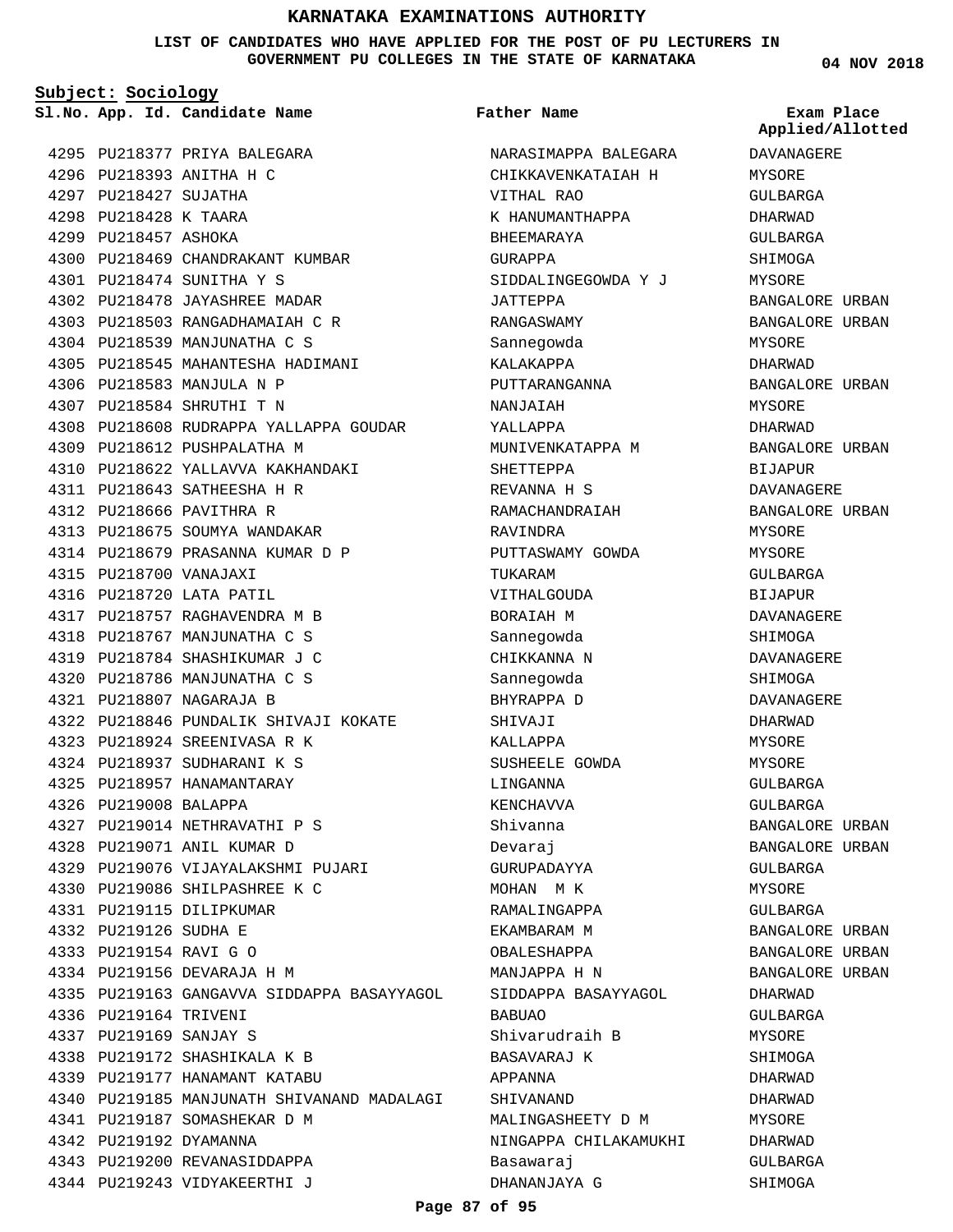**LIST OF CANDIDATES WHO HAVE APPLIED FOR THE POST OF PU LECTURERS IN GOVERNMENT PU COLLEGES IN THE STATE OF KARNATAKA**

**Subject: Sociology**

**Father Name**

**04 NOV 2018**

|                        | Sl.No. App. Id. Candidate Name                             | Father Name                    | Exam Place<br>Applied/Allotted |
|------------------------|------------------------------------------------------------|--------------------------------|--------------------------------|
|                        | 4345 PU219263 SHOBHA B T                                   | THIMMANNA                      | MYSORE                         |
|                        | 4346 PU219296 ANNAPURNA                                    | GAVISIDDAPPA KANDARI           | DHARWAD                        |
|                        | 4347 PU219312 MANJUSHREE K                                 | Kyamaiah                       | BANGALORE URBAN                |
| 4348 PU219337 RAJESH   |                                                            | NINGAPPA                       | BANGALORE URBAN                |
|                        | 4349 PU219394 KUMAR NAIK S                                 | SEVYA NAIK                     | SHIMOGA                        |
|                        | 4350 PU219398 SATISH ISHWARAGOND                           | VITHTHAL                       | DHARWAD                        |
|                        | 4351 PU219406 NAGARAJ AK                                   | THIMMANNA A K                  | DAVANAGERE                     |
|                        | 4352 PU219412 BASAYYA HIREMATH                             | SHANKRAYYA                     | BIJAPUR                        |
| 4353 PU219438 MOHANA S |                                                            | SHEKAR                         | MYSORE                         |
|                        | 4354 PU219450 PUSPAWATI                                    | SHIVARAY ANSARWADE             | GULBARGA                       |
|                        | 4355 PU219468 GANGAMMA V                                   | SANNAMALLAPPA V                | DAVANAGERE                     |
| 4356 PU219478 SAVITHA  |                                                            | MAHADEVEGOWDA                  | MYSORE                         |
|                        | 4357 PU219482 INDIRA KALE                                  | BABU                           | DHARWAD                        |
|                        | 4358 PU219505 POORNIMA R                                   | RAMAKRISHNA R                  | <b>BIJAPUR</b>                 |
|                        | 4359 PU219506 CHIDANAND                                    | BASAVANTARAY                   | GULBARGA                       |
|                        | 4360 PU219512 SHANKAR P                                    | PARISWAMY                      | BANGALORE URBAN                |
|                        | 4361 PU219532 REVANNA S S                                  | S S SIDDAIAH                   | MYSORE                         |
|                        | 4362 PU219538 LAMBODAR CHANDRAKANT GAONKAR                 | CHANDRAKANT GAONKAR            | DHARWAD                        |
|                        | 4363 PU219607 RAGHAVENDRA K                                | NAGAPPA K                      | MYSORE                         |
|                        | 4364 PU219608 THIMMAPPA H L                                | LINGAPPA A K                   | DAVANAGERE                     |
|                        | 4365 PU219614 SHIVALEELA HIREMATH                          | SANGAYYA                       | DHARWAD                        |
|                        | 4366 PU219616 SHASHIDHAR                                   | NAGAPPA                        | GULBARGA                       |
|                        | 4367 PU219617 VENKATARATHNAMMA S R                         | RAMAPPA                        | BANGALORE URBAN                |
|                        | 4368 PU219626 SANTOSHKUMAR G M                             | MALLAPPA G                     | BANGALORE URBAN                |
|                        | 4369 PU219630 DIVYAMANI B                                  | AITHAPPA RAI                   | MANGALORE                      |
|                        | 4370 PU219646 NAGARATHNA                                   | CHANDRASHEKAR RAO              | MANGALORE                      |
|                        | 4371 PU219659 SURESHYADAV K N                              | NARASAIAH K                    | DAVANAGERE                     |
|                        | 4372 PU219660 THIPPESWAMY R                                | RAJANNA                        | SHIMOGA                        |
|                        | 4373 PU219681 RAVIKUMARA A K                               | MALLAPPA A K                   | DAVANAGERE                     |
| 4374 PU219683 SANDEEP  |                                                            | PRAKASH                        | <b>GULBARGA</b>                |
|                        | 4375 PU219696 SANGEETA VANTAGODI                           | SHRIMANT                       | DHARWAD                        |
|                        | 4376 PU219716 RAJASHEKHARAYYA CHANNAPURAMATH BASAVARAJAYYA |                                | DHARWAD                        |
|                        | 4377 PU219741 RAJU GIRIYAPPA YALABURGI                     | GIRIYAPPA YALLABURGI           | DHARWAD                        |
|                        | 4378 PU219747 PRADEEP N                                    | NARASIMHA MURTHY R U           | BANGALORE URBAN                |
|                        | 4379 PU219761 BASAVARAJ                                    | MADHAVARAO                     | GULBARGA                       |
| 4380 PU219775 ALIBABA  |                                                            | BABAMIYA                       | GULBARGA                       |
|                        | 4381 PU219776 SUSHMA G R                                   | RAMACHANDRA G H                | MYSORE                         |
|                        | 4382 PU219793 MADIVALAPPA TORANAGATTI                      | BALAPPA TORANAGATTI            | DHARWAD                        |
|                        | 4383 PU219796 DEEPA S L                                    | LAKSHMAN S                     | GULBARGA                       |
| 4384 PU219797 SHRIKANT |                                                            | SAHADEV TONE                   | DHARWAD                        |
|                        | 4385 PU219807 MAHALAKSHMI S                                | SHIVANNA                       | DAVANAGERE                     |
|                        | 4386 PU219810 LEELAVATHI C N                               | NANJE GOWDA                    | BANGALORE URBAN                |
| 4387 PU219819 SHILPA V |                                                            | VEERANNA                       | DAVANAGERE                     |
|                        | 4388 PU219851 MANJUSHRI B M                                | MANJUNATHA B M                 | DAVANAGERE                     |
|                        | 4389 PU219863 MALLIKARJUN<br>4390 PU219876 NAGARAJA S      | TAMMANNA PUJARI<br>CHANNAPPA S | GULBARGA<br>DAVANAGERE         |
|                        | 4391 PU219893 BHARATI PATIL                                | PAMPANAGOUDA                   | DHARWAD                        |
| 4392 PU219928 BEERANNA |                                                            | HANUMANTAPPA                   | GULBARGA                       |
|                        | 4393 PU219936 RENUKA KARAJAGI                              | NEELAPPA                       | DAVANAGERE                     |
|                        | 4394 PU219993 RACHAVVA HEBBALLI                            | BASAPPA HEBBALLI               | DHARWAD                        |
|                        |                                                            |                                |                                |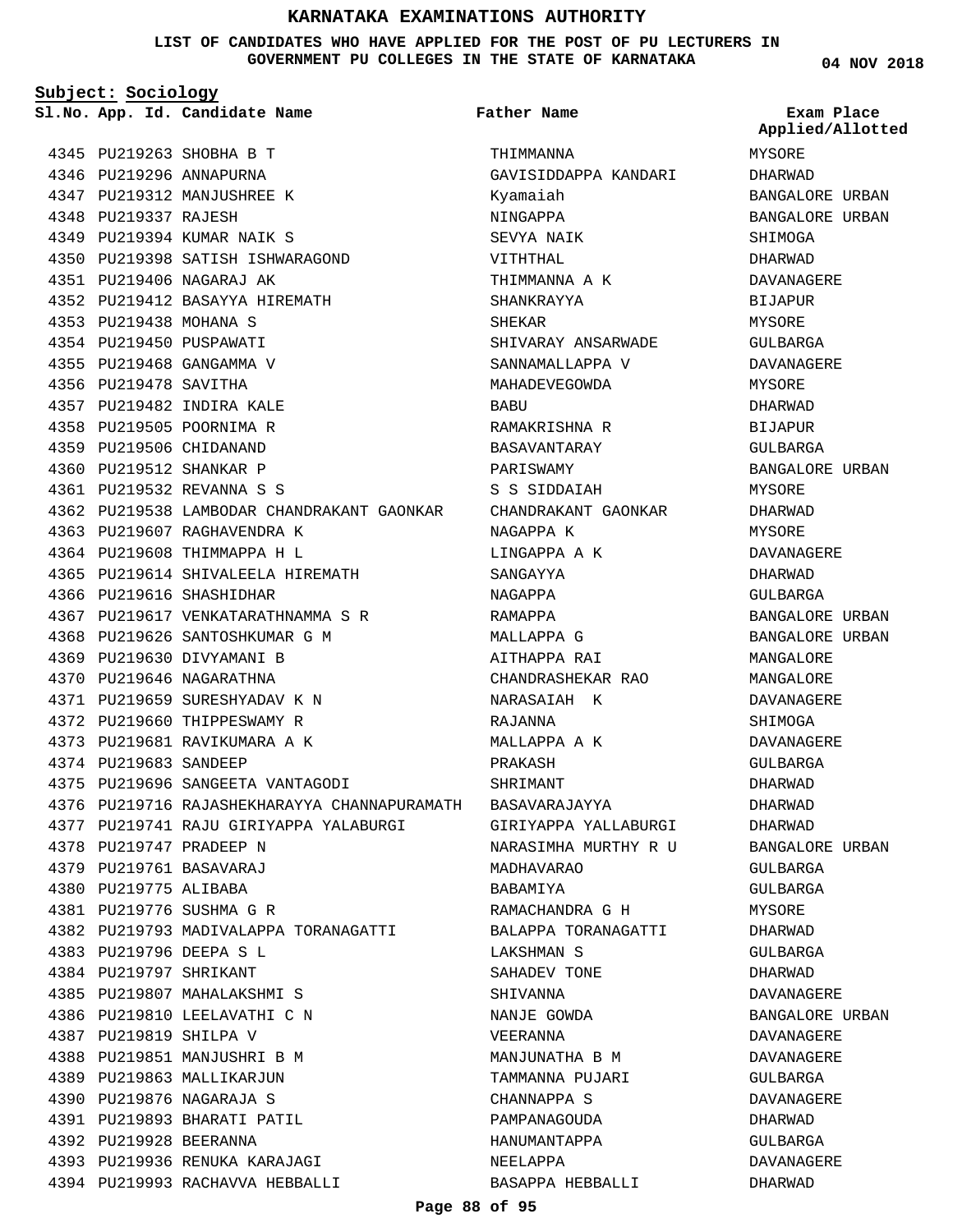**LIST OF CANDIDATES WHO HAVE APPLIED FOR THE POST OF PU LECTURERS IN GOVERNMENT PU COLLEGES IN THE STATE OF KARNATAKA**

**Subject: Sociology** PU220071 BALKRISHN 4395 4396 PU220087 SURESH 4397 PU220120 ESHWARI 4398 PU220156 CHNADRA KALA T PU220182 NAMRATHA H S 4399 4400 PU220205 GEETHABAI M 4401 PU220207 YERRISWAMY V PU220273 POORNIMA K S 4402 4403 PU220295 HANAMANTH GOTI PU220297 SUJATHA B S 4404 4405 PU220306 MALLAPPA SAKREPPAGOL 4406 PU220322 SREENATHA T PU220344 AMRATHRAJ U 4407 4408 PU220349 GAYITRA JOGIHALLI 4409 PU220368 NAYKARA MANJUNATHA 4410 PU220396 CHAITRA K B PU220446 SHANUR NADAF 4411 4412 PU220449 NIVEDITA KAMBAR 4413 PU220471 YAMANURAPPA BANDIVADDAR PU220482 CHANDRASHEKHARA S M 4414 PU220512 GURURAJ A B 4415 4416 PU220573 SUNDARABAI PATIL 4417 PU220584 MANJULAMMA H V 4418 PU220595 AMZAD KHAN 4422 PU220661 IRAPPA LAMANI 4424 PU220725 MANJULA PATIL PU220742 GIRISHA M G 4425 **App. Id. Candidate Name Sl.No. Exam Place**

4419 PU220613 MANJUNATH TAMMANNAVAR PU220614 SALMABANU SIVANAGUTTI 4420 PU220638 SATHEESH KUMAR P 4421 4423 PU220695 ARATI KHETAGOUDAR 4426 PU220748 RAVI K PU220774 RAJAPPA C 4427 4428 PU220797 LAKSHMINARAYANA N 4429 PU220811 SUDHARANI CHINNAGUDI 4430 PU220852 CHANDRASHEKHAR PU220858 RAMADASA V 4431 PU220882 NETRAVATI 4432 4433 PU220901 VISHWANATH 4434 PU220906 BHAKTAPRALHAD PADEDAR PU220951 DINESHA N 4435 4436 PU221011 DINESHA N PU221079 ASHOKA S N 4437 PU221080 GIRIJA CHIKKAMATH 4438 PU221115 KANAPET ANAND 4439 4440 PU221117 VIJAYAKUMAR PU221137 NARASIMLU 4441 PU221161 SHALINI N N 4442 4443 PU221179 RACHAPPA BANNIDINNI 4444 PU221244 ANILKUMAR

SHIVRAJ NAGENDRAPPA SHANKAR RAO THIPPESWAMY P SHESHADRI H N MANGALANAIKA BEEMALINGAPPA V SHIVAKUMAR K HANAMAVVA SOMASHEKARA BASAPPA THIMMEGOWDA SADASHIVA POOJARY LAXMAPPA JAGADEVAPPA N BORAPPA MEERASAB DRAXAYANI HANAMAPPA MAHADEVAPPA BORALINGEGOWDA GURUPADAGOUDA PATIL VENKATARAMANAPPA A M RASHEED KHAN CHANAVEERAPPA BABUSABA PRABHAKARAPPA P BHANAPPA MAHADEV MAHANTHAGOUDA PATIL GOVINDEGOWDA KRISHNAPPA J A CHOWDAPPA NARASIMHAPPA ASHOK NAGAMMA VEERAPPA SIDDABASANAGOUDA SHAMBHULING SIDDAPPA NAGENDRAPPA H K NAGENDRAPPA H K NANJUNDAPPA MALLAYYA MAHADEVA BASAVARAJA APPOJI NARASAPPA Nagaraja N K TIPPANNA RAMAIAH **Father Name**

**04 NOV 2018**

GULBARGA GULBARGA GULBARGA DAVANAGERE MYSORE SHIMOGA MYSORE BANGALORE URBAN DHARWAD MYSORE DHARWAD BANGALORE URBAN MYSORE DHARWAD DAVANAGERE SHIMOGA DHARWAD DHARWAD DHARWAD MYSORE BANGALORE URBAN GULBARGA BANGALORE URBAN GULBARGA DHARWAD BIJAPUR DAVANAGERE DHARWAD BIJAPUR DHARWAD MYSORE BANGALORE URBAN DAVANAGERE BANGALORE URBAN DHARWAD GULBARGA DAVANAGERE DHARWAD GULBARGA DHARWAD MANGALORE MANGALORE DHARWAD **BIJAPUR** DHARWAD DHARWAD GULBARGA SHIMOGA DHARWAD MYSORE **Applied/Allotted**

#### **Page 89 of 95**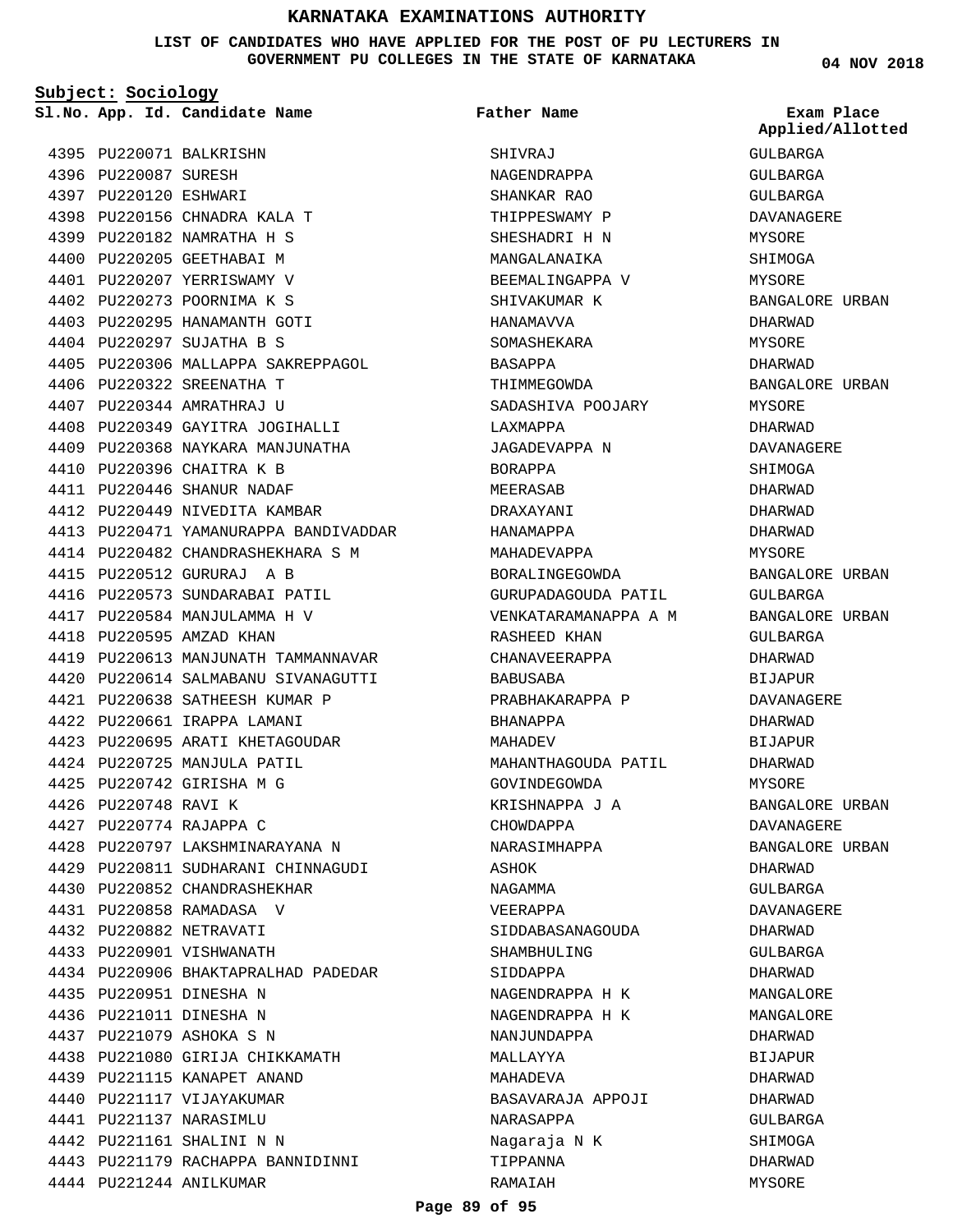#### **LIST OF CANDIDATES WHO HAVE APPLIED FOR THE POST OF PU LECTURERS IN GOVERNMENT PU COLLEGES IN THE STATE OF KARNATAKA**

**Subject: Sociology**

**App. Id. Candidate Name Sl.No. Exam Place**

**Father Name**

4445 PU221274 DHARMANNA 4446 PU221282 GALEPPA 4447 PU221286 ANITHA V R 4448 PU221305 VEERESH MATTIMANI 4449 PU221319 GUNDAPPA 4450 PU221339 SANTOSH ANKALAGI PU221342 PRASANNABABU D P 4451 PU221346 BASAVARAJ 4452 PU221347 SAVITHA B N 4453 4454 PU221366 GOWRI R 4455 PU221407 SHIVASHANKARA L D 4456 PU221417 MANJULA DODDABHEEMAPPA M 4457 PU221423 MALLIKARJUNAIAH K T 4458 PU221438 ANANDA PARANDI 4459 PU221457 PREMA KARAKALLI 4460 PU221468 DHARMENDRA 4461 PU221473 THIPPESWAMY C B PU221481 NAGESHA K S 4462 PU221492 DEVARAJU G H 4463 4464 PU221504 BASAVARAJA 4465 PU221526 SANTOSH NAIK 4466 PU221561 PRATIMA S H 4467 PU221621 YASHODA YALAWAD 4468 PU221629 VIDYA KADASHIDDESWARAMATH 4469 PU221656 GANGADHARA H 4470 PU221676 ASHOK PU221705 DAYANANDA S P 4471 4472 PU221708 SANNA MALLAPPA 4473 PU221717 RAMYA P 4474 PU221784 SHARANABASAPPA PU221790 MANJUNATH SULAKUDE 4475 4476 PU221845 SHRIMANTH 4477 PU221846 VIDYA BULABULE PU221848 RADHIKA T 4478 4479 PU221861 RESHMA 4480 PU221866 CHENDYA NAIK LAMBANI PU221872 VANI N M 4481 PU221887 MAHANANDA 4482 4483 PU221936 HANUMESH 4484 PU221955 SURYAKANTH 4485 PU221957 KUMARA H 4486 PU221960 HARISHBABU B R 4487 PU221962 CHITRAKANTHA H S PU221963 RAGHU H B 4488 PU221972 RADHA K E 4489 4490 PU221980 KHADERBASHA H 4491 PU222062 MALLESHAPPA D S PU222064 KENCHESWARA L P 4492 4493 PU222081 RAJESWARI H 4494 PU222123 VENKATESH

HUCHCHAPPA KATTIMANI YAMANAPPA RANGASWAMY GADIGAPPA RACHAPPA REVANASIDDAPPA PAPAIAH Y REVANA SIDDAPPA NAGANNA RAJU H DODDASIDDAIAH DODDABHEEMAPPA THIPPESWAMY SIDDAPPA PARANDI SOMARAYA SUBHASH RAO BASAVARAJAPPA SHIVANANDAPPA HANUMANTHAIAH MAILAREPPA BHANDARI KADAPPA HUCCHEGOWDA GURUNATH SHANKRAYYA HANUMANNA RAVUTAPPA JAMADAR PUTTASWAMY S K HANMANTA PUNDALEEKANAIK R BHIMASHA RAGI SHIVANAND AMBANNA MOHAN BULABULE SHIVANNA T BASANNA DODDA DHEEMA NAIK RAVIKUMARA N M UMESH PATIL DEVAPPA VENKATAPUR PANDIT HOBALAIAH RAMAHANUMAIAH SIDDANNA G BOMMEGOWDA ERASHETTY HONNURVALI H SIDDARMAPPA PARAMESWARAPPA L T HARISINGHANAIK S HANAMANT

**04 NOV 2018**

BIJAPUR GULBARGA BANGALORE URBAN BANGALORE URBAN GULBARGA BIJAPUR DAVANAGERE BIJAPUR MYSORE MYSORE **MYSORE** DHARWAD BANGALORE URBAN BIJAPUR GULBARGA GULBARGA MYSORE BANGALORE URBAN BANGALORE URBAN GULBARGA DHARWAD MYSORE DHARWAD DHARWAD BANGALORE URBAN BIJAPUR **SHIMOGA** GULBARGA SHIMOGA GULBARGA BIJAPUR GULBARGA DHARWAD BIJAPUR GIILBARGA MANGALOR**E** DAVANAGERE GULBARGA DHARWAD GULBARGA BANGALORE URBAN BANGALORE URBAN GULBARGA MYSORE BANGALORE URBAN DHARWAD DAVANAGERE SHIMOGA DHARWAD GULBARGA **Applied/Allotted**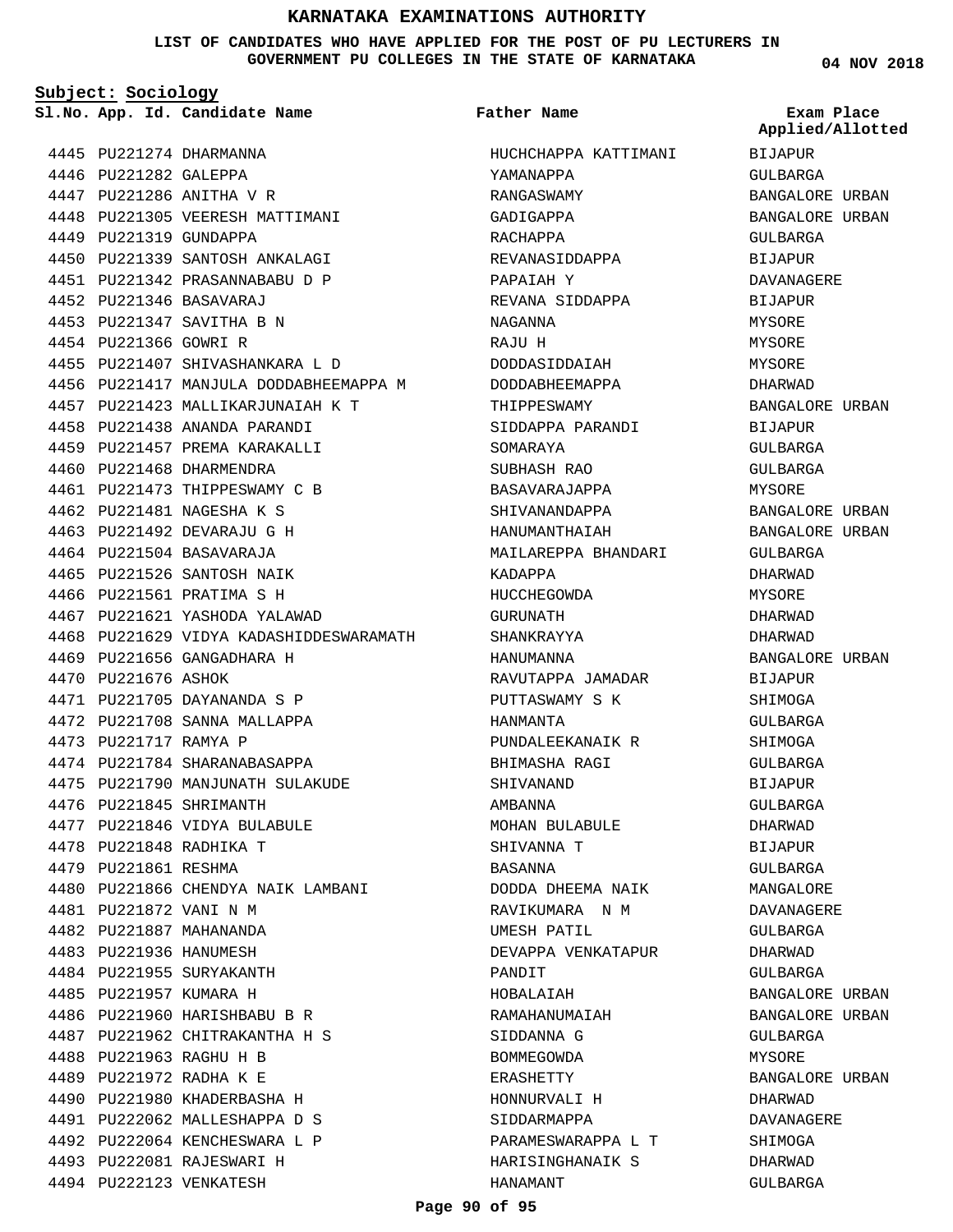**LIST OF CANDIDATES WHO HAVE APPLIED FOR THE POST OF PU LECTURERS IN GOVERNMENT PU COLLEGES IN THE STATE OF KARNATAKA**

JAYAPPA N

**Father Name**

**Subject: Sociology**

4495 PU222127 HARISH H J 4496 PU222148 NEELAMBIKA 4497 PU222150 KAPILDEV 4498 PU222163 SHANKAR R C 4499 PU222216 THIPPESWAMY S 4500 PU222264 PUSHPALATA PU222271 GEETHA H B 4501 4502 PU222288 REKHA G 4503 PU222348 RAVIKUMARA V PU222367 SHYJI E P 4504 4505 PU222369 BHARATI 4506 PU222374 IMAMSAB SANADI 4507 PU222383 PRADEEPA DN 4508 PU222401 RAVI C 4509 PU222425 ISHWAR SAJJAN 4510 PU222438 SANJUKUMAR KAMBLE PU222468 NAGMA H N 4511 4512 PU222475 VIJAYALAKSHMI S 4513 PU222476 CHETHANA M 4514 PU222489 JAIPRAKASH S 4515 PU222535 SHAMSHODDEN KHAIRULLA 4516 PU222537 VENU T 4517 PU222559 BASAYYA GOTOOR 4518 PU222577 RAVI R 4519 PU222599 MANJUNATHA K R PU222614 PARAMESHA G S 4520 PU222624 VISHWANATH 4521 4522 PU222673 SHILPA PU222690 NAVYA S K 4523 PU222694 ASHWINI 4524 4525 PU222695 REBECCA 4526 PU222704 MAMUNEPPA 4527 PU222711 BASAVARAJU P PU222752 BHANUPRAKASH H S 4528 4529 PU222761 ANJAYYA 4530 PU222767 NINGAPPA PU222786 LALSAHEB MARKAPANALLI 4531 4532 PU222790 MALLAMMA PU222794 SHRUTHI K 4533 4534 PU222799 KARIBASAJJA M G PU222808 DHANALAKSHMI C L 4535 4536 PU222824 JAYAVARDHANA H C 4537 PU222845 MANJUNATHA D M PU222846 RAMESHA A R 4538 4539 PU222856 JYOTI 4540 PU222857 VIDYAVATI 4541 PU222867 PUSPHAVATI 4542 PU222893 PINJAR SIKANDAR BHASHA 4543 PU222930 FATIMA KHANJADE **App. Id. Candidate Name Sl.No. Exam Place**

4544 PU223004 DEEPA S

RAJSHEKHAR H REVANSIDAPPA CHANNABASAVANNA R S SIDDALINGAPPA MAHARUDRAPPA KANNURKAR BANAVAJJA GANGASWAMY Y T VENKATARAVANAPPA PURUSHOTHAMA E K BASANNA MAKTUMAHUSEN Narasimhamurthy DA CHIKKA MUDDIRAPPA MUDUKAPPA APPANNA SAYEDIMTHYAZ SRINIVASA V MAHADEVAIAH SIDDAPPA SABBEER THIPPESWAMY B HAMPAYYA GOTOOR RAMACHANDRAPPA RAMACHANDRAPPA K S SHIVAPPANAYAKA CHANDRAPPA SHIVRAJ KRISHNAPPA S R MALLIKARJUN VADDANKERI DEVAPUTRA HANUMANTH PUTTANAYAKA Siddaveeranna H V SHARANAPPA SAYABANNA MAHITUB GURUBASSAPPA KUMAR BASAVARAJA M G LATE LAKSHMANE GOWDA C L CHANDRASHEKHAR H A MUNIYAPPA RUDRAIAH SIDDAPPA Shamrao RAMASWAMY KHANSAHEB GAJBARSAB SHAHAJI RAO

**04 NOV 2018**

**Applied/Allotted**

# BANGALORE URBAN GULBARGA GULBARGA BANGALORE URBAN SHIMOGA BANGALORE URBAN MYSORE MYSORE BANGALORE URBAN MYSORE GULBARGA DHARWAD BANGALORE URBAN BANGALORE URBAN DHARWAD DHARWAD MYSORE BANGALORE URBAN BANGALORE URBAN DAVANAGERE BIJAPUR DAVANAGERE GULBARGA BANGALORE URBAN BANGALORE URBAN MYSORE  $CITIRARCA$ GULBARGA MYSORE GULBARGA GULBARGA GULBARGA MYSORE DAVANAGERE GULBARGA GULBARGA **BIJAPUR** GULBARGA MYSORE DHARWAD MYSORE BANGALORE URBAN BANGALORE URBAN BANGALORE URBAN CIILBARGA GULBARGA GULBARGA DAVANAGERE DHARWAD SHIMOGA

#### **Page 91 of 95**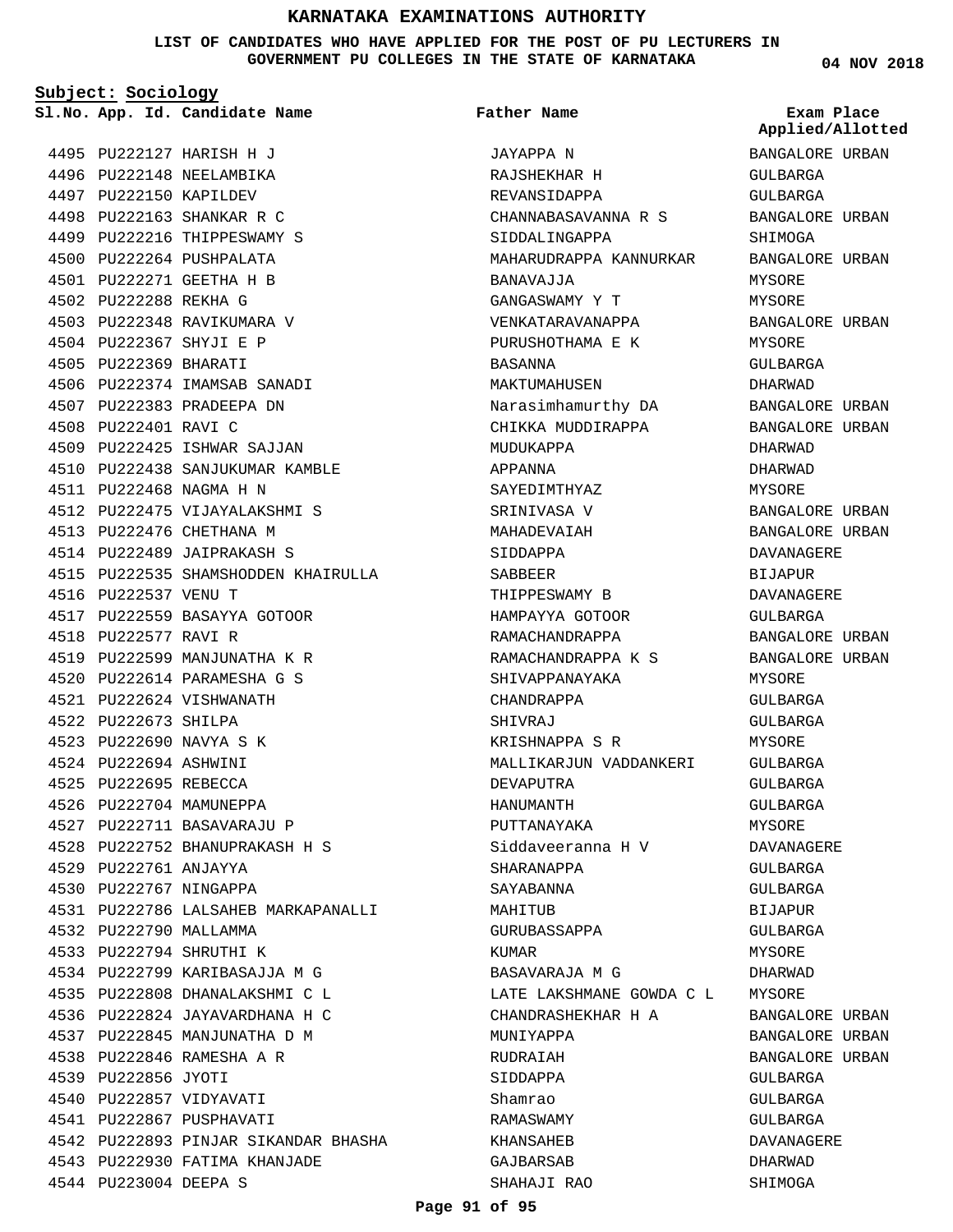**LIST OF CANDIDATES WHO HAVE APPLIED FOR THE POST OF PU LECTURERS IN GOVERNMENT PU COLLEGES IN THE STATE OF KARNATAKA**

**Father Name**

**Subject: Sociology**

4545 PU223005 SUVARNA 4546 PU223020 ANJINAPPA N 4547 PU223051 POORNIMA A C 4548 PU223091 REKHA S 4549 PU223095 SIDDAPPA 4550 PU223126 RAMACHANDRAPPA M PU223148 NANAGOUDA BIRADAR 4551 PU223151 SHAHANAJBEGUM NADAF 4552 4553 PU223184 ASHWINI RATHOD 4554 PU223207 ARATI 4555 PU223215 MAHALINGAPPA G K 4556 PU223216 RAMALAXMI PU223229 UMESHA J 4557 PU223238 JAYAKUMARA S 4558 4559 PU223248 GANGAVVA GANIGER 4560 PU223272 SHOBHAVATI 4561 PU223290 SUJATA 4562 PU223297 SUDNYANI BIRADAR 4563 PU223353 FAKEERAGOUDA PATIL 4564 PU223377 GODLAIAH T 4565 PU223391 AKKASALIGARA KAVITHA 4566 PU223423 KAUSARALIDIWAN MAKANDAR 4567 PU223427 NARAYANA D G 4568 PU223441 NEETHAKUMARI M T 4569 PU223448 VEERANNA 4570 PU223454 ARVIND KUMAR PU223468 DARANIKANTH S 4571 4572 PU223474 APPANNA JIRNAL 4573 PU223475 MAHABALESHWAR NARASINGAGOL 4574 PU223480 JAGADISH KANAMADI 4575 PU223520 LALAPPA PU223644 OHILESHA B BALAMURI 4576 4577 PU223650 MARUTHI S 4578 PU223673 NATARAJA M 4579 PU223691 MANJUNATH 4580 PU223704 PUNEETHA 4581 PU223722 ARUN MEKHALI 4582 PU223761 KUMARASWAMY M 4583 PU223772 NAGAMANI H P 4584 PU223793 SARASWATHI BABURAO TALWAR 4585 PU223799 HANAMANT KOLACHI 4586 PU223809 SURESH WAGHAMODE PU223872 SOWBHAGYA G J 4587 4588 PU223905 SANTOSH 4589 PU223915 SUJATA DEVA GOUDA 4590 PU223925 NANDINI K P PU223937 BASAVARAJ 4591 PU223941 RAVI RAJ K G 4592 4593 PU223951 VIJAYAKUMAR 4594 PU223976 MANJUNATHA G P

SHANKARAYYA LATE PAMPANNA N CHANDRASHEKARA A N SHYAMARAO SANNABHIMASHAPPA MUNIVENKATEGOWDA PARASAPPA LADASAB SHANKAR RAMCHANDRA RAO BHAVIDODDE KATAPPA G S SATYANARAYANA N J KUMAR SWAMY SOMANNA HANAMANT GANIGER PANDHARI CHAVAN SANGRAM SHRISHAIL NINGANAGOUDA thippaiah SOMASEKHARA ACHAR A HUSAINDIWAN GURUVEGOWDA Tharanatha Gowda M SHANKRAPPA BADIGER CHANDAPPA BILLAVA SOMANNA NINGAPPA MARUTEPPA SANGAPPA Shanker BHEMANAGOWDA SHARANAPPA A MUNIKRISHNAPPA C TOTAPPA KOPPAL NAGARAJA NAGAPPA MADAIAH D PALAIAH BABURAO PAKEERAPPA TALWAR R SHIMOGA SHIVAPPA SIDDAPPA JAYANNA MOGHALAPPA DEVA GOUDA PRABHUSWAMY K KANTAPPA GANGAPPA GULBARGA DHARWAD BANGALORE URBAN MYSORE GULBARGA BANGALORE URBAN BIJAPUR GULBARGA DHARWAD GULBARGA DAVANAGERE GULBARGA DAVANAGERE MYSORE DHARWAD GULBARGA GULBARGA **BIJAPUR** DHARWAD DAVANAGERE DAVANAGERE DHARWAD BANGALORE URBAN MANGALORE DHARWAD GULBARGA BANGALORE URBAN DHARWAD DHARWAD BIJAPUR GULBARGA DAVANAGERE DAVANAGERE BANGALORE URBAN DHARWAD MYSORE DHARWAD MYSORE BANGALORE URBAN BIJAPUR BIJAPUR SHIMOGA GULBARGA **SHIMOGA** MYSORE GULBARGA BANGALORE URBAN

RAMAKRISHNAPPA

**App. Id. Candidate Name Sl.No. Exam Place Applied/Allotted**

> BANGALORE URBAN BANGALORE URBAN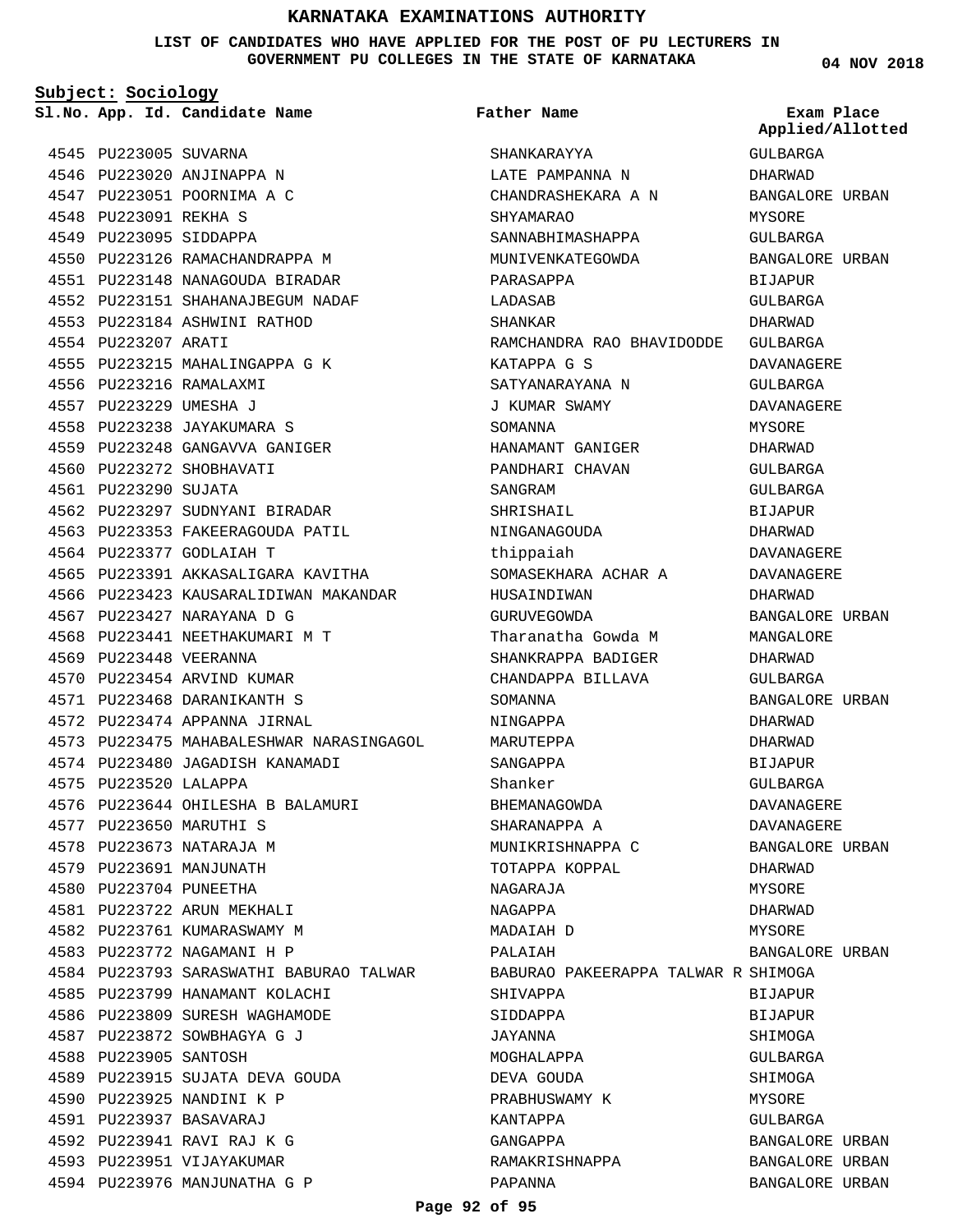#### **LIST OF CANDIDATES WHO HAVE APPLIED FOR THE POST OF PU LECTURERS IN GOVERNMENT PU COLLEGES IN THE STATE OF KARNATAKA**

**Subject: Sociology**

**App. Id. Candidate Name Sl.No. Exam Place**

**Father Name**

DHARWAD DHARWAD BIJAPUR GULBARGA SHIMOGA GULBARGA DAVANAGERE BIJAPUR BANGALORE URBAN BIJAPUR GULBARGA DAVANAGERE GULBARGA GULBARGA DAVANAGERE **BIJAPUR** 

DAVANAGERE

BANGALORE URBAN

BANGALORE URBAN

BANGALORE URBAN DAVANAGERE DAVANAGERE DHARWAD BIJAPUR MANGALORE

GULBARGA DHARWAD DAVANAGERE BIJAPUR

DHARWAD

BIJAPUR DAVANAGERE DAVANAGERE GULBARGA MYSORE GULBARGA GULBARGA BIJAPUR SHIMOGA DHARWAD GULBARGA MYSORE SHIMOGA DHARWAD MYSORE GULBARGA

| 4595 | PU223978               | KUMAR<br>S                      |
|------|------------------------|---------------------------------|
| 4596 | PU224006               | MOHAN KUMAR N                   |
| 4597 | PU224039               | GADDIKERI DODDABASAPPA          |
| 4598 | PU224103               | MANJUNATHA HOOVINAHAL           |
| 4599 | PU224104               | KAVERI KURANE                   |
| 4600 | PU224126               | BASAVARAJ TALAWAR               |
| 4601 | PU224192               | SANGEETA                        |
| 4602 | PU224209               | SOMASHEKHARA N P                |
| 4603 | PU224214               | BHAGYASHREE                     |
| 4604 | PU224238               | KAVYA K M                       |
| 4605 | PU224239               | BHUVANESWARI CHALAWADI          |
| 4606 | PU224277               | D V HEMAVATHI                   |
| 4607 | PU224288               | JAYASHRI CHALAVADI              |
| 4608 | PU224293               | RAMACHANDRA                     |
| 4609 | PU224295               | PAVANAKUMAR SIDDAKKALVAR        |
| 4610 | PU224317               | VISHNUKUMAR M                   |
| 4611 | PU224318               | BALBHEEM                        |
| 4612 | PU224336               | ALLABHAKSHI B                   |
| 4613 | PU224348               | LATA ASHOK KUMBARE              |
| 4614 | PU224363               | SHIVAKUMARI K H                 |
| 4615 | PU224391               | DEEPA                           |
| 4616 | PU224431               | SRIDEVI                         |
| 4617 | PU224458               | NAGARAJ                         |
| 4618 | PU224478               | THIPPESWAMY J                   |
| 4619 | PU224493               | SHARANAPPA HUGAR                |
| 4620 | PU224542               | UMESHA                          |
| 4621 | PU224576               | SAROJA M KARNINGANNAVAR         |
| 4622 | PU224582               | MANJUNATHA K S                  |
| 4623 | PU224589               | RAJARAM LAXMAN CHAVHAN          |
| 4624 |                        | PU224634 ARUNAKUMARA C V        |
| 4625 | PU224652               | REKHA K                         |
| 4626 | PU224662 GEETA         |                                 |
| 4627 |                        | PU224665 ABHILASHA K N          |
|      | 4628 PU224669 GOPAL    |                                 |
|      |                        | 4629 PU224677 ROOPADEVI JOSHI   |
|      |                        | 4630 PU224692 JAGADISH KANAMADI |
| 4631 |                        | PU224730 SHEKRANAIK H           |
| 4632 |                        | PU224736 ANNAPPA HEGADE         |
|      | 4633 PU224738          | KAMAKSHI                        |
|      | 4634 PU224759          | LATHANJALI P S                  |
|      | 4635 PU224772 UMESHA M |                                 |
|      | 4636 PU224797          | ROOPA D                         |
|      | 4637 PU224874          | MANU                            |
|      | 4638 PU224878          | BAGAVANTARAY                    |
| 4639 | PU224881               | RAMACHANDRA                     |
| 4640 |                        | PU224906 PRAHALLADA T N         |
|      | 4641 PU224920 MURTHY R |                                 |
|      |                        | 4642 PU224937 GEETA SANKINAVAR  |
|      |                        | 4643 PU224959 ROOPA INGALAGI    |
|      |                        | 4644 PU224960 MOHINI KUMARI M H |

SIRIYAPPA B NANJAPPA G NAGAPPA SHEKHARAPPA RAVASAB BALAPPA TALAWAR SHIVASHARANAPPA PUTTACHAR DEVINDRA MANJUANATHA K SANGAPPA VENKATESH K N CHANDAPPA BABU RANGAPPA SHIVAREDDY MOTIRAM Budensab ASHOK B KUMBARE HANUMANTHAPPA M REVANASIDDAPPA RATNAHONNAD GULBARGA BASAVANTRAO YAMANAPPA JAYAPPA SANGAPPA GANGAIAH MAHADEVAPPA C SHIVANNA LAXMAN VENKATESHAPPA C R KENCHAPPA S B BHEEMASHANKAR NAGARAJU SHRINIVAS SIRBOOR BHIMASAIN RAO JOSHI SANGAPPA HALANAIK NINGAPPA RAJENDRA SUBBAIAH P D MANIKYAM D BANGARAPPA DODDA HANUMAIAH DODDAPPA RAMAPPA NAGARAJAPPA REDDY NAIK VENKAPPA SHARANAPPA GANAPATHI BHAT M H

**04 NOV 2018**

DAVANAGERE BANGALORE URBAN DAVANAGERE **Applied/Allotted**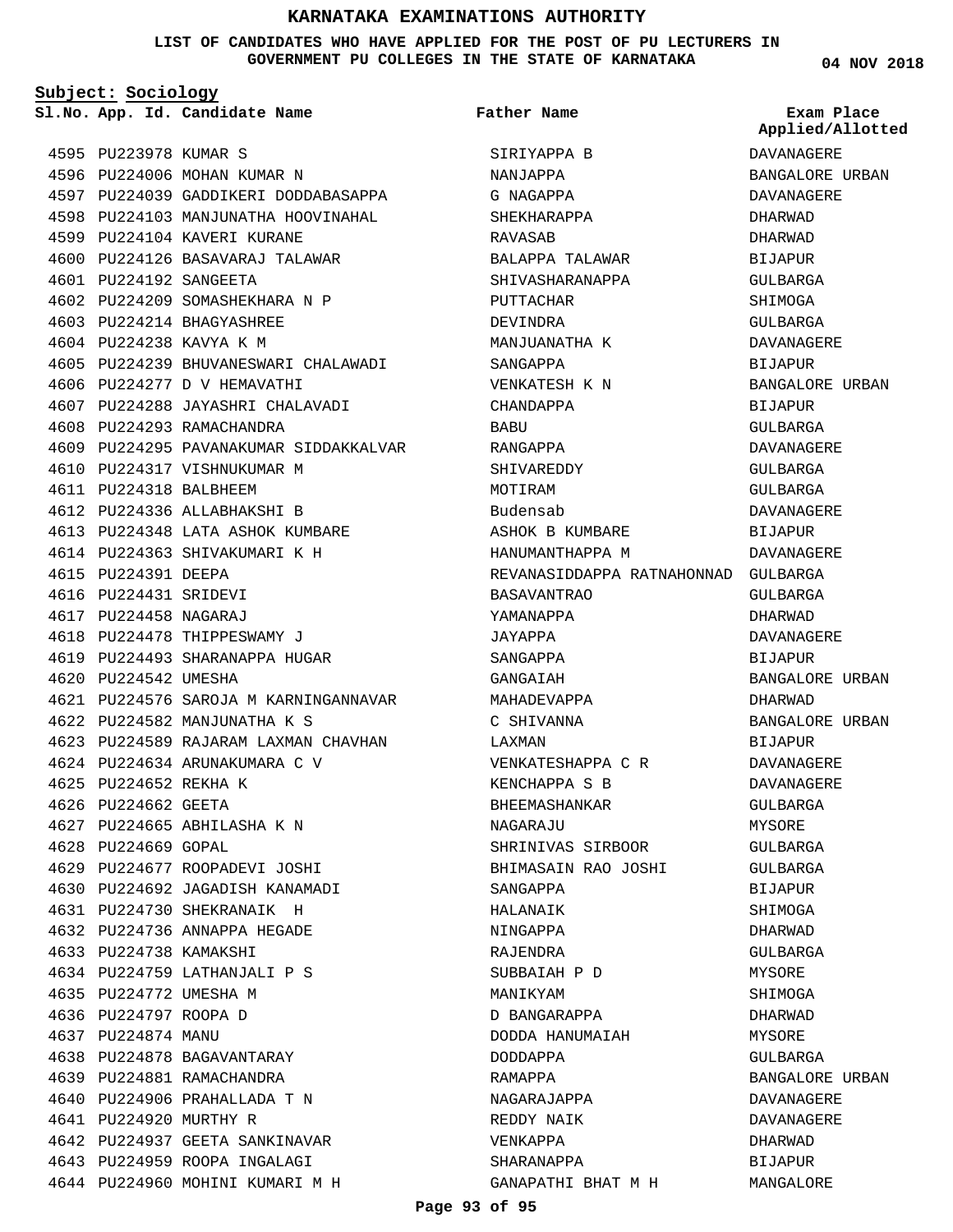**LIST OF CANDIDATES WHO HAVE APPLIED FOR THE POST OF PU LECTURERS IN GOVERNMENT PU COLLEGES IN THE STATE OF KARNATAKA**

**Subject: Sociology**

**App. Id. Candidate Name Sl.No. Exam Place**

4645 PU224965 PARASHIVAMURTHY 4646 PU224966 SOMANNA 4647 PU224967 VASANTHA KUMARA H K 4648 PU224969 KAVITHA S PATIL 4649 PU224985 REKHA 4650 PU224999 SEETA DHARMA NAIK PU225008 JYOTHI B 4651 PU225011 NAGARAJA 4652 4653 PU225022 RADHAKRISHNA A 4654 PU225078 ASHOKA 4655 PU225082 ASHWINI PATIL 4656 PU225104 SHIVAKUMARA J C 4657 PU225166 NAGAPPA HALLIGUDI 4658 PU225218 ANARKALI BHASAGI 4659 PU225219 HANUMANTHA N E 4660 PU225226 MUBARAK JAMADAR 4661 PU225270 DURGAMMA A 4662 PU225293 ERAMMA PU225308 SOUMYA T R 4663 4664 PU225357 ANILURS K N PU225370 NAGARAJA G S 4665 4666 PU225379 SHIVAPPA 4667 PU225397 NINGAPPA 4668 PU225408 NAGESHA R 4669 PU225420 VISHWANATHA V H PU225434 BASAVARAJ 4670 4671 PU225452 VIJAYA S K 4672 PU225483 MANJUNATHA P V 4673 PU225530 MADEVI 4674 PU225532 MAHESHA K 4675 PU225545 DAYANANDA K 4676 PU225582 RAGHAVENDRA V 4677 PU225595 SHIVAMMA V 4678 PU225602 SANTOSH GOREBAL 4679 PU225621 DEEPA RANI 4680 PU225625 RAJAPPA PU225633 GANESHA K T 4681 PU225698 GANDHARVA K M 4682 PU225718 ASWINI B S 4683 4684 PU225730 KALLAPPA 4685 PU225753 THIPPESWAMY 4686 PU225798 RASHMI HALLUR 4687 PU225807 NAGENDRA R 4688 PU225828 SHIVAJI R PU225833 VINODA S R 4689 4690 PU225840 RACHAPPA 4691 PU225861 THIMMESHA H PU225886 RAJU 4692 PU225902 PRATHIBHA H S 4693 PU225904 BASAVARAJ LAKKUNDI 4694

### **Father Name**

SHIVAMALLAIAH HANAMANTARAYA HALLI KERIYAPPA SHANTHANAGOUDA R GUNDERAO JOGAD DHARMA NAIK BASAPPA E SANNAMAHANTAPPA ARMUGAPPA M ASHWATHAPPA SANGANAGOUDA CHANDRAPPA A P DYAMAPPA LATE MAHIBOOBSAB ERAPPA NAGEEHALLI BASHIRAHAMMAD AJJAPPA YESHWANTRAO RAJAPPA A B NAGARAJA K SHARANAPPA G D VADDIGAPPA CHANDAPPA RAMAIAH M HANUMANTHA SETTY T V MUDAKAPPA KUMARASWAMY S K VENKATAREDDY P V SHIVAPUTRA KOLLARAPPA KRISHNAPPA VENKATARAVANAPPA VENKATAPPA HANAMAT JAISING **NARASIHALU** KANAKAPPA MALLESHAPPA K SHIVE GOWDA B K GURAPPA GURIKAR VEERESHA BASAVARAJ RAJANNA RAMESHA Rajaiah S MANIKRAO HANUMANTHAPPA K T VITTAL SREENIVASA SHETTY MANJUNATH

**04 NOV 2018**

MYSORE GULBARGA SHIMOGA DAVANAGERE GULBARGA SHIMOGA DAVANAGERE GULBARGA DAVANAGERE BANGALORE URBAN DHARWAD BANGALORE URBAN DHARWAD BIJAPUR SHIMOGA BIJAPUR BANGALORE URBAN GULBARGA MYSORE DAVANAGERE DHARWAD BANGALORE URBAN GULBARGA BANGALORE URBAN DAVANAGERE GULBARGA DAVANAGERE BANGALORE URBAN DHARWAD DAVANAGERE SHIMOGA MYSORE BANGALORE URBAN DHARWAD GULBARGA GULBARGA SHIMOGA SHIMOGA SHIMOGA DHARWAD BANGALORE URBAN DHARWAD MYSORE DAVANAGERE MYSORE GULBARGA MYSORE GULBARGA BANGALORE URBAN DHARWAD **Applied/Allotted**